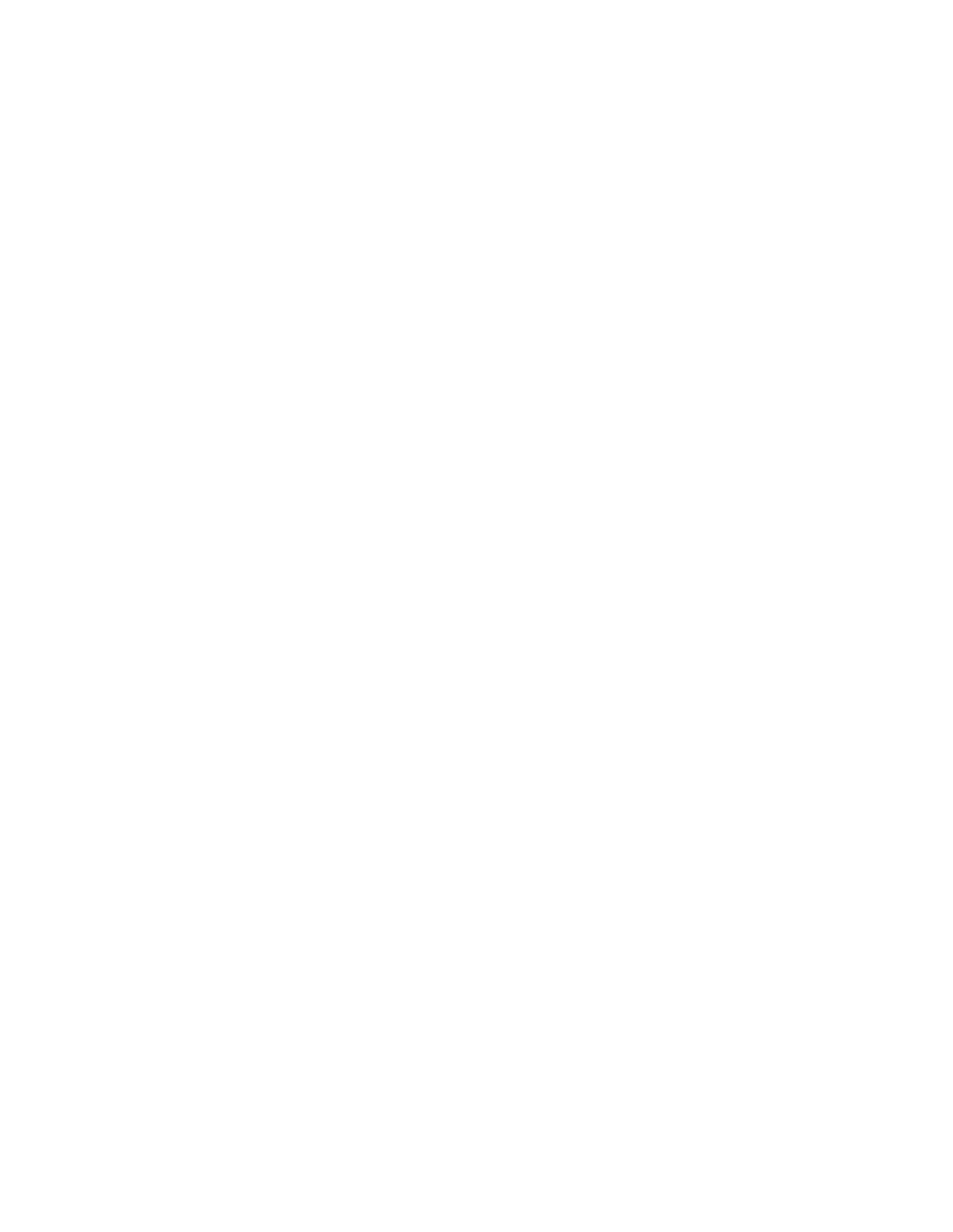#### SUPPLEMENTAL PROCUREMENT PLAN CY 2021

|                  | Province, City or Municipality:<br><b>Batangas City</b>           |  |          |                       |              |        |             |        |               |               |             |        |
|------------------|-------------------------------------------------------------------|--|----------|-----------------------|--------------|--------|-------------|--------|---------------|---------------|-------------|--------|
| Plan Control No. |                                                                   |  |          | <b>Planned Amount</b> |              |        |             |        | Page of pages |               |             |        |
|                  | Department/Office: CITY MAYOR'S OFFICE                            |  |          | Regular               | Contingency  |        | Total       |        | DateSubmitted |               |             |        |
|                  |                                                                   |  |          |                       | DISTRIBUTION |        |             |        |               |               |             |        |
|                  |                                                                   |  |          |                       | 1st Quarter  |        | 2nd Quarter |        | 3rdQuarter    |               | 4th Quarter |        |
| Item No.         | Description                                                       |  | Quantity | <b>Total Cost</b>     | Qty.         | Amount | Qty.        | Amount | Qty.          | Amount        | Qty.        | Amount |
|                  | <b>MILITARY, POLICE &amp; SECURITY</b>                            |  |          |                       |              |        |             |        |               |               |             |        |
|                  | <b>EQUIPMENT (10705100)</b>                                       |  |          |                       |              |        |             |        |               |               |             |        |
|                  | Additional CCTV camera / and various spare                        |  |          | 2,498,759.00          |              |        |             |        |               | 2,498,759.00  |             |        |
|                  | parts                                                             |  |          |                       |              |        |             |        |               |               |             |        |
|                  | Additional CCTV camera at Brgy Gulod Labac                        |  |          | 1,821,581.00          |              |        |             |        |               | 1,821,581.00  |             |        |
|                  | Additional CCTV camera at P. Herrera,                             |  |          | 158,537.00            |              |        |             |        |               | 158,537.00    |             |        |
|                  | Kumintang Ibaba<br>Installation of various materials for the CCTV |  |          |                       |              |        |             |        |               |               |             |        |
|                  |                                                                   |  |          | 1,322,218.40          |              |        |             |        |               | 1,322,218.40  |             |        |
|                  | replar and additional in barangay 3                               |  |          |                       |              |        |             |        |               |               |             |        |
|                  | Installation of Additional CCTV Camera at                         |  |          | 1,080,065.00          |              |        |             |        |               | 1,080,065.00  |             |        |
|                  | Ferry Rd., Brgy Kumintang Ibaba                                   |  |          |                       |              |        |             |        |               |               |             |        |
|                  |                                                                   |  |          |                       |              |        |             |        |               |               |             |        |
|                  | Installation of Additional CCTV Camera at Brgy                    |  |          | 2,160,170.00          |              |        |             |        |               | 2,160,170.00  |             |        |
|                  | <b>Gulod Labac</b>                                                |  |          |                       |              |        |             |        |               |               |             |        |
|                  | Installation of Additional CCTV Camera at                         |  |          | 1,000,000.00          |              |        |             |        |               | 1,000,000.00  |             |        |
|                  | barangay 6,                                                       |  |          |                       |              |        |             |        |               |               |             |        |
|                  | <b>ROAD NETWORKS (10703010)</b>                                   |  |          | 7,999,884.00          |              |        |             |        |               | 7,999,884.00  |             |        |
|                  | Repair / Rehabilitation of Defective Traffic                      |  |          |                       |              |        |             |        |               |               |             |        |
|                  | Controller                                                        |  |          |                       |              |        |             |        |               |               |             |        |
|                  | SECURITY SERVICES (50212030)                                      |  |          | 805,900.00            |              |        |             |        |               | 805,900.00    |             |        |
|                  | JANITORIAL SERVICES (50212030)                                    |  |          | 1,355,400.00          |              |        |             |        |               | 1,355,400.00  |             |        |
|                  |                                                                   |  |          |                       |              |        |             |        |               |               |             |        |
|                  |                                                                   |  |          |                       |              |        |             |        |               |               |             |        |
|                  |                                                                   |  |          |                       |              |        |             |        |               |               |             |        |
|                  | Subtotal                                                          |  |          | 20,202,514.40         |              |        |             |        |               | 20,202,514.40 |             | $\sim$ |

This is to certify that the above procurement plan is in accordance with the objective of this Office

**ATTY. VICTOR REGINALD A. DIMACUHA**

Executive Assistant V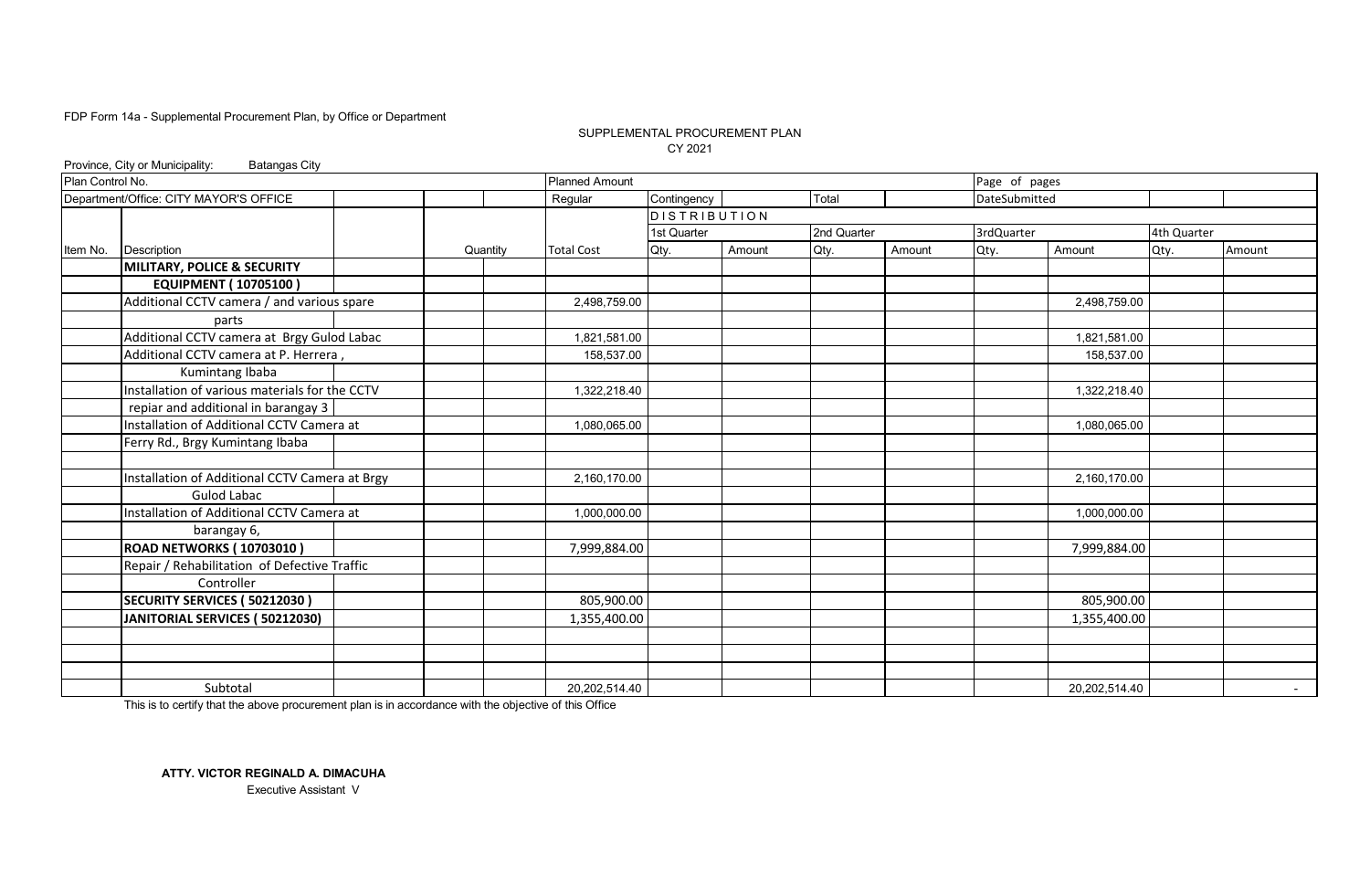#### SUPPLEMENTAL PROCUREMENT PLAN CY 2021

|                  | Province, City or Municipality:<br><b>Batangas City</b> |  |              |          |                       |             |                 |             |        |               |                          |             |            |
|------------------|---------------------------------------------------------|--|--------------|----------|-----------------------|-------------|-----------------|-------------|--------|---------------|--------------------------|-------------|------------|
| Plan Control No. |                                                         |  |              |          | <b>Planned Amount</b> |             |                 |             |        | Page of pages |                          |             |            |
|                  | Department/Office: CITY MAYOR'S OFFICE                  |  |              |          | Regular               | Contingency |                 | Total       |        | DateSubmitted |                          |             |            |
|                  |                                                         |  |              |          |                       |             | $D$ ISTRIBUTION |             |        |               |                          |             |            |
|                  |                                                         |  |              |          |                       | 1st Quarter |                 | 2nd Quarter |        | 3rdQuarter    |                          | 4th Quarter |            |
| Item No.         | Description                                             |  |              | Quantity | <b>Total Cost</b>     | Qty.        | Amount          | Qty.        | Amount | Qty.          | Amount                   | Qty.        | Amount     |
|                  |                                                         |  |              |          | 20,202,514.40         |             |                 |             |        |               | 20,202,514.40            |             | $\sim 100$ |
|                  | <b>OTHER MAINTENANCE &amp; OPERATING</b>                |  |              |          |                       |             |                 |             |        |               |                          |             |            |
|                  | EXPENSES (50299990)                                     |  |              |          |                       |             |                 |             |        |               |                          |             |            |
|                  | Coastal Security, Environmental and Disaster            |  |              |          | 5,500,000.00          |             |                 |             |        |               | 5,500,000.00             |             |            |
|                  | <b>Patrol Services</b>                                  |  |              |          |                       |             |                 |             |        |               |                          |             |            |
|                  | <b>INFORMATION AND COMMUNICATION</b>                    |  |              |          |                       |             |                 |             |        |               |                          |             |            |
|                  | <b>TECH. EQUIPMENT (10705030)</b>                       |  |              |          |                       |             |                 |             |        |               |                          |             |            |
|                  |                                                         |  |              |          |                       |             |                 |             |        |               |                          |             |            |
|                  | Desktop Computer                                        |  | $\mathbf{1}$ |          | 65,500.00             |             |                 |             |        | 1             | 65,500.00                |             |            |
|                  | 11th Gen Core i5 8GB 256GB SSD + 1TB HDD                |  |              |          |                       |             |                 |             |        |               |                          |             |            |
|                  | Desktop Computer                                        |  | 20           |          | 74,800.00             |             |                 |             |        |               |                          | 20          | 74,800.00  |
|                  | Intel Core i7-8700 (3.2GHz) 8gb                         |  |              |          |                       |             |                 |             |        |               |                          |             |            |
|                  |                                                         |  |              |          |                       |             |                 |             |        |               |                          |             |            |
|                  |                                                         |  |              |          |                       |             |                 |             |        |               |                          |             |            |
|                  | <b>COMMUNITY DEVELOPMENT FUND</b>                       |  |              |          |                       |             |                 |             |        |               | $\overline{\phantom{a}}$ |             |            |
|                  | * 50203990*                                             |  |              |          |                       |             |                 |             |        |               |                          |             |            |
|                  |                                                         |  |              |          |                       |             |                 |             |        |               |                          |             |            |
|                  | Repair /Improvement of Riprap & Backfill at             |  |              |          | 372,100.00            |             |                 |             |        |               | 372,100.00               |             |            |
|                  | Brgy Sto. Nino, Bats. City                              |  |              |          |                       |             |                 |             |        |               |                          |             |            |
|                  | Repair of Barangay Hall Brgy. Kum. Ibaba                |  |              |          | 349,700.00            |             |                 |             |        |               | 349,700.00               |             |            |
|                  | Improvement of waterline at Brgy, Malalim               |  |              |          | 207,750.00            |             |                 |             |        |               | 207,750.00               |             |            |
|                  | Improvement of Brgy road at Sitio Papayahan             |  |              |          | 177,610.00            |             |                 |             |        |               | 177,610.00               |             |            |
|                  | Sto Niño                                                |  |              |          |                       |             |                 |             |        |               |                          |             |            |
|                  | Subtotal                                                |  |              |          | 26,949,974.40         |             |                 |             |        |               | 26,875,174.40            |             | 74,800.00  |

This is to certify that the above procurement plan is in accordance with the objective of this Office

**ATTY. VICTOR REGINALD A. DIMACUHA** Executive Assistant V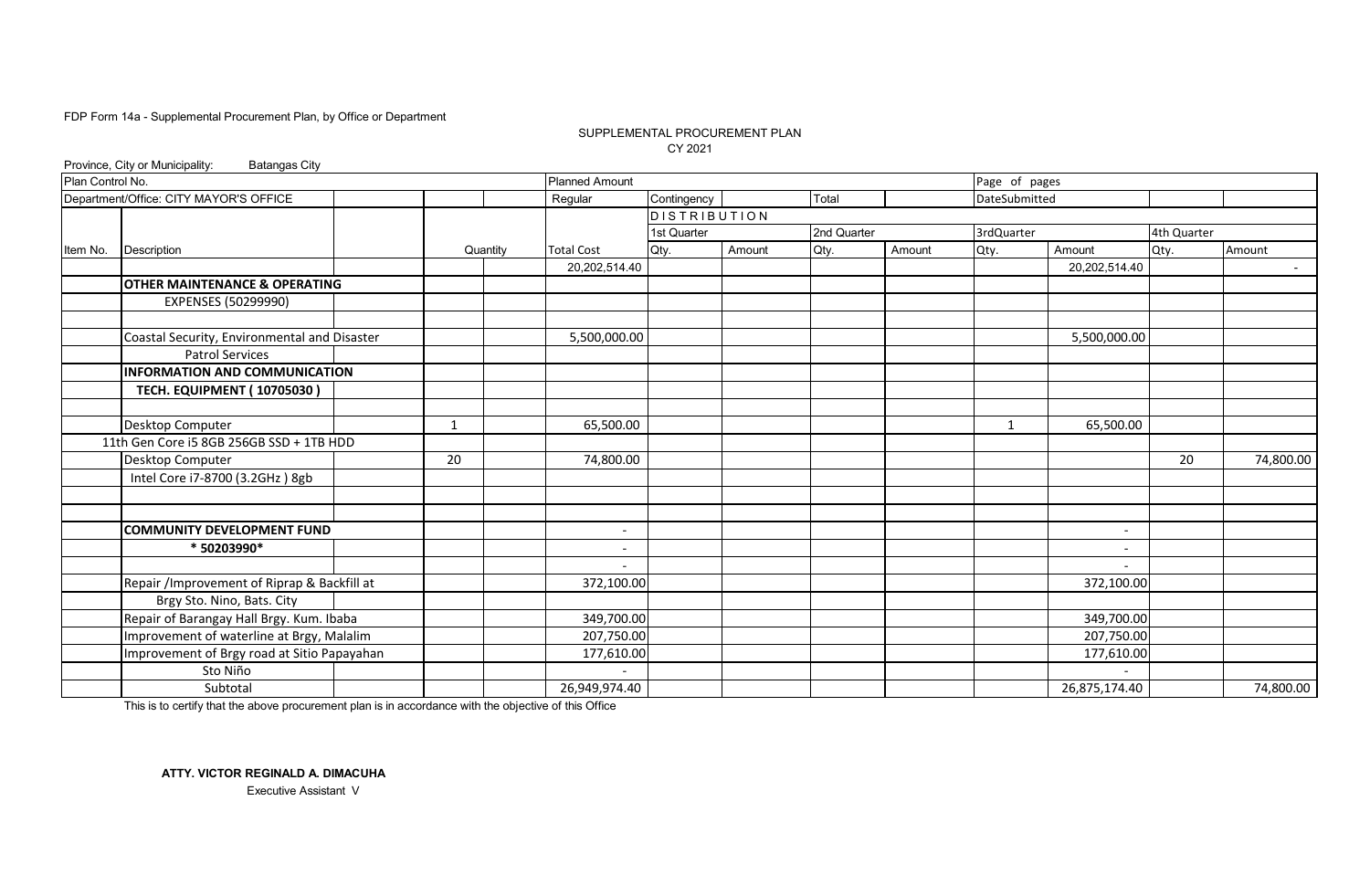#### CY 2021 SUPPLEMENTAL PROCUREMENT PLAN

|                  | Province, City or Municipality:<br><b>Batangas City</b> |          |                       |              |        |             |        |               |                          |             |           |
|------------------|---------------------------------------------------------|----------|-----------------------|--------------|--------|-------------|--------|---------------|--------------------------|-------------|-----------|
| Plan Control No. |                                                         |          | <b>Planned Amount</b> |              |        |             |        | Page of pages |                          |             |           |
|                  | Department/Office: CITY MAYOR'S OFFICE                  |          | Regular               | Contingency  |        | Total       |        | DateSubmitted |                          |             |           |
|                  |                                                         |          |                       | DISTRIBUTION |        |             |        |               |                          |             |           |
|                  |                                                         |          |                       | 1st Quarter  |        | 2nd Quarter |        | 3rdQuarter    |                          | 4th Quarter |           |
| Item No.         | Description                                             | Quantity | <b>Total Cost</b>     | Qty.         | Amount | Qty.        | Amount | Qty.          | Amount                   | Qty.        | Amount    |
|                  |                                                         |          | 26,949,974.40         |              |        |             |        |               | 26,875,174.40            |             | 74,800.00 |
|                  | Rehabilitation of Water System at Brgy.                 |          | 459,577.75            |              |        |             |        |               | 459,577.75               |             |           |
|                  | Talahib Pandayan                                        |          |                       |              |        |             |        |               |                          |             |           |
|                  | Various condstruction materials for use of              |          | 749,100.00            |              |        |             |        |               | 749,100.00               |             |           |
|                  | different barangay                                      |          |                       |              |        |             |        |               |                          |             |           |
|                  | Installation of electric pole at Brgy Sampaga           |          | 176,675.00            |              |        |             |        |               | 176,675.00               |             |           |
|                  | Temporary Footbridge at Talumpok East                   |          | 229,212.50            |              |        |             |        |               | 229,212.50               |             |           |
|                  | Rehabilation of Dike at Libjo Lamao                     |          | 841,187.50            |              |        |             |        |               | 841,187.50               |             |           |
|                  | Repair/Improvement of Riprap and Backfill               |          | 372,100.00            |              |        |             |        |               | 372,100.00               |             |           |
|                  | at Sitio Supreme at Sto Nino                            |          |                       |              |        |             |        |               |                          |             |           |
|                  | 10 pcs Integrated Solar Street Light 80W                |          | 16,000.00             |              |        |             |        |               | 16.000.00                |             |           |
|                  | Purok 6 Sitio Looban at Brgy Kum. Ibaba                 |          |                       |              |        |             |        |               |                          |             |           |
|                  | <b>COMMUNITY DEVELOPMENT FUND</b>                       |          |                       |              |        |             |        |               |                          |             |           |
|                  | * 50203990*                                             |          |                       |              |        |             |        |               |                          |             |           |
|                  | Various mterials for the repair of Waterworks           |          | 37,400.00             |              |        |             |        |               | 37,400.00                |             |           |
|                  | at Sto.Niño RWSA                                        |          |                       |              |        |             |        |               |                          |             |           |
|                  | Various construction materials for the improve-         |          | 29,575.00             |              |        |             |        |               | 29,575.00                |             |           |
|                  | ment of open canal and Barangay Hall at                 |          |                       |              |        |             |        |               |                          |             |           |
|                  | Sitio Ilaya Brgy Bucal                                  |          |                       |              |        |             |        |               | $\overline{\phantom{a}}$ |             |           |
|                  |                                                         |          |                       |              |        |             |        |               |                          |             |           |
|                  |                                                         |          |                       |              |        |             |        |               |                          |             |           |
|                  |                                                         |          |                       |              |        |             |        |               |                          |             |           |
|                  |                                                         |          |                       |              |        |             |        |               |                          |             |           |
|                  |                                                         |          |                       |              |        |             |        |               |                          |             |           |
|                  | Subtotal                                                |          | 29,860,802.15         |              |        |             |        |               | 29,786,002.15            |             | 74,800.00 |

This is to certify that the above procurement plan is in accordance with the objective of this Office

**ATTY. VICTOR REGINALD A. DIMACUHA** Executive Assistant V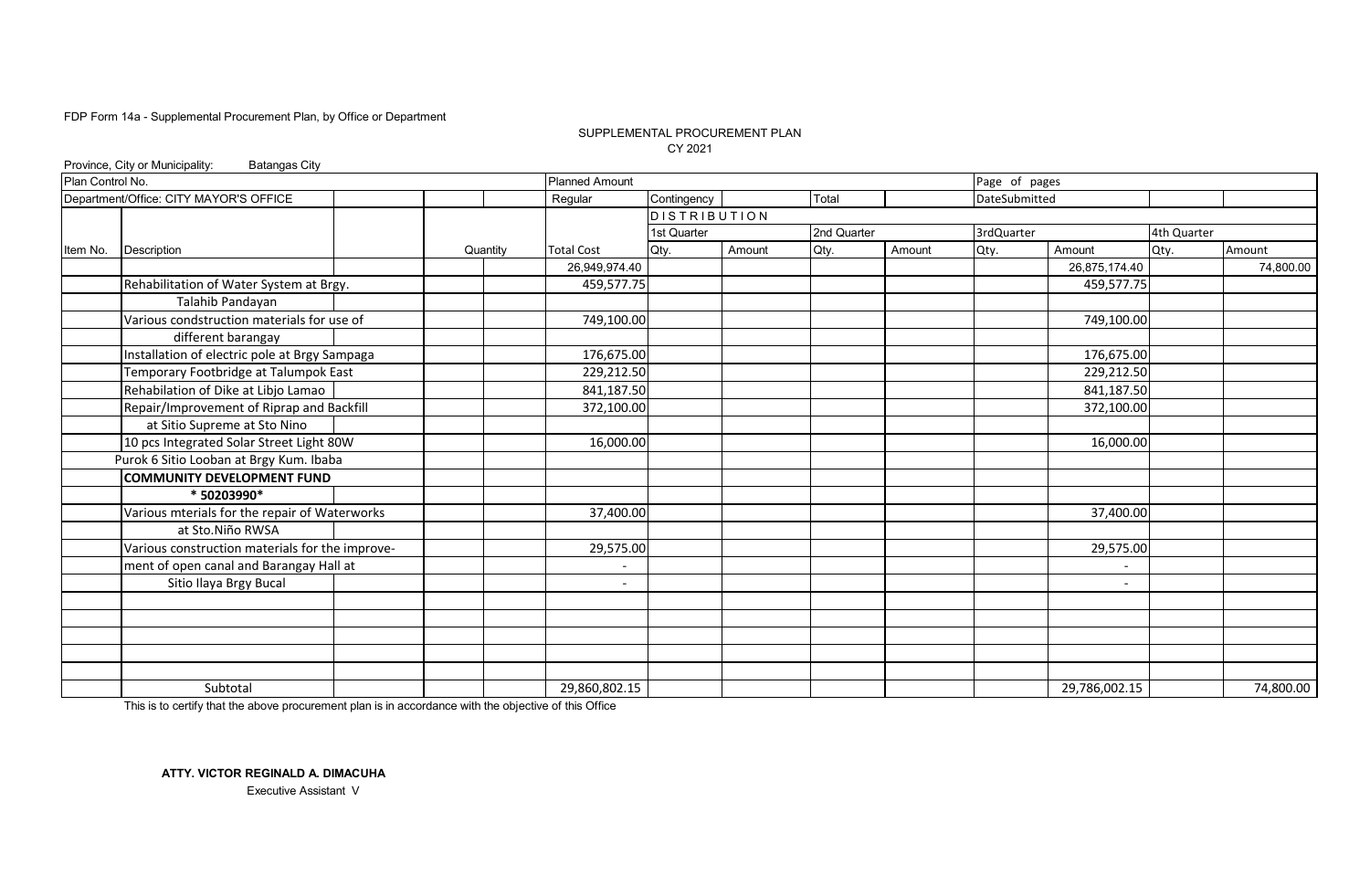#### SUPPLEMENTAL PROCUREMENT PLAN CY 2021

|                  | Province, City or Municipality:<br><b>Batangas City</b> |          |                          |                     |        |             |        |               |                          |             |           |
|------------------|---------------------------------------------------------|----------|--------------------------|---------------------|--------|-------------|--------|---------------|--------------------------|-------------|-----------|
| Plan Control No. |                                                         |          | <b>Planned Amount</b>    |                     |        |             |        | Page of pages |                          |             |           |
|                  | Department/Office: CITY MAYOR'S OFFICE                  |          | Regular                  | Contingency         |        | Total       |        | DateSubmitted |                          |             |           |
|                  |                                                         |          |                          | <b>DISTRIBUTION</b> |        |             |        |               |                          |             |           |
|                  |                                                         |          |                          | 1st Quarter         |        | 2nd Quarter |        | 3rdQuarter    |                          | 4th Quarter |           |
| Item No.         | Description                                             | Quantity | <b>Total Cost</b>        | Qty.                | Amount | Qty.        | Amount | Qty.          | Amount                   | Qty.        | Amount    |
|                  |                                                         |          | 29,860,802.15            |                     |        |             |        |               | 29,786,002.15            |             | 74,800.00 |
|                  | <b>COMMUNITY DEVELOPMENT FUND</b>                       |          |                          |                     |        |             |        |               |                          |             |           |
|                  | * 50203990*                                             |          | $\overline{\phantom{a}}$ |                     |        |             |        |               | $\overline{\phantom{a}}$ |             |           |
|                  | Various construction materials for different            |          | 246,325.00               |                     |        |             |        |               | 246,325.00               |             |           |
|                  | barangays                                               |          |                          |                     |        |             |        |               |                          |             |           |
|                  | Base Course for the repair arangay road                 |          | 33,000.00                |                     |        |             |        |               | 33,000.00                |             |           |
|                  | Talumpok Silangan                                       |          |                          |                     |        |             |        |               |                          |             |           |
|                  | PE Pipes for rural waterworks at Sitio Proper           |          | 115,625.00               |                     |        |             |        |               | 115,625.00               |             |           |
|                  | San Pedro                                               |          |                          |                     |        |             |        |               |                          |             |           |
|                  | Various painting materials at Barangay 5 Pob.           |          | 31,960.00                |                     |        |             |        |               | 31,960.00                |             |           |
|                  | Various materials for the improvement of                |          | 5,765.00                 |                     |        |             |        |               | 5,765.00                 |             |           |
|                  | Concrete curb/gutter and ramp at brgy tulo              |          |                          |                     |        |             |        |               |                          |             |           |
|                  | Various materials for Barangay Pob. 19                  |          | 1,737.00                 |                     |        |             |        |               | 1,737.00                 |             |           |
|                  | Repair of Canal in Purok 1, Brgy. Calicanto             |          | 5,212.50                 |                     |        |             |        |               | 5,212.50                 |             |           |
|                  | Various construction materials for the improve-         |          | 80,650.00                |                     |        |             |        |               | 80,650.00                |             |           |
|                  | ment of Brgy. Road at Sitio Tanglayag San               |          | $\overline{\phantom{a}}$ |                     |        |             |        |               |                          |             |           |
|                  | Miguel, Bats. City                                      |          | $\overline{\phantom{0}}$ |                     |        |             |        |               |                          |             |           |
|                  |                                                         |          |                          |                     |        |             |        |               |                          |             |           |
|                  |                                                         |          |                          |                     |        |             |        |               |                          |             |           |
|                  |                                                         |          |                          |                     |        |             |        |               |                          |             |           |
|                  |                                                         |          |                          |                     |        |             |        |               |                          |             |           |
|                  |                                                         |          |                          |                     |        |             |        |               |                          |             |           |
|                  | Subtotal                                                |          | 30,381,076.65            |                     |        |             |        |               | 30,306,276.65            |             | 74,800.00 |

This is to certify that the above procurement plan is in accordance with the objective of this Office

**ATTY. VICTOR REGINALD A. DIMACUHA** Executive Assistant V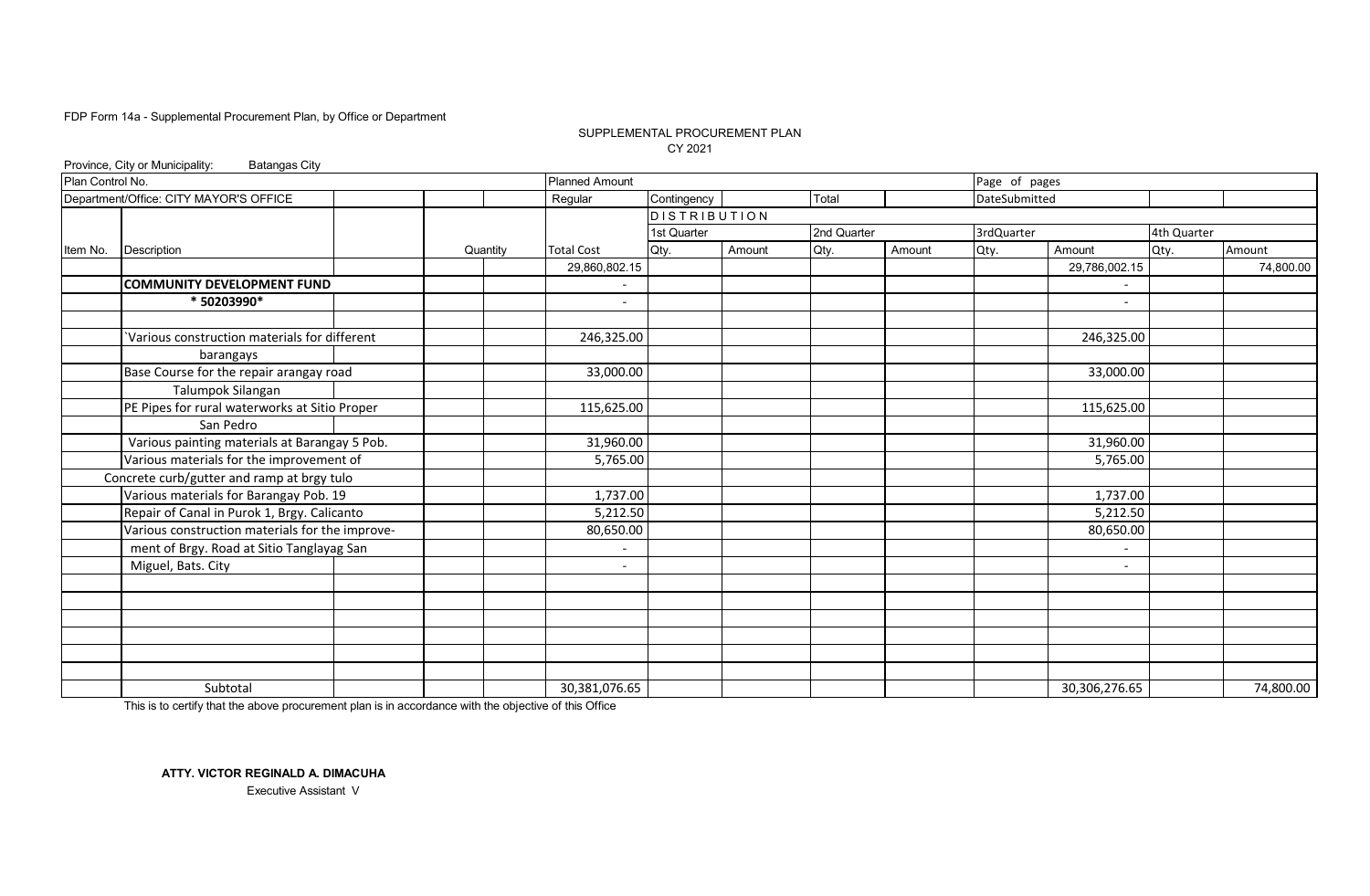#### SUPPLEMENTAL PROCUREMENT PLAN CY 2021

| Plan Control No.<br><b>Planned Amount</b><br>Page of pages<br>Department/Office: CITY MAYOR'S OFFICE<br>Contingency<br>Regular<br>Total<br>DateSubmitted<br><b>DISTRIBUTION</b><br>1st Quarter<br>2nd Quarter<br>3rdQuarter<br>4th Quarter<br>Qty.<br>Amount<br>Amount<br>Qty.<br>Amount<br>Qty.<br>Amount<br><b>Total Cost</b><br>Qty.<br>Description<br>Quantity<br>30,306,276.65<br>30,381,076.65<br>13,700.00<br>13,700.00<br>Various electrical materials to be usedin<br>vaccination site<br>Four(4) tins tile red paint for the repianting of<br>12,400.00<br>12,400.00<br>sidewalk<br>COVID - 19<br>$\overline{\phantom{a}}$<br>$\overline{\phantom{a}}$<br>RENTAL EXPENSES (50299050)<br>Rental of Hotel/ Temporary Isolation Facility<br>20,919,012.00<br>20,919,012.00<br><b>WELFARE GOODS EXPENSES</b><br>* 50203060*<br>$\overline{a}$<br>Purchasing of Food and Non Foods<br>5,000,000.00<br>5,000,000.00<br>materials<br>various good and commodities to be distri<br>buted in 105 barangays<br>(Spaghetti 900gm, Spag Sauce, white<br>871.30<br>101000<br>88,001,300.00<br>pack<br>101000<br>sweet kaong, corned beef, cranchy chocolate,<br>allpurpose cream, chinese luncheon meat160g<br>mixed fruit2.5 836g, condensed<br>milk, cheezee<br>block 165g & storage box<br>Food pack Container<br>775,000.00<br>5.00<br>155000<br>155000<br>pcs<br>Subtotal<br>56,251,388.65<br>145, 102, 488.65<br>88,851,100.00 |          | Province, City or Municipality:<br><b>Batangas City</b> |  |  |  |  |  |  |
|-----------------------------------------------------------------------------------------------------------------------------------------------------------------------------------------------------------------------------------------------------------------------------------------------------------------------------------------------------------------------------------------------------------------------------------------------------------------------------------------------------------------------------------------------------------------------------------------------------------------------------------------------------------------------------------------------------------------------------------------------------------------------------------------------------------------------------------------------------------------------------------------------------------------------------------------------------------------------------------------------------------------------------------------------------------------------------------------------------------------------------------------------------------------------------------------------------------------------------------------------------------------------------------------------------------------------------------------------------------------------------------------------------------------------------------|----------|---------------------------------------------------------|--|--|--|--|--|--|
| 74,800.00<br>88001300<br>775000                                                                                                                                                                                                                                                                                                                                                                                                                                                                                                                                                                                                                                                                                                                                                                                                                                                                                                                                                                                                                                                                                                                                                                                                                                                                                                                                                                                                   |          |                                                         |  |  |  |  |  |  |
|                                                                                                                                                                                                                                                                                                                                                                                                                                                                                                                                                                                                                                                                                                                                                                                                                                                                                                                                                                                                                                                                                                                                                                                                                                                                                                                                                                                                                                   |          |                                                         |  |  |  |  |  |  |
|                                                                                                                                                                                                                                                                                                                                                                                                                                                                                                                                                                                                                                                                                                                                                                                                                                                                                                                                                                                                                                                                                                                                                                                                                                                                                                                                                                                                                                   |          |                                                         |  |  |  |  |  |  |
|                                                                                                                                                                                                                                                                                                                                                                                                                                                                                                                                                                                                                                                                                                                                                                                                                                                                                                                                                                                                                                                                                                                                                                                                                                                                                                                                                                                                                                   |          |                                                         |  |  |  |  |  |  |
|                                                                                                                                                                                                                                                                                                                                                                                                                                                                                                                                                                                                                                                                                                                                                                                                                                                                                                                                                                                                                                                                                                                                                                                                                                                                                                                                                                                                                                   | Item No. |                                                         |  |  |  |  |  |  |
|                                                                                                                                                                                                                                                                                                                                                                                                                                                                                                                                                                                                                                                                                                                                                                                                                                                                                                                                                                                                                                                                                                                                                                                                                                                                                                                                                                                                                                   |          |                                                         |  |  |  |  |  |  |
|                                                                                                                                                                                                                                                                                                                                                                                                                                                                                                                                                                                                                                                                                                                                                                                                                                                                                                                                                                                                                                                                                                                                                                                                                                                                                                                                                                                                                                   |          |                                                         |  |  |  |  |  |  |
|                                                                                                                                                                                                                                                                                                                                                                                                                                                                                                                                                                                                                                                                                                                                                                                                                                                                                                                                                                                                                                                                                                                                                                                                                                                                                                                                                                                                                                   |          |                                                         |  |  |  |  |  |  |
|                                                                                                                                                                                                                                                                                                                                                                                                                                                                                                                                                                                                                                                                                                                                                                                                                                                                                                                                                                                                                                                                                                                                                                                                                                                                                                                                                                                                                                   |          |                                                         |  |  |  |  |  |  |
|                                                                                                                                                                                                                                                                                                                                                                                                                                                                                                                                                                                                                                                                                                                                                                                                                                                                                                                                                                                                                                                                                                                                                                                                                                                                                                                                                                                                                                   |          |                                                         |  |  |  |  |  |  |
|                                                                                                                                                                                                                                                                                                                                                                                                                                                                                                                                                                                                                                                                                                                                                                                                                                                                                                                                                                                                                                                                                                                                                                                                                                                                                                                                                                                                                                   |          |                                                         |  |  |  |  |  |  |
|                                                                                                                                                                                                                                                                                                                                                                                                                                                                                                                                                                                                                                                                                                                                                                                                                                                                                                                                                                                                                                                                                                                                                                                                                                                                                                                                                                                                                                   |          |                                                         |  |  |  |  |  |  |
|                                                                                                                                                                                                                                                                                                                                                                                                                                                                                                                                                                                                                                                                                                                                                                                                                                                                                                                                                                                                                                                                                                                                                                                                                                                                                                                                                                                                                                   |          |                                                         |  |  |  |  |  |  |
|                                                                                                                                                                                                                                                                                                                                                                                                                                                                                                                                                                                                                                                                                                                                                                                                                                                                                                                                                                                                                                                                                                                                                                                                                                                                                                                                                                                                                                   |          |                                                         |  |  |  |  |  |  |
|                                                                                                                                                                                                                                                                                                                                                                                                                                                                                                                                                                                                                                                                                                                                                                                                                                                                                                                                                                                                                                                                                                                                                                                                                                                                                                                                                                                                                                   |          |                                                         |  |  |  |  |  |  |
|                                                                                                                                                                                                                                                                                                                                                                                                                                                                                                                                                                                                                                                                                                                                                                                                                                                                                                                                                                                                                                                                                                                                                                                                                                                                                                                                                                                                                                   |          |                                                         |  |  |  |  |  |  |
|                                                                                                                                                                                                                                                                                                                                                                                                                                                                                                                                                                                                                                                                                                                                                                                                                                                                                                                                                                                                                                                                                                                                                                                                                                                                                                                                                                                                                                   |          |                                                         |  |  |  |  |  |  |
|                                                                                                                                                                                                                                                                                                                                                                                                                                                                                                                                                                                                                                                                                                                                                                                                                                                                                                                                                                                                                                                                                                                                                                                                                                                                                                                                                                                                                                   |          |                                                         |  |  |  |  |  |  |
|                                                                                                                                                                                                                                                                                                                                                                                                                                                                                                                                                                                                                                                                                                                                                                                                                                                                                                                                                                                                                                                                                                                                                                                                                                                                                                                                                                                                                                   |          |                                                         |  |  |  |  |  |  |
|                                                                                                                                                                                                                                                                                                                                                                                                                                                                                                                                                                                                                                                                                                                                                                                                                                                                                                                                                                                                                                                                                                                                                                                                                                                                                                                                                                                                                                   |          |                                                         |  |  |  |  |  |  |
|                                                                                                                                                                                                                                                                                                                                                                                                                                                                                                                                                                                                                                                                                                                                                                                                                                                                                                                                                                                                                                                                                                                                                                                                                                                                                                                                                                                                                                   |          |                                                         |  |  |  |  |  |  |
|                                                                                                                                                                                                                                                                                                                                                                                                                                                                                                                                                                                                                                                                                                                                                                                                                                                                                                                                                                                                                                                                                                                                                                                                                                                                                                                                                                                                                                   |          |                                                         |  |  |  |  |  |  |
|                                                                                                                                                                                                                                                                                                                                                                                                                                                                                                                                                                                                                                                                                                                                                                                                                                                                                                                                                                                                                                                                                                                                                                                                                                                                                                                                                                                                                                   |          |                                                         |  |  |  |  |  |  |
|                                                                                                                                                                                                                                                                                                                                                                                                                                                                                                                                                                                                                                                                                                                                                                                                                                                                                                                                                                                                                                                                                                                                                                                                                                                                                                                                                                                                                                   |          |                                                         |  |  |  |  |  |  |
|                                                                                                                                                                                                                                                                                                                                                                                                                                                                                                                                                                                                                                                                                                                                                                                                                                                                                                                                                                                                                                                                                                                                                                                                                                                                                                                                                                                                                                   |          |                                                         |  |  |  |  |  |  |
|                                                                                                                                                                                                                                                                                                                                                                                                                                                                                                                                                                                                                                                                                                                                                                                                                                                                                                                                                                                                                                                                                                                                                                                                                                                                                                                                                                                                                                   |          |                                                         |  |  |  |  |  |  |
|                                                                                                                                                                                                                                                                                                                                                                                                                                                                                                                                                                                                                                                                                                                                                                                                                                                                                                                                                                                                                                                                                                                                                                                                                                                                                                                                                                                                                                   |          |                                                         |  |  |  |  |  |  |
|                                                                                                                                                                                                                                                                                                                                                                                                                                                                                                                                                                                                                                                                                                                                                                                                                                                                                                                                                                                                                                                                                                                                                                                                                                                                                                                                                                                                                                   |          |                                                         |  |  |  |  |  |  |
|                                                                                                                                                                                                                                                                                                                                                                                                                                                                                                                                                                                                                                                                                                                                                                                                                                                                                                                                                                                                                                                                                                                                                                                                                                                                                                                                                                                                                                   |          |                                                         |  |  |  |  |  |  |
|                                                                                                                                                                                                                                                                                                                                                                                                                                                                                                                                                                                                                                                                                                                                                                                                                                                                                                                                                                                                                                                                                                                                                                                                                                                                                                                                                                                                                                   |          |                                                         |  |  |  |  |  |  |
|                                                                                                                                                                                                                                                                                                                                                                                                                                                                                                                                                                                                                                                                                                                                                                                                                                                                                                                                                                                                                                                                                                                                                                                                                                                                                                                                                                                                                                   |          |                                                         |  |  |  |  |  |  |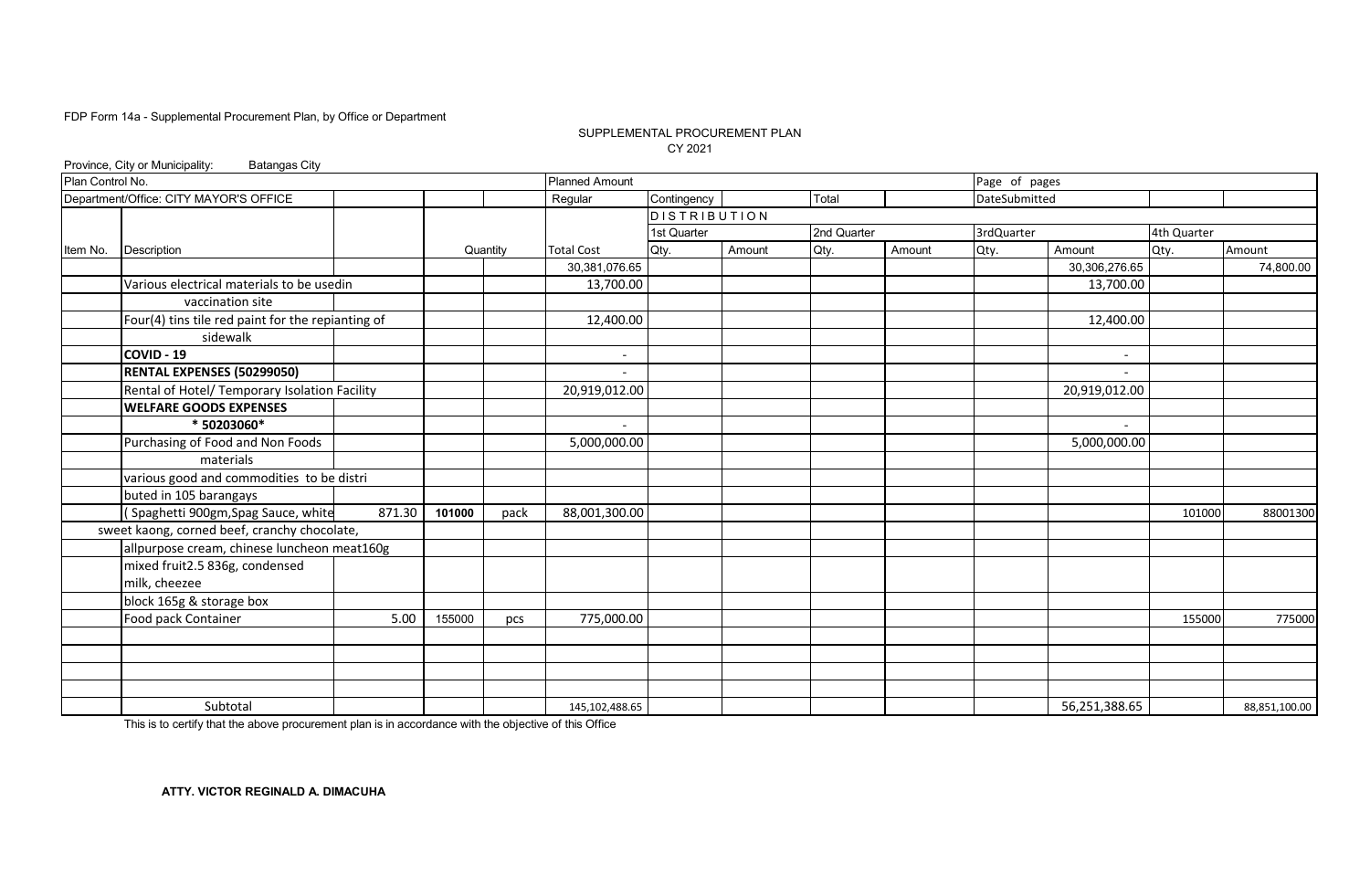#### SUPPLEMENTAL PROCUREMENT PLAN CY 2021

|                  | Province, City or Municipality:<br><b>Batangas City</b> |           |       |          |                              |                     |        |             |        |               |                          |             |               |
|------------------|---------------------------------------------------------|-----------|-------|----------|------------------------------|---------------------|--------|-------------|--------|---------------|--------------------------|-------------|---------------|
| Plan Control No. |                                                         |           |       |          | <b>Planned Amount</b>        |                     |        |             |        | Page of pages |                          |             |               |
|                  | Department/Office: CITY MAYOR'S OFFICE                  |           |       |          | Regular                      | Contingency         |        | Total       |        | DateSubmitted |                          |             |               |
|                  |                                                         |           |       |          |                              | <b>DISTRIBUTION</b> |        |             |        |               |                          |             |               |
|                  |                                                         |           |       |          |                              | 1st Quarter         |        | 2nd Quarter |        | 3rdQuarter    |                          | 4th Quarter |               |
| Item No.         | Description                                             |           |       | Quantity | <b>Total Cost</b>            | Qty.                | Amount | Qty.        | Amount | Qty.          | Amount                   | Qty.        | Amount        |
|                  |                                                         |           |       |          | 145, 102, 488.65             |                     |        |             |        |               | 56,251,388.65            |             | 88,851,100.00 |
|                  | Rice 25kg                                               | 955.00    | 110   | sack     | 105,050.00                   |                     |        |             |        | 110           | 105,050.00               |             |               |
|                  | Cash advance for purchase of goods( dry, wet,           |           |       |          | 1,000,000.00                 |                     |        |             |        |               | 1,000,000.00             |             |               |
|                  | food supplies                                           |           |       |          |                              |                     |        |             |        |               |                          |             |               |
|                  | <b>WELFARE GOODS EXPENSES</b>                           |           |       |          | $\overline{\phantom{a}}$     |                     |        |             |        |               |                          |             |               |
|                  | * 50203060*                                             |           |       |          | $\overline{\phantom{a}}$     |                     |        |             |        |               | $\overline{\phantom{0}}$ |             |               |
|                  | Purchasing of Food and Non Foods                        |           |       |          | 3,500,000.00                 |                     |        |             |        |               | 3,500,000.00             |             |               |
|                  | materials                                               |           |       |          | $\overline{\phantom{a}}$     |                     |        |             |        |               |                          |             |               |
|                  | MEDICAL, DENTAL AND LABORATORY                          |           |       |          | $\overline{\phantom{a}}$     |                     |        |             |        |               |                          |             |               |
|                  | SUPPLIES EXPENSES (50203080)                            |           |       |          | $\qquad \qquad \blacksquare$ |                     |        |             |        |               |                          |             |               |
|                  |                                                         |           |       |          | $\overline{\phantom{a}}$     |                     |        |             |        |               |                          |             |               |
|                  | Covid -19 Ag Rapid Swab Test                            | 18,750.00 | 1000  | box      | 18,750,000.00                |                     |        |             |        | 1000          | 18,750,000.00            |             |               |
|                  | Plaster strips                                          | 180.00    | 2500  | box      | 450,000.00                   |                     |        |             |        | 2500          | 450,000.00               |             |               |
|                  | Lab Gown, woven disposable                              | 250.00    | 30833 | pcs      | 7,708,250.00                 |                     |        |             |        | 30833         | 7,708,250.00             |             |               |
|                  | Nasal Cannula (Adult)                                   | 65.00     | 100   | pcs      | 6,500.00                     |                     |        |             |        | 100           | 6,500.00                 |             |               |
|                  | Nasal Cannula (Pedia)                                   | 60.00     | 50    | pcs      | 3,000.00                     |                     |        |             |        | 50            | 3,000.00                 |             |               |
|                  |                                                         |           |       |          |                              |                     |        |             |        |               |                          |             |               |
|                  |                                                         |           |       |          |                              |                     |        |             |        |               |                          |             |               |
|                  |                                                         |           |       |          |                              |                     |        |             |        |               |                          |             |               |
|                  |                                                         |           |       |          |                              |                     |        |             |        |               |                          |             |               |
|                  |                                                         |           |       |          |                              |                     |        |             |        |               |                          |             |               |
|                  |                                                         |           |       |          |                              |                     |        |             |        |               |                          |             |               |
|                  |                                                         |           |       |          |                              |                     |        |             |        |               |                          |             |               |
|                  |                                                         |           |       |          |                              |                     |        |             |        |               |                          |             |               |
|                  | Subtotal                                                |           |       |          | 176,625,288.65               |                     |        |             |        |               | 87,774,188.65            |             | ###########   |

This is to certify that the above procurement plan is in accordance with the objective of this Office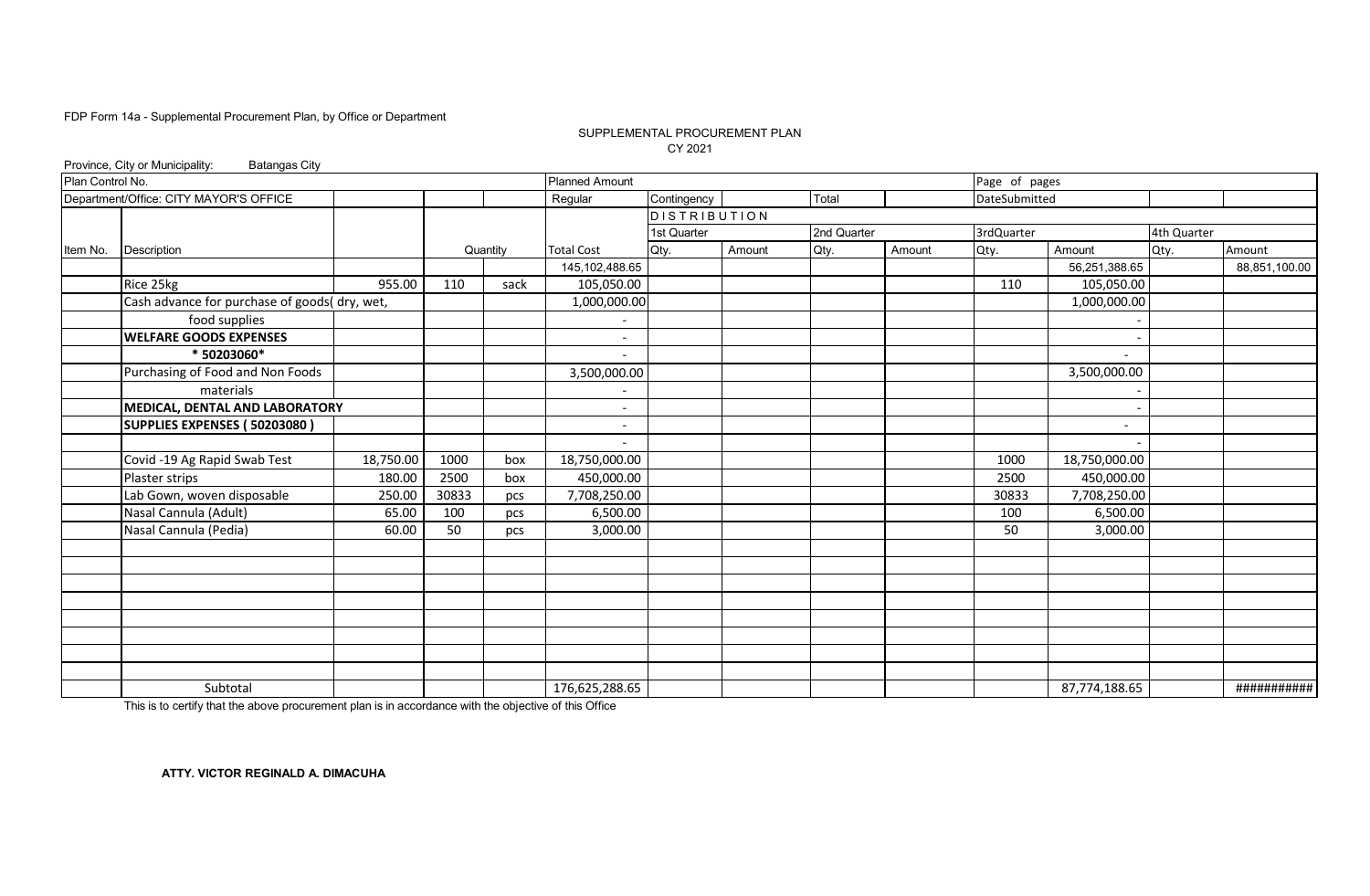#### SUPPLEMENTAL PROCUREMENT PLAN CY 2021

|                  | Province, City or Municipality:<br><b>Batangas City</b> |           |      |          |                       |              |        |             |        |               |               |             |               |
|------------------|---------------------------------------------------------|-----------|------|----------|-----------------------|--------------|--------|-------------|--------|---------------|---------------|-------------|---------------|
| Plan Control No. |                                                         |           |      |          | <b>Planned Amount</b> |              |        |             |        | Page of pages |               |             |               |
|                  | Department/Office: CITY MAYOR'S OFFICE                  |           |      |          | Regular               | Contingency  |        | Total       |        | DateSubmitted |               |             |               |
|                  |                                                         |           |      |          |                       | DISTRIBUTION |        |             |        |               |               |             |               |
|                  |                                                         |           |      |          |                       | 1st Quarter  |        | 2nd Quarter |        | 3rdQuarter    |               | 4th Quarter |               |
| Item No.         | Description                                             |           |      | Quantity | <b>Total Cost</b>     | Qty.         | Amount | Qty.        | Amount | Qty.          | Amount        | Qty.        | Amount        |
|                  |                                                         |           |      |          | 176,625,288.65        |              |        |             |        |               | 87,774,188.65 |             | 88,851,100.00 |
|                  | MEDICAL, DENTAL AND LABORATORY                          |           |      |          |                       |              |        |             |        |               |               |             |               |
|                  | SUPPLIES EXPENSES (50203080)                            |           |      |          |                       |              |        |             |        |               |               |             |               |
|                  | Plaster strips                                          | 140.00    | 2500 | box      | 350,000.00            |              |        |             |        | 2500          | 350,000.00    |             |               |
|                  | Alcohol Swab 100's                                      | 180.00    | 500  | box      | 90,000.00             |              |        |             |        | 500           | 90,000.00     |             |               |
|                  | Cotton rolls (large pack)                               | 65.00     | 600  | pack     | 39,000.00             |              |        |             |        | 600           | 39,000.00     |             |               |
|                  | Alcohol Isoprophyl 70%                                  | 520.00    | 200  | gal      | 104,000.00            |              |        |             |        | 200           | 104,000.00    |             |               |
|                  | Medical Kit                                             | 12,000.00 | 300  | set      | 3,600,000.00          |              |        |             |        | 300           | 3,600,000.00  |             |               |
|                  | Each Set Inludes:                                       |           |      |          |                       |              |        |             |        |               |               |             |               |
|                  | (1 pc Disitaaal BO Apparatus, I pc Nebulizer,           |           |      |          |                       |              |        |             |        |               |               |             |               |
|                  | 1pc Pulse Ocimeter, 1 pc Thermal Gun/Scanner            |           |      |          |                       |              |        |             |        |               |               |             |               |
|                  | 1 gal Isoprophyl Alcohol 70%, ! Box Facemask            |           |      |          |                       |              |        |             |        |               |               |             |               |
|                  | Tuberculin Syringe, 1cc 100's / box                     | 900.00    | 450  | box      | 405,000.00            |              |        |             |        | 450           | 405,000.00    |             |               |
|                  | Auto-disabled Syringe 0.3cc 100's / b                   | 1,900.00  | 400  | box      | 760,000.00            |              |        |             |        | 400           | 760,000.00    |             |               |
|                  | Needle Gauge 23 x1 inch - 100's/box                     | 250.00    | 650  | box      | 162,500.00            |              |        |             |        | 650           | 162,500.00    |             |               |
|                  |                                                         |           |      |          |                       |              |        |             |        |               |               |             |               |
|                  |                                                         |           |      |          |                       |              |        |             |        |               |               |             |               |
|                  |                                                         |           |      |          |                       |              |        |             |        |               |               |             |               |
|                  |                                                         |           |      |          |                       |              |        |             |        |               |               |             |               |
|                  |                                                         |           |      |          |                       |              |        |             |        |               |               |             |               |
|                  |                                                         |           |      |          |                       |              |        |             |        |               |               |             |               |
|                  |                                                         |           |      |          |                       |              |        |             |        |               |               |             |               |
|                  |                                                         |           |      |          |                       |              |        |             |        |               |               |             |               |
|                  |                                                         |           |      |          |                       |              |        |             |        |               |               |             |               |
|                  | Subtotal                                                |           |      |          | 182,135,788.65        |              |        |             |        |               | 93,284,688.65 |             | ###########   |

This is to certify that the above procurement plan is in accordance with the objective of this Office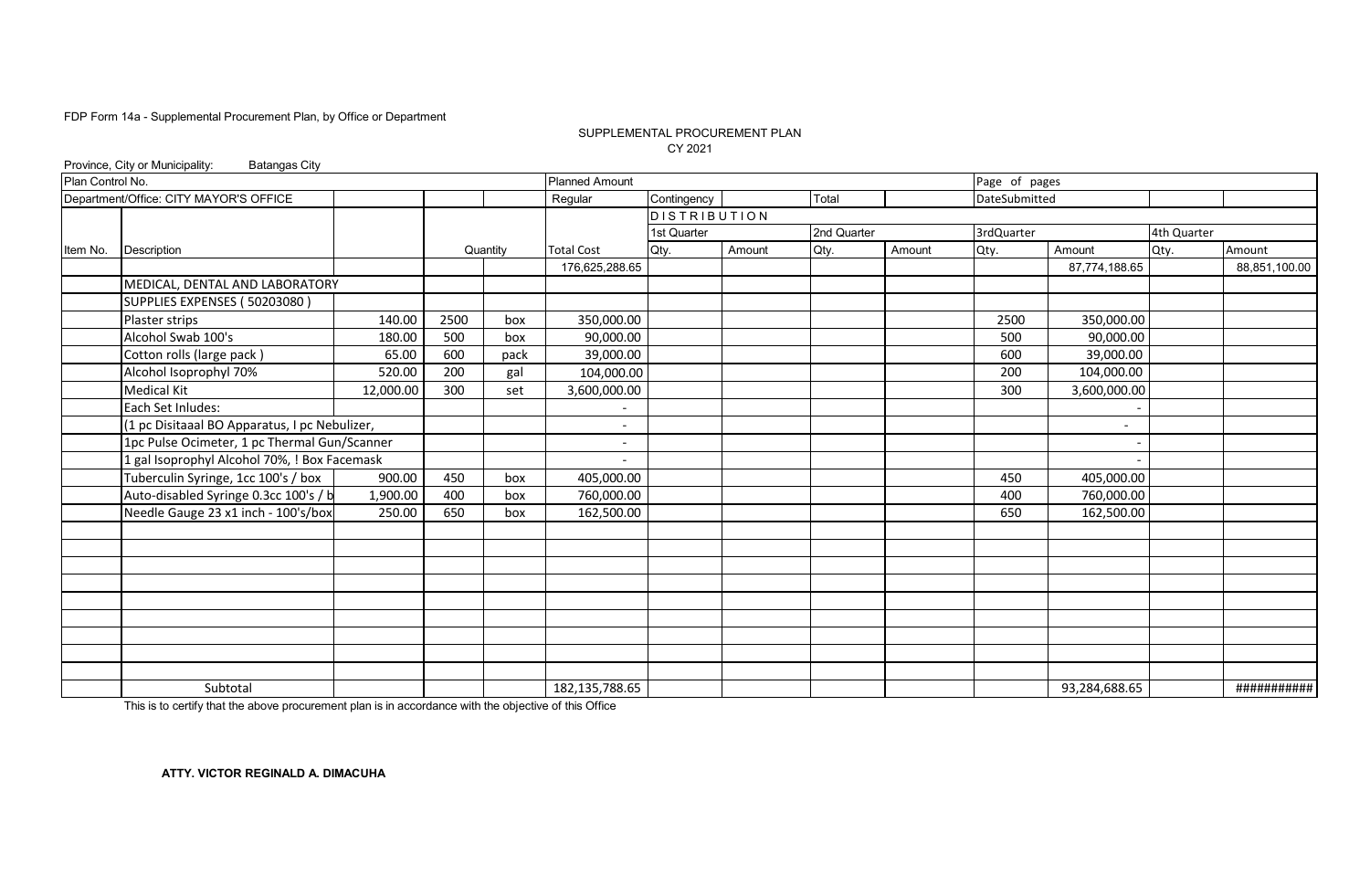#### SUPPLEMENTAL PROCUREMENT PLAN CY 2021

|                  | Province, City or Municipality:<br><b>Batangas City</b> |          |      |          |                       |              |        |             |        |               |               |             |               |
|------------------|---------------------------------------------------------|----------|------|----------|-----------------------|--------------|--------|-------------|--------|---------------|---------------|-------------|---------------|
| Plan Control No. |                                                         |          |      |          | <b>Planned Amount</b> |              |        |             |        | Page of pages |               |             |               |
|                  | Department/Office: CITY MAYOR'S OFFICE                  |          |      |          | Regular               | Contingency  |        | Total       |        | DateSubmitted |               |             |               |
|                  |                                                         |          |      |          |                       | DISTRIBUTION |        |             |        |               |               |             |               |
|                  |                                                         |          |      |          |                       | 1st Quarter  |        | 2nd Quarter |        | 3rdQuarter    |               | 4th Quarter |               |
| Item No.         | Description                                             |          |      | Quantity | <b>Total Cost</b>     | Qty.         | Amount | Qty.        | Amount | Qty.          | Amount        | Qty.        | Amount        |
|                  |                                                         |          |      |          | 182, 135, 788.65      |              |        |             |        |               | 93,284,688.65 |             | 88,851,100.00 |
|                  | DRUG & MEDICINES EXPENSES (50203070)                    |          |      |          |                       |              |        |             |        |               |               |             |               |
|                  |                                                         |          |      |          |                       |              |        |             |        |               |               |             |               |
|                  | Vitamin C with zinc                                     | 550.00   | 1000 | box      | 550,000.00            |              |        |             |        | 1000          | 550,000.00    |             |               |
|                  | Multivitamins (100's)                                   | 982.00   | 1000 | box      | 982,000.00            |              |        |             |        | 1000          | 982,000.00    |             |               |
|                  | Sodium Ascorbate                                        | 650.00   | 6759 | box      | 4,393,350.00          |              |        |             |        | 6759          | 4,393,350.00  |             |               |
|                  | Sodium Ascorbate                                        | 650.00   | 100  | box      | 65,000.00             |              |        |             |        | 100           | 65,000.00     |             |               |
|                  | COVID-19                                                |          |      |          |                       |              |        |             |        |               |               |             |               |
|                  |                                                         |          |      |          |                       |              |        |             |        |               |               |             |               |
|                  | <b>OTRHER SUPPLIES &amp; MATERIALS</b>                  |          |      |          |                       |              |        |             |        |               |               |             |               |
|                  | <b>EXPENSES (50203990)</b>                              |          |      |          |                       |              |        |             |        |               |               |             |               |
|                  |                                                         |          |      |          |                       |              |        |             |        |               |               |             |               |
|                  | G.I Pipe 11/2 dia sch 40                                | 2,075.00 | 112  | pcs      | 232,400.00            |              |        |             |        | 112           | 232,400.00    |             |               |
|                  | Fixed Clamp 11/2 dia                                    | 3,150.00 | 6    | box      | 18,900.00             |              |        |             |        | 6             | 18,900.00     |             |               |
|                  | G.I. Tie wire #16                                       | 120.00   | 10   | kilo     | 1,200.00              |              |        |             |        | 10            | 1,200.00      |             |               |
|                  | Trash bag black 100's small                             | 150.00   | 100  | pack     | 15,000.00             |              |        |             |        | 100           | 15,000.00     |             |               |
|                  | Canvass Sheet 20 x 20                                   | 8,500.00 | 1    | pc       | 8,500.00              |              |        |             |        | $\mathbf{1}$  | 8,500.00      |             |               |
|                  | 1½"dia G I Pipe Sch 40                                  | 2,075.00 | 12   | рc       | 24,900.00             |              |        |             |        | 12            | 24,900.00     |             |               |
|                  | 1½"dia G I Fixd Clamp                                   | 3,150.00 |      | box      | 3,150.00              |              |        |             |        | $\mathbf{1}$  | 3,150.00      |             |               |
|                  |                                                         |          |      |          |                       |              |        |             |        |               |               |             |               |
|                  |                                                         |          |      |          |                       |              |        |             |        |               |               |             |               |
|                  |                                                         |          |      |          |                       |              |        |             |        |               |               |             |               |
|                  |                                                         |          |      |          |                       |              |        |             |        |               |               |             |               |
|                  |                                                         |          |      |          |                       |              |        |             |        |               |               |             |               |
|                  | Subtotal                                                |          |      |          | 188,430,188.65        |              |        |             |        |               | 99,579,088.65 |             | ###########   |

This is to certify that the above procurement plan is in accordance with the objective of this Office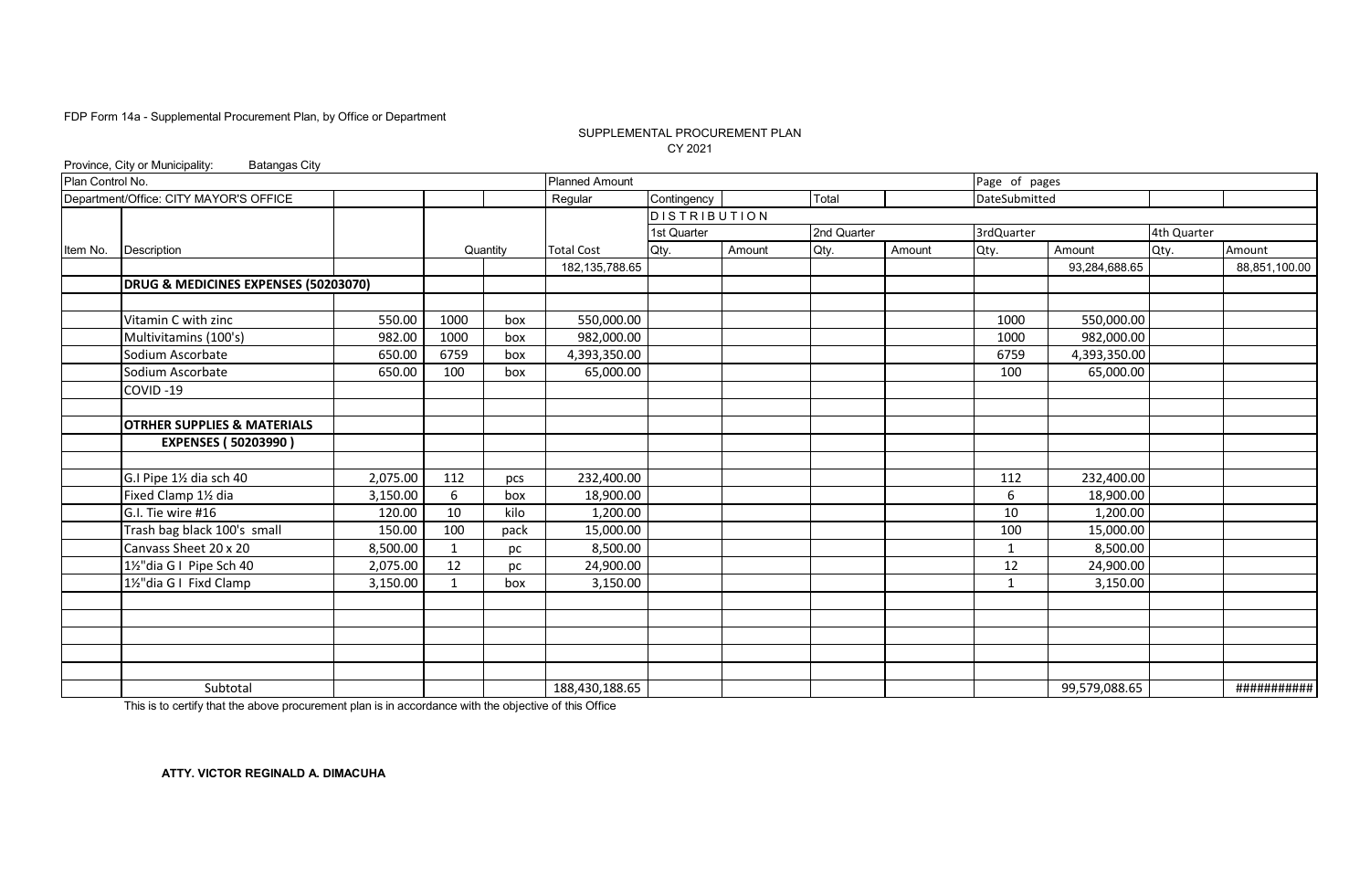#### SUPPLEMENTAL PROCUREMENT PLAN CY 2021

|                  | Province, City or Municipality:<br><b>Batangas City</b> |            |                |          |                       |                     |        |                |                          |               |                |             |               |
|------------------|---------------------------------------------------------|------------|----------------|----------|-----------------------|---------------------|--------|----------------|--------------------------|---------------|----------------|-------------|---------------|
| Plan Control No. |                                                         |            |                |          | <b>Planned Amount</b> |                     |        |                |                          | Page of pages |                |             |               |
|                  | Department/Office: CITY MAYOR'S OFFICE                  |            |                |          | Regular               | Contingency         |        | Total          |                          | DateSubmitted |                |             |               |
|                  |                                                         |            |                |          |                       | <b>DISTRIBUTION</b> |        |                |                          |               |                |             |               |
|                  |                                                         |            |                |          |                       | 1st Quarter         |        | 2nd Quarter    |                          | 3rdQuarter    |                | 4th Quarter |               |
| Item No.         | Description                                             |            |                | Quantity | <b>Total Cost</b>     | Qty.                | Amount | Qty.           | Amount                   | Qty.          | Amount         | Qty.        | Amount        |
|                  |                                                         |            |                |          | 188,430,188.65        |                     |        |                | $\blacksquare$           |               | 99,579,088.65  |             | 88,851,100.00 |
|                  | G I Tie wire #16                                        | 120.00     | $\overline{2}$ | kilo     | 240.00                |                     |        | $\overline{2}$ | 240.00                   |               |                |             |               |
|                  | Scafolding Clamp 11/2 fixed                             | 4,500.00   | 10             | box      | 45,000.00             |                     |        | 10             | 45,000.00                |               |                |             |               |
|                  | <b>Cotton Gloves</b>                                    | 1,200.00   | $\overline{2}$ | doz      | 2,400.00              |                     |        | $\overline{2}$ | 2,400.00                 |               |                |             |               |
|                  | Tulyasi size #1 with cover 28"                          | 3,120.00   | $\overline{2}$ | set      | 6,240.00              |                     |        | $\overline{2}$ | 6,240.00                 |               |                |             |               |
|                  | Heavy Duty Kalan C-50 (4 rings)                         | 5,190.00   | $\overline{2}$ | set      | 10,380.00             |                     |        | $\overline{2}$ | 10,380.00                |               |                |             |               |
|                  | with regulator with hose                                |            |                |          |                       |                     |        |                | $\overline{\phantom{0}}$ |               |                |             |               |
|                  | Knife #8                                                | 1,170.00   | 2              | pcs      | 2,340.00              |                     |        | $\overline{2}$ | 2,340.00                 |               |                |             |               |
|                  | Filler                                                  | 145.00     | 3              | pcs      | 435.00                |                     |        | $\overline{3}$ | 435.00                   |               |                |             |               |
|                  | Slicer                                                  | 165.00     | 5              | pcs      | 825.00                |                     |        | 5              | 825.00                   |               |                |             |               |
|                  | Plangana (Makapal)                                      | 770.00     | 5              | pcs      | 3,850.00              |                     |        | 5              | 3,850.00                 |               |                |             |               |
|                  | Styro box                                               | 370.00     | $\overline{2}$ | pcs      | 740.00                |                     |        | $\overline{2}$ | 740.00                   |               |                |             |               |
|                  | Duct tape                                               | 210.00     | $\overline{2}$ | pcs      | 420.00                |                     |        | 2              | 420.00                   |               |                |             |               |
|                  | <b>Spray and Misting</b>                                | 10,000.00  | $\mathbf{1}$   | lot      | 10,000.00             |                     |        | 1              | 10,000.00                |               |                |             |               |
|                  | PABX System                                             | 499,988.00 | $\mathbf{1}$   | lot      | 499,988.00            |                     |        | 1              | 499,988.00               |               |                |             |               |
|                  | Alcohol 70%                                             | 730.00     | 100            | gal      | 73,000.00             |                     |        |                |                          | 100           | 73,000.00      |             |               |
|                  | Food Pack / Container                                   | 5.00       | 150000         | pcs      | 750,000.00            |                     |        |                |                          | 150000        | 750,000.00     |             |               |
|                  | Refilling of LPG Tank                                   | 900.00     | 150            | pcs      | 135,000.00            |                     |        |                |                          | 150           | 135,000.00     |             |               |
|                  | Alcohol 70%                                             | 730.00     | 100            | gal      | 73,000.00             |                     |        |                |                          | 100           | 73,000.00      |             |               |
|                  |                                                         |            |                |          |                       |                     |        |                |                          |               |                |             |               |
|                  |                                                         |            |                |          |                       |                     |        |                |                          |               |                |             |               |
|                  |                                                         |            |                |          |                       |                     |        |                |                          |               |                |             |               |
|                  |                                                         |            |                |          |                       |                     |        |                |                          |               |                |             |               |
|                  |                                                         |            |                |          |                       |                     |        |                |                          |               |                |             |               |
|                  | Subtotal                                                |            |                |          | 190,044,046.65        |                     |        |                | 582,858.00               |               | 100,610,088.65 |             | ###########   |

This is to certify that the above procurement plan is in accordance with the objective of this Office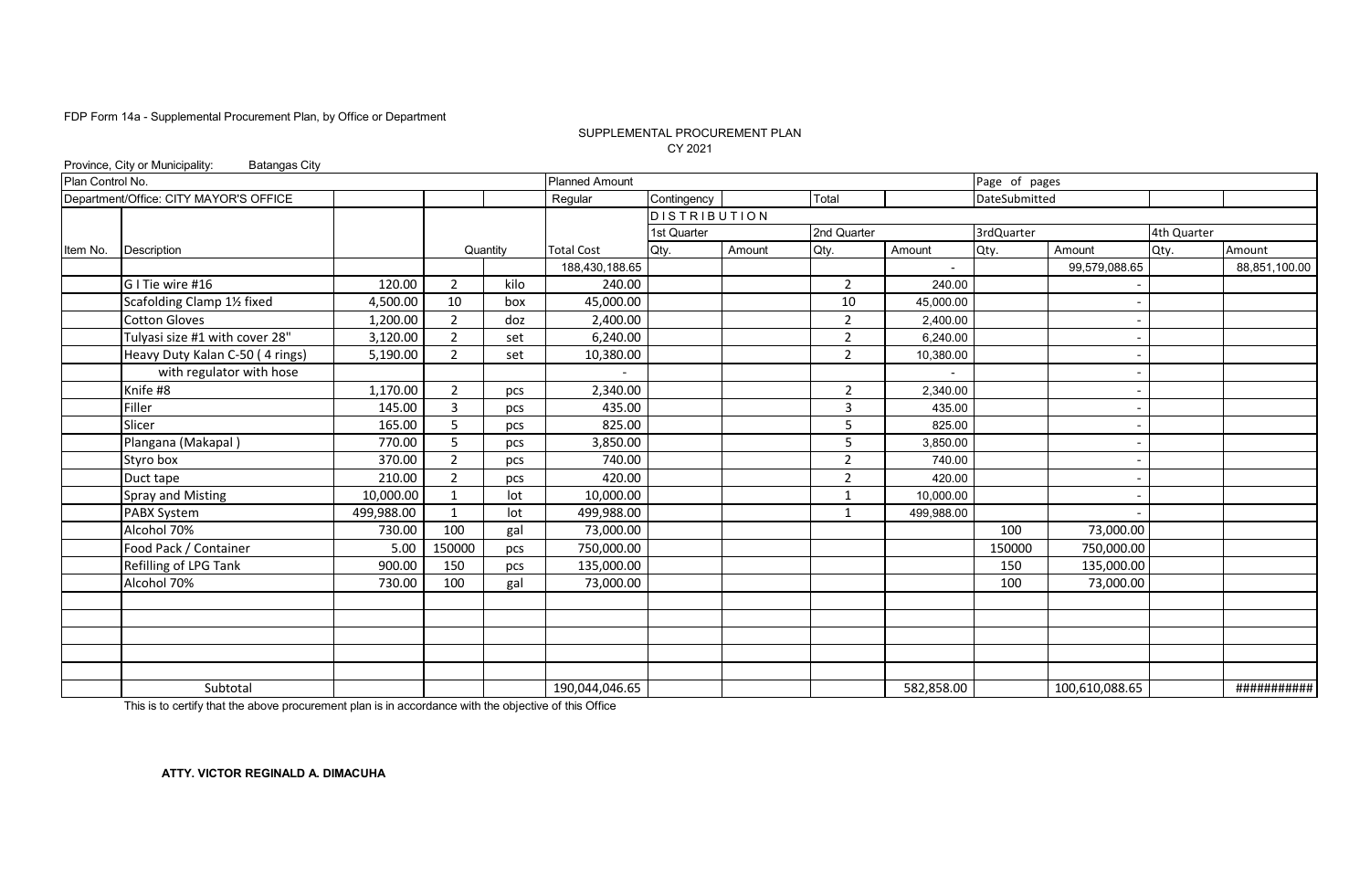#### SUPPLEMENTAL PROCUREMENT PLAN CY 2021

|                  | Province, City or Municipality:<br><b>Batangas City</b> |          |              |          |                       |                     |                          |             |            |                |                |             |               |
|------------------|---------------------------------------------------------|----------|--------------|----------|-----------------------|---------------------|--------------------------|-------------|------------|----------------|----------------|-------------|---------------|
| Plan Control No. |                                                         |          |              |          | <b>Planned Amount</b> |                     |                          |             |            | Page of pages  |                |             |               |
|                  | Department/Office: CITY MAYOR'S OFFICE                  |          |              |          | Regular               | Contingency         |                          | Total       |            | DateSubmitted  |                |             |               |
|                  |                                                         |          |              |          |                       | <b>DISTRIBUTION</b> |                          |             |            |                |                |             |               |
|                  |                                                         |          |              |          |                       | 1st Quarter         |                          | 2nd Quarter |            | 3rdQuarter     |                | 4th Quarter |               |
| Item No.         | Description                                             |          |              | Quantity | <b>Total Cost</b>     | Qty.                | Amount                   | Qty.        | Amount     | Qty.           | Amount         | Qty.        | Amount        |
|                  |                                                         |          |              |          | 190,044,046.65        |                     |                          |             | 582,858.00 |                | 100,610,088.65 |             | 88,851,100.00 |
|                  | Liquid hand soap 450ml                                  | 203.00   | 100          | btl      | 20,300.00             |                     |                          |             |            | 100            | 20,300.00      |             |               |
|                  | Bathsoap (sachet 60 grams)                              | 21.00    | 300          | pcs      | 6,300.00              |                     |                          |             |            | 300            | 6,300.00       |             |               |
|                  | Plain round bar 16mm                                    | 850.00   | 6            | pcs      | 5,100.00              |                     |                          |             |            | 6              | 5,100.00       |             |               |
|                  | Plain round bar 10mm                                    | 385.00   | 10           | pcs      | 3,850.00              |                     |                          |             |            | 10             | 3,850.00       |             |               |
|                  | GI Plain Sheet Ga # 16 x 4 x8                           | 3,375.00 | 3            | pcs      | 10,125.00             |                     |                          |             |            | 3              | 10,125.00      |             |               |
|                  | Welding Rod 6013 2.5 (10kgs)                            | 580.00   | $\mathbf{1}$ | рc       | 580.00                |                     |                          |             |            | $\mathbf{1}$   | 580.00         |             |               |
|                  | Speed Cutter Blade #14                                  | 950.00   | 2            | pcs      | 1,900.00              |                     |                          |             |            | $\overline{2}$ | 1,900.00       |             |               |
|                  | Metal Cutting Disc #4                                   | 150.00   | 5            | pcs      | 750.00                |                     |                          |             |            | 5              | 750.00         |             |               |
|                  | Metal Grinding Disc #4                                  | 180.00   | 5            | pcs      | 900.00                |                     |                          |             |            | 5              | 900.00         |             |               |
|                  | Tubular 1 x 2 x 20                                      | 1,350.00 | 5            | pcs      | 6,750.00              |                     |                          |             |            | 5              | 6,750.00       |             |               |
|                  | <b>Alcohol Dispenser</b>                                | 3,750.00 | 5            | pcs      | 18,750.00             |                     |                          |             |            | 5              | 18,750.00      |             |               |
|                  | Heavy duty burner                                       | 4,730.00 | 1            | рc       | 4,730.00              |                     |                          |             |            | $\mathbf{1}$   | 4,730.00       |             |               |
|                  | Refilling of LPG Tank                                   | 900.00   | 135          | pcs      | 121,500.00            |                     |                          |             |            | 135            | 121,500.00     |             |               |
|                  | Folder expanding assorted color long                    | 39.00    | 100          | pcs      | 3,900.00              |                     |                          |             |            | 100            | 3,900.00       |             |               |
|                  | Paper bind A4 70gsm                                     | 260.00   | 100          | ream     | 26,000.00             |                     |                          |             |            | 100            | 26,000.00      |             |               |
|                  | Paper bind long 70gsm                                   | 288.00   | 300          | ream     | 86,400.00             |                     |                          |             |            | 300            | 86,400.00      |             |               |
|                  | Paper ruked pad                                         | 60.00    | 100          | pad      | 6,000.00              |                     |                          |             |            | 100            | 6,000.00       |             |               |
|                  | Staple wire #35                                         | 58.00    | 100          | box      | 5,800.00              |                     |                          |             |            | 100            | 5,800.00       |             |               |
|                  |                                                         |          |              |          |                       |                     |                          |             |            |                |                |             |               |
|                  |                                                         |          |              |          |                       |                     |                          |             |            |                |                |             |               |
|                  |                                                         |          |              |          |                       |                     |                          |             |            |                |                |             |               |
|                  |                                                         |          |              |          |                       |                     |                          |             |            |                |                |             |               |
|                  |                                                         |          |              |          |                       |                     |                          |             |            |                |                |             |               |
|                  | Subtotal                                                |          |              |          | 190,373,681.65        |                     | $\overline{\phantom{0}}$ |             | 582,858.00 |                | 100,939,723.65 |             | <b>TRUE</b>   |

This is to certify that the above procurement plan is in accordance with the objective of this Office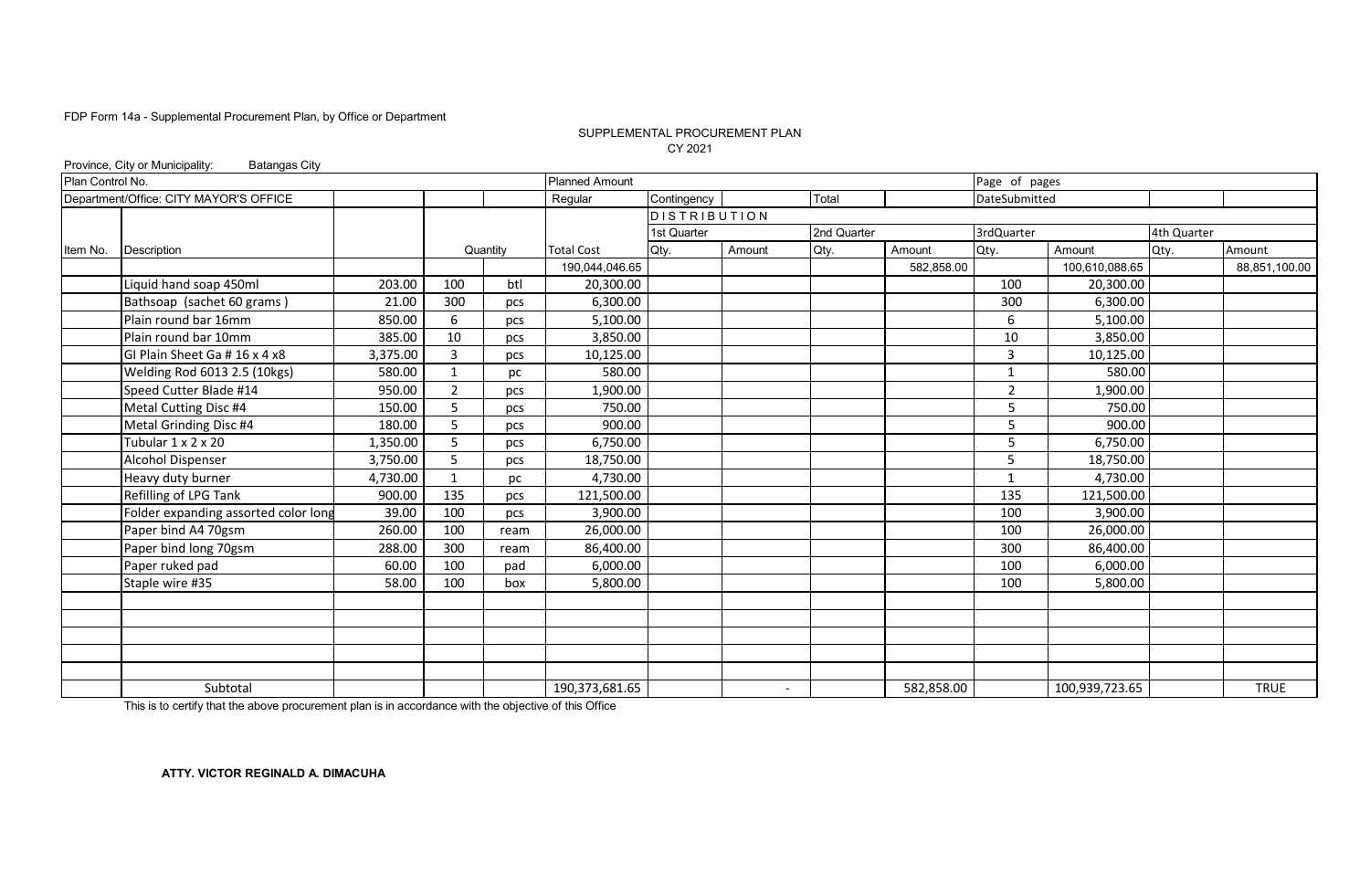#### SUPPLEMENTAL PROCUREMENT PLAN CY 2021

|                  | Province, City or Municipality:<br><b>Batangas City</b> |          |       |          |                       |                     |                          |             |            |               |                |             |             |
|------------------|---------------------------------------------------------|----------|-------|----------|-----------------------|---------------------|--------------------------|-------------|------------|---------------|----------------|-------------|-------------|
| Plan Control No. |                                                         |          |       |          | <b>Planned Amount</b> |                     |                          |             |            | Page of pages |                |             |             |
|                  | Department/Office: CITY MAYOR'S OFFICE                  |          |       |          | Regular               | Contingency         |                          | Total       |            | DateSubmitted |                |             |             |
|                  |                                                         |          |       |          |                       | <b>DISTRIBUTION</b> |                          |             |            |               |                |             |             |
|                  |                                                         |          |       |          |                       | 1st Quarter         |                          | 2nd Quarter |            | 3rdQuarter    |                | 4th Quarter |             |
| Item No.         | Description                                             |          |       | Quantity | <b>Total Cost</b>     | Qty.                | Amount                   | Qty.        | Amount     | Qty.          | Amount         | Qty.        | Amount      |
|                  |                                                         |          |       |          | 190,373,681.65        |                     | $\blacksquare$           |             | 582,858.00 |               | 100,939,723.65 |             | <b>TRUE</b> |
|                  | Tape transprent, 1"                                     | 56.00    | 60    | roll     | 3,360.00              |                     |                          |             |            | 60            | 3,360.00       |             |             |
|                  | Trashbag, yellow large 10's                             | 27.50    | 150   | pack     | 4,125.00              |                     |                          |             |            | 150           | 4,125.00       |             |             |
|                  | Trashbag, yellow Imedium 10's                           | 18.00    | 150   | pack     | 2,700.00              |                     |                          |             |            | 150           | 2,700.00       |             |             |
|                  | Ziplock no. 4 100's                                     | 150.00   | 50    | pack     | 7,500.00              |                     |                          |             |            | 50            | 7,500.00       |             |             |
|                  | Ziplock no. 54 100's                                    | 220.00   | 50    | pack     | 11,000.00             |                     |                          |             |            | 50            | 11,000.00      |             |             |
|                  | Alcohol                                                 | 730.00   | 100   | gal      | 73,000.00             |                     |                          |             |            | 100           | 73,000.00      |             |             |
|                  | Battery AA (4's)                                        | 218.00   | 10    | pack     | 2,180.00              |                     |                          |             |            | 10            | 2,180.00       |             |             |
|                  | Battery AAA (4's)                                       | 261.00   | 10    | pack     | 2,610.00              |                     |                          |             |            | 10            | 2,610.00       |             |             |
|                  | Bleaching Solution (4 liters/gal)                       | 192.00   | 100   | gal      | 19,200.00             |                     |                          |             |            | 100           | 19,200.00      |             |             |
|                  | Diswashing foam                                         | 61.00    | 50    | pcs      | 3,050.00              |                     |                          |             |            | 50            | 3,050.00       |             |             |
|                  | Disinfectant Solution (4's)                             | 9,286.00 | 50    | box      | 464,300.00            |                     |                          |             |            | 50            | 464,300.00     |             |             |
|                  | Liquid Handsoap 420ml                                   | 203.00   | 100   | btl      | 20,300.00             |                     |                          |             |            | 100           | 20,300.00      |             |             |
|                  | PPE over All (white or blue)                            | 480.00   | 1000  | pcs      | 480,000.00            |                     |                          |             |            | 1000          | 480,000.00     |             |             |
|                  | Trash bag yellow XL (10's)                              | 42.00    | 1875  | pack     | 78,750.00             |                     |                          |             |            | 1875          | 78,750.00      |             |             |
|                  | Trash bag black XL (10's)                               | 40.00    | 1800  | pack     | 72,000.00             |                     |                          |             |            | 1800          | 72,000.00      |             |             |
|                  | Eco bag (medium)                                        | 6.50     | 5000  | pcs      | 32,500.00             |                     |                          |             |            | 5000          | 32,500.00      |             |             |
|                  | Purified drinking water ( 6liter/ gallo                 | 57.00    | 10000 | gallon   | 570,000.00            |                     |                          |             |            | 10000         | 570,000.00     |             |             |
|                  | Alcohol dispenser                                       | 3,750.00 | 5     | pcs      | 18,750.00             |                     |                          |             |            | 5             | 18,750.00      |             |             |
|                  | Oygen Gas std (Medical Grade)                           | 600.00   | 415   | cylinder | 249,000.00            |                     |                          |             |            | 415           | 249,000.00     |             |             |
|                  |                                                         |          |       |          |                       |                     |                          |             |            |               |                |             |             |
|                  |                                                         |          |       |          |                       |                     |                          |             |            |               |                |             |             |
|                  |                                                         |          |       |          |                       |                     |                          |             |            |               |                |             |             |
|                  |                                                         |          |       |          |                       |                     |                          |             |            |               |                |             |             |
|                  | Subtotal                                                |          |       |          | 192,488,006.65        |                     | $\overline{\phantom{a}}$ |             | 582,858.00 |               | 103,054,048.65 |             | $\sim$      |

This is to certify that the above procurement plan is in accordance with the objective of this Office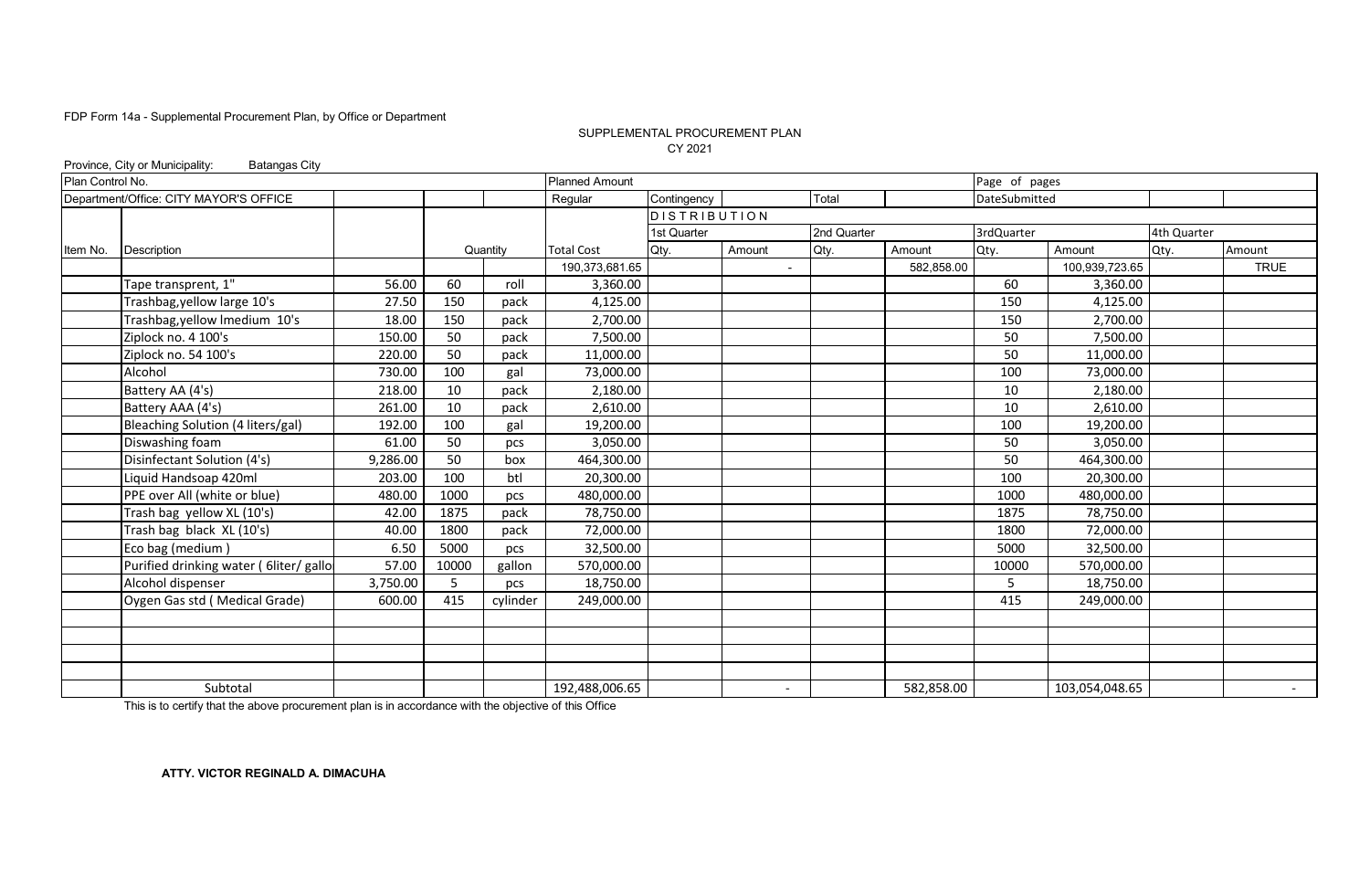#### SUPPLEMENTAL PROCUREMENT PLAN CY 2021

|                  | Province, City or Municipality:<br><b>Batangas City</b> |          |          |                       |                     |                          |             |            |               |                |                |            |
|------------------|---------------------------------------------------------|----------|----------|-----------------------|---------------------|--------------------------|-------------|------------|---------------|----------------|----------------|------------|
| Plan Control No. |                                                         |          |          | <b>Planned Amount</b> |                     |                          |             |            | Page of pages |                |                |            |
|                  | Department/Office: CITY MAYOR'S OFFICE                  |          |          | Regular               | Contingency         |                          | Total       |            | DateSubmitted |                |                |            |
|                  |                                                         |          |          |                       | <b>DISTRIBUTION</b> |                          |             |            |               |                |                |            |
|                  |                                                         |          |          |                       | 1st Quarter         |                          | 2nd Quarter |            | 3rdQuarter    |                | 4th Quarter    |            |
| Item No.         | Description                                             |          | Quantity | <b>Total Cost</b>     | Qty.                | Amount                   | Qty.        | Amount     | Qty.          | Amount         | Qty.           | Amount     |
|                  |                                                         |          |          | 192,488,006.65        |                     |                          |             | 582,858.00 |               | 103,054,048.65 |                |            |
|                  | Oygen Gas (20lbs) (Medical Grade)                       | 350.00   | cylinder | 145,250.00            |                     |                          |             |            |               |                | 415            | 145,250.00 |
|                  | Oygen Gas (5lbs) (Medical Grade)                        | 250.00   | cylinder | 103,750.00            |                     |                          |             |            |               |                | 415            | 103,750.00 |
|                  | 2 x 2 x 12" Good Lumber                                 | 300.00   | pcs      | 36,000.00             |                     |                          |             |            |               |                | 120            | 36,000.00  |
|                  | 2 x 2 x 10" Good Lumber                                 | 250.00   | pcs      | 30,000.00             |                     |                          |             |            |               |                | 120            | 30,000.00  |
|                  | 1/4" x 4" 8" THK Marine Plywood                         | 690.00   | pcs      | 24,840.00             |                     |                          |             |            |               |                | 36             | 24,840.00  |
|                  | 3" Common Nail                                          | 105.00   | kilo     | 630.00                |                     |                          |             |            |               |                | 6              | 630.00     |
|                  | 4" Common Nail                                          | 105.00   | kilo     | 210.00                |                     |                          |             |            |               |                | $\overline{2}$ | 210.00     |
|                  | 2" Common Nail                                          | 120.00   | kilo     | 180.00                |                     |                          |             |            |               |                | 1.5            | 180.00     |
|                  | 11/2" Common Nail                                       | 120.00   | kilo     | 180.00                |                     |                          |             |            |               |                | 1.5            | 180.00     |
|                  | Eco bag (medium)                                        | 6.75     | pcs      | 67,500.00             |                     |                          |             |            |               |                | 10000          | 67.500.00  |
|                  | Eco bag with Magkatuwan Tayo Logo                       | 11.25    | pcs      | 337,500.00            |                     |                          |             |            | 30000         | 337,500.00     |                |            |
|                  | Customized Stainles Cadaver Tray (0                     | 8,125.00 | unit     | 146,250.00            |                     |                          |             |            | 18            | 146,250.00     |                |            |
|                  | PPE Cover All with Head and Shoe                        |          |          |                       |                     |                          |             |            |               |                |                |            |
|                  | Cover                                                   | 350.00   | pcs      | 175,000.00            |                     |                          |             |            | 500           | 175,000.00     |                |            |
|                  | Air Purofier with UV light                              | 3,800.00 | pcs      | 95,000.00             |                     |                          |             |            |               |                | 25             | 95,000.00  |
|                  | Prepaid Load Card P500 (SMART)                          | 530.00   | pcs      | 5,300.00              |                     |                          |             |            |               |                | 10             | 5,300.00   |
|                  | Prepaid Load Card P500 (GLOBE)                          | 530.00   | pcs      | 5,300.00              |                     |                          |             |            |               |                | 10             | 5,300.00   |
|                  |                                                         |          |          |                       |                     |                          |             |            |               |                |                |            |
|                  |                                                         |          |          |                       |                     |                          |             |            |               |                |                |            |
|                  |                                                         |          |          |                       |                     |                          |             |            |               |                |                |            |
|                  |                                                         |          |          |                       |                     |                          |             |            |               |                |                |            |
|                  |                                                         |          |          |                       |                     |                          |             |            |               |                |                |            |
|                  |                                                         |          |          |                       |                     |                          |             |            |               |                |                |            |
|                  |                                                         |          |          |                       |                     |                          |             |            |               |                |                |            |
|                  | Subtotal                                                |          |          | 193,660,896.65        |                     | $\overline{\phantom{a}}$ |             | 582,858.00 |               | 103,712,798.65 |                | 514,140.00 |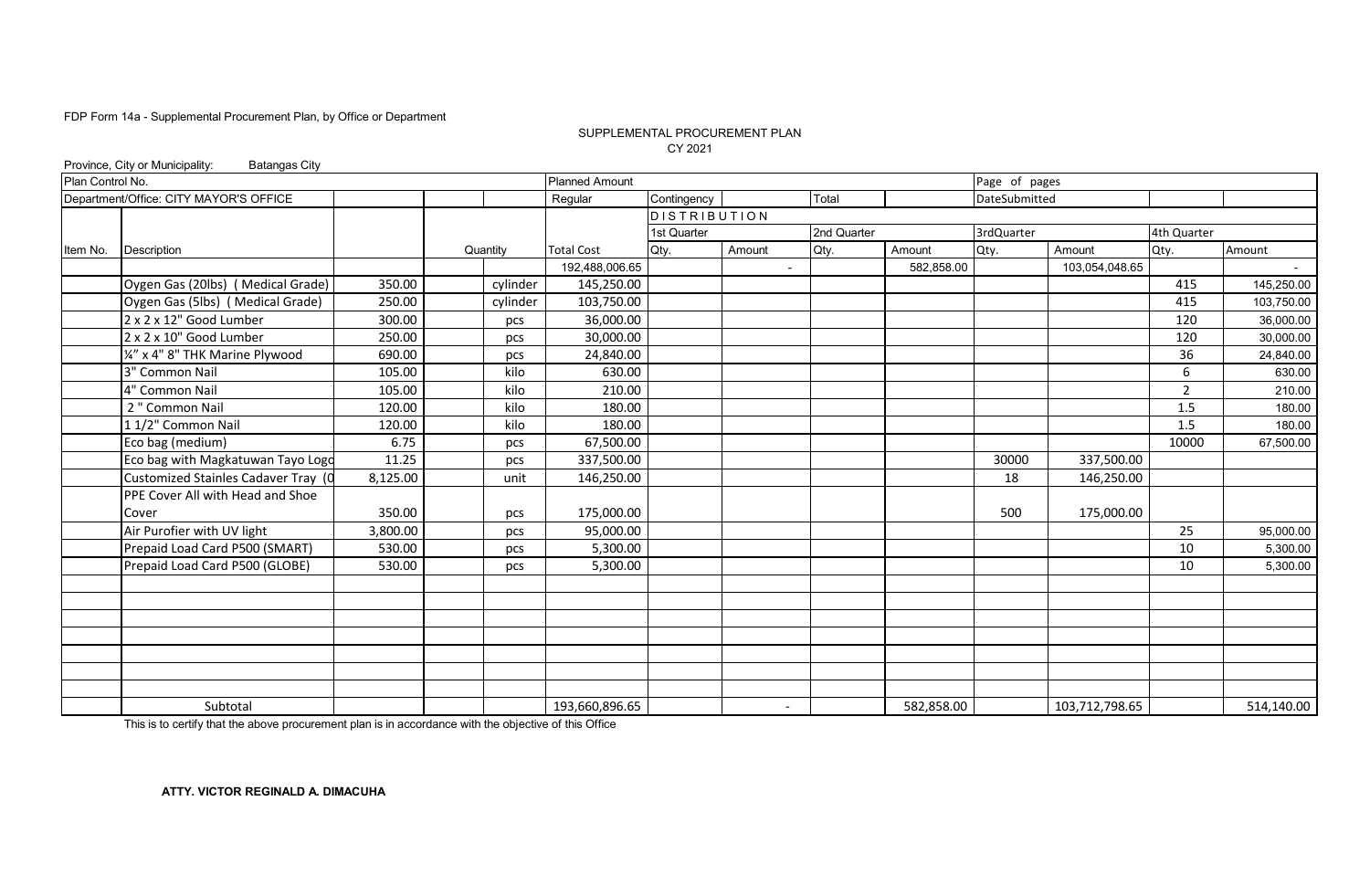#### CY 2021 SUPPLEMENTAL PROCUREMENT PLAN

|                  | Province, City or Municipality:<br><b>Batangas City</b> |              |                |          |                       |                     |                          |             |            |               |                |                |              |
|------------------|---------------------------------------------------------|--------------|----------------|----------|-----------------------|---------------------|--------------------------|-------------|------------|---------------|----------------|----------------|--------------|
| Plan Control No. |                                                         |              |                |          | <b>Planned Amount</b> |                     |                          |             |            | Page of pages |                |                |              |
|                  | Department/Office: CITY MAYOR'S OFFICE                  |              |                |          | Regular               | Contingency         |                          | Total       |            | DateSubmitted |                |                |              |
|                  |                                                         |              |                |          |                       | <b>DISTRIBUTION</b> |                          |             |            |               |                |                |              |
|                  |                                                         |              |                |          |                       | 1st Quarter         |                          | 2nd Quarter |            | 3rdQuarter    |                | 4th Quarter    |              |
| Item No.         | Description                                             |              |                | Quantity | <b>Total Cost</b>     | Qty.                | Amount                   | Qty.        | Amount     | Qty.          | Amount         | Qty.           | Amount       |
|                  |                                                         |              |                |          | 193,660,896.65        |                     | ÷                        |             | 582,858.00 |               | 103,712,798.65 |                | 514,140.00   |
|                  | Refill of LPG (11kg)                                    | 900.00       | 300            | tank     | 270,000.00            |                     |                          |             |            |               |                | 300            | 270,000.00   |
|                  | Oxygen tank with regulator (20lbs)                      | 14,995.00    | 40             | set      | 599,800.00            |                     |                          |             |            |               |                | 40             | 599,800.00   |
|                  | Blind Rivets 3/16 x 1/2                                 | 1.50         | 50             | pcs      | 75.00                 |                     |                          |             |            |               |                | 50             | 75.00        |
|                  | DB 316 Metal Drill Bit 3/16                             | 70.00        | 3              | pcs      | 210.00                |                     |                          |             |            |               |                | 3              | 210.00       |
|                  | Paint Brush #2                                          | 70.00        | $\overline{2}$ | pcs      | 140.00                |                     |                          |             |            |               |                | $\overline{2}$ | 140.00       |
|                  | <b>Epoxy Reducer</b>                                    | 750.00       | $\mathbf{1}$   | gal      | 750.00                |                     |                          |             |            |               |                | 1              | 750.00       |
|                  | Drill bit 5/8                                           | 190.00       | 2              | pcs      | 380.00                |                     |                          |             |            |               |                | $\overline{2}$ | 380.00       |
|                  | 5mm x 1 1/1" Flat Bolts & Nuts (Stair                   | 53.00        | 75             | pcs      | 3,975.00              |                     |                          |             |            |               |                | 75             | 3,975.00     |
|                  | Flat washer (3/4" outside dia-5mm i                     | 25.00        | 150            | pcs      | 3,750.00              |                     |                          |             |            |               |                | 150            | 3,750.00     |
|                  | 2" Wide Nylon tape                                      | 48.00        | 60             | vard     | 2,880.00              |                     |                          |             |            |               |                | 60             | 2,880.00     |
|                  | 40 amps Cricuit breaker double throv                    | 2,450.00     | 1              | set      | 2,450.00              |                     |                          |             |            |               |                | $\mathbf{1}$   | 2,450.00     |
|                  | Thermal Scanner with stand                              | 3,000.00     | 10             | unit     | 30,000.00             |                     |                          |             |            |               |                | 10             | 30,000.00    |
|                  | Roofing for Temporary Facility (varid                   | 1,605,774.00 |                | lot      | 1,605,774.00          |                     |                          |             |            |               |                | $\mathbf{1}$   | 1,605,774.00 |
|                  | materials)                                              |              |                |          |                       |                     |                          |             |            |               |                |                |              |
|                  | Tent at Covid-19 Vaccination Area (                     | 1,503,810.00 | $\mathbf{1}$   | lot      | 1,503,810.00          |                     |                          |             |            |               |                | $\mathbf{1}$   | 1,503,810.00 |
|                  | various materials                                       |              |                |          |                       |                     |                          |             |            |               |                |                |              |
|                  | Alcohol Dispenser with stand                            | 4,350.00     | 5              | pcs      | 21,750.00             |                     |                          |             |            |               |                | 5              | 21,750.00    |
|                  | Prified Drinking water (5 gallons/con                   | 44.90        | 10000          | round    | 449,000.00            |                     |                          |             |            |               |                | 10000          | 449,000.00   |
|                  |                                                         |              |                |          |                       |                     |                          |             |            |               |                |                |              |
|                  |                                                         |              |                |          |                       |                     |                          |             |            |               |                |                |              |
|                  |                                                         |              |                |          |                       |                     |                          |             |            |               |                |                |              |
|                  |                                                         |              |                |          |                       |                     |                          |             |            |               |                |                |              |
|                  |                                                         |              |                |          |                       |                     |                          |             |            |               |                |                |              |
|                  | Subtotal                                                |              |                |          | 198,155,640.65        |                     | $\overline{\phantom{a}}$ |             | 582,858.00 |               | 103,712,798.65 |                | 5,008,884.00 |

This is to certify that the above procurement plan is in accordance with the objective of this Office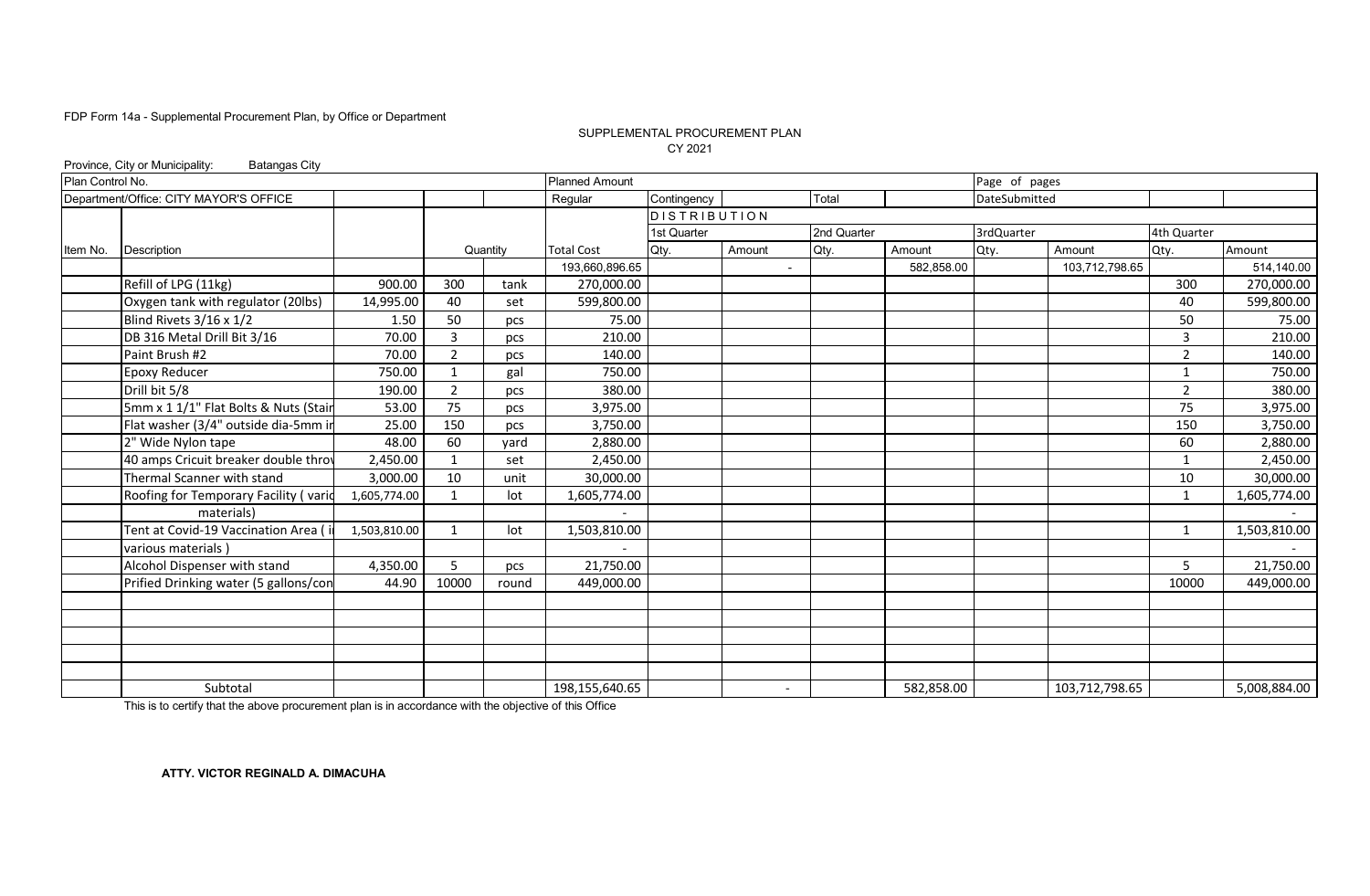#### SUPPLEMENTAL PROCUREMENT PLAN CY 2021

|                  | Province, City or Municipality:<br><b>Batangas City</b> |           |    |          |                          |                     |                          |             |            |               |                          |             |              |
|------------------|---------------------------------------------------------|-----------|----|----------|--------------------------|---------------------|--------------------------|-------------|------------|---------------|--------------------------|-------------|--------------|
| Plan Control No. |                                                         |           |    |          | <b>Planned Amount</b>    |                     |                          |             |            | Page of pages |                          |             |              |
|                  | Department/Office: CITY MAYOR'S OFFICE                  |           |    |          | Regular                  | Contingency         |                          | Total       |            | DateSubmitted |                          |             |              |
|                  |                                                         |           |    |          |                          | <b>DISTRIBUTION</b> |                          |             |            |               |                          |             |              |
|                  |                                                         |           |    |          |                          | 1st Quarter         |                          | 2nd Quarter |            | 3rdQuarter    |                          | 4th Quarter |              |
| Item No.         | Description                                             |           |    | Quantity | <b>Total Cost</b>        | Qty.                | Amount                   | Qty.        | Amount     | Qty.          | Amount                   | Qty.        | Amount       |
|                  |                                                         |           |    |          | 198,155,640.65           |                     | $\blacksquare$           |             | 582,858.00 |               | 103,712,798.65           |             | 5,008,884.00 |
|                  | Instant coffee(200's)                                   | 2,281.00  | 10 | box      | 22,810.00                |                     |                          |             |            |               |                          | 10          | 22,810.00    |
|                  | Biscuits (24's assorted)                                | 1,474.00  | 10 | box      | 14,740.00                |                     |                          |             |            |               |                          | 10          | 14,740.00    |
|                  |                                                         |           |    |          |                          |                     |                          |             |            |               |                          |             |              |
|                  |                                                         |           |    |          |                          |                     |                          |             |            |               |                          |             |              |
|                  | MEDICAL EQUIPMENT (10705110)                            |           |    |          |                          |                     |                          |             |            |               |                          |             |              |
|                  | Oxygen Concentrator                                     | 70,000.00 | 10 | unit     | 700,000.00               |                     |                          |             |            | 10            | 700,000.00               |             |              |
|                  | * 5 liters, machine noise < 60dB (A)                    |           |    |          |                          |                     |                          |             |            |               |                          |             |              |
|                  | * P0wer supply AC 220V/50Hz or AC 110/60Hz              |           |    |          |                          |                     |                          |             |            |               | $\overline{\phantom{a}}$ |             |              |
|                  |                                                         |           |    |          | $\overline{\phantom{a}}$ |                     |                          |             |            |               | $\overline{\phantom{a}}$ |             |              |
|                  | <b>RENTAL EXPENSES (50299050)</b>                       |           |    |          |                          |                     |                          |             |            |               | $\overline{\phantom{a}}$ |             |              |
|                  |                                                         |           |    |          |                          |                     |                          |             |            |               | $\overline{\phantom{a}}$ |             |              |
|                  | Rental of Motor Vehicles w/ driver                      | 4,000.00  | 10 |          | 40,000.00                |                     |                          |             |            | 10            | 40,000.00                |             |              |
|                  | $(10 \times 4000 \times 90 \text{days})$                |           |    |          |                          |                     |                          |             |            |               |                          |             |              |
|                  | Rental of Motor Vehicles w/ driver                      | 4,000.00  | 20 |          | 80,000.00                |                     |                          |             |            | 20            | 80,000.00                |             |              |
|                  | (20 x 4000 x 51days)                                    |           |    |          |                          |                     |                          |             |            |               |                          |             |              |
|                  |                                                         |           |    |          |                          |                     |                          |             |            |               |                          |             |              |
|                  |                                                         |           |    |          |                          |                     |                          |             |            |               |                          |             |              |
|                  |                                                         |           |    |          |                          |                     |                          |             |            |               |                          |             |              |
|                  |                                                         |           |    |          |                          |                     |                          |             |            |               |                          |             |              |
|                  |                                                         |           |    |          |                          |                     |                          |             |            |               |                          |             |              |
|                  |                                                         |           |    |          |                          |                     |                          |             |            |               |                          |             |              |
|                  |                                                         |           |    |          |                          |                     |                          |             |            |               |                          |             |              |
|                  |                                                         |           |    |          |                          |                     |                          |             |            |               |                          |             |              |
|                  |                                                         |           |    |          |                          |                     |                          |             |            |               |                          |             |              |
|                  | Subtotal                                                |           |    |          | 199,013,190.65           |                     | $\overline{\phantom{a}}$ |             | 582,858.00 |               | 104,532,798.65           |             | 5,046,434.00 |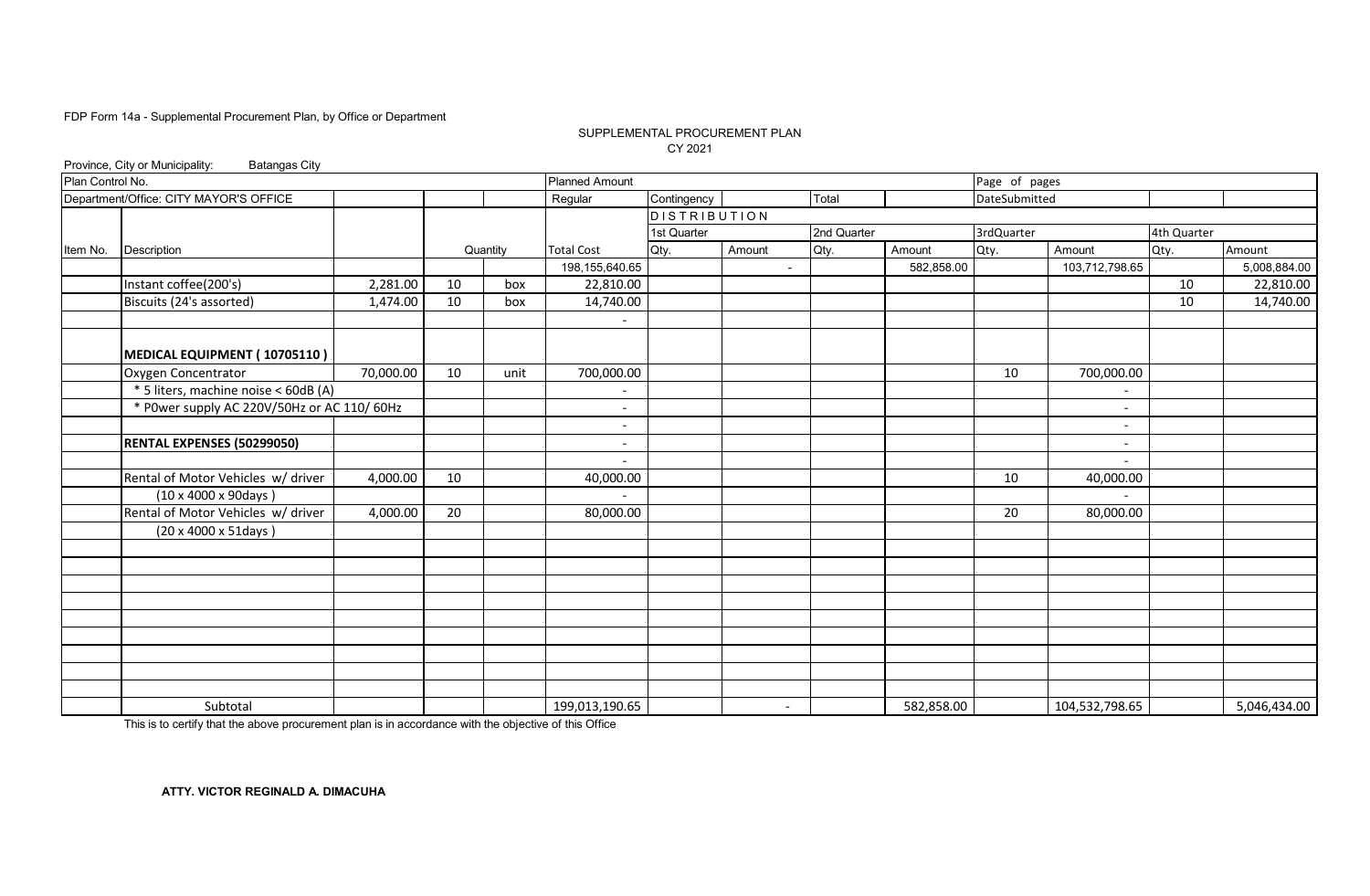#### SUPPLEMENTAL PROCUREMENT PLAN CY 2021

|                  | Province, City or Municipality:<br><b>Batangas City</b> |          |             |          |                       |                     |                          |             |            |               |                |             |              |
|------------------|---------------------------------------------------------|----------|-------------|----------|-----------------------|---------------------|--------------------------|-------------|------------|---------------|----------------|-------------|--------------|
|                  |                                                         |          |             |          | <b>Planned Amount</b> |                     |                          |             |            | Page of pages |                |             |              |
|                  | Department/Office: CITY MAYOR'S OFFICE                  |          |             |          | Regular               | Contingency         |                          | Total       |            | DateSubmitted |                |             |              |
|                  |                                                         |          |             |          |                       | <b>DISTRIBUTION</b> |                          |             |            |               |                |             |              |
| Plan Control No. |                                                         |          |             |          |                       | 1st Quarter         |                          | 2nd Quarter |            | 3rdQuarter    |                | 4th Quarter |              |
| Item No.         | Description                                             |          |             | Quantity | <b>Total Cost</b>     | Qty.                | Amount                   | Qty.        | Amount     | Qty.          | Amount         | Qty.        | Amount       |
|                  |                                                         |          |             |          | 199,013,190.65        |                     |                          |             | 582,858.00 |               | 104,532,798.65 |             | 5,046,434.00 |
|                  | <b>OTHER SUPPLIES &amp; MATERIALS</b>                   |          |             |          |                       |                     |                          |             |            |               |                |             |              |
|                  | <b>EXPENSES (50203990)</b>                              |          |             |          |                       |                     |                          |             |            |               |                |             |              |
|                  | Various materials for the repair of existing            |          |             |          | 400,010.00            |                     |                          |             |            |               |                |             |              |
|                  | traffic accessories                                     |          |             |          |                       |                     |                          |             |            |               |                |             |              |
|                  | Purified drinking water                                 | 45.00    | 7980        | gal      | 359,100.00            |                     |                          |             |            |               |                |             |              |
|                  | Dual Way Intercom System                                | 3,000.00 | 40          | set      | 120,000.00            |                     |                          |             |            |               |                |             |              |
|                  | LED Directional Downlight 27w 3* 9v                     | 3,995.00 | 8           | pcs      | 31,960.00             |                     |                          |             |            |               |                |             |              |
|                  | LED Directional Downlight 18w 2* 9v                     | 2,995.00 | 24          | pcs      | 71,880.00             |                     |                          |             |            |               |                |             |              |
|                  | Electrical Cable wire THHN #12 3.5m                     | 5,995.00 | 1           | box      | 5,995.00              |                     |                          |             |            |               |                |             |              |
|                  | Electrical Cable wire THHN #14 2.0m                     | 4,995.00 | $\mathbf 1$ | biox     | 4,995.00              |                     |                          |             |            |               |                |             |              |
|                  | Flexibkle Hose Conduits 1/2                             | 1,995.00 |             | roll     | 1,995.00              |                     |                          |             |            |               |                |             |              |
|                  | Stand Lamp                                              | 7,995.00 | 1           | unit     | 7,995.00              |                     |                          |             |            |               |                |             |              |
|                  | High Chair                                              | 6,995.00 | 2           | piece    | 13,990.00             |                     |                          |             |            |               |                |             |              |
|                  | Various supplies and materials for the cons-            |          |             |          | 260,857.00            |                     |                          |             |            |               |                |             |              |
|                  | truction of COA warehouse (50203990)                    |          |             |          |                       |                     |                          |             |            |               |                |             |              |
|                  |                                                         |          |             |          |                       |                     |                          |             |            |               |                |             |              |
|                  | Various Supplies & Materials CMO (50203990)             |          |             |          |                       |                     |                          |             |            |               |                |             |              |
|                  | Canister                                                | 550.00   | 2           | set      | 1,100.00              |                     |                          |             |            |               |                |             |              |
|                  |                                                         |          |             |          |                       |                     |                          |             |            |               |                |             |              |
|                  |                                                         |          |             |          |                       |                     |                          |             |            |               |                |             |              |
|                  |                                                         |          |             |          |                       |                     |                          |             |            |               |                |             |              |
|                  |                                                         |          |             |          |                       |                     |                          |             |            |               |                |             |              |
|                  | Subtotal                                                |          |             |          | 200,293,067.65        |                     | $\overline{\phantom{0}}$ |             | 582,858.00 |               | 104,532,798.65 |             | 5,046,434.00 |

This is to certify that the above procurement plan is in accordance with the objective of this Office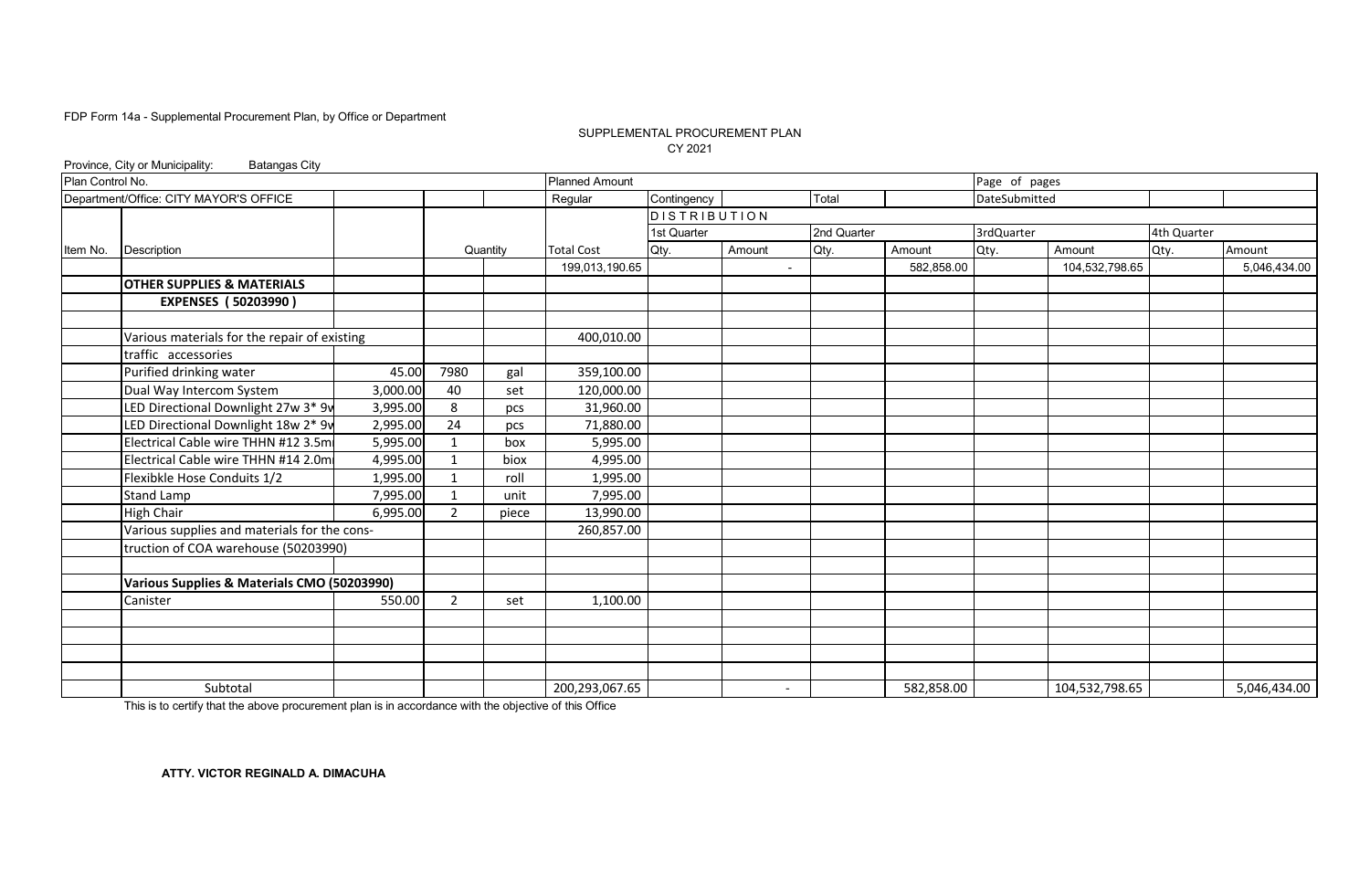#### CY 2021 SUPPLEMENTAL PROCUREMENT PLAN

|                  | Province, City or Municipality:<br><b>Batangas City</b> |           |                |          |                       |                     |                          |                |              |               |                |             |              |
|------------------|---------------------------------------------------------|-----------|----------------|----------|-----------------------|---------------------|--------------------------|----------------|--------------|---------------|----------------|-------------|--------------|
| Plan Control No. |                                                         |           |                |          | <b>Planned Amount</b> |                     |                          |                |              | Page of pages |                |             |              |
|                  | Department/Office: CITY MAYOR'S OFFICE                  |           |                |          | Regular               | Contingency         |                          | Total          |              | DateSubmitted |                |             |              |
|                  |                                                         |           |                |          |                       | <b>DISTRIBUTION</b> |                          |                |              |               |                |             |              |
|                  |                                                         |           |                |          |                       | 1st Quarter         |                          | 2nd Quarter    |              | 3rdQuarter    |                | 4th Quarter |              |
| Item No.         | Description                                             |           |                | Quantity | <b>Total Cost</b>     | Qty.                | Amount                   | Qty.           | Amount       | Qty.          | Amount         | Qty.        | Amount       |
|                  |                                                         |           |                |          | 200,293,067.65        |                     |                          |                | 582,858.00   |               | 104,532,798.65 |             | 5,046,434.00 |
|                  | Canister                                                | 550.00    | $\overline{2}$ | set      | 1,100.00              |                     |                          | $\overline{2}$ | 1,100.00     |               |                |             |              |
|                  | Can Opener                                              | 241.00    | $\overline{2}$ | set      | 482.00                |                     |                          | $\overline{2}$ | 482.00       |               |                |             |              |
|                  | Cups and saucer                                         | 3,375.00  | 12             | dozen    | 40,500.00             |                     |                          | 12             | 40,500.00    |               |                |             |              |
|                  | Drinking glass                                          | 2,100.00  | 6              | dozen    | 12,600.00             |                     |                          | 6              | 12,600.00    |               |                |             |              |
|                  | Frying pan Non Stick (3 sizes)                          | 9,000.00  | $\overline{2}$ | set      | 18,000.00             |                     |                          | 2              | 18,000.00    |               |                |             |              |
|                  | Knife Set                                               | 9,750.00  | $\overline{2}$ | set      | 19,500.00             |                     |                          | $\overline{2}$ | 19,500.00    |               |                |             |              |
|                  | Microwave                                               | 3,250.00  | $\overline{2}$ | set      | 6,500.00              |                     |                          | $\overline{2}$ | 6,500.00     |               |                |             |              |
|                  | Perculator (1.5L)                                       | 8,750.00  | $\overline{2}$ | piece    | 17,500.00             |                     |                          | $\overline{2}$ | 17,500.00    |               |                |             |              |
|                  | Plate winter frost                                      | 14,025.00 | 12             | dozen    | 168,300.00            |                     |                          | 12             | 168,300.00   |               |                |             |              |
|                  | Rice Cooker (10 cups)                                   | 1,250.00  | $\mathbf{1}$   | piece    | 1,250.00              |                     |                          | $\mathbf{1}$   | 1,250.00     |               |                |             |              |
|                  | Rice Cooker (25 cups)                                   | 2,225.00  | $\overline{2}$ | piece    | 4,450.00              |                     |                          | $\overline{2}$ | 4,450.00     |               |                |             |              |
|                  | Rice Cooker (45 cups)                                   | 6,500.00  | $\overline{2}$ | piece    | 13,000.00             |                     |                          | 2              | 13,000.00    |               |                |             |              |
|                  | Serving Dish 3's (3.8L Roaster)                         | 12,000.00 | 8              | set      | 96,000.00             |                     |                          | 8              | 96,000.00    |               |                |             |              |
|                  | Serving spoon                                           | 1,700.00  | 25             | pcs      | 42,500.00             |                     |                          | 25             | 42,500.00    |               |                |             |              |
|                  | Spoon                                                   | 1,600.00  | 6              | dozen    | 9,600.00              |                     |                          |                | 9,600.00     |               |                |             |              |
|                  | Fork                                                    | 1,600.00  | 6              | dozen    | 9,600.00              |                     |                          | 6              | 9,600.00     |               |                |             |              |
|                  | Tespoon                                                 | 1,600.00  | 6              | dozen    | 9,600.00              |                     |                          | 6              | 9,600.00     |               |                |             |              |
|                  | <b>Stainless Tray</b>                                   | 750.00    | 15             | pcs      | 11,250.00             |                     |                          | 15             | 11,250.00    |               |                |             |              |
|                  | Bowl Soup - Machine ( Cereal Bowls)                     | 5,500.00  | 12             | dozen    | 66,000.00             |                     |                          | 12             | 66,000.00    |               |                |             |              |
|                  |                                                         |           |                |          |                       |                     |                          |                |              |               |                |             |              |
|                  |                                                         |           |                |          |                       |                     |                          |                |              |               |                |             |              |
|                  |                                                         |           |                |          |                       |                     |                          |                |              |               |                |             |              |
|                  |                                                         |           |                |          |                       |                     |                          |                |              |               |                |             |              |
|                  | Subtotal                                                |           |                |          | 200,840,799.65        |                     | $\overline{\phantom{0}}$ |                | 1,130,590.00 |               | 104,532,798.65 |             | 5,046,434.00 |

This is to certify that the above procurement plan is in accordance with the objective of this Office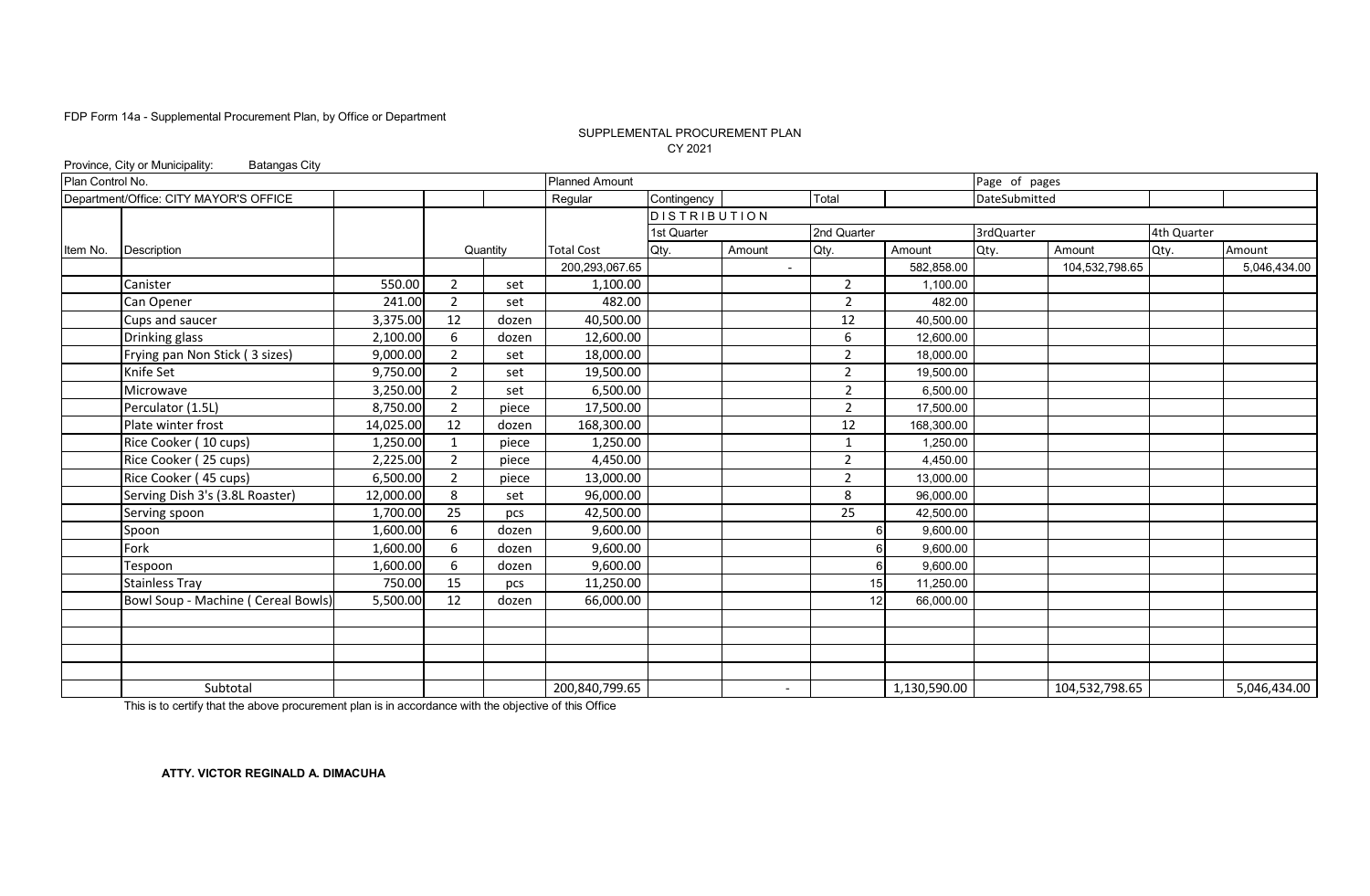#### SUPPLEMENTAL PROCUREMENT PLAN CY 2021

|                  | Province, City or Municipality:<br><b>Batangas City</b> |           |                |          |                       |                     |                |             |              |                |                |             |              |
|------------------|---------------------------------------------------------|-----------|----------------|----------|-----------------------|---------------------|----------------|-------------|--------------|----------------|----------------|-------------|--------------|
| Plan Control No. |                                                         |           |                |          | <b>Planned Amount</b> |                     |                |             |              | Page of pages  |                |             |              |
|                  | Department/Office: CITY MAYOR'S OFFICE                  |           |                |          | Regular               | Contingency         |                | Total       |              | DateSubmitted  |                |             |              |
|                  |                                                         |           |                |          |                       | <b>DISTRIBUTION</b> |                |             |              |                |                |             |              |
|                  |                                                         |           |                |          |                       | 1st Quarter         |                | 2nd Quarter |              | 3rdQuarter     |                | 4th Quarter |              |
| Item No.         | Description                                             |           |                | Quantity | <b>Total Cost</b>     | Qty.                | Amount         | Qty.        | Amount       | Qty.           | Amount         | Qty.        | Amount       |
|                  |                                                         |           |                |          | 200,840,799.65        |                     | $\blacksquare$ |             | 1,130,590.00 |                | 104,532,798.65 |             | 5,046,434.00 |
|                  | <b>Bowl Soup small</b>                                  | 2,250.00  | 6              | dozen    | 13,500.00             |                     |                | 6           | 2,250.00     |                |                |             |              |
|                  | Bread and Butter plates                                 | 10,900.00 | 12             | dozen    | 130,800.00            |                     |                | 12          | 10,900.00    |                |                |             |              |
|                  | Cement                                                  | 325.00    | 20             | bag      | 6,500.00              |                     |                | 20          | 325.00       |                |                |             |              |
|                  | Sand                                                    | 1,975.00  | 6              | cu.m     | 11,850.00             |                     |                | 6           | 1,975.00     |                |                |             |              |
|                  | GI Tubular 2 x 3 x 1 1.5mm thk                          | 1,900.00  | 40             | pcs      | 76,000.00             |                     |                | 40          | 1,900.00     |                |                |             |              |
|                  | 2 x 2 x1/4 thk Angle bar                                | 1,875.00  | 15             | pcs      | 28,125.00             |                     |                | 15          | 1.875.00     |                |                |             |              |
|                  | 1 1/2 x 1 1/2 x 1/4 thk Angle bar                       | 1,690.00  | 20             | pcs      | 33,800.00             |                     |                | 20          | 1,690.00     |                |                |             |              |
|                  | Lacquer thinner                                         | 368.00    | 4              | gals     | 1,472.00              |                     |                | 4           | 368.00       |                |                |             |              |
|                  | <b>Epoxy Primer</b>                                     | 750.00    | 5              | gal      | 3,750.00              |                     |                | 5           | 750.00       |                |                |             |              |
|                  | Baby roller brush                                       | 120.00    | $\overline{a}$ | pcs      | 480.00                |                     |                | $\Delta$    | 120.00       |                |                |             |              |
|                  | Paint brush #3                                          | 120.00    | $\overline{a}$ | pcs      | 480.00                |                     |                | 4           | 120.00       |                |                |             |              |
|                  | <b>Base Coarse</b>                                      | 850.00    | 48             | cu.m     | 40,800.00             |                     |                | 48          | 850.00       |                |                |             |              |
|                  | Channel bar 2 x 5                                       | 6,500.00  | 8              | pcs      | 52,000.00             |                     |                | 8           | 6.500.00     |                |                |             |              |
|                  | <b>Welding Rod</b>                                      | 280.00    | 20             | kilos    | 5,600.00              |                     |                | 20          | 280.00       |                |                |             |              |
|                  | Dual Way Intercom system                                | 3,000.00  | 40             | pcs      | 120,000.00            |                     |                | 40          | 3,000.00     |                |                |             |              |
|                  | Scafolding clamp 1 1/2 fixed                            | 4,500.00  | 10             | box      | 45,000.00             |                     |                |             |              | 10             | 4,500.00       |             |              |
|                  | Cotton Gloves w/ rubber                                 | 1,260.00  | $\overline{2}$ | doz      | 2,520.00              |                     |                |             |              | $\overline{2}$ | 1,260.00       |             |              |
|                  | Good Lumber 2 x 2 x 10                                  | 300.00    | 10             | pcs      | 3,000.00              |                     |                |             |              | 10             | 300.00         |             |              |
|                  | Good Lumber 21 x 2 x 10                                 | 280.00    | 80             | pcs      | 22,400.00             |                     |                |             |              | 80             | 280.00         |             |              |
|                  |                                                         |           |                |          |                       |                     |                |             |              |                |                |             |              |
|                  |                                                         |           |                |          |                       |                     |                |             |              |                |                |             |              |
|                  |                                                         |           |                |          |                       |                     |                |             |              |                |                |             |              |
|                  |                                                         |           |                |          |                       |                     |                |             |              |                |                |             |              |
|                  | Subtotal                                                |           |                |          | 201,438,876.65        |                     | $\overline{a}$ |             | 1,163,493.00 |                | 104,539,138.65 |             | 5,046,434.00 |

This is to certify that the above procurement plan is in accordance with the objective of this Office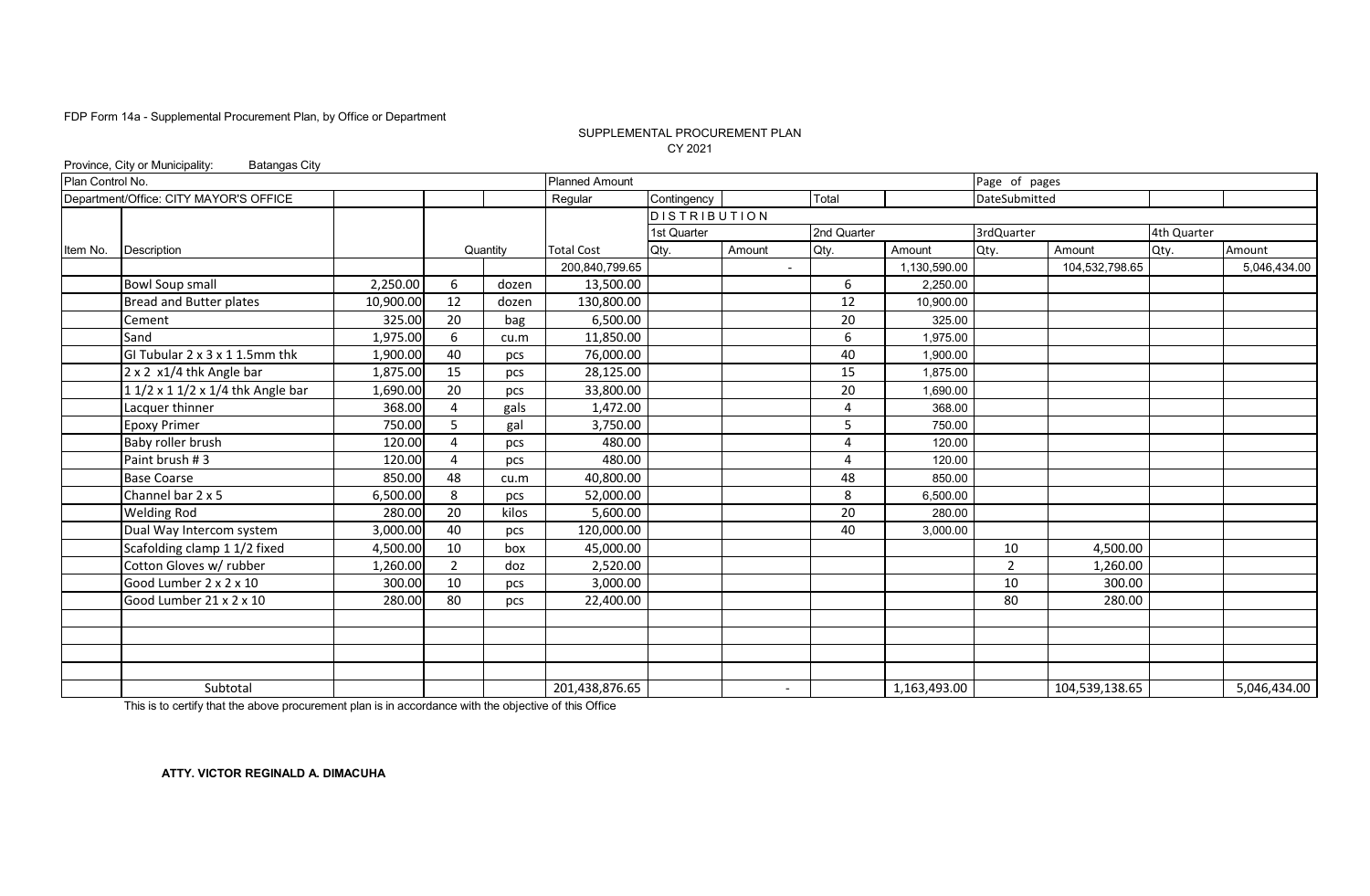#### SUPPLEMENTAL PROCUREMENT PLAN CY 2021

|                  | Province, City or Municipality:<br><b>Batangas City</b> |           |                |          |                       |                     |                |             |              |                |                |             |              |
|------------------|---------------------------------------------------------|-----------|----------------|----------|-----------------------|---------------------|----------------|-------------|--------------|----------------|----------------|-------------|--------------|
| Plan Control No. |                                                         |           |                |          | <b>Planned Amount</b> |                     |                |             |              | Page of pages  |                |             |              |
|                  | Department/Office: CITY MAYOR'S OFFICE                  |           |                |          | Regular               | Contingency         |                | Total       |              | DateSubmitted  |                |             |              |
|                  |                                                         |           |                |          |                       | <b>DISTRIBUTION</b> |                |             |              |                |                |             |              |
|                  |                                                         |           |                |          |                       | 1st Quarter         |                | 2nd Quarter |              | 3rdQuarter     |                | 4th Quarter |              |
| Item No.         | Description                                             |           |                | Quantity | <b>Total Cost</b>     | Qty.                | Amount         | Qty.        | Amount       | Qty.           | Amount         | Qty.        | Amount       |
|                  |                                                         |           |                |          | 201,438,876.65        |                     | $\blacksquare$ |             | 1,163,493.00 |                | 104,539,138.65 |             | 5,046,434.00 |
|                  | Staple wire for T-50 gun tacker                         | 325.00    | 5              | box      | 1,625.00              |                     |                |             |              | 5              | 1,625.00       |             |              |
|                  | G I Tie wire #18                                        | 150.00    | 10             | kilos    | 1,500.00              |                     |                |             |              | 10             | 1,500.00       |             |              |
|                  | Common nail 1 1/2                                       | 120.00    | 5              | kilos    | 600.00                |                     |                |             |              | 5              | 600.00         |             |              |
|                  | Common nail 3"                                          | 120.00    | $\mathbf{1}$   | kilos    | 120.00                |                     |                |             |              | $\mathbf{1}$   | 120.00         |             |              |
|                  | Disinfectant                                            | 35,000.00 | 285            | cbouy    | 9,975,000.00          |                     |                |             |              | 285            | 9,975,000.00   |             |              |
|                  | 20 x 20 Canvass Sheet                                   | 8,500.00  | 1              | pcs      | 8,500.00              |                     |                |             |              | $\mathbf{1}$   | 8,500.00       |             |              |
|                  | 1½" dia G.I. Pipe sch 40                                | 2,075.00  | 12             | pcs      | 24,900.00             |                     |                |             |              | 12             | 24,900.00      |             |              |
|                  | 11/2" dia Fixed Clamp                                   | 3,150.00  | 1              | box      | 3,150.00              |                     |                |             |              | $\mathbf{1}$   | 3,150.00       |             |              |
|                  | G.I. Tie wire #16                                       | 120.00    | $\overline{2}$ | kilo     | 240.00                |                     |                |             |              | $\overline{2}$ | 240.00         |             |              |
|                  | Customized Polo shirt                                   | 550.00    | 74             | pcs      | 40,700.00             |                     |                |             |              | 74             | 40,700.00      |             |              |
|                  | Steel mobile drawer                                     | 5,625.00  | 1              | рc       | 5,625.00              |                     |                |             |              | 1              | 5,625.00       |             |              |
|                  | 3 Layer Steel Filing Cabinet                            | 11,875.00 | 1              | pc       | 11,875.00             |                     |                |             |              | $\mathbf{1}$   | 11,875.00      |             |              |
|                  | Industrial Fan                                          | 9,600.00  | $\overline{2}$ | unit     | 19,200.00             |                     |                |             |              | $\overline{2}$ | 19,200.00      |             |              |
|                  | <b>Swivel Chair</b>                                     | 3,800.00  | $\overline{7}$ | unit     | 26,600.00             |                     |                |             |              | $\overline{7}$ | 26,600.00      |             |              |
|                  | Purified drinking water                                 | 44.90     | 4776           | round    | 214,442.40            |                     |                |             |              | 4776           | 214,442.40     |             |              |
|                  | 20'x 40 Canvass Sheet                                   | 14,800.00 | $\overline{2}$ | pcs      | 29,600.00             |                     |                |             |              | 2              | 29,600.00      |             |              |
|                  | GI Tie wire #16                                         | 120.00    | 5              | kilo     | 600.00                |                     |                |             |              | 5              | 600.00         |             |              |
|                  |                                                         |           |                |          |                       |                     |                |             |              |                |                |             |              |
|                  |                                                         |           |                |          |                       |                     |                |             |              |                |                |             |              |
|                  |                                                         |           |                |          |                       |                     |                |             |              |                |                |             |              |
|                  |                                                         |           |                |          |                       |                     |                |             |              |                |                |             |              |
|                  |                                                         |           |                |          |                       |                     |                |             |              |                |                |             |              |
|                  |                                                         |           |                |          |                       |                     |                |             |              |                |                |             |              |
|                  | Subtotal                                                |           |                |          | 211,803,154.05        |                     | $\overline{a}$ |             | 1,163,493.00 |                | 114,903,416.05 |             | 5,046,434.00 |

This is to certify that the above procurement plan is in accordance with the objective of this Office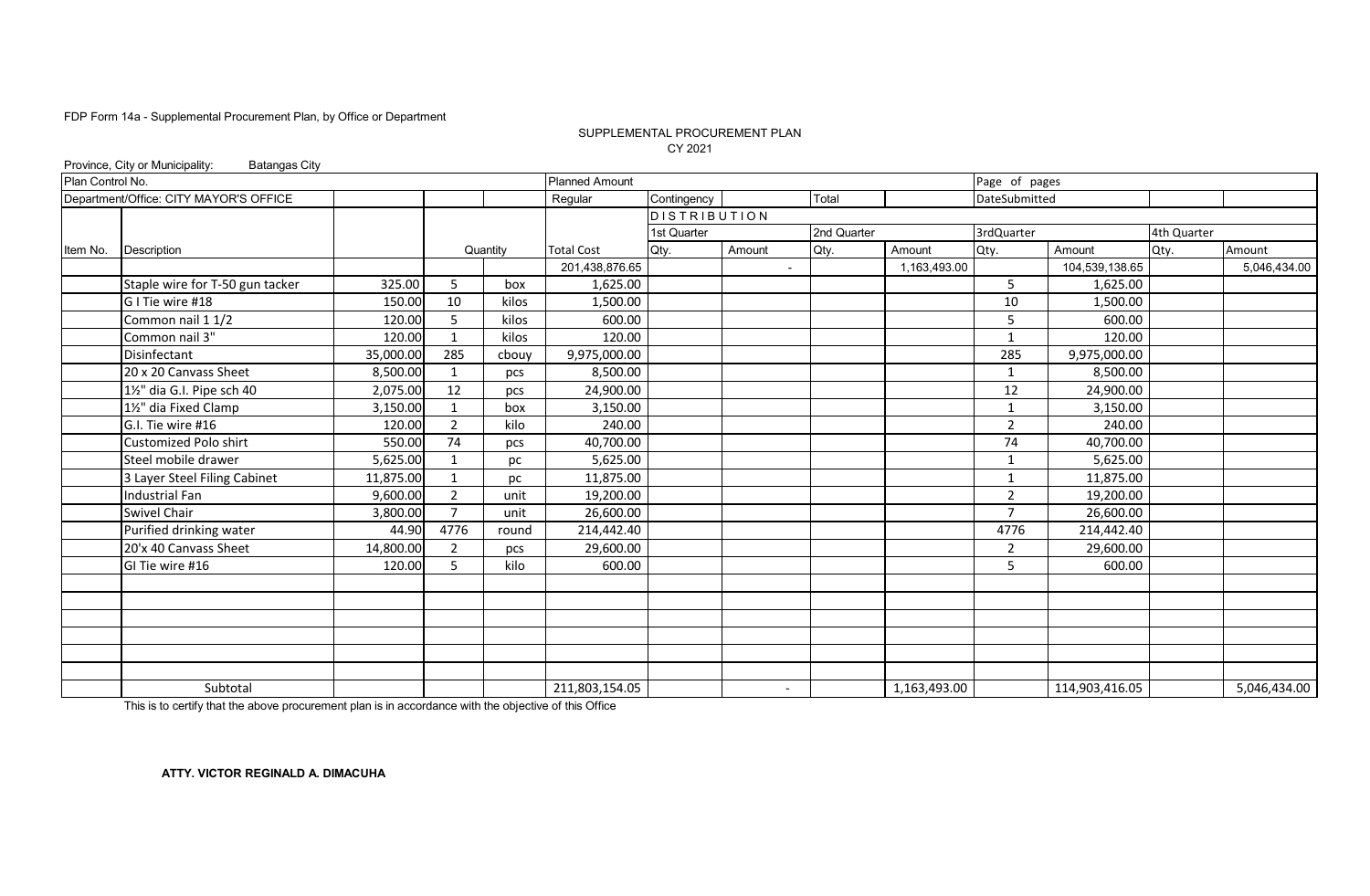#### CY 2021 SUPPLEMENTAL PROCUREMENT PLAN

|                  | Province, City or Municipality:<br><b>Batangas City</b> |          |                |          |                       |                     |                |             |              |                |                |             |              |
|------------------|---------------------------------------------------------|----------|----------------|----------|-----------------------|---------------------|----------------|-------------|--------------|----------------|----------------|-------------|--------------|
| Plan Control No. |                                                         |          |                |          | <b>Planned Amount</b> |                     |                |             |              | Page of pages  |                |             |              |
|                  | Department/Office: CITY MAYOR'S OFFICE                  |          |                |          | Regular               | Contingency         |                | Total       |              | DateSubmitted  |                |             |              |
|                  |                                                         |          |                |          |                       | <b>DISTRIBUTION</b> |                |             |              |                |                |             |              |
|                  |                                                         |          |                |          |                       | 1st Quarter         |                | 2nd Quarter |              | 3rdQuarter     |                | 4th Quarter |              |
| Item No.         | Description                                             |          |                | Quantity | <b>Total Cost</b>     | Qty.                | Amount         | Qty.        | Amount       | Qty.           | Amount         | Qty.        | Amount       |
|                  |                                                         |          |                |          | 211,803,154.05        |                     | $\blacksquare$ |             | 1,163,493.00 |                | 114,903,416.05 |             | 5,046,434.00 |
|                  | Toilet Deodeorant cake                                  | 70.00    | $\overline{7}$ | pcs      | 490.00                |                     |                |             |              | $\overline{7}$ | 490.00         |             |              |
|                  | Trash bag large                                         | 27.50    | 5              | pack     | 137.50                |                     |                |             |              | 5              | 137.50         |             |              |
|                  | Diswashiong liquid 500ml                                | 154.00   | 5              | btl      | 770.00                |                     |                |             |              | 5              | 770.00         |             |              |
|                  | Scouring pad w/ foam                                    | 61.00    | 3              | pcs      | 183.00                |                     |                |             |              | 3              | 183.00         |             |              |
|                  | Airefreshenr                                            | 336.00   | 3              | can      | 1,008.00              |                     |                |             |              | 3              | 1,008.00       |             |              |
|                  | Toiklet bowl cleaner                                    | 157.00   | 5              | btl      | 785.00                |                     |                |             |              | 5              | 785.00         |             |              |
|                  | Trash can 16L                                           | 590.00   | $\overline{2}$ | pcs      | 1,180.00              |                     |                |             |              | 2              | 1,180.00       |             |              |
|                  | Glass cleaner                                           | 30.00    | 3              | pcs      | 90.00                 |                     |                |             |              | $\overline{3}$ | 90.00          |             |              |
|                  | Toilet tissue                                           | 19.00    | 24             | roll     | 456.00                |                     |                |             |              | 24             | 456.00         |             |              |
|                  | Dormat cotton                                           | 84.00    | 3              | pcs      | 252.00                |                     |                |             |              | 3              | 252.00         |             |              |
|                  | Bayonr w/ Batangs City Seal                             | 1,250.00 | 100            | bayong   | 125,000.00            |                     |                |             |              | 100            | 125,000.00     |             |              |
|                  | (asstd babasa pastillas, panutsa, banana chip           |          |                |          |                       |                     |                |             |              |                |                |             |              |
|                  | picled papapya, sweet tamarind, choco balls,            |          |                |          |                       |                     |                |             |              |                |                |             |              |
|                  | Xandro instant coffee, Kapeng barako)                   |          |                |          |                       |                     |                |             |              |                |                |             |              |
|                  | <b>Sterilization Box</b>                                | 2,500.00 | 20             | piece    | 50,000.00             |                     |                |             |              | 20             | 50,000.00      |             |              |
|                  | Blended light bulb 500W                                 | 580.00   |                | piece    | 2,320.00              |                     |                |             |              | $\overline{a}$ | 2,320.00       |             |              |
|                  | Cylindrical Hinges 3/4                                  | 80.00    | 3              | piece    | 240.00                |                     |                |             |              | 3              | 240.00         |             |              |
|                  | Padlock 50mm (HD)                                       | 650.00   | 3              | piece    | 1,950.00              |                     |                |             |              | 3              | 1,950.00       |             |              |
|                  | Stainless Steel Single Bowl Outdoor                     | 3,650.00 |                | piece    | 3,650.00              |                     |                |             |              | $\mathbf 1$    | 3,650.00       |             |              |
|                  |                                                         |          |                |          |                       |                     |                |             |              |                |                |             |              |
|                  |                                                         |          |                |          |                       |                     |                |             |              |                |                |             |              |
|                  |                                                         |          |                |          |                       |                     |                |             |              |                |                |             |              |
|                  |                                                         |          |                |          |                       |                     |                |             |              |                |                |             |              |
|                  | Subtotal                                                |          |                |          | 211,991,665.55        |                     | $\overline{a}$ |             | 1,163,493.00 |                | 115,091,927.55 |             | 5,046,434.00 |

This is to certify that the above procurement plan is in accordance with the objective of this Office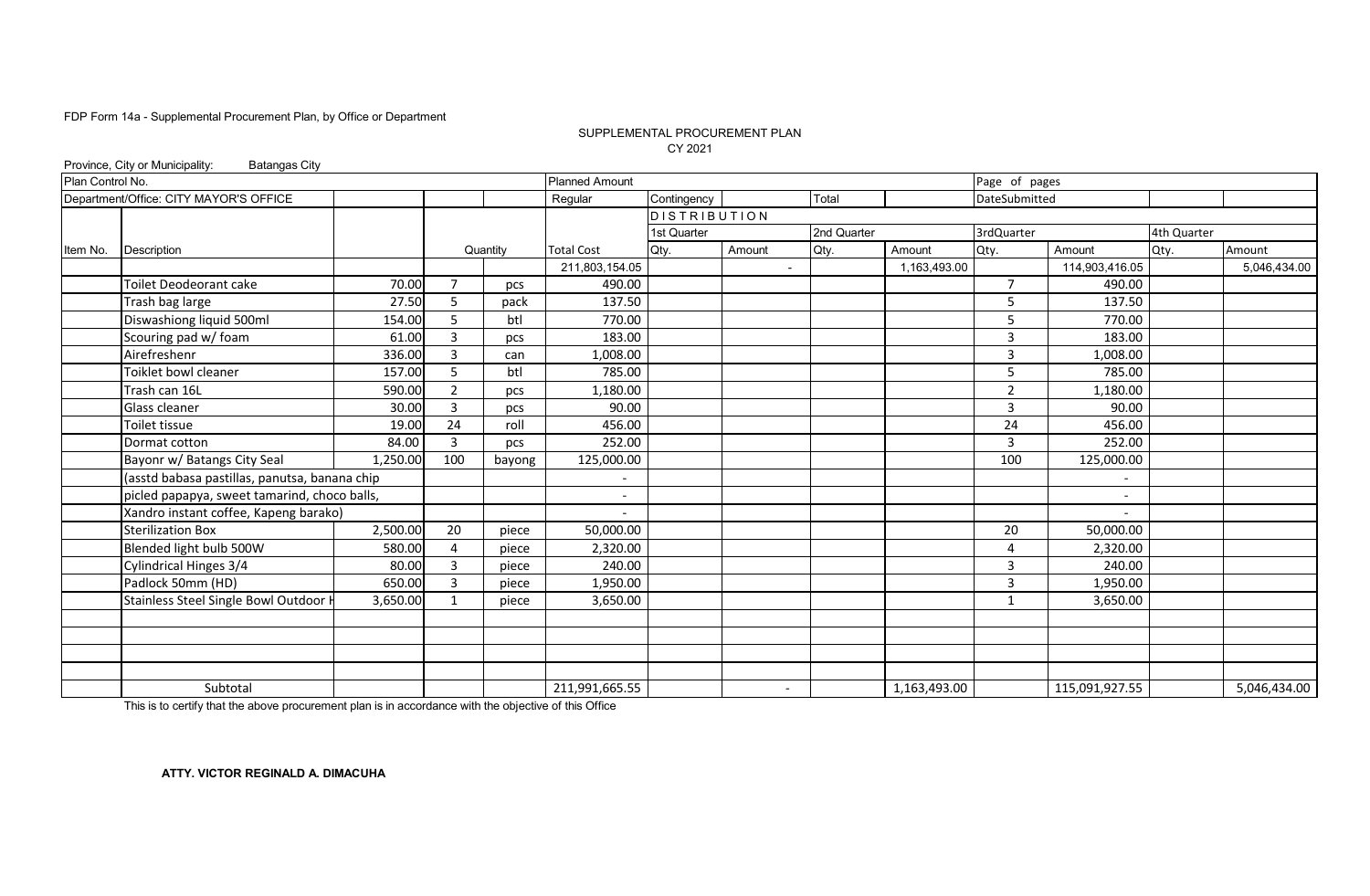#### SUPPLEMENTAL PROCUREMENT PLAN CY 2021

|                  | Province, City or Municipality:<br><b>Batangas City</b> |           |                |          |                       |                     |                          |             |              |                |                          |                |              |
|------------------|---------------------------------------------------------|-----------|----------------|----------|-----------------------|---------------------|--------------------------|-------------|--------------|----------------|--------------------------|----------------|--------------|
| Plan Control No. |                                                         |           |                |          | <b>Planned Amount</b> |                     |                          |             |              | Page of pages  |                          |                |              |
|                  | Department/Office: CITY MAYOR'S OFFICE                  |           |                |          | Regular               | Contingency         |                          | Total       |              | DateSubmitted  |                          |                |              |
|                  |                                                         |           |                |          |                       | <b>DISTRIBUTION</b> |                          |             |              |                |                          |                |              |
|                  |                                                         |           |                |          |                       | 1st Quarter         |                          | 2nd Quarter |              | 3rdQuarter     |                          | 4th Quarter    |              |
| Item No.         | Description                                             |           |                | Quantity | <b>Total Cost</b>     | Qty.                | Amount                   | Qty.        | Amount       | Qty.           | Amount                   | Qty.           | Amount       |
|                  |                                                         |           |                |          | 211,991,665.55        |                     | $\blacksquare$           |             | 1,163,493.00 |                | 115,091,927.55           |                | 5,046,434.00 |
|                  | 3" Nipple1/2" Galvanized Iron                           | 36.00     | 2              | piece    | 72.00                 |                     |                          |             |              | $\overline{2}$ | 72.00                    |                |              |
|                  | 1/2" Tee Fitting Galvanized Iron                        | 80.00     | $\overline{2}$ | piece    | 160.00                |                     |                          |             |              | $\overline{2}$ | 160.00                   |                |              |
|                  | Cylindrical Hinges 3/4                                  | 80.00     | 3              | piece    | 240.00                |                     |                          |             |              | 3              | 240.00                   |                |              |
|                  | Padlock HD 50mm                                         | 650.00    | 3              | piece    | 1,950.00              |                     |                          |             |              | $\overline{3}$ | 1,950.00                 |                |              |
|                  | Mercury light bulb 50w                                  | 580.00    | 4              | piece    | 2,320.00              |                     |                          |             |              | 4              | 2,320.00                 |                |              |
|                  | Outer Router EAP225 AC120                               | 4,350.00  | 5              | unit     | 21,750.00             |                     |                          |             |              | 5              | 21,750.00                |                |              |
|                  | Shielded RJ45 (shieldd for protection                   | 35.00     | 15             | pcs      | 525.00                |                     |                          |             |              | 15             | 525.00                   |                |              |
|                  | rain or shine)                                          |           |                |          |                       |                     |                          |             |              |                | $\overline{\phantom{a}}$ |                |              |
|                  | <b>RJ11</b>                                             | 25.00     | 15             | pcs      | 375.00                |                     |                          |             |              | 15             | 375.00                   |                |              |
|                  | Multi Purpose Cleaner                                   | 10,000.00 | 500            | cont.    | 5,000,000.00          |                     |                          |             |              |                |                          | 500            | 5,000,000.00 |
|                  | THHN wire #12                                           | 68.75     | 10             | mtr      | 687.50                |                     |                          |             |              |                |                          | 10             | 687.50       |
|                  | <b>Electrical Tape</b>                                  | 60.00     | 1              | pc       | 60.00                 |                     |                          |             |              |                |                          | $\mathbf{1}$   | 60.00        |
|                  | Utility box                                             | 43.75     | $\overline{2}$ | pcs      | 87.50                 |                     |                          |             |              |                |                          | $\overline{2}$ | 87.50        |
|                  | 3U light & watts                                        | 225.00    | 4              | pcs      | 900.00                |                     |                          |             |              |                |                          | 4              | 900.00       |
|                  | Plastic mouding 3/4 white                               | 112.00    | 1              | pc       | 112.00                |                     |                          |             |              |                |                          | $\mathbf{1}$   | 112.00       |
|                  | 3gang outlet universal                                  | 350.00    | $\overline{2}$ | set      | 700.00                |                     |                          |             |              |                |                          | $\overline{2}$ | 700.00       |
|                  | LED Bulb light 8 watts                                  | 225.00    | 5              | pcs      | 1,125.00              |                     |                          |             |              |                |                          | 5              | 1,125.00     |
|                  | Concrete Nail 3"                                        | 150.00    | 0.5            | kilo     | 75.00                 |                     |                          |             |              |                |                          | 0.5            | 75.00        |
|                  | Installation of Fabric Glass Partition for CTO          |           |                |          | 826,190.00            |                     |                          |             |              |                | 826,190.00               |                |              |
|                  |                                                         |           |                |          |                       |                     |                          |             |              |                |                          |                |              |
|                  |                                                         |           |                |          |                       |                     |                          |             |              |                |                          |                |              |
|                  |                                                         |           |                |          |                       |                     |                          |             |              |                |                          |                |              |
|                  |                                                         |           |                |          |                       |                     |                          |             |              |                |                          |                |              |
|                  | Subtotal                                                |           |                |          | 217,848,994.55        |                     | $\overline{\phantom{a}}$ |             | 1,163,493.00 |                | 115,945,509.55           |                | ###########  |

This is to certify that the above procurement plan is in accordance with the objective of this Office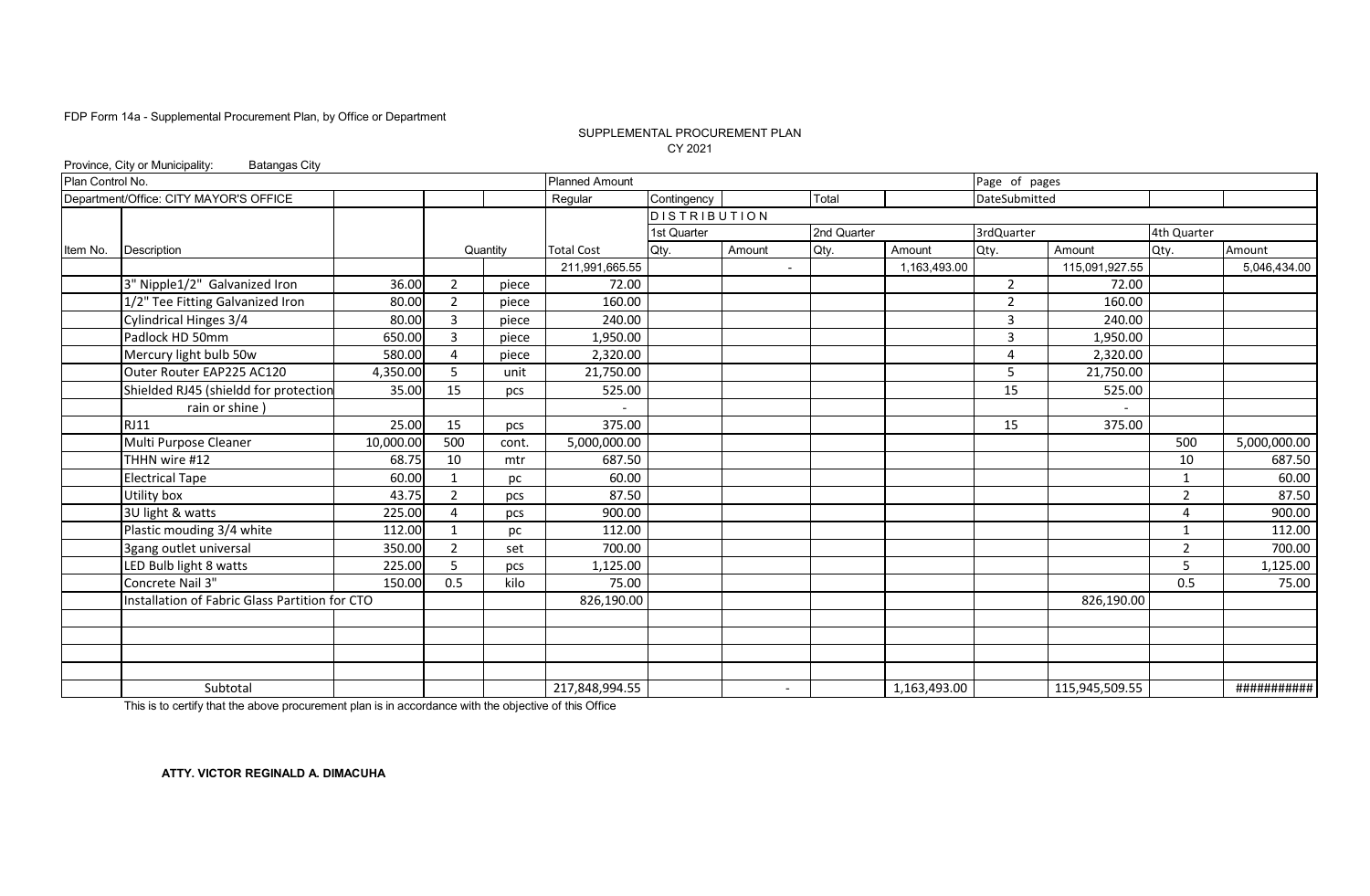#### SUPPLEMENTAL PROCUREMENT PLAN CY 2021

|                  | Province, City or Municipality:<br><b>Batangas City</b> |          |                |             |                       |                     |                          |             |              |                |                |             |               |
|------------------|---------------------------------------------------------|----------|----------------|-------------|-----------------------|---------------------|--------------------------|-------------|--------------|----------------|----------------|-------------|---------------|
| Plan Control No. |                                                         |          |                |             | <b>Planned Amount</b> |                     |                          |             |              | Page of pages  |                |             |               |
|                  | Department/Office: CITY MAYOR'S OFFICE                  |          |                |             | Regular               | Contingency         |                          | Total       |              | DateSubmitted  |                |             |               |
|                  |                                                         |          |                |             |                       | <b>DISTRIBUTION</b> |                          |             |              |                |                |             |               |
|                  |                                                         |          |                |             |                       | 1st Quarter         |                          | 2nd Quarter |              | 3rdQuarter     |                | 4th Quarter |               |
| Item No.         | Description                                             |          |                | Quantity    | <b>Total Cost</b>     | Qty.                | Amount                   | Qty.        | Amount       | Qty.           | Amount         | Qty.        | Amount        |
|                  |                                                         |          |                |             | 217,848,994.55        |                     | $\blacksquare$           |             | 1,163,493.00 |                | 115,945,509.55 |             | 10,050,181.00 |
|                  | Home prepaid Wifi/Router                                | 975.00   | 5              | pcs         | 4,875.00              |                     |                          |             |              | 5              | 4,875.00       |             |               |
|                  | Prepaid card 500                                        | 530.00   | 5              | pcs         | 2,650.00              |                     |                          |             |              | 5              | 2,650.00       |             |               |
|                  | Home prepaid Wifi/Router                                | 1,059.00 | 5              | pcs         | 5,295.00              |                     |                          |             |              | 5              | 5,295.00       |             |               |
|                  | Prepaid card 500                                        | 530.00   | 5              | pcs         | 2,650.00              |                     |                          |             |              | 5              | 2,650.00       |             |               |
|                  | Marine Plywood 1/4                                      | 690.00   | 17             | pcs         | 11,730.00             |                     |                          |             |              | 17             | 11,730.00      |             |               |
|                  | Wood Cornice 1 x 1 x 12                                 | 200.00   | 40             | pcs         | 8,000.00              |                     |                          |             |              | 40             | 8,000.00       |             |               |
|                  | Plywood 3/4 Marine                                      | 1,875.00 | 26             | pcs         | 48,750.00             |                     |                          |             |              | 26             | 48,750.00      |             |               |
|                  | S4S 2 x 4 x 10                                          | 1,000.00 | 26             | pcs         | 26,000.00             |                     |                          |             |              | 26             | 26,000.00      |             |               |
|                  | <b>Metal Furring</b>                                    | 165.00   | 30             | pcs         | 4,950.00              |                     |                          |             |              | 30             | 4,950.00       |             |               |
|                  | Polituff                                                | 312.50   | $\overline{2}$ | liters      | 625.00                |                     |                          |             |              | $\overline{2}$ | 625.00         |             |               |
|                  | <b>Glazing Putty</b>                                    | 790.00   | $\mathbf{1}$   | gal         | 790.00                |                     |                          |             |              | $\mathbf{1}$   | 790.00         |             |               |
|                  | <b>QDE Caramel Brown</b>                                | 250.00   | $\overline{2}$ | <b>Itrs</b> | 500.00                |                     |                          |             |              | $\overline{2}$ | 500.00         |             |               |
|                  | Loose pin hinges 3 x 3                                  | 150.00   | $\overline{3}$ | pcs         | 450.00                |                     |                          |             |              | 3              | 450.00         |             |               |
|                  | Common Nail 3                                           | 120.00   |                | kilo        | 120.00                |                     |                          |             |              |                | 120.00         |             |               |
|                  | Common Nail 4                                           | 120.00   | $\mathbf{1}$   | kilo        | 120.00                |                     |                          |             |              | $\overline{1}$ | 120.00         |             |               |
|                  | Finishing nail 2                                        | 15.00    | 6.5            | kilo        | 97.50                 |                     |                          |             |              | 6.5            | 97.50          |             |               |
|                  | Finishing nail 1                                        | 125.00   | 3              | kilo        | 375.00                |                     |                          |             |              | 3              | 375.00         |             |               |
|                  | <b>Flatwall Enamel</b>                                  | 875.00   | 8              | gallon      | 7,000.00              |                     |                          |             |              | 8              | 7,000.00       |             |               |
|                  | QDE white                                               | 950.00   | $\overline{2}$ | gal         | 1,900.00              |                     |                          |             |              | 2              | 1,900.00       |             |               |
|                  |                                                         |          |                |             |                       |                     |                          |             |              |                |                |             |               |
|                  |                                                         |          |                |             |                       |                     |                          |             |              |                |                |             |               |
|                  |                                                         |          |                |             |                       |                     |                          |             |              |                |                |             |               |
|                  |                                                         |          |                |             |                       |                     |                          |             |              |                |                |             |               |
|                  | Subtotal                                                |          |                |             | 217,975,872.05        |                     | $\overline{\phantom{a}}$ |             | 1,163,493.00 |                | 116,072,387.05 |             | ###########   |

This is to certify that the above procurement plan is in accordance with the objective of this Office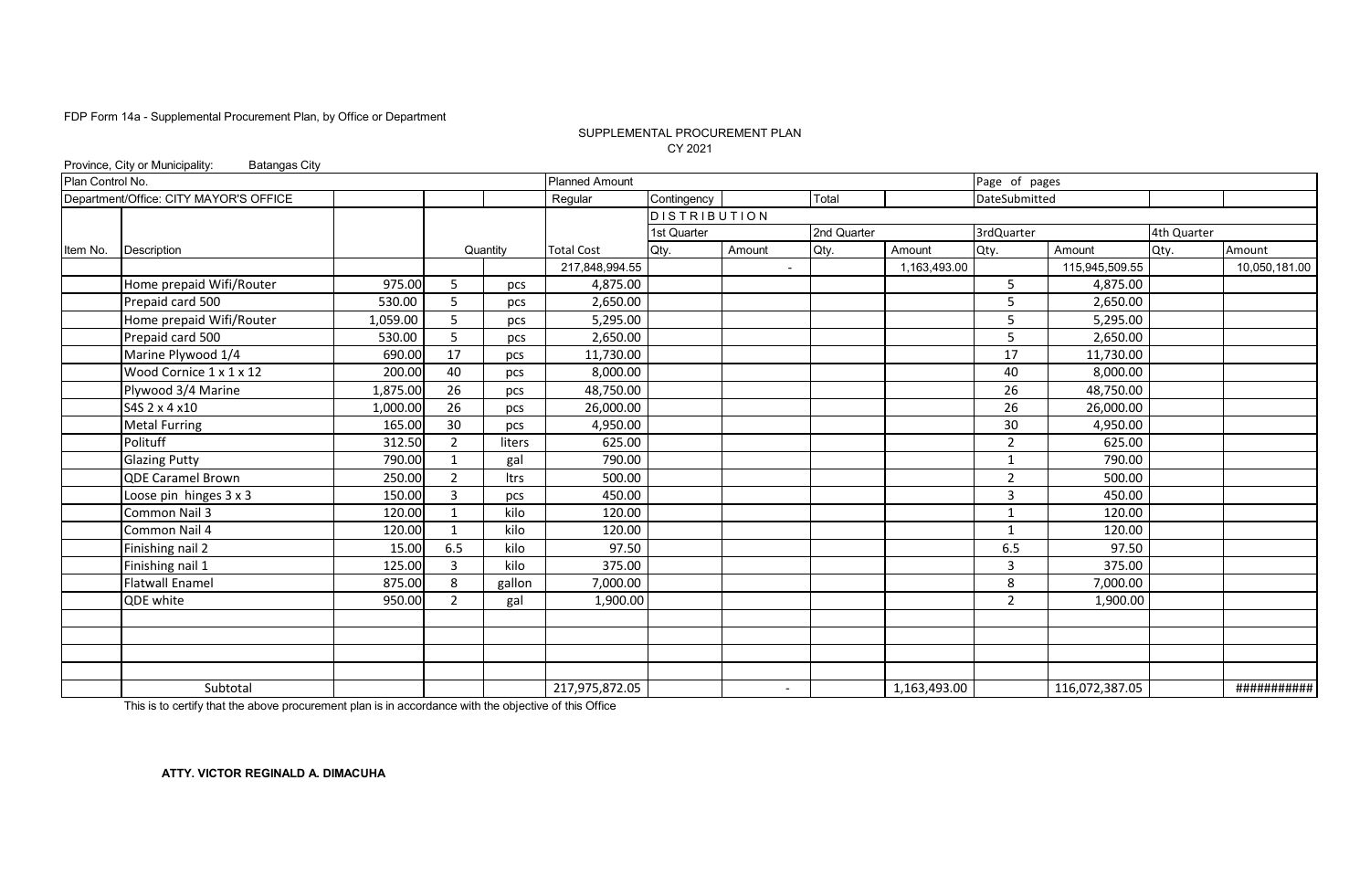#### CY 2021 SUPPLEMENTAL PROCUREMENT PLAN

|                  | Province, City or Municipality:<br><b>Batangas City</b> |          |                |          |                       |                 |                          |             |              |                |                  |             |               |
|------------------|---------------------------------------------------------|----------|----------------|----------|-----------------------|-----------------|--------------------------|-------------|--------------|----------------|------------------|-------------|---------------|
| Plan Control No. |                                                         |          |                |          | <b>Planned Amount</b> |                 |                          |             |              | Page of pages  |                  |             |               |
|                  | Department/Office: CITY MAYOR'S OFFICE                  |          |                |          | Regular               | Contingency     |                          | Total       |              | DateSubmitted  |                  |             |               |
|                  |                                                         |          |                |          |                       | $D$ ISTRIBUTION |                          |             |              |                |                  |             |               |
|                  |                                                         |          |                |          |                       | 1st Quarter     |                          | 2nd Quarter |              | 3rdQuarter     |                  | 4th Quarter |               |
| Item No.         | Description                                             |          |                | Quantity | <b>Total Cost</b>     | Qty.            | Amount                   | Qty.        | Amount       | Qty.           | Amount           | Qty.        | Amount        |
|                  |                                                         |          |                |          | 217,975,872.05        |                 |                          |             | 1,163,493.00 |                | 116,072,387.05   |             | 10,050,181.00 |
|                  | Sand Paper 120                                          | 20.00    | 65             | pcs      | 1,300.00              |                 |                          |             |              | 65             | 1,300.00         |             |               |
|                  | Paint brush 2"                                          | 60.00    | $\overline{7}$ | pcs      | 420.00                |                 |                          |             |              | $\overline{7}$ | 420.00           |             |               |
|                  | <b>Baby roller</b>                                      | 80.00    | 17             | pcs      | 1,360.00              |                 |                          |             |              | 17             | 1,360.00         |             |               |
|                  | <b>Paint Thinner</b>                                    | 450.00   | $\overline{3}$ | gal      | 1,350.00              |                 |                          |             |              | 3              | 1,350.00         |             |               |
|                  | Plywood 1/4 ord                                         | 625.00   | 3              | pcs      | 1,875.00              |                 |                          |             |              | 3              | 1,875.00         |             |               |
|                  | Door Hnadle                                             | 50.00    | 12             | pcs      | 600.00                |                 |                          |             |              | 12             | 600.00           |             |               |
|                  | Hardiflex 1/4                                           | 700.00   | 6              | pcs      | 4,200.00              |                 |                          |             |              | 6              | 4,200.00         |             |               |
|                  | Flourescent Tube 40 watts                               | 225.00   | 5              | pcs      | 1,125.00              |                 |                          |             |              | 5              | 1,125.00         |             |               |
|                  | Exhaust Fan size 12                                     | 3,500.00 | $\overline{4}$ | pcs      | 14,000.00             |                 |                          |             |              | $\Delta$       | 14,000.00        |             |               |
|                  | pvc Pipe 2"Orange                                       | 350.00   | $\mathbf{1}$   | pc       | 350.00                |                 |                          |             |              | $\mathbf{1}$   | 350.00           |             |               |
|                  | 90 x 2 PVC Elbow Orange                                 | 60.00    | $\mathbf{1}$   | pc       | 60.00                 |                 |                          |             |              | $\mathbf{1}$   | 60.00            |             |               |
|                  | Solvent Cement 40cc                                     | 400.00   | 1              | can      | 400.00                |                 |                          |             |              | 1              | 400.00           |             |               |
|                  | Catches (Magnetic)                                      | 35.00    | 8              | pcs      | 280.00                |                 |                          |             |              | 8              | 280.00           |             |               |
|                  | Cornize 3 x 12                                          | 475.00   | $\mathbf{1}$   | pc       | 475.00                |                 |                          |             |              | $\mathbf{1}$   | 475.00           |             |               |
|                  | Latex Paint (odorless)                                  | 850.00   | 9              | gal      | 7,650.00              |                 |                          |             |              | 9              | 7,650.00         |             |               |
|                  | 2 x 2 x 14 S4S                                          | 600.00   | 5              | pcs      | 3,000.00              |                 |                          |             |              | 5              | 3,000.00         |             |               |
|                  | Wood Glue                                               | 115.00   | 0.5            | Itr      | 57.50                 |                 |                          |             |              | 0.5            | 57.50            |             |               |
|                  | <b>Cabinet Handle</b>                                   | 45.00    | $\overline{4}$ | pcs      | 180.00                |                 |                          |             |              | $\Lambda$      | 180.00           |             |               |
|                  | Latex Raw Sienna                                        | 110.00   | 0.5            | ltr      | 55.00                 |                 |                          |             |              | 0.5            | 55.00            |             |               |
|                  |                                                         |          |                |          |                       |                 |                          |             |              |                |                  |             |               |
|                  |                                                         |          |                |          |                       |                 |                          |             |              |                |                  |             |               |
|                  |                                                         |          |                |          |                       |                 |                          |             |              |                |                  |             |               |
|                  |                                                         |          |                |          |                       |                 |                          |             |              |                |                  |             |               |
|                  | Subtotal                                                |          |                |          | 218,014,609.55        |                 | $\overline{\phantom{a}}$ |             | 1,163,493.00 |                | 116, 111, 124.55 |             | ###########   |

This is to certify that the above procurement plan is in accordance with the objective of this Office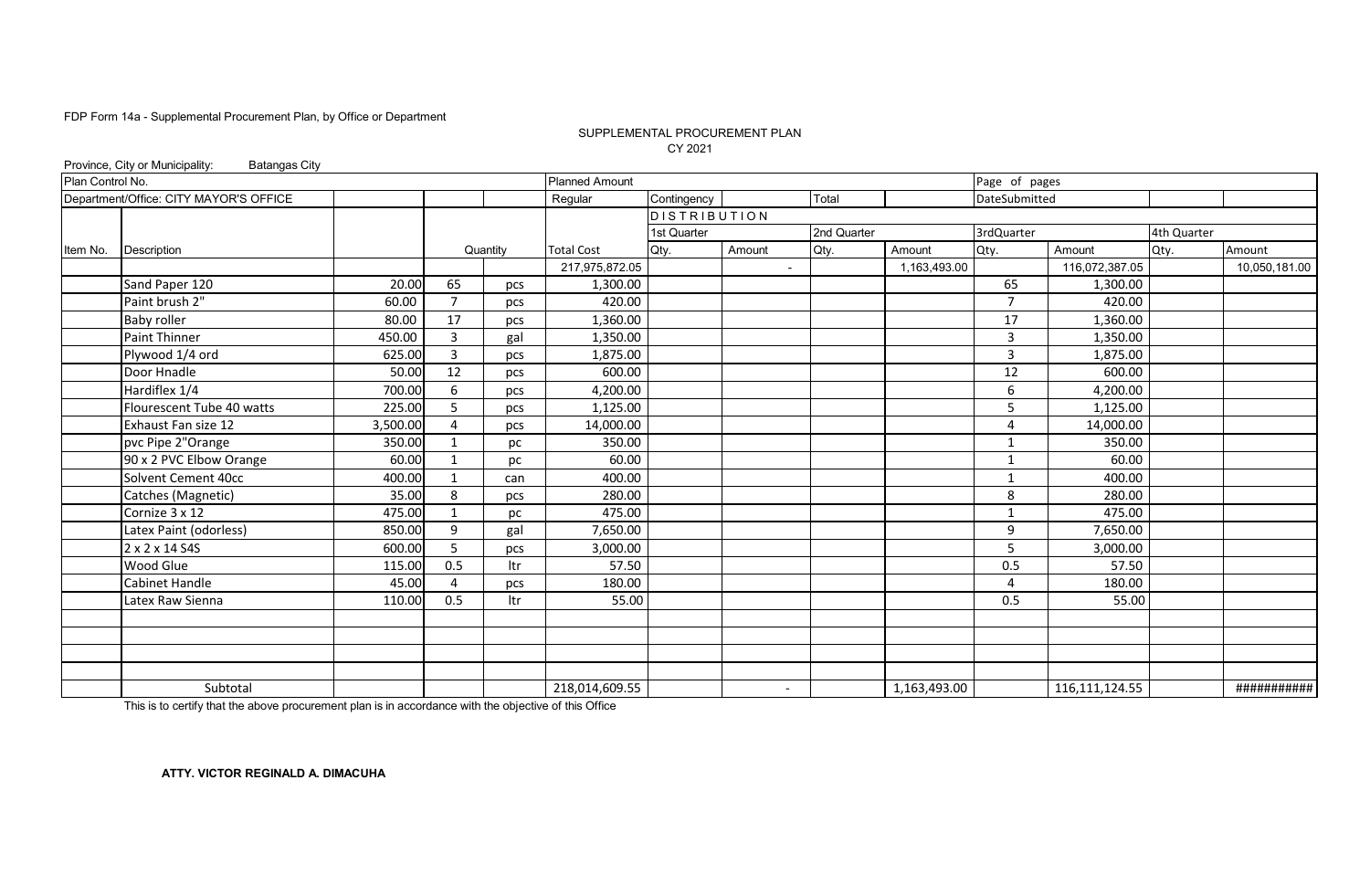#### SUPPLEMENTAL PROCUREMENT PLAN CY 2021

|                  | Province, City or Municipality:<br><b>Batangas City</b> |          |                |          |                       |                     |                          |             |              |               |                  |                |               |
|------------------|---------------------------------------------------------|----------|----------------|----------|-----------------------|---------------------|--------------------------|-------------|--------------|---------------|------------------|----------------|---------------|
| Plan Control No. |                                                         |          |                |          | <b>Planned Amount</b> |                     |                          |             |              | Page of pages |                  |                |               |
|                  | Department/Office: CITY MAYOR'S OFFICE                  |          |                |          | Regular               | Contingency         |                          | Total       |              | DateSubmitted |                  |                |               |
|                  |                                                         |          |                |          |                       | <b>DISTRIBUTION</b> |                          |             |              |               |                  |                |               |
|                  |                                                         |          |                |          |                       | 1st Quarter         |                          | 2nd Quarter |              | 3rdQuarter    |                  | 4th Quarter    |               |
| Item No.         | <b>Description</b>                                      |          |                | Quantity | <b>Total Cost</b>     | Qty.                | Amount                   | Qty.        | Amount       | Qty.          | Amount           | Qty.           | Amount        |
|                  |                                                         |          |                |          | 218,014,609.55        |                     |                          |             | 1,163,493.00 |               | 116, 111, 124.55 |                | 10,050,181.00 |
|                  | Handle Big                                              | 475.00   | 1              | pcs      | 475.00                |                     |                          |             |              |               |                  | $\mathbf{1}$   | 475.00        |
|                  | <b>Glazing Putty</b>                                    | 220.00   | 1              | ltr      | 220.00                |                     |                          |             |              |               |                  | 1              | 220.00        |
|                  | Stikwell                                                | 680.00   | $\overline{2}$ | gal      | 1,360.00              |                     |                          |             |              |               |                  | $\overline{2}$ | 1,360.00      |
|                  | Paint brush 3"                                          | 120.00   | 6              | pcs      | 720.00                |                     |                          |             |              |               |                  | 6              | 720.00        |
|                  | Paint tray                                              | 75.00    | $\overline{2}$ | pcs      | 150.00                |                     |                          |             |              |               |                  | $\overline{2}$ | 150.00        |
|                  | Concrete nail; 3"                                       | 150.00   | $\overline{2}$ | kilo     | 300.00                |                     |                          |             |              |               |                  | $\overline{2}$ | 300.00        |
|                  | Sand Paper #80                                          | 20.00    | 20             | pcs      | 400.00                |                     |                          |             |              |               |                  | 20             | 400.00        |
|                  | Hacksaw Blade                                           | 150.00   | $\overline{4}$ | pcs      | 600.00                |                     |                          |             |              |               |                  | 4              | 600.00        |
|                  | QDE Moha                                                | 850.00   | $\overline{3}$ | gal      | 2,550.00              |                     |                          |             |              |               |                  | 3              | 2,550.00      |
|                  | QDE Light Tan                                           | 850.00   | $\overline{4}$ | gal      | 3,400.00              |                     |                          |             |              |               |                  | 4              | 3,400.00      |
|                  | Newspaper                                               | 50.00    | $\overline{2}$ | kilo     | 100.00                |                     |                          |             |              |               |                  | $\overline{2}$ | 100.00        |
|                  | Paleta                                                  | 20.00    | 6              | pcs      | 120.00                |                     |                          |             |              |               |                  | 6              | 120.00        |
|                  | Rags                                                    | 100.00   | $\overline{2}$ | kilo     | 200.00                |                     |                          |             |              |               |                  | $\overline{2}$ | 200.00        |
|                  | Masking Tape 2"                                         | 120.00   | $\overline{3}$ | pcs      | 360.00                |                     |                          |             |              |               |                  | 3              | 360.00        |
|                  | Liston 3/4 x 1/2 x 12                                   | 100.00   | 30             | pcs      | 3,000.00              |                     |                          |             |              |               |                  | 30             | 3,000.00      |
|                  | Good Lumber 2 x 2 x 12                                  | 300.00   | 15             | pcs      | 4,500.00              |                     |                          |             |              |               |                  | 15             | 4,500.00      |
|                  | Piano Hinges #8 w/ screw                                | 200.00   | 20             | pcs      | 4,000.00              |                     |                          |             |              |               |                  | 20             | 4,000.00      |
|                  | Round Handle                                            | 45.00    | 44             | pcs      | 1,980.00              |                     |                          |             |              |               |                  | 44             | 1,980.00      |
|                  | PVC Plastic Door 60 x 210                               | 3,500.00 |                | set      | 3,500.00              |                     |                          |             |              |               |                  | 1              | 3,500.00      |
|                  |                                                         |          |                |          |                       |                     |                          |             |              |               |                  |                |               |
|                  |                                                         |          |                |          |                       |                     |                          |             |              |               |                  |                |               |
|                  |                                                         |          |                |          |                       |                     |                          |             |              |               |                  |                |               |
|                  |                                                         |          |                |          |                       |                     |                          |             |              |               |                  |                |               |
|                  | Subtotal                                                |          |                |          | 218,042,544.55        |                     | $\overline{\phantom{0}}$ |             | 1,163,493.00 |               | 116, 111, 124.55 |                | ###########   |

This is to certify that the above procurement plan is in accordance with the objective of this Office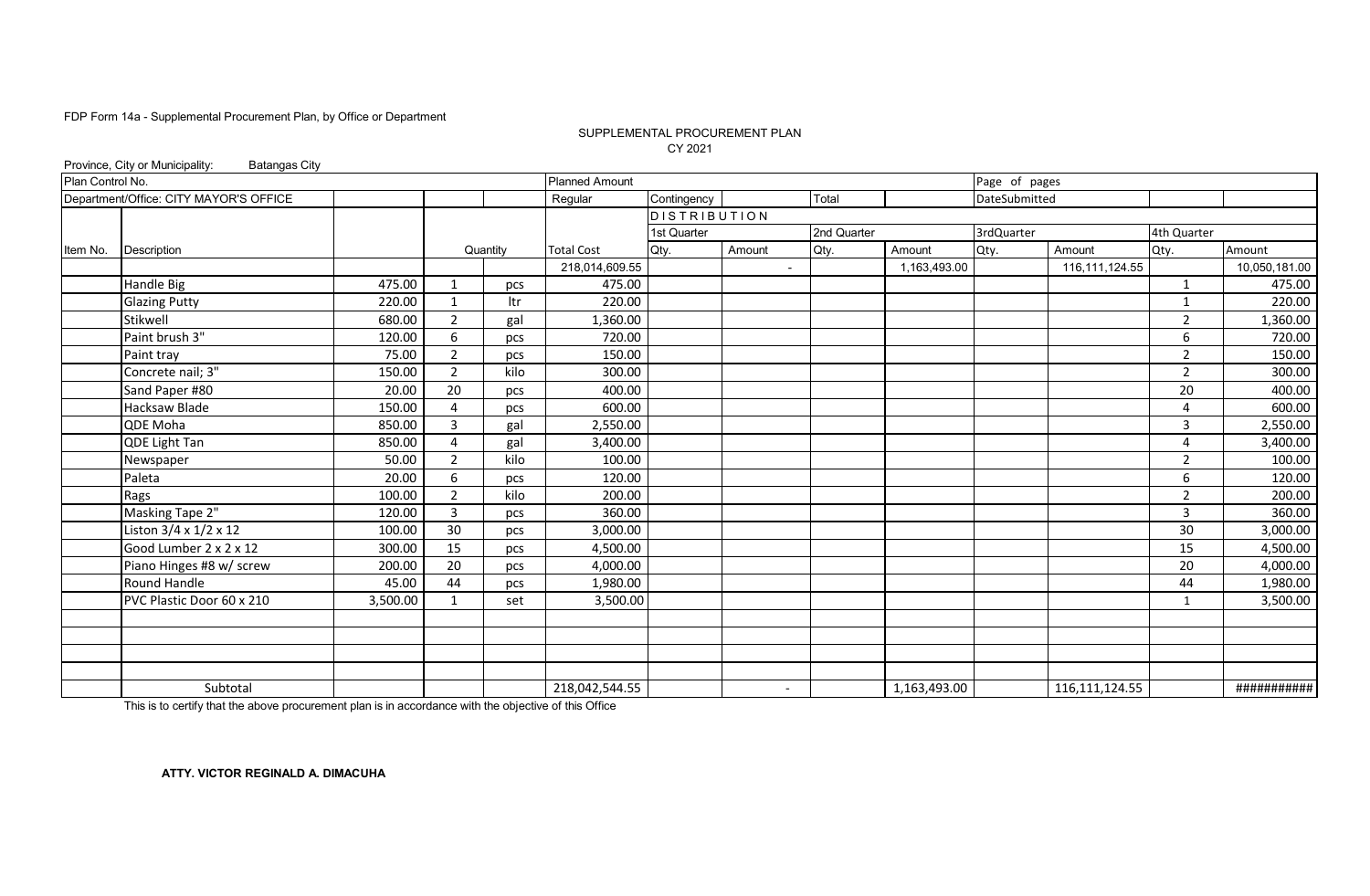#### SUPPLEMENTAL PROCUREMENT PLAN CY 2021

|                  | Province, City or Municipality:<br><b>Batangas City</b> |           |                |          |                       |                     |                          |             |              |                |                   |             |               |
|------------------|---------------------------------------------------------|-----------|----------------|----------|-----------------------|---------------------|--------------------------|-------------|--------------|----------------|-------------------|-------------|---------------|
| Plan Control No. |                                                         |           |                |          | <b>Planned Amount</b> |                     |                          |             |              | Page of pages  |                   |             |               |
|                  | Department/Office: CITY MAYOR'S OFFICE                  |           |                |          | Regular               | Contingency         |                          | Total       |              | DateSubmitted  |                   |             |               |
|                  |                                                         |           |                |          |                       | <b>DISTRIBUTION</b> |                          |             |              |                |                   |             |               |
|                  |                                                         |           |                |          |                       | 1st Quarter         |                          | 2nd Quarter |              | 3rdQuarter     |                   | 4th Quarter |               |
| Item No.         | <b>Description</b>                                      |           |                | Quantity | <b>Total Cost</b>     | Qty.                | Amount                   | Qty.        | Amount       | Qty.           | Amount            | Qty.        | Amount        |
|                  |                                                         |           |                |          | 218,042,544.55        |                     | $\blacksquare$           |             | 1,163,493.00 |                | 116, 111, 124.55  |             | 10,078,116.00 |
|                  | Rubber Tips 1-1/2                                       | 38.00     | 30             | pcs      | 1,140.00              |                     |                          |             |              | 30             | 1,140.00          |             |               |
|                  | Duct tape 2"                                            | 280.00    | $\overline{2}$ | roll     | 560.00                |                     |                          |             |              | 2              | 560.00            |             |               |
|                  | LED Buld 11W                                            | 350.00    | 4              | pcs      | 1,400.00              |                     |                          |             |              | 4              | 1,400.00          |             |               |
|                  | <b>Electrical Tape big</b>                              | 60.00     | $\mathbf{1}$   | pcs      | 60.00                 |                     |                          |             |              | $\mathbf{1}$   | 60.00             |             |               |
|                  | <b>Glass Window</b>                                     | 2,500.00  | $\mathbf{1}$   | set      | 2,500.00              |                     |                          |             |              | $\mathbf{1}$   | 2,500.00          |             |               |
|                  | Odorless verdent green                                  | 1,100.00  | 3              | gal      | 3,300.00              |                     |                          |             |              | 3              | 3,300.00          |             |               |
|                  | <b>Roller Catches</b>                                   | 15.00     | 46             | pcs      | 690.00                |                     |                          |             |              | 46             | 690.00            |             |               |
|                  | Latex Flat                                              | 800.00    | 3              | pcs      | 2,400.00              |                     |                          |             |              | 3              | 2,400.00          |             |               |
|                  | Latex Gloss                                             | 900.00    | 5              | gal      | 4,500.00              |                     |                          |             |              | 5              | 4,500.00          |             |               |
|                  | Rags                                                    | 100.00    | 5              | kilo     | 500.00                |                     |                          |             |              | 5              | 500.00            |             |               |
|                  | Paint brush 2"                                          | 60.00     | $\overline{2}$ | pcs      | 120.00                |                     |                          |             |              | 2              | 120.00            |             |               |
|                  | <b>Roller Tray</b>                                      | 75.00     | $\overline{2}$ | pcs      | 150.00                |                     |                          |             |              | 2              | 150.00            |             |               |
|                  | Sand Paper #120                                         | 20.00     | 15             | pcs      | 300.00                |                     |                          |             |              | 15             | 300.00            |             |               |
|                  | <b>Baby Roller</b>                                      | 120.00    | 3              | pcs      | 360.00                |                     |                          |             |              | $\overline{3}$ | 360.00            |             |               |
|                  | Lamp black                                              | 80.00     | 0.25           | liter    | 20.00                 |                     |                          |             |              | 0.25           | 20.00             |             |               |
|                  | Printer 3 in 1                                          | 11,000.00 | $\mathbf{1}$   | unit     | 11,000.00             |                     |                          |             |              | 1              | 11,000.00         |             |               |
|                  | Drinking water 5 gal                                    | 45.00     | 30             | gal      | 1,350.00              |                     |                          |             |              | 30             | 1,350.00          |             |               |
|                  | Wireless Telephone                                      | 2,950.00  | 3              | unit     | 8,850.00              |                     |                          |             |              | 3              | 8,850.00          |             |               |
|                  | Wi-fi 6 Router                                          | 7,000.00  | $\overline{2}$ | unit     | 14,000.00             |                     |                          |             |              | 2              | 14,000.00         |             |               |
|                  |                                                         |           |                |          |                       |                     |                          |             |              |                |                   |             |               |
|                  |                                                         |           |                |          |                       |                     |                          |             |              |                |                   |             |               |
|                  |                                                         |           |                |          |                       |                     |                          |             |              |                |                   |             |               |
|                  |                                                         |           |                |          |                       |                     |                          |             |              |                |                   |             |               |
|                  | Subtotal                                                |           |                |          | 218,095,744.55        |                     | $\overline{\phantom{a}}$ |             | 1,163,493.00 |                | 116, 164, 324. 55 |             | ###########   |

This is to certify that the above procurement plan is in accordance with the objective of this Office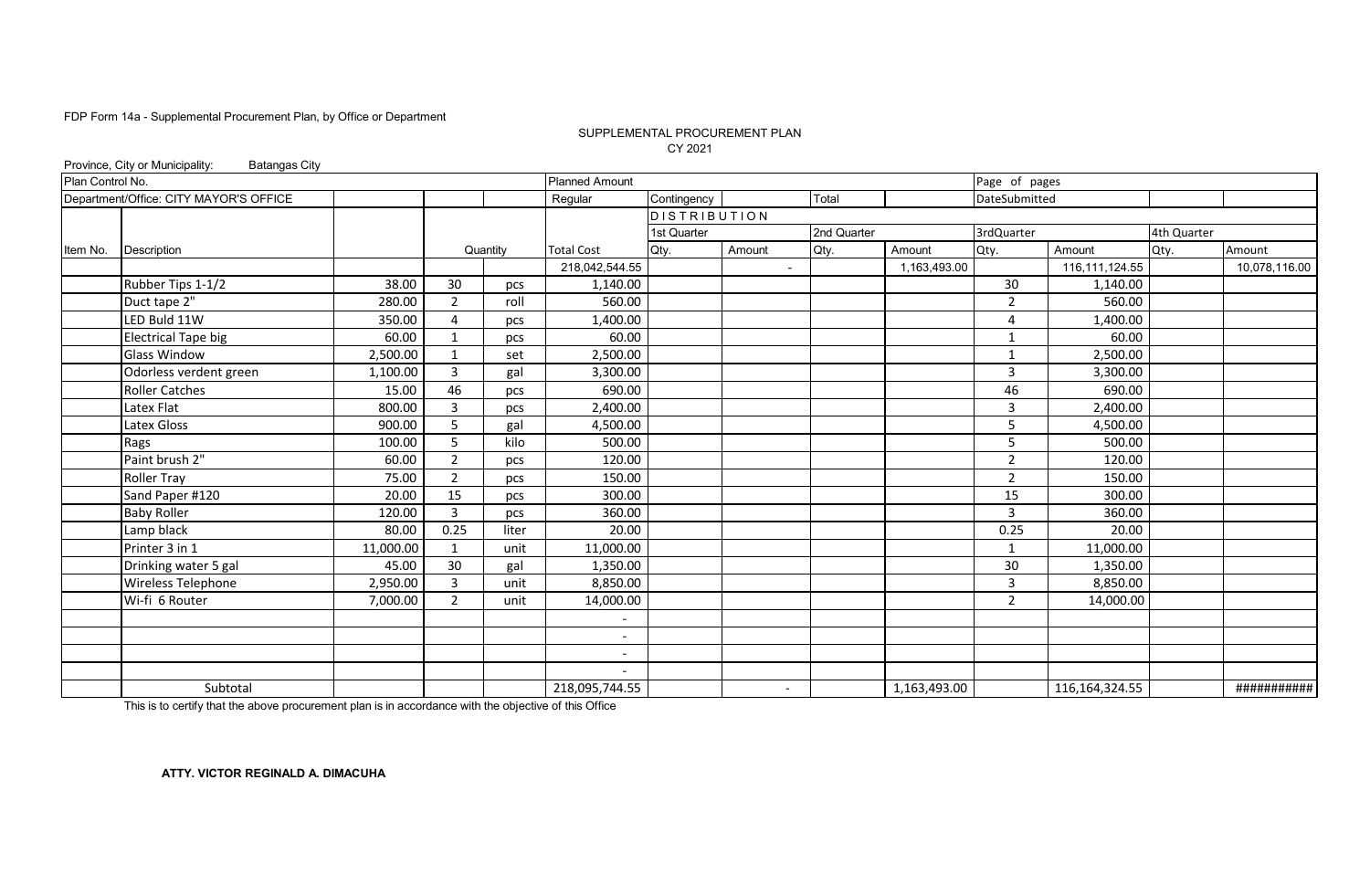#### CY 2021 SUPPLEMENTAL PROCUREMENT PLAN

|                  | Province, City or Municipality:<br><b>Batangas City</b> |          |                |          |                       |                     |                          |             |              |                |                  |             |               |
|------------------|---------------------------------------------------------|----------|----------------|----------|-----------------------|---------------------|--------------------------|-------------|--------------|----------------|------------------|-------------|---------------|
| Plan Control No. |                                                         |          |                |          | <b>Planned Amount</b> |                     |                          |             |              | Page of pages  |                  |             |               |
|                  | Department/Office: CITY MAYOR'S OFFICE                  |          |                |          | Regular               | Contingency         |                          | Total       |              | DateSubmitted  |                  |             |               |
|                  |                                                         |          |                |          |                       | <b>DISTRIBUTION</b> |                          |             |              |                |                  |             |               |
|                  |                                                         |          |                |          |                       | 1st Quarter         |                          | 2nd Quarter |              | 3rdQuarter     |                  | 4th Quarter |               |
| Item No.         | Description                                             |          |                | Quantity | <b>Total Cost</b>     | Qty.                | Amount                   | Qty.        | Amount       | Qty.           | Amount           | Qty.        | Amount        |
|                  |                                                         |          |                |          | 218,095,744.55        |                     | $\overline{\phantom{a}}$ |             | 1,163,493.00 |                | 116, 164, 324.55 |             | 10,078,116.00 |
|                  | <b>Battery AA</b>                                       | 2,280.00 | $\overline{2}$ | boxes    | 4,560.00              |                     |                          |             |              | $\overline{2}$ | 4,560.00         |             |               |
|                  | Led Bulb 27w                                            | 875.00   | 4              | pcs      | 3,500.00              |                     |                          |             |              | 4              | 3,500.00         |             |               |
|                  | S4S 1 1/2 x 2 x 12                                      | 475.00   | 10             | pcs      | 4,750.00              |                     |                          |             |              | 10             | 4,750.00         |             |               |
|                  | <b>CW Nail 1 1/2</b>                                    | 120.00   | $\mathbf{1}$   | kilo     | 120.00                |                     |                          |             |              | 1              | 120.00           |             |               |
|                  | Plastic Cover #20                                       | 5,800.00 | $\mathbf{1}$   | roll     | 5,800.00              |                     |                          |             |              | $\mathbf{1}$   | 5,800.00         |             |               |
|                  | <b>Battery AAA</b>                                      | 200.00   | 10             | pack     | 2,000.00              |                     |                          |             |              | 10             | 2,000.00         |             |               |
|                  | <b>Urinal Flush Valve</b>                               | 950.00   | 1              | pc       | 950.00                |                     |                          |             |              | 1              | 950.00           |             |               |
|                  | Angle Vale 1/2                                          | 380.00   | $\overline{2}$ | pcs      | 760.00                |                     |                          |             |              | $\overline{2}$ | 760.00           |             |               |
|                  | Goosenek Faucet 1/2                                     | 580.00   | $\overline{2}$ | pcs      | 1,160.00              |                     |                          |             |              | $\overline{2}$ | 1,160.00         |             |               |
|                  | Flexible Hose 1/2 x 24                                  | 280.00   | $\overline{2}$ | pcs      | 560.00                |                     |                          |             |              | $\overline{2}$ | 560.00           |             |               |
|                  | Tapelon Tape 1"                                         | 38.00    | $\overline{2}$ | roll     | 76.00                 |                     |                          |             |              | $\overline{2}$ | 76.00            |             |               |
|                  | Door knob                                               | 1,375.00 | $\overline{2}$ | pc       | 2,750.00              |                     |                          |             |              | $\overline{2}$ | 2,750.00         |             |               |
|                  | <b>Barrel Bolt</b>                                      | 250.00   | $\overline{2}$ | pcs      | 500.00                |                     |                          |             |              | $\overline{2}$ | 500.00           |             |               |
|                  | Hinges 3 x 3                                            | 120.00   | $\overline{2}$ | pcs      | 240.00                |                     |                          |             |              | $\overline{2}$ | 240.00           |             |               |
|                  | Megaphone (Bluetooth Siren                              |          |                |          |                       |                     |                          |             |              |                |                  |             |               |
|                  | Recording)                                              | 750.00   | $\overline{2}$ | unit     | 1,500.00              |                     |                          |             |              | $\overline{2}$ | 1,500.00         |             |               |
|                  | Adhesive / Silicon Sealant                              | 250.00   | 150            | pcs      | 37,500.00             |                     |                          |             |              | 150            | 37,500.00        |             |               |
|                  | Brown screw 1/2"(10 x 1 1/2)                            | 4.00     | 150            | pcs      | 600.00                |                     |                          |             |              | 150            | 600.00           |             |               |
|                  | GI Chain # 5/16                                         | 254.00   | 10             | m        | 2,540.00              |                     |                          |             |              | 10             | 2,540.00         |             |               |
|                  | GI Pipe SCH 40 1 1/2                                    | 2,075.00 | 1              | pc       | 2,075.00              |                     |                          |             |              | $\mathbf{1}$   | 2,075.00         |             |               |
|                  |                                                         |          |                |          |                       |                     |                          |             |              |                |                  |             |               |
|                  |                                                         |          |                |          |                       |                     |                          |             |              |                |                  |             |               |
|                  |                                                         |          |                |          |                       |                     |                          |             |              |                |                  |             |               |
|                  |                                                         |          |                |          |                       |                     |                          |             |              |                |                  |             |               |
|                  | Subtotal                                                |          |                |          | 218,167,685.55        |                     | $\overline{\phantom{a}}$ |             | 1,163,493.00 |                | 116,236,265.55   |             | ###########   |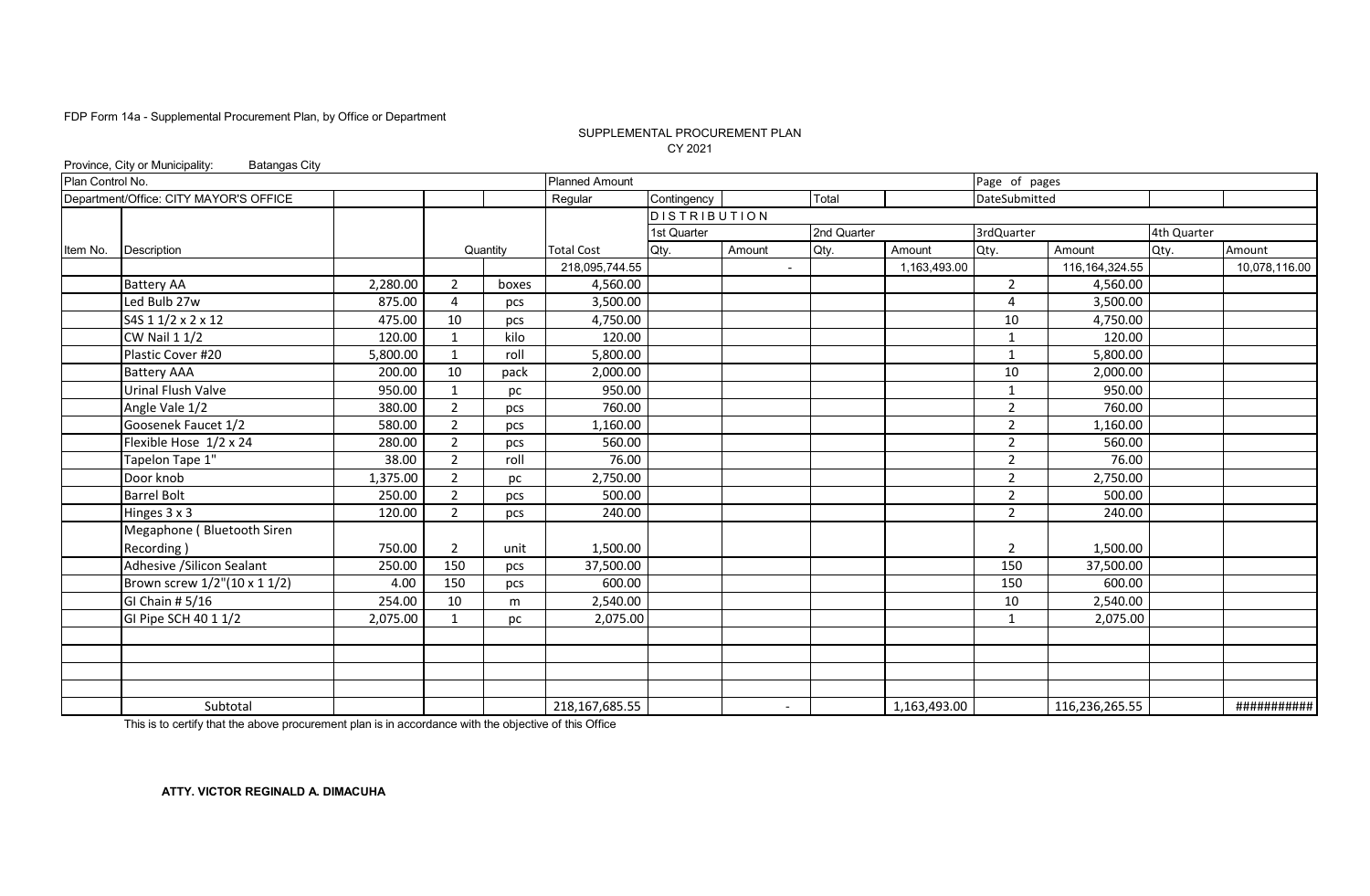#### SUPPLEMENTAL PROCUREMENT PLAN CY 2021

|                  | Province, City or Municipality:<br><b>Batangas City</b> |          |                |          |                       |                     |                          |             |              |                |                |             |               |
|------------------|---------------------------------------------------------|----------|----------------|----------|-----------------------|---------------------|--------------------------|-------------|--------------|----------------|----------------|-------------|---------------|
| Plan Control No. |                                                         |          |                |          | <b>Planned Amount</b> |                     |                          |             |              | Page of pages  |                |             |               |
|                  | Department/Office: CITY MAYOR'S OFFICE                  |          |                |          | Regular               | Contingency         |                          | Total       |              | DateSubmitted  |                |             |               |
|                  |                                                         |          |                |          |                       | <b>DISTRIBUTION</b> |                          |             |              |                |                |             |               |
|                  |                                                         |          |                |          |                       | 1st Quarter         |                          | 2nd Quarter |              | 3rdQuarter     |                | 4th Quarter |               |
| Item No.         | Description                                             |          |                | Quantity | <b>Total Cost</b>     | Qty.                | Amount                   | Qty.        | Amount       | Qty.           | Amount         | Qty.        | Amount        |
|                  |                                                         |          |                |          | 218, 167, 685.55      |                     | $\blacksquare$           |             | 1,163,493.00 |                | 116,236,265.55 |             | 10,078,116.00 |
|                  | Angular Bar 1 x 1 x 1/4                                 | 875.00   | 4              | pcs      | 3,500.00              |                     |                          |             |              | $\overline{4}$ | 3,500.00       |             |               |
|                  | GI Sheet Ga 20                                          | 1,885.00 | $\overline{2}$ | pcs      | 3,770.00              |                     |                          |             |              | $\overline{2}$ | 3,770.00       |             |               |
|                  | <b>Blind Rivet</b>                                      | 1,000.00 | $\mathbf{1}$   | box      | 1,000.00              |                     |                          |             |              | 1              | 1,000.00       |             |               |
|                  | Metal Drill Bit 1/2                                     | 120.00   | 3              | pcs      | 360.00                |                     |                          |             |              | $\overline{3}$ | 360.00         |             |               |
|                  | <b>Metal Primer</b>                                     | 750.00   | $\mathbf{1}$   | gal      | 750.00                |                     |                          |             |              | $\mathbf{1}$   | 750.00         |             |               |
|                  | Fire Extinguisher 10lbs                                 | 3,000.00 | 4              | pcs      | 12,000.00             |                     |                          |             |              | $\overline{4}$ | 12,000.00      |             |               |
|                  | Door Jamp 2 x 5                                         | 3,200.00 | -1             | рc       | 3,200.00              |                     |                          |             |              | $\mathbf 1$    | 3,200.00       |             |               |
|                  | Flush Door 0.80 x 2.120                                 | 3,800.00 | 3              | pcs      | 11,400.00             |                     |                          |             |              | $\overline{3}$ | 11,400.00      |             |               |
|                  | Door Knob                                               | 750.00   | $\mathbf{1}$   | рc       | 750.00                |                     |                          |             |              | $\mathbf{1}$   | 750.00         |             |               |
|                  | Loodse Pin Hinges                                       | 150.00   | 3              | pcs      | 450.00                |                     |                          |             |              | $\overline{3}$ | 450.00         |             |               |
|                  | Flat Latex Paint white                                  | 850.00   | $\mathbf{1}$   | gal      | 850.00                |                     |                          |             |              | $\mathbf{1}$   | 850.00         |             |               |
|                  | <b>Clerical Table</b>                                   | 3,125.00 | $\overline{2}$ | unit     | 6,250.00              |                     |                          |             |              | $\overline{2}$ | 6,250.00       |             |               |
|                  | Clerical chair                                          | 4,375.00 | 5              | unit     | 21,875.00             |                     |                          |             |              | .5             | 21,875.00      |             |               |
|                  | <b>Executive Chair</b>                                  | 8,125.00 | $\mathbf 1$    | unit     | 8,125.00              |                     |                          |             |              | $\mathbf{1}$   | 8,125.00       |             |               |
|                  | <b>Executive Table</b>                                  | 9,375.00 | $\mathbf{1}$   | unit     | 9,375.00              |                     |                          |             |              | $\mathbf{1}$   | 9,375.00       |             |               |
|                  | $.5$ $y650$                                             | 962.00   | 3              | pcs      | 2,886.00              |                     |                          |             |              | $\overline{3}$ | 2,886.00       |             |               |
|                  | Diswashing liquid 500mg                                 | 154.00   | 5              | bottle   | 770.00                |                     |                          |             |              | 5              | 770.00         |             |               |
|                  | Liquid Handsoap                                         | 113.00   | 5              | btl      | 565.00                |                     |                          |             |              | 5              | 565.00         |             |               |
|                  | <b>Hand Sanitizer</b>                                   | 412.00   | 5              | btl      | 2,060.00              |                     |                          |             |              | 5              | 2,060.00       |             |               |
|                  |                                                         |          |                |          |                       |                     |                          |             |              |                |                |             |               |
|                  |                                                         |          |                |          |                       |                     |                          |             |              |                |                |             |               |
|                  |                                                         |          |                |          |                       |                     |                          |             |              |                |                |             |               |
|                  |                                                         |          |                |          |                       |                     |                          |             |              |                |                |             |               |
|                  | Subtotal                                                |          |                |          | 218,257,621.55        |                     | $\overline{\phantom{a}}$ |             | 1,163,493.00 |                | 116,326,201.55 |             | ###########   |

This is to certify that the above procurement plan is in accordance with the objective of this Office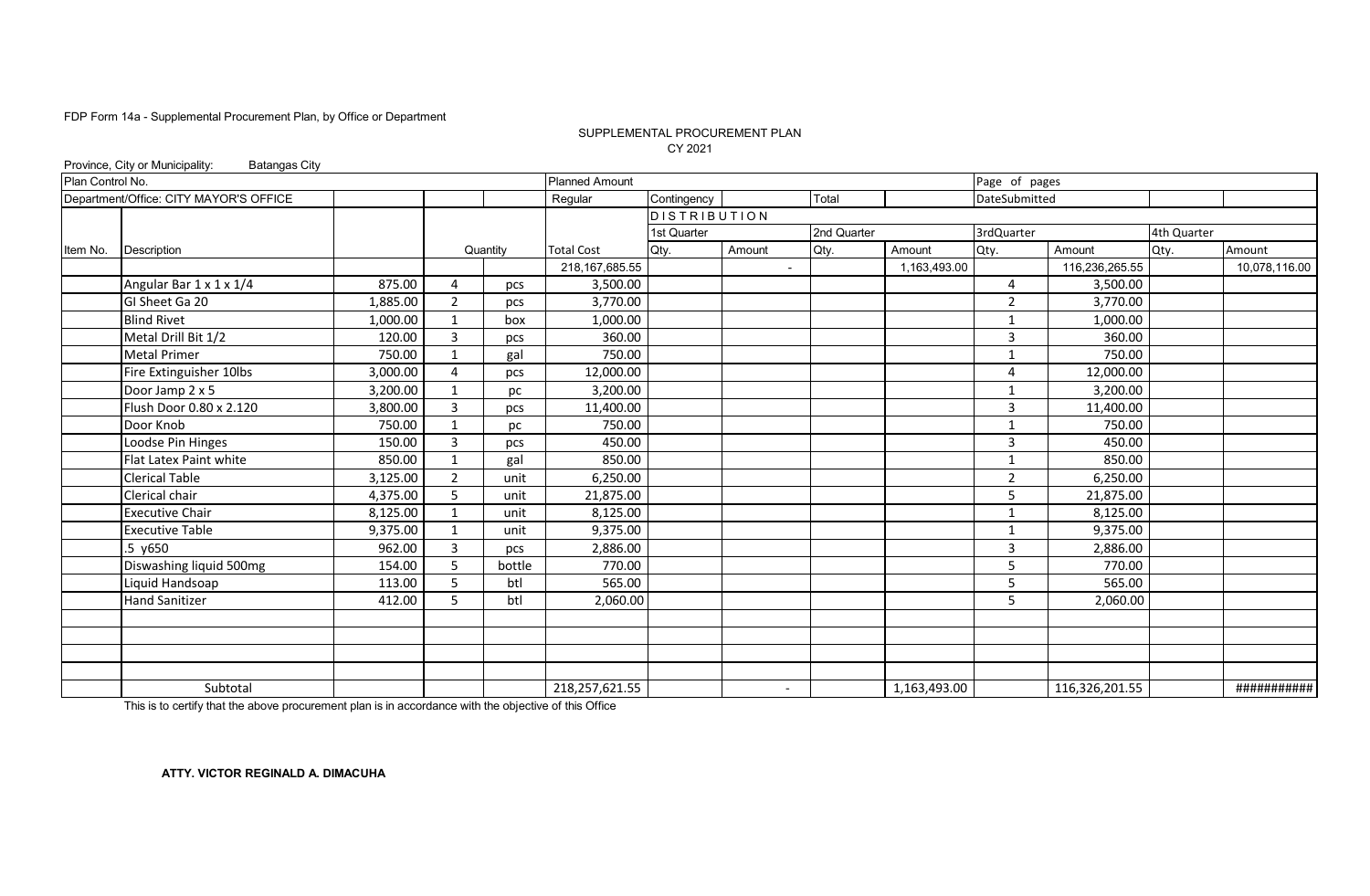#### SUPPLEMENTAL PROCUREMENT PLAN CY 2021

|                  | Province, City or Municipality:<br><b>Batangas City</b> |           |                |          |                       |                     |                          |             |              |               |                |             |               |
|------------------|---------------------------------------------------------|-----------|----------------|----------|-----------------------|---------------------|--------------------------|-------------|--------------|---------------|----------------|-------------|---------------|
| Plan Control No. |                                                         |           |                |          | <b>Planned Amount</b> |                     |                          |             |              | Page of pages |                |             |               |
|                  | Department/Office: CITY MAYOR'S OFFICE                  |           |                |          | Regular               | Contingency         |                          | Total       |              | DateSubmitted |                |             |               |
|                  |                                                         |           |                |          |                       | <b>DISTRIBUTION</b> |                          |             |              |               |                |             |               |
|                  |                                                         |           |                |          |                       | 1st Quarter         |                          | 2nd Quarter |              | 3rdQuarter    |                | 4th Quarter |               |
| Item No.         | Description                                             |           |                | Quantity | <b>Total Cost</b>     | Qty.                | Amount                   | Qty.        | Amount       | Qty.          | Amount         | Qty.        | Amount        |
|                  |                                                         |           |                |          | 218,257,621.55        |                     | $\blacksquare$           |             | 1,163,493.00 |               | 116,326,201.55 |             | 10,078,116.00 |
|                  | Alcohol                                                 | 520.00    | 10             | gal      | 5,200.00              |                     |                          |             |              |               |                | 10          | 5,200.00      |
|                  | Alcohol w/ pump                                         | 115.00    | 6              | btl      | 690.00                |                     |                          |             |              |               |                | 6           | 690.00        |
|                  | Scouring pad w/ foam                                    | 61.00     | 5              | pcs      | 305.00                |                     |                          |             |              |               |                | 5           | 305.00        |
|                  | Digital Clock                                           | 1,249.00  | -1             | unit     | 1,249.00              |                     |                          |             |              |               |                | -1          | 1,249.00      |
|                  | <b>Office Table</b>                                     | 9,375.00  | 5              | pcs      | 46,875.00             |                     |                          |             |              |               |                | 5           | 46,875.00     |
|                  | Office Chair                                            | 4,375.00  | 5              | pcs      | 21,875.00             |                     |                          |             |              |               |                | 5           | 21,875.00     |
|                  | Extension cord universal outlet 10                      |           |                |          |                       |                     |                          |             |              |               |                |             |               |
|                  | gang switch                                             | 962.00    | $\overline{3}$ | pcs      | 2,886.00              |                     |                          |             |              |               |                | 3           | 2,886.00      |
|                  | Diswashing liquid 500mg                                 | 154.00    | 5              | bottle   | 770.00                |                     |                          |             |              |               |                | 5           | 770.00        |
|                  | Liquid Handsoap                                         | 113.00    | 5              | btl      | 565.00                |                     |                          |             |              |               |                | 5           | 565.00        |
|                  | <b>Hand Sanitizer</b>                                   | 412.00    | 5              | btl      | 2,060.00              |                     |                          |             |              |               |                | 5           | 2,060.00      |
|                  | Alcohol                                                 | 520.00    | 10             | gal      | 5,200.00              |                     |                          |             |              |               |                | 10          | 5,200.00      |
|                  | Alcohol w/ pump                                         | 115.00    | 6              | btl      | 690.00                |                     |                          |             |              |               |                | 6           | 690.00        |
|                  | Scouring pad w/ foam                                    | 61.00     | 5              | pcs      | 305.00                |                     |                          |             |              |               |                | 5           | 305.00        |
|                  | <b>Digital Clock</b>                                    | 1,249.00  | 1              | unit     | 1,249.00              |                     |                          |             |              |               |                | 1           | 1,249.00      |
|                  | <b>Office Table</b>                                     | 9,375.00  | 5              | pcs      | 46,875.00             |                     |                          |             |              |               |                | 5           | 46,875.00     |
|                  | Office Chair                                            | 4,375.00  | 5              | pcs      | 21,875.00             |                     |                          |             |              |               |                | 5           | 21,875.00     |
|                  | 5mmm Acrylic Clear Cast, U-Type /w                      | 13,277.00 | 5              | pcs      | 66,385.00             |                     |                          |             |              |               |                | 5           | 66,385.00     |
|                  | size hole in the middle; 24"x 20"x 36"                  |           |                |          |                       |                     |                          |             |              |               |                |             |               |
|                  |                                                         |           |                |          |                       |                     |                          |             |              |               |                |             |               |
|                  |                                                         |           |                |          |                       |                     |                          |             |              |               |                |             |               |
|                  |                                                         |           |                |          |                       |                     |                          |             |              |               |                |             |               |
|                  |                                                         |           |                |          |                       |                     |                          |             |              |               |                |             |               |
|                  |                                                         |           |                |          |                       |                     |                          |             |              |               |                |             |               |
|                  | Subtotal                                                |           |                |          | 218,482,675.55        |                     | $\overline{\phantom{a}}$ |             | 1,163,493.00 |               | 116,326,201.55 |             | ###########   |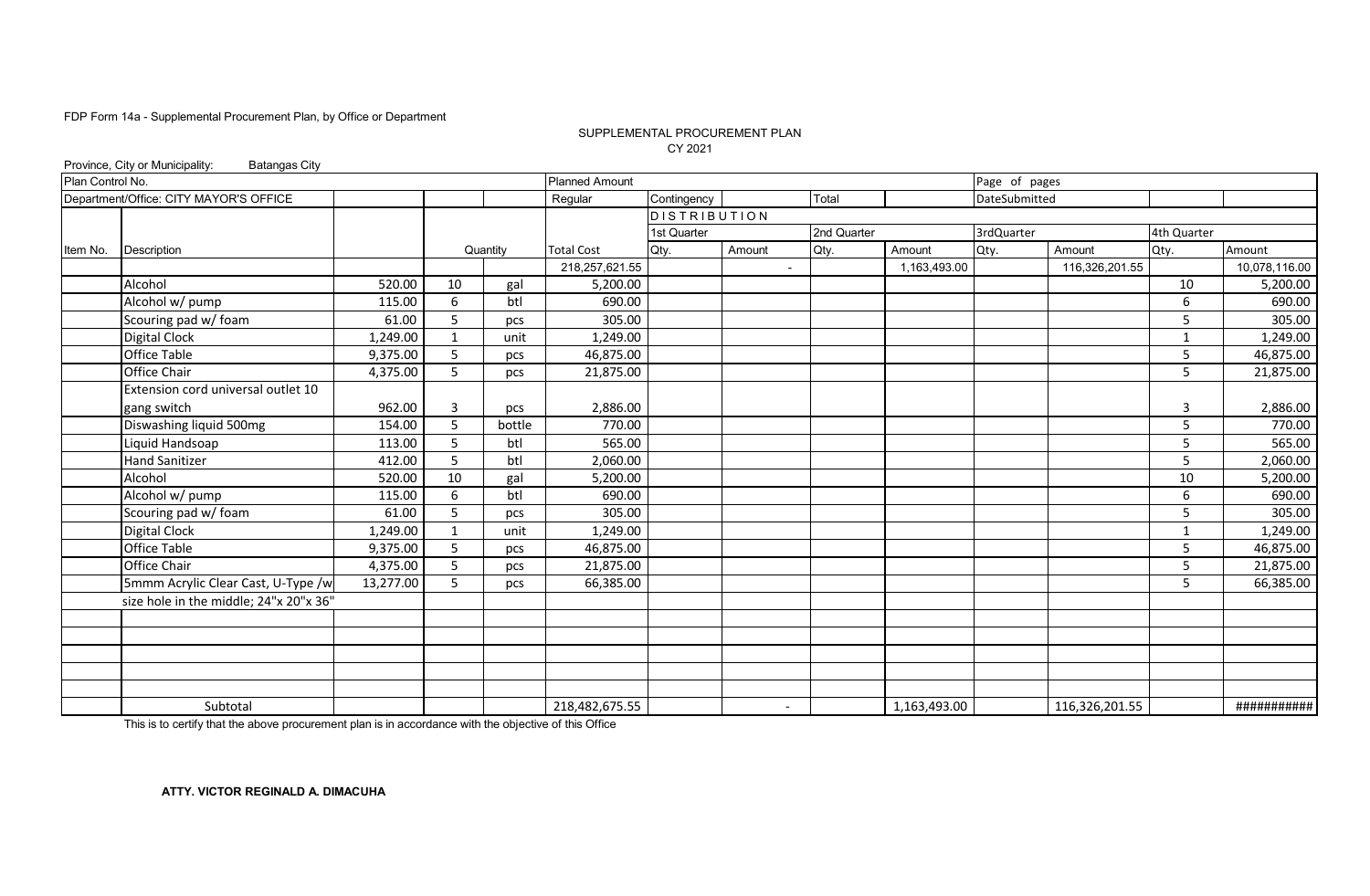#### CY 2021 SUPPLEMENTAL PROCUREMENT PLAN

|                  | Province, City or Municipality:<br><b>Batangas City</b> |           |                |          |                       |                     |                |             |              |               |                |                |               |
|------------------|---------------------------------------------------------|-----------|----------------|----------|-----------------------|---------------------|----------------|-------------|--------------|---------------|----------------|----------------|---------------|
| Plan Control No. |                                                         |           |                |          | <b>Planned Amount</b> |                     |                |             |              | Page of pages |                |                |               |
|                  | Department/Office: CITY MAYOR'S OFFICE                  |           |                |          | Regular               | Contingency         |                | Total       |              | DateSubmitted |                |                |               |
|                  |                                                         |           |                |          |                       | <b>DISTRIBUTION</b> |                |             |              |               |                |                |               |
|                  |                                                         |           |                |          |                       | 1st Quarter         |                | 2nd Quarter |              | 3rdQuarter    |                | 4th Quarter    |               |
| Item No.         | Description                                             |           |                | Quantity | <b>Total Cost</b>     | Qty.                | Amount         | Qty.        | Amount       | Qty.          | Amount         | Qty.           | Amount        |
|                  |                                                         |           |                |          | 218,482,675.55        |                     | $\blacksquare$ |             | 1,163,493.00 |               | 116,326,201.55 |                | 10,303,170.00 |
|                  | size hole in the middle; 26"x 20"x 36"                  | 11,485.00 | 1              | рc       | 11,485.00             |                     |                |             |              |               |                | 1              | 11,485.00     |
|                  | Alignment of Frameless Double Swing Door                |           |                |          |                       |                     |                |             |              |               |                |                |               |
|                  | Repair of H-Handle                                      | 10,760.00 | 1              | set      | 10,760.00             |                     |                |             |              |               |                | 1              | 10,760.00     |
|                  | Single Magnetic Cabinet with Fixed                      | 1,300.00  | $\overline{2}$ | pcs      | 2,600.00              |                     |                |             |              |               |                | 2              | 2,600.00      |
|                  | Top Glass (51cm W x 31cm H)                             | 2,994.88  | $\mathbf{1}$   | set      | 2,994.88              |                     |                |             |              |               |                | $\mathbf{1}$   | 2,994.88      |
|                  |                                                         |           |                |          |                       |                     |                |             |              |               |                |                |               |
|                  | Top Glass (240cm W x 214cm H)                           | 6,594.00  | 1              | set      | 6,594.00              |                     |                |             |              |               |                | 1              | 6,594.00      |
|                  | Fixed Glass (153cmW x 120cmH)                           | 4,710.00  | 1              | set      | 4,710.00              |                     |                |             |              |               |                | 1              | 4,710.00      |
|                  | Fixed Glass (120cmW x 180cmH)                           | 8,523.65  | 1              | set      | 8,523.65              |                     |                |             |              |               |                | 1              | 8,523.65      |
|                  | Fixed Glass (90cmW x 210cmH)                            | 7,056.00  | $\mathbf{1}$   | set      | 7,056.00              |                     |                |             |              |               |                | $\mathbf{1}$   | 7,056.00      |
|                  | <b>Swing Door</b>                                       | 9,025.41  | $\mathbf 1$    | set      | 9,025.41              |                     |                |             |              |               |                | $\mathbf{1}$   | 9,025.41      |
|                  | <b>Slioding Door</b>                                    | 8.500.00  | $\mathbf{1}$   | set      | 8,500.00              |                     |                |             |              |               |                | 1              | 8,500.00      |
|                  | <b>Gift Certificate</b>                                 | 6,160.00  | $\mathbf{1}$   | set      | 6,160.00              |                     |                |             |              |               |                | 1              | 6,160.00      |
|                  | <b>White Dress</b>                                      | 500.00    | 6              | pcs      | 3,000.00              |                     |                |             |              |               |                | 6              | 3,000.00      |
|                  | Denim jacket                                            | 225.00    | 3              | pcs      | 675.00                |                     |                |             |              |               |                | 3              | 675.00        |
|                  | Denim pants                                             | 563.00    | 3              | pcs      | 1,689.00              |                     |                |             |              |               |                | 3              | 1,689.00      |
|                  | <b>Floral skirt</b>                                     | 500.00    | $\overline{3}$ | pcs      | 1,500.00              |                     |                |             |              |               |                | $\overline{3}$ | 1,500.00      |
|                  | MAC Jersey                                              | 1,000.00  | 3              | p[cs     | 3,000.00              |                     |                |             |              |               |                | 3              | 3,000.00      |
|                  | <b>Summer Hat</b>                                       | 375.00    | 3              | pcs      | 1,125.00              |                     |                |             |              |               |                | $\overline{3}$ | 1,125.00      |
|                  |                                                         | 189.00    | 3              | pcs      | 567.00                |                     |                |             |              |               |                | 3              | 567.00        |
|                  |                                                         |           |                |          |                       |                     |                |             |              |               |                |                |               |
|                  |                                                         |           |                |          |                       |                     |                |             |              |               |                |                |               |
|                  |                                                         |           |                |          |                       |                     |                |             |              |               |                |                |               |
|                  |                                                         |           |                |          |                       |                     |                |             |              |               |                |                |               |
|                  | Subtotal                                                |           |                |          | 218,572,640.49        |                     |                |             | 1,163,493.00 |               | 116,326,201.55 |                | ###########   |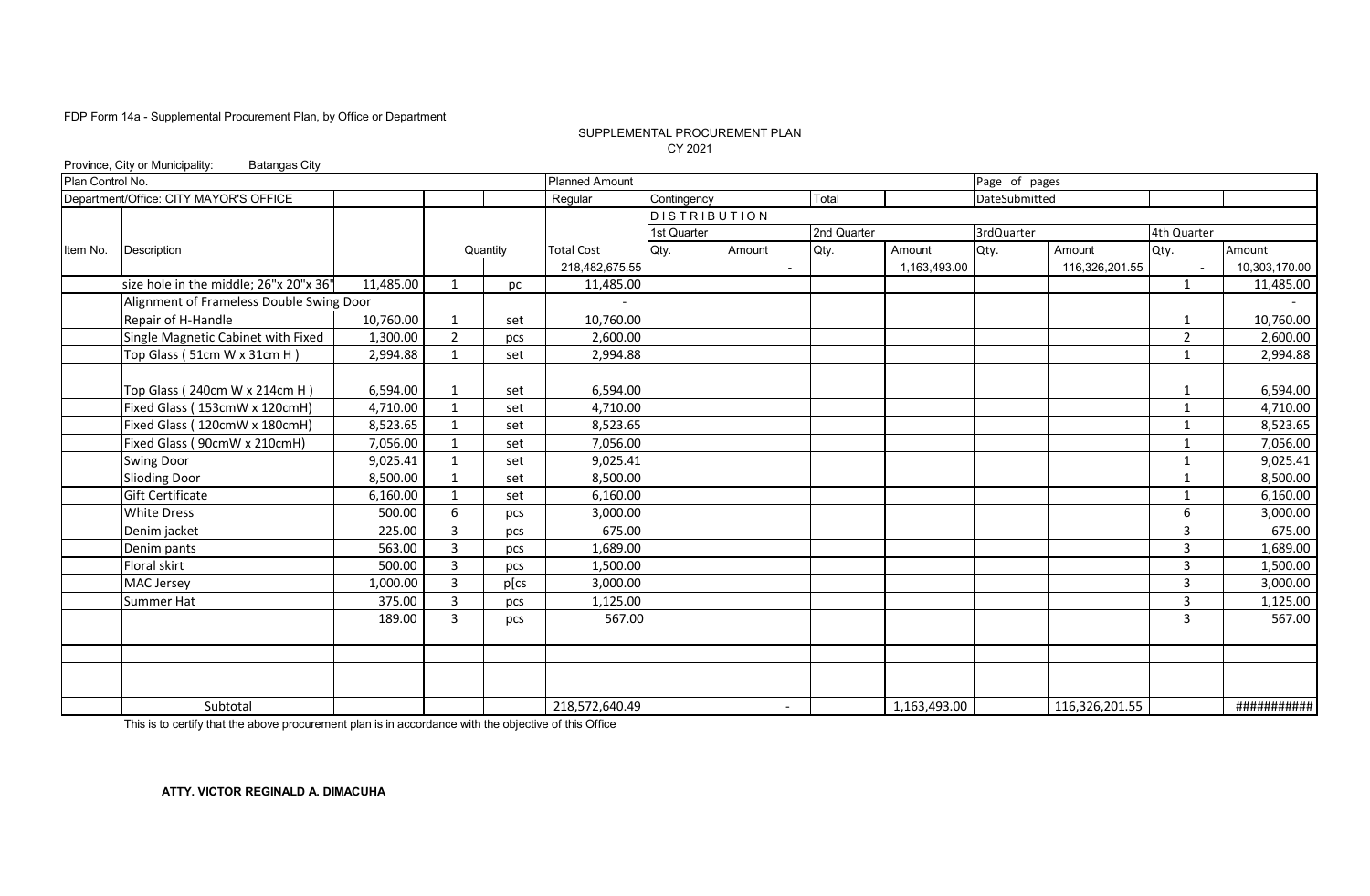#### SUPPLEMENTAL PROCUREMENT PLAN CY 2021

|                  | Province, City or Municipality:<br><b>Batangas City</b> |           |                |          |                          |                     |                          |             |              |               |                |                |               |
|------------------|---------------------------------------------------------|-----------|----------------|----------|--------------------------|---------------------|--------------------------|-------------|--------------|---------------|----------------|----------------|---------------|
| Plan Control No. |                                                         |           |                |          | <b>Planned Amount</b>    |                     |                          |             |              | Page of pages |                |                |               |
|                  | Department/Office: CITY MAYOR'S OFFICE                  |           |                |          | Regular                  | Contingency         |                          | Total       |              | DateSubmitted |                |                |               |
|                  |                                                         |           |                |          |                          | <b>DISTRIBUTION</b> |                          |             |              |               |                |                |               |
|                  |                                                         |           |                |          |                          | 1st Quarter         |                          | 2nd Quarter |              | 3rdQuarter    |                | 4th Quarter    |               |
| Item No.         | Description                                             |           |                | Quantity | <b>Total Cost</b>        | Qty.                | Amount                   | Qty.        | Amount       | Qty.          | Amount         | Qty.           | Amount        |
|                  |                                                         |           |                |          | 218,572,640.49           |                     | $\sim$                   |             | 1,163,493.00 |               | 116,326,201.55 |                | 10,393,134.94 |
|                  | Converse Shoes (Class A)                                | 1,000.00  | 3              | pcs      | 3,000.00                 |                     |                          |             |              |               |                | $\mathbf{3}$   | 3,000.00      |
|                  | Printer Table 20H x 58D x 45Wcm                         | 6,000.00  | $\overline{2}$ | unit     | 12,000.00                |                     |                          |             |              |               |                | $\overline{2}$ | 12,000.00     |
|                  | Laminated Printer with Drawer                           |           |                |          |                          |                     |                          |             |              |               |                |                |               |
|                  | Printer Table35H x 570D x 42Wcm                         | 6,500.00  | $\mathbf{1}$   | unit     | 6,500.00                 |                     |                          |             |              |               |                | 1              | 6,500.00      |
|                  | Laminated Printer with Drawer                           |           |                |          |                          |                     |                          |             |              |               |                |                |               |
|                  | Printer Table35H x 570D x 42Wcm                         | 13,000.00 | 1              | unit     | 13,000.00                |                     |                          |             |              |               |                | 1              | 13,000.00     |
|                  | Laminated Printer with Drawer                           |           |                |          | $\overline{\phantom{a}}$ |                     |                          |             |              |               |                |                | $\sim$        |
|                  |                                                         |           |                |          |                          |                     |                          |             |              |               |                |                |               |
|                  | Purified Drinking water (5 gallons)                     | 45.00     | 7200           | gal      | 324,000.00               |                     |                          |             |              |               |                | 7200           | 324,000.00    |
|                  | Downlight Square LED Lamp with                          |           |                |          |                          |                     |                          |             |              |               |                |                |               |
|                  | 2pcs LED                                                | 3,100.00  | 30             | pcs      | 93,000.00                |                     |                          |             |              |               |                | 30             | 93,000.00     |
|                  | bulb 5W                                                 |           |                |          |                          |                     |                          |             |              |               |                |                |               |
|                  | Downlight Circle LED Lamp 7w                            | 700.00    | 3              | set      | 2,100.00                 |                     |                          |             |              |               |                | 3              | 2,100.00      |
|                  | <b>Printer Table</b>                                    | 6,000.00  | 1              | pc       | 6,000.00                 |                     |                          |             |              |               |                | $\mathbf{1}$   | 6,000.00      |
|                  | Open Cabinet                                            | 13,000.00 | 1              | pc       | 13,000.00                |                     |                          |             |              |               |                | $\mathbf{1}$   | 13,000.00     |
|                  | Printer L3210                                           | 12,500.00 | 5              | unit     | 62,500.00                |                     |                          |             |              |               |                | 5              | 62,500.00     |
|                  | Duct tape 2"                                            | 220.00    | $\overline{2}$ | roll     | 440.00                   |                     |                          |             |              |               |                | $\overline{2}$ | 440.00        |
|                  | CV 400 Cable Tie x 10pcs                                | 150.00    | 3              | pack     | 450.00                   |                     |                          |             |              |               |                | 3              | 450.00        |
|                  | CV 500 Cable Tie x 15pcs                                | 150.00    | 3              | pack     | 450.00                   |                     |                          |             |              |               |                | 3              | 450.00        |
|                  | Brass Cup[ Hook 1-1/2 x 4pcs                            | 32.00     | $\mathbf{1}$   | pack     | 32.00                    |                     |                          |             |              |               |                | $\mathbf{1}$   | 32.00         |
|                  | Brass Cup[ Hook 1-1/6 x 4pcs                            | 32.00     | $\mathbf 1$    | pack     | 32.00                    |                     |                          |             |              |               |                |                | 32.00         |
|                  |                                                         |           |                |          |                          |                     |                          |             |              |               |                |                |               |
|                  |                                                         |           |                |          |                          |                     |                          |             |              |               |                |                |               |
|                  |                                                         |           |                |          |                          |                     |                          |             |              |               |                |                |               |
|                  |                                                         |           |                |          |                          |                     |                          |             |              |               |                |                |               |
|                  | Subtotal                                                |           |                |          | 219,109,144.49           |                     | $\overline{\phantom{a}}$ |             | 1,163,493.00 |               | 116,326,201.55 |                | ###########   |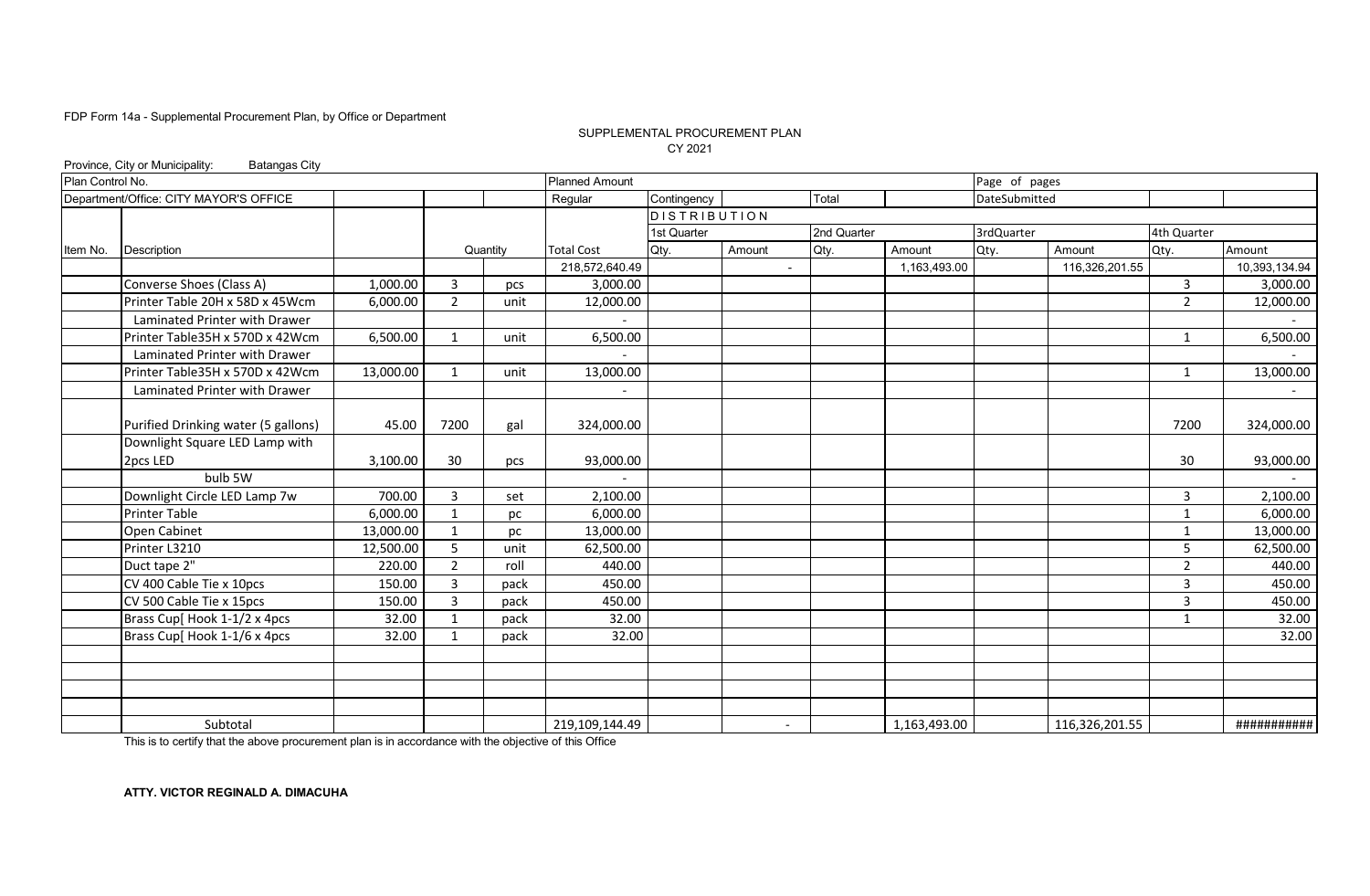#### SUPPLEMENTAL PROCUREMENT PLAN CY 2021

|                  | Province, City or Municipality:<br><b>Batangas City</b> |          |                       |          |                       |                 |                          |             |              |               |                |                |               |
|------------------|---------------------------------------------------------|----------|-----------------------|----------|-----------------------|-----------------|--------------------------|-------------|--------------|---------------|----------------|----------------|---------------|
| Plan Control No. |                                                         |          |                       |          | <b>Planned Amount</b> |                 |                          |             |              | Page of pages |                |                |               |
|                  | Department/Office: CITY MAYOR'S OFFICE                  |          |                       |          | Regular               | Contingency     |                          | Total       |              | DateSubmitted |                |                |               |
|                  |                                                         |          |                       |          |                       | $D$ ISTRIBUTION |                          |             |              |               |                |                |               |
|                  |                                                         |          |                       |          |                       | 1st Quarter     |                          | 2nd Quarter |              | 3rdQuarter    |                | 4th Quarter    |               |
| Item No.         | Description                                             |          |                       | Quantity | <b>Total Cost</b>     | Qty.            | Amount                   | Qty.        | Amount       | Qty.          | Amount         | Qty.           | Amount        |
|                  |                                                         |          |                       |          | 219,109,144.49        |                 | $\overline{\phantom{a}}$ |             | 1,163,493.00 |               | 116,326,201.55 |                | 10,929,638.94 |
|                  | <b>Silicon Sealant Gray</b>                             | 250.00   | 1                     | ;piece   | 250.00                |                 |                          |             |              |               |                | 1              | 250.00        |
|                  | <b>Bidet</b>                                            | 750.00   | $\overline{2}$        | set      | 1,500.00              |                 |                          |             |              |               |                | $\overline{2}$ | 1,500.00      |
|                  | Telephone shower                                        | 450.00   | 1                     | pc       | 450.00                |                 |                          |             |              |               |                | 1              | 450.00        |
|                  | Double Faucet                                           | 875.00   | $\mathbf{1}$          | pc       | 875.00                |                 |                          |             |              |               |                | 1              | 875.00        |
|                  | LED Bulb 7 watts                                        | 350.00   | 10                    | pcs      | 3,500.00              |                 |                          |             |              |               |                | 10             | 3,500.00      |
|                  | LP Hose 3/8                                             | 150.00   | 4                     | meter    | 600.00                |                 |                          |             |              |               |                | 4              | 600.00        |
|                  | LPG Regulator                                           | 350.00   | 2                     | ;pcs     | 700.00                |                 |                          |             |              |               |                | 2              | 700.00        |
|                  | Hose Clamp 3/4                                          | 35.00    | $\boldsymbol{\Delta}$ | pcs      | 140.00                |                 |                          |             |              |               |                | 4              | 140.00        |
|                  | <b>Acrylic Emulsion</b>                                 | 850.00   | 3                     | gal      | 2,550.00              |                 |                          |             |              |               |                | 3              | 2,550.00      |
|                  | Paint brush 1"                                          | 25.00    | $\overline{2}$        | pcs      | 50.00                 |                 |                          |             |              |               |                | $\overline{2}$ | 50.00         |
|                  | Paint brush $1-1/2$                                     | 35.00    | $\overline{2}$        | pcs      | 70.00                 |                 |                          |             |              |               |                | $\overline{2}$ | 70.00         |
|                  | Paint brush 3                                           | 100.00   | 1                     | pc       | 100.00                |                 |                          |             |              |               |                | 1              | 100.00        |
|                  | Paiont Thinner                                          | 450.00   | $\mathbf{1}$          | gal      | 450.00                |                 |                          |             |              |               |                | $\mathbf{1}$   | 450.00        |
|                  | Flat cord #16                                           | 6,750.00 | $\overline{2}$        | roll     | 13,500.00             |                 |                          |             |              |               |                | $\overline{2}$ | 13,500.00     |
|                  | Flat Cord #18                                           | 5,750.00 | $\overline{2}$        | roll     | 11,500.00             |                 |                          |             |              |               |                | $\overline{2}$ | 11,500.00     |
|                  | Circuit breaker 60AMP                                   | 900.00   | $\overline{3}$        | pcs      | 2,700.00              |                 |                          |             |              |               |                | $\overline{3}$ | 2,700.00      |
|                  | Circuit breaker 40AMP Bolt on                           | 450.00   | 5                     | pcs      | 2,250.00              |                 |                          |             |              |               |                | 5              | 2,250.00      |
|                  | Cable tie #12                                           | 8.00     | 300                   | pcs      | 2,400.00              |                 |                          |             |              |               |                | 300            | 2,400.00      |
|                  | Toggle switch                                           | 275.00   | 25                    | pcs      | 6,875.00              |                 |                          |             |              |               |                | 25             | 6,875.00      |
|                  |                                                         |          |                       |          |                       |                 |                          |             |              |               |                |                |               |
|                  |                                                         |          |                       |          |                       |                 |                          |             |              |               |                |                |               |
|                  |                                                         |          |                       |          |                       |                 |                          |             |              |               |                |                |               |
|                  |                                                         |          |                       |          |                       |                 |                          |             |              |               |                |                |               |
|                  | Subtotal                                                |          |                       |          | 219,159,604.49        |                 | $\overline{\phantom{a}}$ |             | 1,163,493.00 |               | 116,326,201.55 |                | ###########   |

This is to certify that the above procurement plan is in accordance with the objective of this Office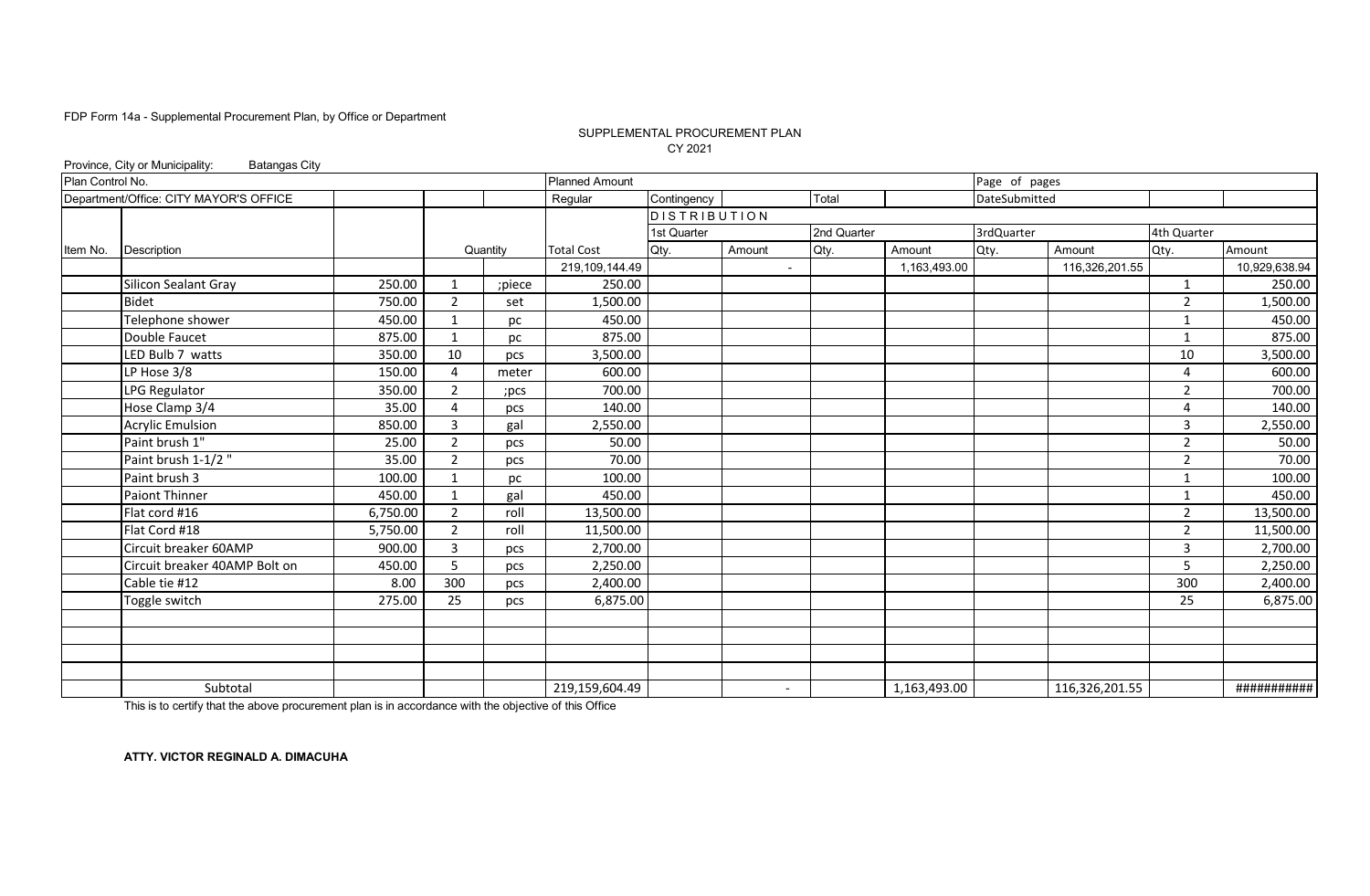#### CY 2021 SUPPLEMENTAL PROCUREMENT PLAN

|                  | Province, City or Municipality:<br><b>Batangas City</b> |          |                |            |                       |                     |                          |             |              |               |                |                |               |
|------------------|---------------------------------------------------------|----------|----------------|------------|-----------------------|---------------------|--------------------------|-------------|--------------|---------------|----------------|----------------|---------------|
| Plan Control No. |                                                         |          |                |            | <b>Planned Amount</b> |                     |                          |             |              | Page of pages |                |                |               |
|                  | Department/Office: CITY MAYOR'S OFFICE                  |          |                |            | Regular               | Contingency         |                          | Total       |              | DateSubmitted |                |                |               |
|                  |                                                         |          |                |            |                       | <b>DISTRIBUTION</b> |                          |             |              |               |                |                |               |
|                  |                                                         |          |                |            |                       | 1st Quarter         |                          | 2nd Quarter |              | 3rdQuarter    |                | 4th Quarter    |               |
| Item No.         | <b>Description</b>                                      |          |                | Quantity   | <b>Total Cost</b>     | Qty.                | Amount                   | Qty.        | Amount       | Qty.          | Amount         | Qty.           | Amount        |
|                  |                                                         |          |                |            | 219,159,604.49        |                     |                          |             | 1,163,493.00 |               | 116,326,201.55 |                | 10,980,098.94 |
|                  | G I wire #16                                            | 150.00   | 8              | kilo       | 1,200.00              |                     |                          |             |              |               |                | 8              | 1,200.00      |
|                  | Polo shirt with Print for Department                    | 835.00   | 16             | pcs        | 13,360.00             |                     |                          |             |              |               |                | 16             | 13,360.00     |
|                  | Santa Hat                                               | 150.00   | 25             | pcs        | 3,750.00              |                     |                          |             |              |               |                | 25             | 3,750.00      |
|                  | PVC Pip 1/2"dia (orange)                                | 175.00   | 40             | pcs        | 7,000.00              |                     |                          |             |              |               |                | 40             | 7,000.00      |
|                  | 90 PVC Elbow 1/2'DIA (orange)                           | 30.00    | 40             | pcs        | 1,200.00              |                     |                          |             |              |               |                | 40             | 1,200.00      |
|                  | Junction box with cobver                                | 80.00    | 25             | pcs        | 2,000.00              |                     |                          |             |              |               |                | 25             | 2,000.00      |
|                  | Socket 4 x 4 (Omni)                                     | 80.00    | 20             | pcs        | 1,600.00              |                     |                          |             |              |               |                | 20             | 1,600.00      |
|                  | LED Light 23 watts                                      | 380.00   | 30             | <b>OCS</b> | 11,400.00             |                     |                          |             |              |               |                | 30             | 11,400.00     |
|                  | Electrical tape (big)                                   | 55.00    | 5              | pcs        | 275.00                |                     |                          |             |              |               |                | 5              | 275.00        |
|                  | 3 gang switch                                           | 280.00   | 3              | pcs        | 840.00                |                     |                          |             |              |               |                | $\overline{3}$ | 840.00        |
|                  | 2-gang outlet                                           | 220.00   | 8              | set        | 1,760.00              |                     |                          |             |              |               |                | 8              | 1,760.00      |
|                  | <b>THHN #14</b>                                         | 5,250.00 |                | box        | 5,250.00              |                     |                          |             |              |               |                | 1              | 5,250.00      |
|                  | <b>THHN #12</b>                                         | 6,000.00 | 2              | box        | 12,000.00             |                     |                          |             |              |               |                | 2              | 12,000.00     |
|                  | Panel box, 6 hole *(plug-in)                            | 1,200.00 | $\mathbf{1}$   | pc         | 1,200.00              |                     |                          |             |              |               |                | $\mathbf{1}$   | 1,200.00      |
|                  | 60 AMP circuit breaker plug in                          | 380.00   | $\mathbf{1}$   | pc         | 380.00                |                     |                          |             |              |               |                | $\mathbf{1}$   | 380.00        |
|                  | 20 AMP circuit breaker plug in                          | 380.00   | $\overline{3}$ | pcs        | 1,140.00              |                     |                          |             |              |               |                | $\overline{3}$ | 1,140.00      |
|                  | 30 AMP circuit breaker plug in                          | 380.00   | $\overline{2}$ | pcs        | 760.00                |                     |                          |             |              |               |                | $\overline{2}$ | 760.00        |
|                  | Cable Tie 12                                            | 10.00    | 300            | pcs        | 3,000.00              |                     |                          |             |              |               |                | 300            | 3,000.00      |
|                  | AMCO Box (plastic)                                      | 60.00    | 5.             | pcs        | 300.00                |                     |                          |             |              |               |                | 5              | 300.00        |
|                  |                                                         |          |                |            |                       |                     |                          |             |              |               |                |                |               |
|                  |                                                         |          |                |            |                       |                     |                          |             |              |               |                |                |               |
|                  |                                                         |          |                |            |                       |                     |                          |             |              |               |                |                |               |
|                  |                                                         |          |                |            |                       |                     |                          |             |              |               |                |                |               |
|                  | Subtotal                                                |          |                |            | 219,228,019.49        |                     | $\overline{\phantom{a}}$ |             | 1,163,493.00 |               | 116,326,201.55 |                | ###########   |

This is to certify that the above procurement plan is in accordance with the objective of this Office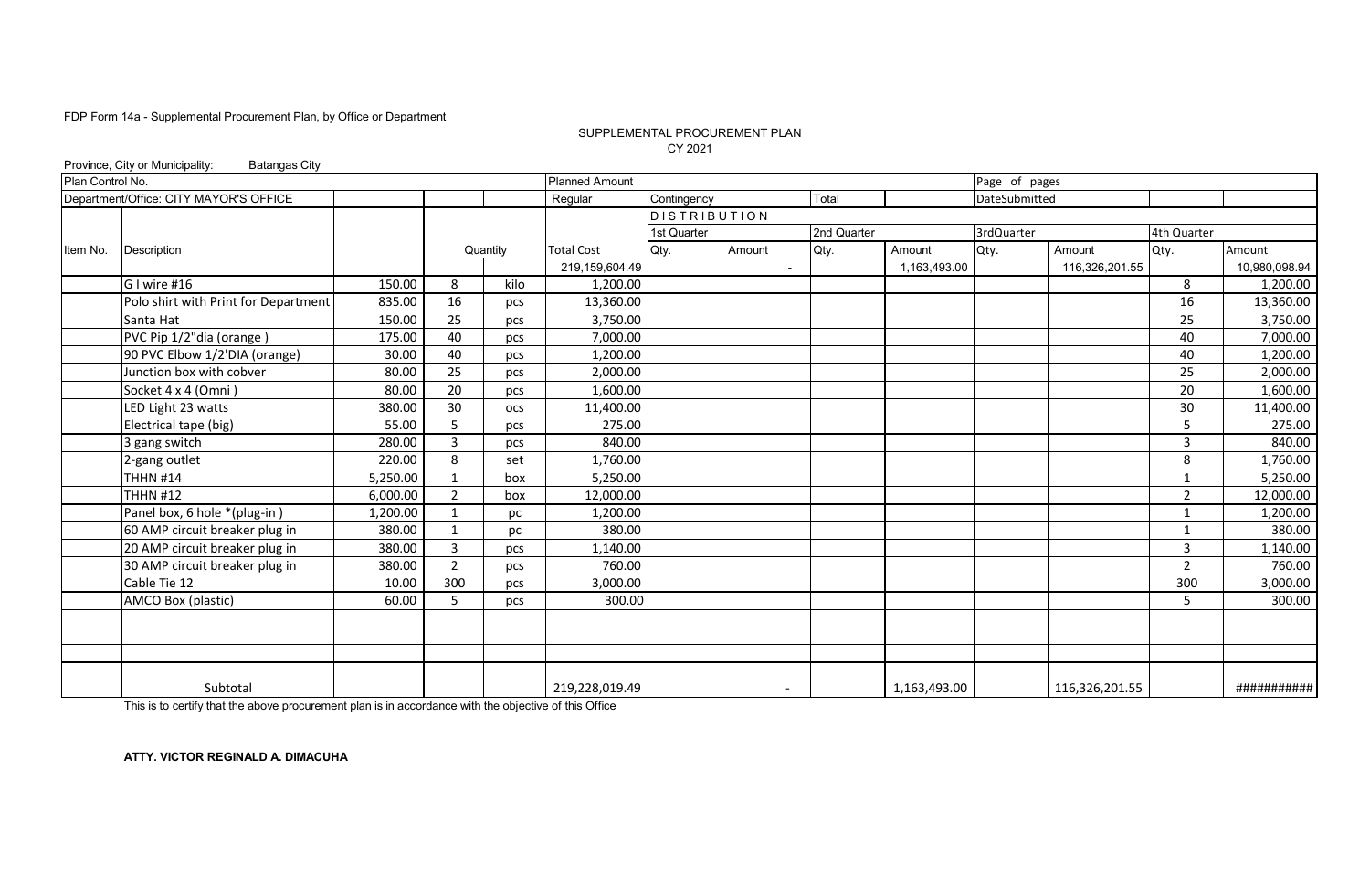#### SUPPLEMENTAL PROCUREMENT PLAN CY 2021

|                  | Province, City or Municipality:<br><b>Batangas City</b> |          |                |          |                       |                     |                          |             |              |               |                |                |               |
|------------------|---------------------------------------------------------|----------|----------------|----------|-----------------------|---------------------|--------------------------|-------------|--------------|---------------|----------------|----------------|---------------|
| Plan Control No. |                                                         |          |                |          | <b>Planned Amount</b> |                     |                          |             |              | Page of pages |                |                |               |
|                  | Department/Office: CITY MAYOR'S OFFICE                  |          |                |          | Regular               | Contingency         |                          | Total       |              | DateSubmitted |                |                |               |
|                  |                                                         |          |                |          |                       | <b>DISTRIBUTION</b> |                          |             |              |               |                |                |               |
|                  |                                                         |          |                |          |                       | 1st Quarter         |                          | 2nd Quarter |              | 3rdQuarter    |                | 4th Quarter    |               |
| Item No.         | Description                                             |          |                | Quantity | <b>Total Cost</b>     | Qty.                | Amount                   | Qty.        | Amount       | Qty.          | Amount         | Qty.           | Amount        |
|                  |                                                         |          |                |          | 219,228,019.49        |                     |                          |             | 1,163,493.00 |               | 116,326,201.55 |                | 11,048,513.94 |
|                  | Block screw (wood)                                      | 4,000.00 | 1              | box      | 4,000.00              |                     |                          |             |              |               |                | 1              | 4,000.00      |
|                  | Drill bit 5/32                                          | 120.00   | $\overline{2}$ | pcs      | 240.00                |                     |                          |             |              |               |                | $\overline{2}$ | 240.00        |
|                  | Nylon Rope #24 12mm (200mtrs/roll                       | 4,875.00 | $\overline{2}$ | roll     | 9,750.00              |                     |                          |             |              |               |                | $\overline{2}$ | 9,750.00      |
|                  | <b>Customised Polo shirt</b>                            | 850.00   | 18             | pcs      | 15,300.00             |                     |                          |             |              |               |                | 18             | 15,300.00     |
|                  | Customized Polo shirt                                   | 650.00   | 81             | pcs      | 52,650.00             |                     |                          |             |              |               |                | 81             | 52,650.00     |
|                  | Customized Polo shirt                                   | 650.00   | 10             | pcs      | 6,500.00              |                     |                          |             |              |               |                | 10             | 6,500.00      |
|                  | White T-shirt w/ print                                  | 200.00   | 5              | pcs      | 1,000.00              |                     |                          |             |              |               |                | 5              | 1,000.00      |
|                  | Customized Polo shirt                                   | 850.00   | 29             | pcs      | 24,650.00             |                     |                          |             |              |               |                | 29             | 24,650.00     |
|                  | Framing Job (18 x 24)                                   | 1,130.00 | 4              | pcs      | 4,520.00              |                     |                          |             |              |               |                | 4              | 4,520.00      |
|                  | Framing Job (28 x 34)                                   | 2.020.00 | 1              | pc       | 2,020.00              |                     |                          |             |              |               |                | $\mathbf{1}$   | 2.020.00      |
|                  | Green Polo shiort with print (Dept Sh                   | 300.00   | 19             | pcs      | 5,700.00              |                     |                          |             |              |               |                | 19             | 5,700.00      |
|                  | Fabric Glass Partition of ENRO                          |          |                |          | 630,060.00            |                     |                          |             |              |               |                |                | 630,060.00    |
|                  | Sticker                                                 | 1.50     | 102000         |          | 153,000.00            |                     |                          |             |              |               |                | 102000         | 153,000.00    |
|                  | Monobloc chair                                          | 712.50   | 2000           | pcs      | 1,425,000.00          |                     |                          |             |              |               |                | 2000           | 1,425,000.00  |
|                  | Canvass (Katcha) bag w/ print w/                        |          |                |          |                       |                     |                          |             |              |               |                |                |               |
|                  | zipper                                                  | 177.50   | 1000           | pcs      | 177,500.00            |                     |                          |             |              |               |                | 1000           | 177,500.00    |
|                  | <b>Customized Aluminum Rack</b>                         | 8,700.00 | 118            | pcs      | 1,026,600.00          |                     |                          |             |              |               |                | 118            | 1,026,600.00  |
|                  | Rubberized Traffic Paint yellow                         | 2,000.00 | 40             | gal      | 80,000.00             |                     |                          |             |              |               |                | 40             | 80,000.00     |
|                  | <b>Traffic Paint Regular Yellow</b>                     | 1,350.00 | 3              | gal      | 4,050.00              |                     |                          |             |              |               |                | $\overline{3}$ | 4,050.00      |
|                  | <b>Reflectorized Paint Yellow</b>                       | 1,375.00 | 50             | gal      | 68,750.00             |                     |                          |             |              |               |                | 50             | 68,750.00     |
|                  |                                                         |          |                |          |                       |                     |                          |             |              |               |                |                |               |
|                  |                                                         |          |                |          |                       |                     |                          |             |              |               |                |                |               |
|                  |                                                         |          |                |          |                       |                     |                          |             |              |               |                |                |               |
|                  |                                                         |          |                |          |                       |                     |                          |             |              |               |                |                |               |
|                  | Subtotal                                                |          |                |          | 222,919,309.49        |                     | $\overline{\phantom{a}}$ |             | 1,163,493.00 |               | 116,326,201.55 |                | ###########   |

This is to certify that the above procurement plan is in accordance with the objective of this Office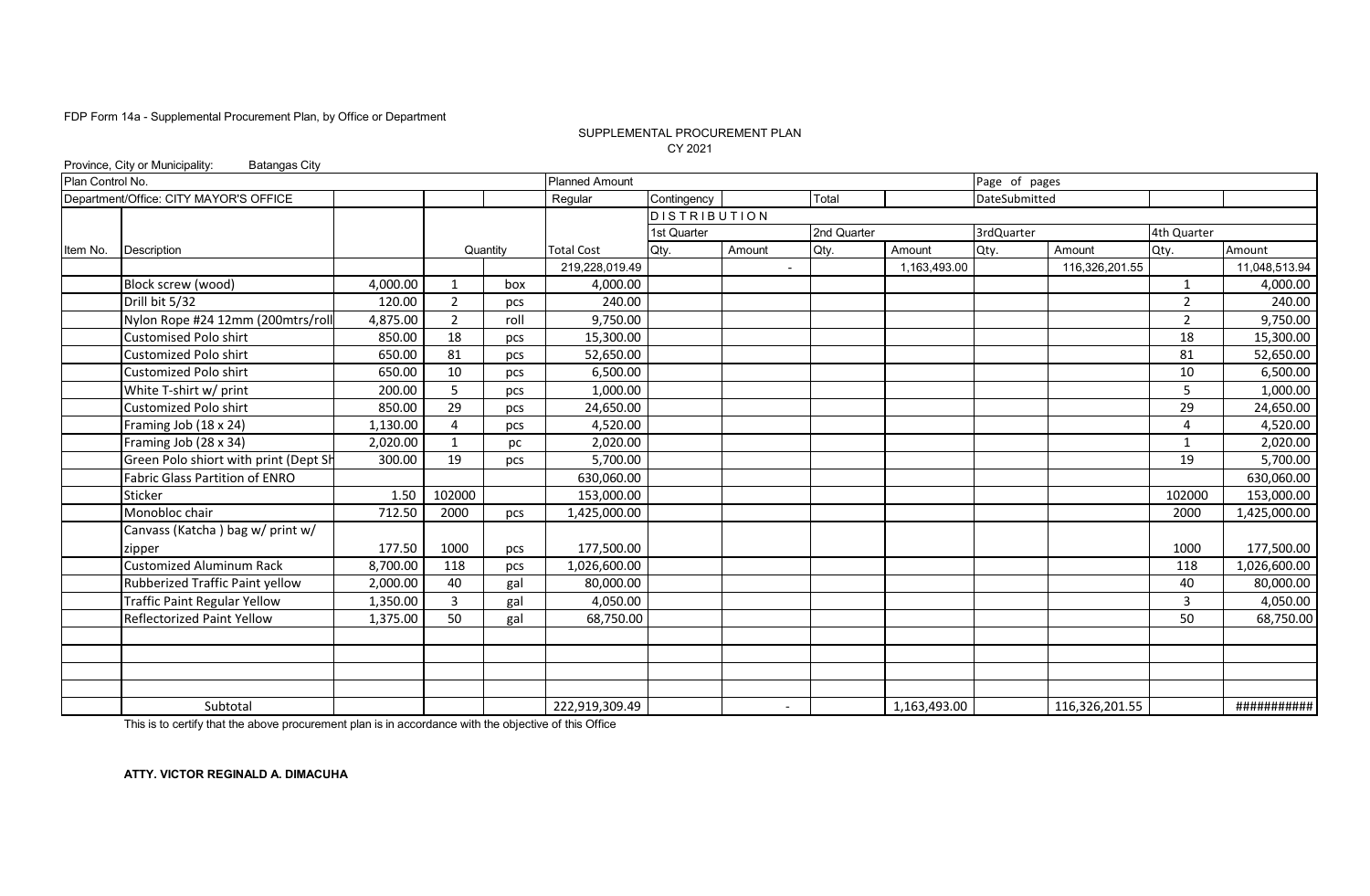#### SUPPLEMENTAL PROCUREMENT PLAN CY 2021

|                  | Province, City or Municipality:<br><b>Batangas City</b> |            |                |          |                       |                     |                          |             |              |               |                |                |               |
|------------------|---------------------------------------------------------|------------|----------------|----------|-----------------------|---------------------|--------------------------|-------------|--------------|---------------|----------------|----------------|---------------|
| Plan Control No. |                                                         |            |                |          | <b>Planned Amount</b> |                     |                          |             |              | Page of pages |                |                |               |
|                  | Department/Office: CITY MAYOR'S OFFICE                  |            |                |          | Regular               | Contingency         |                          | Total       |              | DateSubmitted |                |                |               |
|                  |                                                         |            |                |          |                       | <b>DISTRIBUTION</b> |                          |             |              |               |                |                |               |
|                  |                                                         |            |                |          |                       | 1st Quarter         |                          | 2nd Quarter |              | 3rdQuarter    |                | 4th Quarter    |               |
| Item No.         | Description                                             |            |                | Quantity | <b>Total Cost</b>     | Qty.                | Amount                   | Qty.        | Amount       | Qty.          | Amount         | Qty.           | Amount        |
|                  |                                                         |            |                |          | 222,919,309.49        |                     | $\blacksquare$           |             | 1,163,493.00 |               | 116,326,201.55 |                | 14,739,803.94 |
|                  | Paint thinner                                           | 450.00     | 12             | gal      | 5,400.00              |                     |                          |             |              |               |                | 12             | 5,400.00      |
|                  | <b>Baby Roller Brush</b>                                | 80.00      | 30             | pcs      | 2,400.00              |                     |                          |             |              |               |                | 30             | 2,400.00      |
|                  | Paint Brush #2                                          | 60.00      | 10             | pcs      | 600.00                |                     |                          |             |              |               |                | 10             | 600.00        |
|                  | <b>Steel Railings</b>                                   | 8,500.00   | 100            | pcs      | 850,000.00            |                     |                          |             |              |               |                | 100            | 850,000.00    |
|                  | Cement                                                  | 325.00     | 100            | bag      | 32,500.00             |                     |                          |             |              |               |                | 100            | 32,500.00     |
|                  | Sanmd                                                   | 1,975.00   | 40             | cu.m     | 79,000.00             |                     |                          |             |              |               |                | 40             | 79,000.00     |
|                  | $G-3/4$                                                 | 2,000.00   | 40             | cu.m     | 80,000.00             |                     |                          |             |              |               |                | 40             | 80,000.00     |
|                  | CHB <sub>#5</sub>                                       | 30.00      | 150            | pcs      | 4,500.00              |                     |                          |             |              |               |                | 150            | 4,500.00      |
|                  | #10 TW wire, stranded                                   | 8,250.00   | 8              | box      | 66,000.00             |                     |                          |             |              |               |                | 8              | 66,000.00     |
|                  | #14 wire stranded                                       | 5.250.00   | $\overline{2}$ | box      | 10,500.00             |                     |                          |             |              |               |                | $\overline{2}$ | 10,500.00     |
|                  | Convex Mirror 40 inches                                 | 8,500.00   | 10             | pcs      | 85,000.00             |                     |                          |             |              |               |                | 10             | 85,000.00     |
|                  | various materials for the improveme                     | 684,430.00 | $\mathbf{1}$   | lot      | 684,430.00            |                     |                          |             |              |               |                | $\mathbf{1}$   | 684,430.00    |
|                  | drainage at sarmiento ropad, sitio                      |            |                |          |                       |                     |                          |             |              |               |                |                |               |
|                  | central Libjo                                           |            |                |          |                       |                     |                          |             |              |               |                |                |               |
|                  | Spray bottle (durable hard plastic)                     | 180.00     | 20             | pcs      | 3,600.00              |                     |                          |             |              |               |                | 20             | 3,600.00      |
|                  | PA Amplifier                                            | 6,000.00   | 3              | unit     | 18,000.00             |                     |                          |             |              |               |                | 3              | 18,000.00     |
|                  | Amplifier                                               | 10,000.00  | $\mathbf{1}$   | unit     | 10,000.00             |                     |                          |             |              |               |                | $\mathbf{1}$   | 10,000.00     |
|                  | Speaker Stand                                           | 1,700.00   | $\overline{2}$ | unit     | 3,400.00              |                     |                          |             |              |               |                | $\overline{2}$ | 3,400.00      |
|                  | <b>Dual Speaker</b>                                     | 9,000.00   | $\overline{2}$ | unit     | 18,000.00             |                     |                          |             |              |               |                | $\overline{2}$ | 18,000.00     |
|                  | Horn 16"with Driver unit                                | 7,500.00   | 10             | unit     | 75,000.00             |                     |                          |             |              |               |                | 10             | 75,000.00     |
|                  |                                                         |            |                |          |                       |                     |                          |             |              |               |                |                |               |
|                  |                                                         |            |                |          |                       |                     |                          |             |              |               |                |                |               |
|                  |                                                         |            |                |          |                       |                     |                          |             |              |               |                |                |               |
|                  |                                                         |            |                |          |                       |                     |                          |             |              |               |                |                |               |
|                  | Subtotal                                                |            |                |          | 224,947,639.49        |                     | $\overline{\phantom{0}}$ |             | 1,163,493.00 |               | 116,326,201.55 |                | ###########   |

This is to certify that the above procurement plan is in accordance with the objective of this Office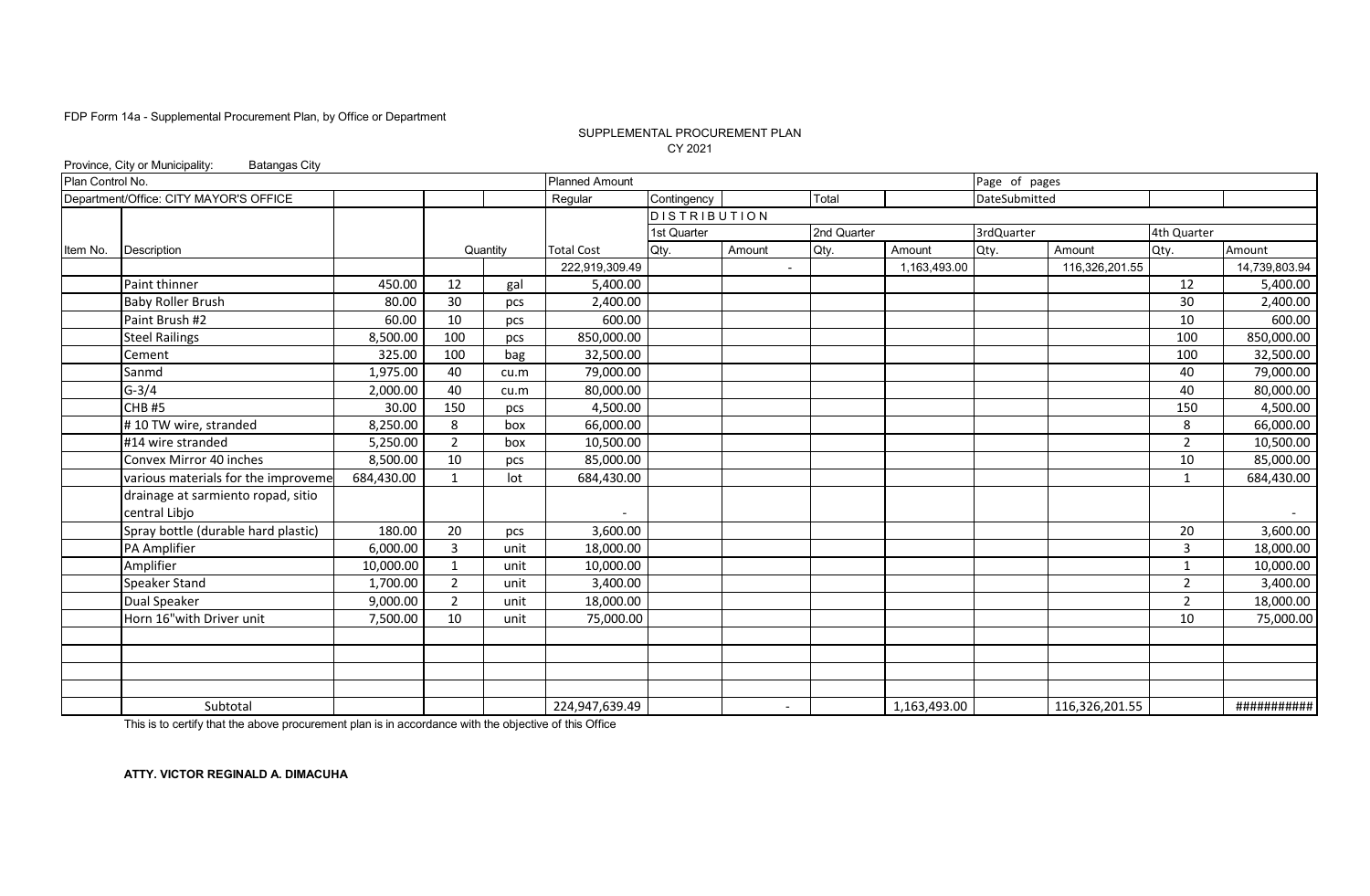#### SUPPLEMENTAL PROCUREMENT PLAN CY 2021

|                  | Province, City or Municipality:<br><b>Batangas City</b> |          |                |          |                       |                     |                          |             |              |               |                |                |               |
|------------------|---------------------------------------------------------|----------|----------------|----------|-----------------------|---------------------|--------------------------|-------------|--------------|---------------|----------------|----------------|---------------|
| Plan Control No. |                                                         |          |                |          | <b>Planned Amount</b> |                     |                          |             |              | Page of pages |                |                |               |
|                  | Department/Office: CITY MAYOR'S OFFICE                  |          |                |          | Regular               | Contingency         |                          | Total       |              | DateSubmitted |                |                |               |
|                  |                                                         |          |                |          |                       | <b>DISTRIBUTION</b> |                          |             |              |               |                |                |               |
|                  |                                                         |          |                |          |                       | 1st Quarter         |                          | 2nd Quarter |              | 3rdQuarter    |                | 4th Quarter    |               |
| Item No.         | <b>Description</b>                                      |          |                | Quantity | <b>Total Cost</b>     | Qty.                | Amount                   | Qty.        | Amount       | Qty.          | Amount         | Qty.           | Amount        |
|                  |                                                         |          |                |          | 224,947,639.49        |                     |                          |             | 1,163,493.00 |               | 116,326,201.55 |                | 16,768,133.94 |
|                  | Horn H-15 x 8                                           | 1,825.00 | 12             | unit     | 21,900.00             |                     |                          |             |              |               |                | 12             | 21,900.00     |
|                  | Driver unit 150 watts                                   | 1,975.00 | 12             | unit     | 23,700.00             |                     |                          |             |              |               |                | 12             | 23,700.00     |
|                  | <b>Audio Transformer</b>                                | 2,025.00 | 12             | pcs      | 24,300.00             |                     |                          |             |              |               |                | 12             | 24,300.00     |
|                  | Telephone wire                                          | 5,500.00 | 6              | roll     | 33,000.00             |                     |                          |             |              |               |                | 6              | 33,000.00     |
|                  | Cord Type Microphone                                    | 4,500.00 | $\overline{2}$ | pcs      | 9,000.00              |                     |                          |             |              |               |                | 2              | 9,000.00      |
|                  | <b>RCA Connector</b>                                    | 250.00   | 8              | pcs      | 2,000.00              |                     |                          |             |              |               |                | 8              | 2,000.00      |
|                  | <b>XLR Female</b>                                       | 250.00   | 4              | pcs      | 1,000.00              |                     |                          |             |              |               |                | $\overline{4}$ | 1,000.00      |
|                  | <b>XLR Male</b>                                         | 250.00   | $\overline{2}$ | pcs      | 500.00                |                     |                          |             |              |               |                | $\overline{2}$ | 500.00        |
|                  | Mic wire                                                | 120.00   | 8              | mtr      | 960.00                |                     |                          |             |              |               |                | 8              | 960.00        |
|                  | Plastic Cable Tie                                       | 6.00     | 250            | pcs      | 1,500.00              |                     |                          |             |              |               |                | 250            | 1,500.00      |
|                  | <b>Electrical wire</b>                                  | 80.00    | 10             | roll     | 800.00                |                     |                          |             |              |               |                | 10             | 800.00        |
|                  | Rivets 3/16                                             | 3.00     | 40             | pcs      | 120.00                |                     |                          |             |              |               |                | 40             | 120.00        |
|                  | Bolt & Nuts 3/16 x 1/2                                  | 20.00    | 24             | pcs      | 480.00                |                     |                          |             |              |               |                | 24             | 480.00        |
|                  | Customized Polo shirt -Polydex Fabr                     | 850.00   | 47             | pcs      | 39,950.00             |                     |                          |             |              |               |                | 47             | 39,950.00     |
|                  | Customized Polo shirt - Honeycomb                       | 650.00   | 81             | pcs      | 52,650.00             |                     |                          |             |              |               |                | 81             | 52,650.00     |
|                  | white and green combination with print                  |          |                |          |                       |                     |                          |             |              |               |                |                | $\sim$        |
|                  | Customized Polo shirt - Honeycomb                       | 650.00   | 10             | pcs      | 6,500.00              |                     |                          |             |              |               |                | 10             | 6,500.00      |
|                  | White T-shirt with Print                                | 200.00   | 5              | pcs      | 1,000.00              |                     |                          |             |              |               |                | 5              | 1,000.00      |
|                  | Framing Job (18 x 24) (Vision, Missio                   | 1,130.00 | $\Delta$       | pcs      | 4,520.00              |                     |                          |             |              |               |                | 4              | 4,520.00      |
|                  |                                                         |          |                |          |                       |                     |                          |             |              |               |                |                |               |
|                  |                                                         |          |                |          |                       |                     |                          |             |              |               |                |                |               |
|                  |                                                         |          |                |          |                       |                     |                          |             |              |               |                |                |               |
|                  |                                                         |          |                |          |                       |                     |                          |             |              |               |                |                |               |
|                  | Subtotal                                                |          |                |          | 225,171,519.49        |                     | $\overline{\phantom{a}}$ |             | 1,163,493.00 |               | 116,326,201.55 |                | ###########   |

This is to certify that the above procurement plan is in accordance with the objective of this Office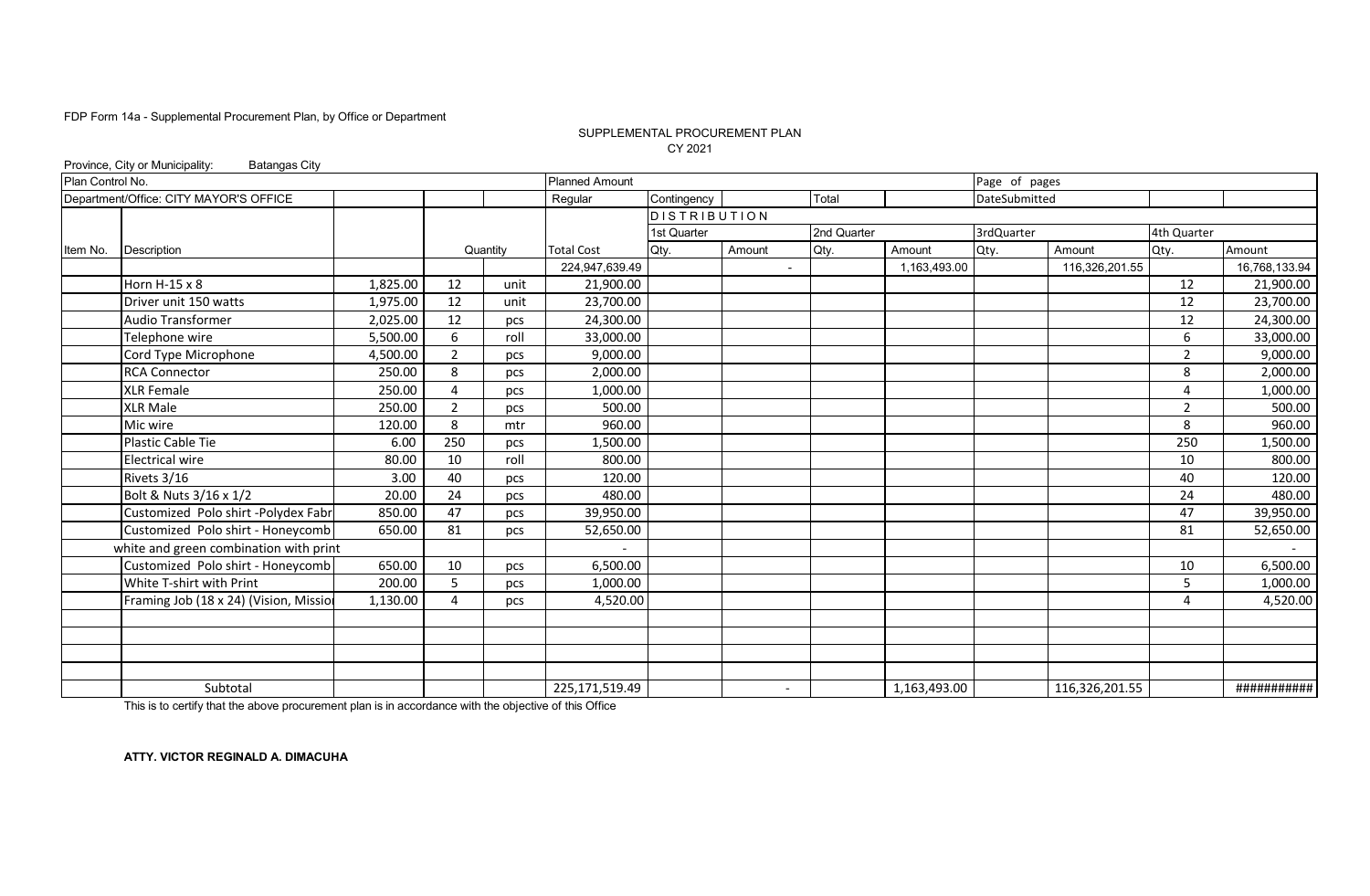### SUPPLEMENTAL PROCUREMENT PLAN CY 2021

|                  | Province, City or Municipality:<br><b>Batangas City</b> |            |                |          |                       |                     |                          |             |              |               |                |                |               |
|------------------|---------------------------------------------------------|------------|----------------|----------|-----------------------|---------------------|--------------------------|-------------|--------------|---------------|----------------|----------------|---------------|
| Plan Control No. |                                                         |            |                |          | <b>Planned Amount</b> |                     |                          |             |              | Page of pages |                |                |               |
|                  | Department/Office: CITY MAYOR'S OFFICE                  |            |                |          | Regular               | Contingency         |                          | Total       |              | DateSubmitted |                |                |               |
|                  |                                                         |            |                |          |                       | <b>DISTRIBUTION</b> |                          |             |              |               |                |                |               |
|                  |                                                         |            |                |          |                       | 1st Quarter         |                          | 2nd Quarter |              | 3rdQuarter    |                | 4th Quarter    |               |
| Item No.         | Description                                             |            |                | Quantity | <b>Total Cost</b>     | Qty.                | Amount                   | Qty.        | Amount       | Qty.          | Amount         | Qty.           | Amount        |
|                  |                                                         |            |                |          | 225, 171, 519.49      |                     | $\blacksquare$           |             | 1,163,493.00 |               | 116,326,201.55 |                | 16,992,013.94 |
|                  | and Values)                                             |            |                |          |                       |                     |                          |             |              |               |                |                |               |
|                  | Framing Job (18 x 24) Organizational                    | 2,020.00   | 1              | рc       | 2,020.00              |                     |                          |             |              |               |                | $\mathbf{1}$   | 2,020.00      |
|                  | and Values                                              |            |                |          |                       |                     |                          |             |              |               |                |                |               |
|                  | Green Polo Shirt with Print (Departm                    | 300.00     | 19             | pcs      | 5,700.00              |                     |                          |             |              |               |                | 19             | 5,700.00      |
|                  | Department Shirt Medium                                 | 650.00     | $\overline{2}$ | pcs      | 1,300.00              |                     |                          |             |              |               |                | $\overline{2}$ | 1,300.00      |
|                  | Department Shirt - Large                                | 550.00     | 4              | pcs      | 2,200.00              |                     |                          |             |              |               |                | 4              | 2,200.00      |
|                  | Canvass Sheet (28 x 34) Thick                           | 18,000.00  | $\overline{2}$ | pcs      | 36,000.00             |                     |                          |             |              |               |                | $\overline{2}$ | 36,000.00     |
|                  | GI Tie wire #16                                         | 105.00     | 10             | pcs      | 1,050.00              |                     |                          |             |              |               |                | 10             | 1,050.00      |
|                  | 175AT, 2P Molded Case Circuit Break                     | 7,500.00   | $\mathbf{1}$   | рc       | 7,500.00              |                     |                          |             |              |               |                | $\mathbf{1}$   | 7,500.00      |
|                  | Commercial Bolton-on type                               |            |                |          |                       |                     |                          |             |              |               |                |                |               |
|                  | Light Bulb 24W                                          | 400.00     | 1              | рc       | 400.00                |                     |                          |             |              |               |                | $\mathbf{1}$   | 400.00        |
|                  | LED Bulb 5w                                             | 350.00     | 5              | pcs      | 1,750.00              |                     |                          |             |              |               |                | 5              | 1,750.00      |
|                  | <b>Electrical Tape Big</b>                              | 60.00      | $\overline{2}$ | pcs      | 120.00                |                     |                          |             |              |               |                | $\overline{2}$ | 120.00        |
|                  | 2 gang Switch                                           | 280.00     | $\mathbf{1}$   | рc       | 280.00                |                     |                          |             |              |               |                | 1              | 280.00        |
|                  | TP Link wireless N USB Adapter                          | 1,060.00   | 14             | pcs      | 14,840.00             |                     |                          |             |              |               |                | 14             | 14,840.00     |
|                  | RJ 45 Connector                                         | 30.00      |                | рc       | 30.00                 |                     |                          |             |              |               |                | $\mathbf{1}$   | 30.00         |
|                  | No more nails                                           | 110.00     | 20             | pcs      | 2,200.00              |                     |                          |             |              |               |                | 20             | 2,200.00      |
|                  | Molding Cable Trunkling 1"                              | 240.00     | 6              | pcs      | 1,440.00              |                     |                          |             |              |               |                | 6              | 1,440.00      |
|                  | Various materials for the repair of C                   | 139,620.00 |                | lot      | 139,620.00            |                     |                          |             |              |               |                | 1              | 139,620.00    |
|                  |                                                         |            |                |          |                       |                     |                          |             |              |               |                |                |               |
|                  |                                                         |            |                |          |                       |                     |                          |             |              |               |                |                |               |
|                  |                                                         |            |                |          |                       |                     |                          |             |              |               |                |                |               |
|                  |                                                         |            |                |          |                       |                     |                          |             |              |               |                |                |               |
|                  | Subtotal                                                |            |                |          | 225,387,969.49        |                     | $\overline{\phantom{a}}$ |             | 1,163,493.00 |               | 116,326,201.55 |                | ###########   |

This is to certify that the above procurement plan is in accordance with the objective of this Office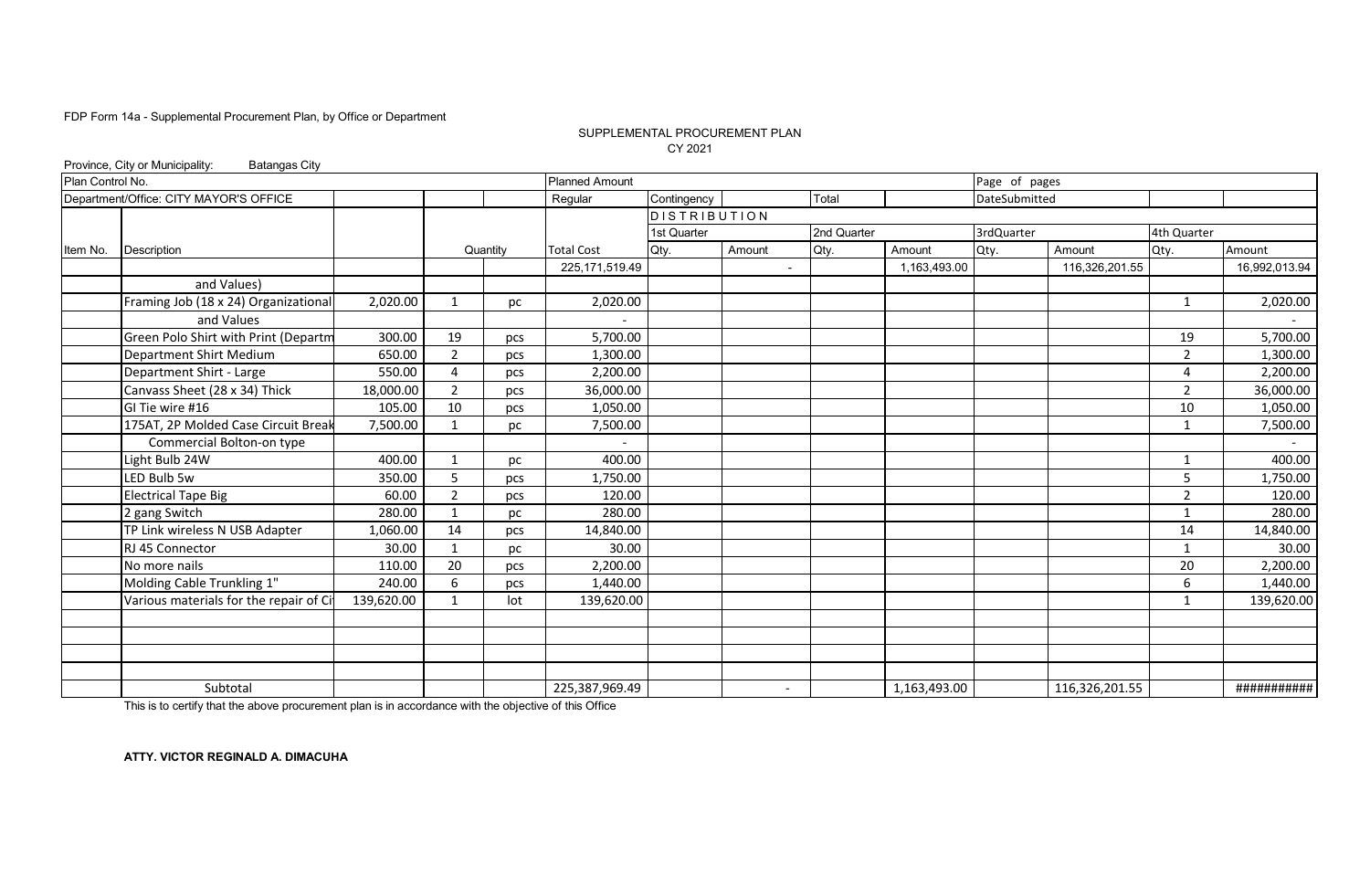### SUPPLEMENTAL PROCUREMENT PLAN CY 2021

|                  | Province, City or Municipality:<br><b>Batangas City</b> |        |                |          |                       |                     |                          |             |              |               |                |                |               |
|------------------|---------------------------------------------------------|--------|----------------|----------|-----------------------|---------------------|--------------------------|-------------|--------------|---------------|----------------|----------------|---------------|
| Plan Control No. |                                                         |        |                |          | <b>Planned Amount</b> |                     |                          |             |              | Page of pages |                |                |               |
|                  | Department/Office: CITY MAYOR'S OFFICE                  |        |                |          | Regular               | Contingency         |                          | Total       |              | DateSubmitted |                |                |               |
|                  |                                                         |        |                |          |                       | <b>DISTRIBUTION</b> |                          |             |              |               |                |                |               |
|                  |                                                         |        |                |          |                       | 1st Quarter         |                          | 2nd Quarter |              | 3rdQuarter    |                | 4th Quarter    |               |
| Item No.         | <b>Description</b>                                      |        |                | Quantity | <b>Total Cost</b>     | Qty.                | Amount                   | Qty.        | Amount       | Qty.          | Amount         | Qty.           | Amount        |
|                  |                                                         |        |                |          | 225,387,969.49        |                     | $\blacksquare$           |             | 1,163,493.00 |               | 116,326,201.55 |                | 17,208,463.94 |
|                  | OFFICE SUPPLIES for CMO (50203010)                      |        |                |          |                       |                     |                          |             |              |               |                |                |               |
|                  | Binder Clip 2"                                          | 8.50   | 60             | pcs      | 510.00                |                     |                          |             |              |               |                | 60             | 510.00        |
|                  | Binder clipo 1"                                         | 3.00   | 60             | pcs      | 180.00                |                     |                          |             |              |               |                | 60             | 180.00        |
|                  | Paper clip jumbo                                        | 34.00  | 10             | box      | 340.00                |                     |                          |             |              |               |                | 10             | 340.00        |
|                  | Paper fastener metal                                    | 96.00  | 10             | box      | 960.00                |                     |                          |             |              |               |                | 10             | 960.00        |
|                  | Pumcher                                                 | 688.00 | 3              | pcs      | 2,064.00              |                     |                          |             |              |               |                | 3              | 2,064.00      |
|                  | Stapler w/ remover                                      | 467.00 | $\overline{3}$ | pcs      | 1,401.00              |                     |                          |             |              |               |                | 3              | 1,401.00      |
|                  | Data file folder                                        | 300.00 | 20             | pcs      | 6,000.00              |                     |                          |             |              |               |                | 20             | 6,000.00      |
|                  | Data file box                                           | 233.00 | 20             | pcs      | 4,660.00              |                     |                          |             |              |               |                | 20             | 4,660.00      |
|                  | Stamp pad ink 1 liter violet (Redston                   | 385.00 | $\overline{2}$ | btls     | 770.00                |                     |                          |             |              |               |                | $\overline{2}$ | 770.00        |
|                  | Marker flourescent                                      | 50.00  | 24             | pcs      | 1,200.00              |                     |                          |             |              |               |                | 24             | 1,200.00      |
|                  | Note pad 3"x 4"                                         | 123.00 | 60             | pad      | 7,380.00              |                     |                          |             |              |               |                | 60             | 7,380.00      |
|                  | Rubber band big                                         | 236.00 | $\overline{2}$ | 236      | 472.00                |                     |                          |             |              |               |                | $\overline{2}$ | 472.00        |
|                  | Ink cart 003 yellow                                     | 453.00 | 30             | pcs      | 13,590.00             |                     |                          |             |              |               |                | 30             | 13,590.00     |
|                  | Ink cart 003 magenta                                    | 453.00 | 15             | pcs      | 6,795.00              |                     |                          |             |              |               |                | 15             | 6,795.00      |
|                  | Ink cart 003 cyan                                       | 453.00 | 15             | pcs      | 6,795.00              |                     |                          |             |              |               |                | 15             | 6,795.00      |
|                  | Ink cart 003 black                                      | 423.00 | 5              | pcs      | 2,115.00              |                     |                          |             |              |               |                | 5              | 2,115.00      |
|                  | Battery AAA 4's                                         | 261.00 | 12             | pack     | 3,132.00              |                     |                          |             |              |               |                | 12             | 3,132.00      |
|                  | Battery AA 4's                                          | 218.00 | 12             | pack     | 2,616.00              |                     |                          |             |              |               |                | 12             | 2,616.00      |
|                  |                                                         |        |                |          |                       |                     |                          |             |              |               |                |                |               |
|                  |                                                         |        |                |          |                       |                     |                          |             |              |               |                |                |               |
|                  |                                                         |        |                |          |                       |                     |                          |             |              |               |                |                |               |
|                  |                                                         |        |                |          |                       |                     |                          |             |              |               |                |                |               |
|                  | Subtotal                                                |        |                |          | 225,448,949.49        |                     | $\overline{\phantom{a}}$ |             | 1,163,493.00 |               | 116,326,201.55 |                | ###########   |

This is to certify that the above procurement plan is in accordance with the objective of this Office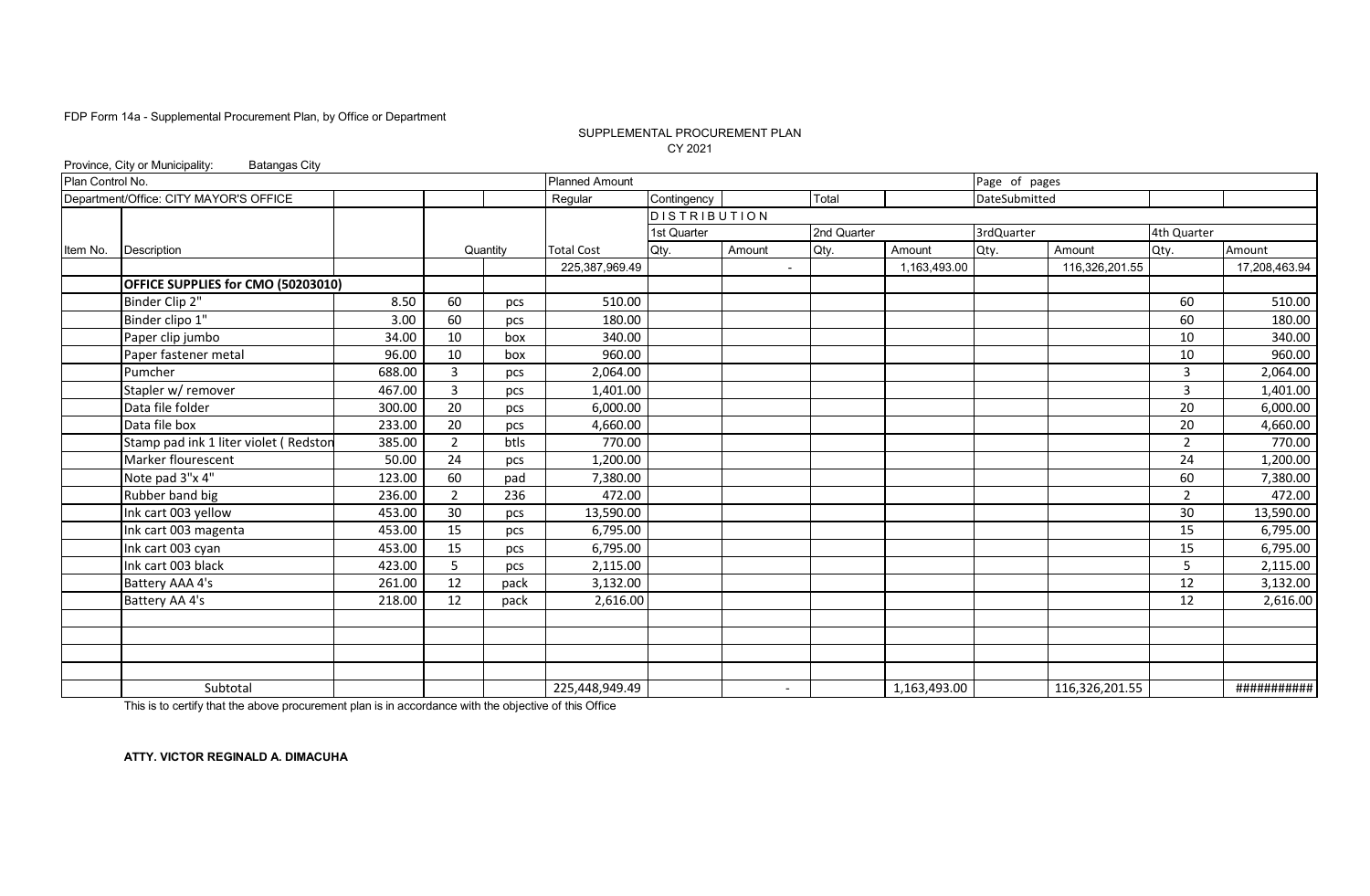### SUPPLEMENTAL PROCUREMENT PLAN CY 2021

|                  | Province, City or Municipality:<br><b>Batangas City</b> |           |                |          |                       |                     |                          |             |              |               |                |             |               |
|------------------|---------------------------------------------------------|-----------|----------------|----------|-----------------------|---------------------|--------------------------|-------------|--------------|---------------|----------------|-------------|---------------|
| Plan Control No. |                                                         |           |                |          | <b>Planned Amount</b> |                     |                          |             |              | Page of pages |                |             |               |
|                  | Department/Office: CITY MAYOR'S OFFICE                  |           |                |          | Regular               | Contingency         |                          | Total       |              | DateSubmitted |                |             |               |
|                  |                                                         |           |                |          |                       | <b>DISTRIBUTION</b> |                          |             |              |               |                |             |               |
|                  |                                                         |           |                |          |                       | 1st Quarter         |                          | 2nd Quarter |              | 3rdQuarter    |                | 4th Quarter |               |
| Item No.         | Description                                             |           |                | Quantity | <b>Total Cost</b>     | Qty.                | Amount                   | Qty.        | Amount       | Qty.          | Amount         | Qty.        | Amount        |
|                  |                                                         |           |                |          | 225,448,949.49        |                     | $\blacksquare$           |             | 1,163,493.00 |               | 116,326,201.55 |             | 17,269,443.94 |
|                  | Toner HP 85 A black                                     | 5,676.00  | 8              | pcs      | 45,408.00             |                     |                          |             |              |               |                | 8           | 45,408.00     |
|                  | Envelope expanding plastic w/ handl                     | 93.00     | 30             | pcs      | 2,790.00              |                     |                          |             |              |               |                | 30          | 2,790.00      |
|                  | colored long                                            |           |                |          |                       |                     |                          |             |              |               |                |             |               |
|                  | Staple wire #35                                         | 58.00     | 12             | box      | 696.00                |                     |                          |             |              |               |                | 12          | 696.00        |
|                  | Marking permanent black                                 | 68.00     | 12             | pcs      | 816.00                |                     |                          |             |              |               |                | 12          | 816.00        |
|                  | Scissor's big HD                                        | 135.00    | 6              | pair     | 810.00                |                     |                          |             |              |               |                | 6           | 810.00        |
|                  | Glue                                                    | 69.00     | 6              | btl      | 414.00                |                     |                          |             |              |               |                | 6           | 414.00        |
|                  | Calculator 12 digits                                    | 682.00    | 6              | pcs      | 4,092.00              |                     |                          |             |              |               |                | 6           | 4,092.00      |
|                  | Correction Tape                                         | 49.00     | 12             | pcs      | 588.00                |                     |                          |             |              |               |                | 12          | 588.00        |
|                  | Sharpener                                               | 618.00    | 6              | pcs      | 3,708.00              |                     |                          |             |              |               |                | 6           | 3,708.00      |
|                  | Ruler metal 12"                                         | 110.00    | 6              | pcs      | 660.00                |                     |                          |             |              |               |                | 6           | 660.00        |
|                  | <b>USB 32GB</b>                                         | 1,347.00  | 4              | pcs      | 5,388.00              |                     |                          |             |              |               |                | 4           | 5,388.00      |
|                  | <b>UPS</b>                                              | 5,830.00  | 3              | unit     | 17,490.00             |                     |                          |             |              |               |                | 3           | 17,490.00     |
|                  | Mouse USB type                                          | 385.00    | 4              | pcs      | 1,540.00              |                     |                          |             |              |               |                | 4           | 1,540.00      |
|                  | Keyboard                                                | 536.00    | 4              | pcs      | 2,144.00              |                     |                          |             |              |               |                | 4           | 2,144.00      |
|                  | <b>Wireless Microphone</b>                              | 5,620.00  | $\mathbf{1}$   | рc       | 5,620.00              |                     |                          |             |              |               |                | 1           | 5,620.00      |
|                  | 8 Port witch Hub                                        | 700.00    | $\mathbf{1}$   | unit     | 700.00                |                     |                          |             |              |               |                | 1           | 700.00        |
|                  | Printer 3 in 1 L3210                                    | 12,000.00 | $\overline{2}$ | unit     | 24,000.00             |                     |                          |             |              |               |                | 2           | 24,000.00     |
|                  | Printer 3 in 1 L5190                                    | 19,000.00 |                | unit     | 19,000.00             |                     |                          |             |              |               |                | 1           | 19,000.00     |
|                  |                                                         |           |                |          |                       |                     |                          |             |              |               |                |             |               |
|                  |                                                         |           |                |          |                       |                     |                          |             |              |               |                |             |               |
|                  |                                                         |           |                |          |                       |                     |                          |             |              |               |                |             |               |
|                  |                                                         |           |                |          |                       |                     |                          |             |              |               |                |             |               |
|                  | Subtotal                                                |           |                |          | 225,584,813.49        |                     | $\overline{\phantom{a}}$ |             | 1,163,493.00 |               | 116,326,201.55 |             | ###########   |

This is to certify that the above procurement plan is in accordance with the objective of this Office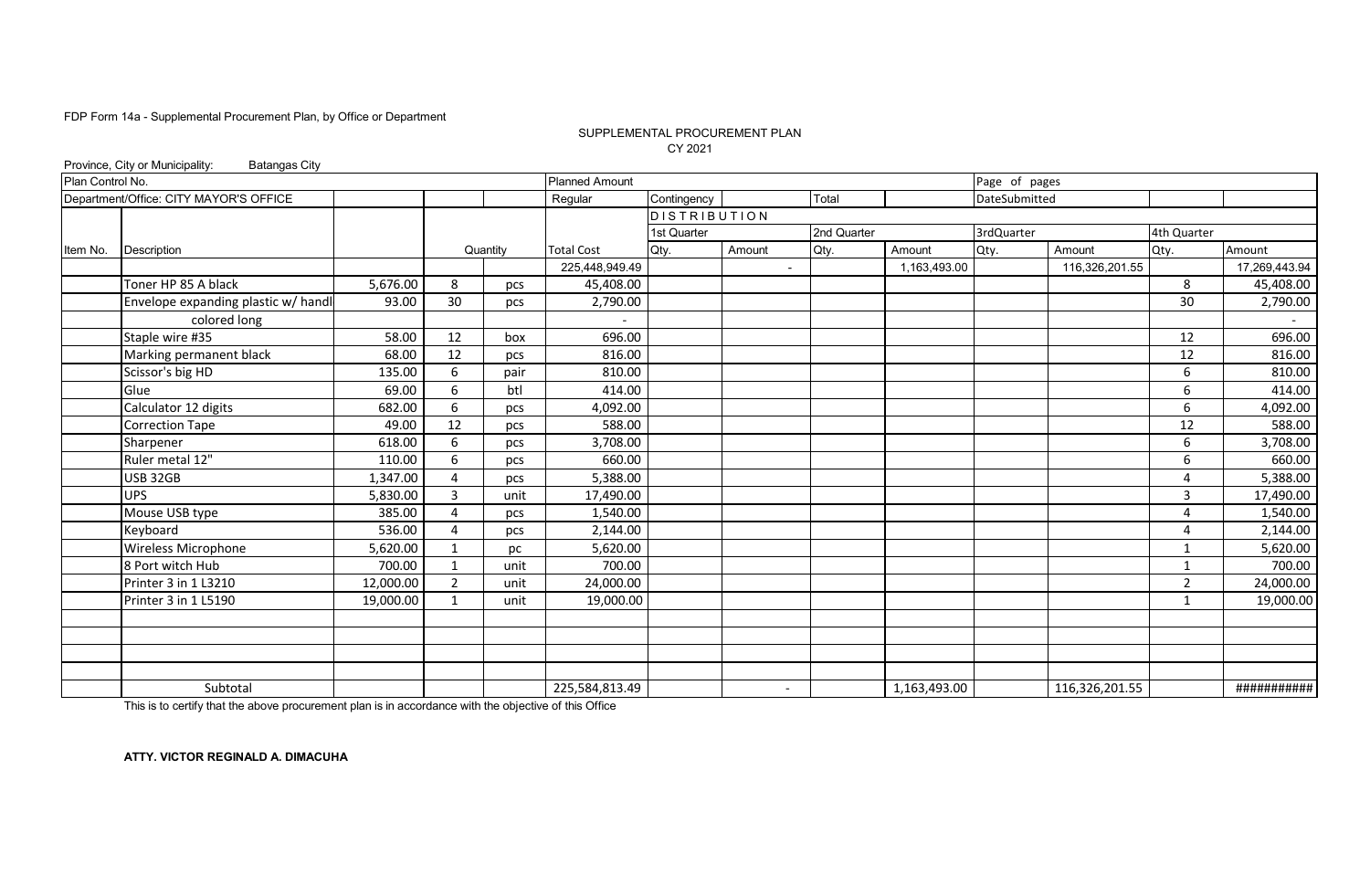### SUPPLEMENTAL PROCUREMENT PLAN CY 2021

|                  | Province, City or Municipality:<br><b>Batangas City</b> |           |                |          |                       |                     |                |             |              |               |                |                |               |
|------------------|---------------------------------------------------------|-----------|----------------|----------|-----------------------|---------------------|----------------|-------------|--------------|---------------|----------------|----------------|---------------|
| Plan Control No. |                                                         |           |                |          | <b>Planned Amount</b> |                     |                |             |              | Page of pages |                |                |               |
|                  | Department/Office: CITY MAYOR'S OFFICE                  |           |                |          | Regular               | Contingency         |                | Total       |              | DateSubmitted |                |                |               |
|                  |                                                         |           |                |          |                       | <b>DISTRIBUTION</b> |                |             |              |               |                |                |               |
|                  |                                                         |           |                |          |                       | 1st Quarter         |                | 2nd Quarter |              | 3rdQuarter    |                | 4th Quarter    |               |
| Item No.         | Description                                             |           |                | Quantity | <b>Total Cost</b>     | Qty.                | Amount         | Qty.        | Amount       | Qty.          | Amount         | Qty.           | Amount        |
|                  |                                                         |           |                |          | 225,584,813.49        |                     | $\blacksquare$ |             | 1,163,493.00 |               | 116,326,201.55 |                | 17,405,307.94 |
|                  | dual Way Window Intercom microph                        | 3,000.00  | 5              | unit     | 15,000.00             |                     |                |             |              |               |                | 5              | 15,000.00     |
|                  | Portable Speaker w./bluetooth & mid                     | 11,620.00 | $\mathbf{1}$   | unit     | 11,620.00             |                     |                |             |              |               |                | $\mathbf{1}$   | 11,620.00     |
|                  | Wifi Router Archer Ax10 TP-Link AX                      |           |                |          |                       |                     |                |             |              |               |                |                |               |
|                  | 1500                                                    | 6,000.00  | 1              | unit     | 6,000.00              |                     |                |             |              |               |                | 1              | 6,000.00      |
|                  | Next-Gen Wifi 6 Router                                  |           |                |          |                       |                     |                |             |              |               |                |                |               |
|                  | Bond paper A4                                           | 259.70    | 700            | ream     | 181,790.00            |                     |                |             |              |               |                | 700            | 181,790.00    |
|                  | Staple wire #10                                         | 12.00     | 100            | box      | 1,200.00              |                     |                |             |              |               |                | 100            | 1,200.00      |
|                  | Staple wire #35                                         | 53.00     | 300            | box      | 15,900.00             |                     |                |             |              |               |                | 300            | 15,900.00     |
|                  | Battery AAA 4's /pack                                   | 240.00    | 100            | pack     | 24,000.00             |                     |                |             |              |               |                | 100            | 24,000.00     |
|                  | Macbook Charger (Model A1466)                           | 6,250.00  | 1              | pc       | 6,250.00              |                     |                |             |              |               |                | $\mathbf{1}$   | 6,250.00      |
|                  | Printer 3 in 1                                          | 12,000.00 | $\mathbf{1}$   | unit     | 12,000.00             |                     |                |             |              |               |                | 1              | 12,000.00     |
|                  | <b>EN-EL Battery (for Camera)</b>                       | 5,300.00  | $\overline{2}$ | pcs      | 10,600.00             |                     |                |             |              |               |                | $\overline{2}$ | 10,600.00     |
|                  | Multicopy Paper long 80gsm 5's                          | 2,425.00  | 10             | box      | 24,250.00             |                     |                |             |              |               |                | 10             | 24,250.00     |
|                  | Pencil 12pcs/box                                        | 96.00     | 5              | box      | 480.00                |                     |                |             |              |               |                | 5              | 480.00        |
|                  | Coupon bond (A4)                                        | 260.00    | 5              | ream     | 1,300.00              |                     |                |             |              |               |                | 5              | 1,300.00      |
|                  | <b>Folders</b>                                          | 11.00     | 50             | pcs      | 550.00                |                     |                |             |              |               |                | 50             | 550.00        |
|                  | Masking tape 2 iinches                                  | 115.00    | 20             | pcs      | 2,300.00              |                     |                |             |              |               |                | 20             | 2,300.00      |
|                  | Pentel pen / permanent marker                           | 68.00     | 10             | pcs      | 680.00                |                     |                |             |              |               |                | 10             | 680.00        |
|                  | Envelopes                                               | 2.50      | 100            | pcs      | 250.00                |                     |                |             |              |               |                | 100            | 250.00        |
|                  | Scotch tapee (1.5 inches)                               | 73.00     | 10             | pcs      | 730.00                |                     |                |             |              |               |                | 10             | 730.00        |
|                  | Double sided tape                                       | 39.00     | 20             | pcs      | 780.00                |                     |                |             |              |               |                | 20             | 780.00        |
|                  | Pencil sharpener heavy duty                             | 618.00    | 1              | рc       | 618.00                |                     |                |             |              |               |                | $\mathbf{1}$   | 618.00        |
|                  |                                                         |           |                |          |                       |                     |                |             |              |               |                |                |               |
|                  |                                                         |           |                |          |                       |                     |                |             |              |               |                |                |               |
|                  | Subtotal                                                |           |                |          | 225,901,111.49        |                     |                |             | 1,163,493.00 |               | 116,326,201.55 |                | ###########   |

This is to certify that the above procurement plan is in accordance with the objective of this Office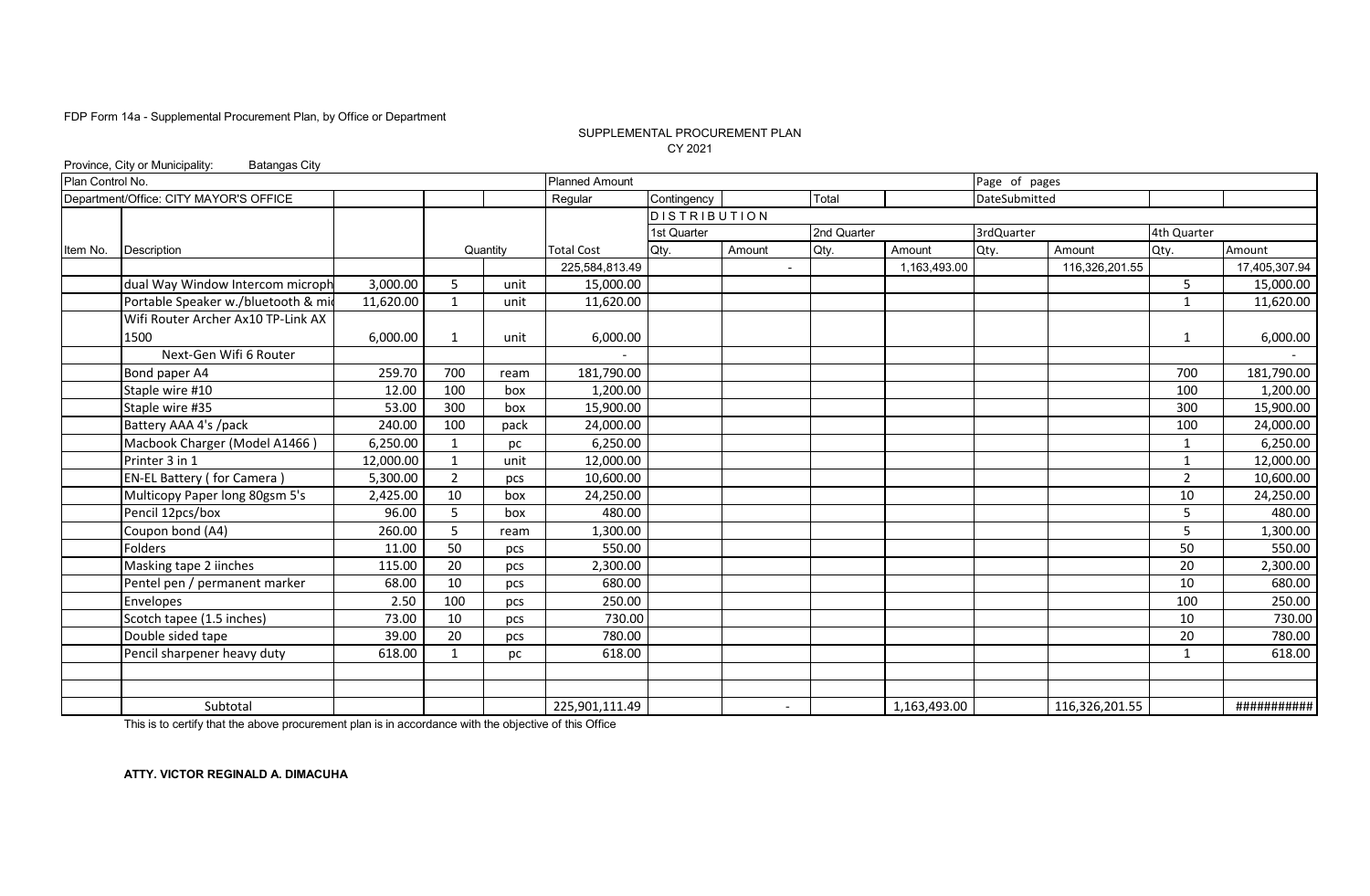### SUPPLEMENTAL PROCUREMENT PLAN CY 2021

|                  | Province, City or Municipality:<br><b>Batangas City</b> |           |             |          |                       |                     |                |             |              |               |                |              |               |
|------------------|---------------------------------------------------------|-----------|-------------|----------|-----------------------|---------------------|----------------|-------------|--------------|---------------|----------------|--------------|---------------|
| Plan Control No. |                                                         |           |             |          | <b>Planned Amount</b> |                     |                |             |              | Page of pages |                |              |               |
|                  | Department/Office: CITY MAYOR'S OFFICE                  |           |             |          | Regular               | Contingency         |                | Total       |              | DateSubmitted |                |              |               |
|                  |                                                         |           |             |          |                       | <b>DISTRIBUTION</b> |                |             |              |               |                |              |               |
|                  |                                                         |           |             |          |                       | 1st Quarter         |                | 2nd Quarter |              | 3rdQuarter    |                | 4th Quarter  |               |
| Item No.         | Description                                             |           |             | Quantity | <b>Total Cost</b>     | Qty.                | Amount         | Qty.        | Amount       | Qty.          | Amount         | Qty.         | Amount        |
|                  |                                                         |           |             |          | 225,901,111.49        |                     | $\blacksquare$ |             | 1,163,493.00 |               | 116,326,201.55 |              | 17,721,605.94 |
|                  | <b>CULTURAL, TOURISM,, HISTORIAL &amp;</b>              |           |             |          |                       |                     |                |             |              |               |                |              |               |
|                  | <b>OTHER RELATED EVENTS</b>                             |           |             |          |                       |                     |                |             |              |               |                |              |               |
|                  |                                                         |           |             |          |                       |                     |                |             |              |               |                |              |               |
|                  | Additional electrical materials for dif                 | 51,100.00 | 1           | lot      | 51,100.00             |                     |                |             |              |               |                | -1           | 51,100.00     |
|                  | facilities city gov't building, offices and bridges     |           |             |          |                       |                     |                |             |              |               |                |              |               |
|                  |                                                         |           |             |          |                       |                     |                |             |              |               |                |              |               |
|                  | <b>OTHER SUPPLIES &amp; MATRIALS EXPENSES</b>           |           |             |          |                       |                     |                |             |              |               |                |              |               |
|                  | * 50203990*                                             |           |             |          |                       |                     |                |             |              |               |                |              |               |
|                  |                                                         |           |             |          |                       |                     |                |             |              |               |                |              |               |
|                  | Lamp Post Steel Lanterns                                | 6,000.00  | 170         | pcs      | 1,020,000.00          |                     |                |             |              |               |                | 170          | 1,020,000.00  |
|                  | Poinsettia Scroll 10ft                                  | 10,000.00 | 8           | pcs      | 80,000.00             |                     |                |             |              |               |                | 8            | 80,000.00     |
|                  | Bougainvillea 6ft                                       | 6.500.00  | 3           | pcs      | 19,500.00             |                     |                |             |              |               |                | 3            | 19,500.00     |
|                  | <b>Merry Christmass Greeting</b>                        | 10,000.00 | $\mathbf 1$ | рc       | 10,000.00             |                     |                |             |              |               |                | $\mathbf{1}$ | 10,000.00     |
|                  | Poinsettia Torch Lantern 8ft                            | 8,000.00  | 8           | pcs      | 64,000.00             |                     |                |             |              |               |                | 8            | 64,000.00     |
|                  | Mini Christmas Tree                                     | 14,900.00 | 10          | pcs      | 149,000.00            |                     |                |             |              |               |                | 10           | 149,000.00    |
|                  | <b>Christmas Tower</b>                                  | 10,000.00 | 10          | pcs      | 100,000.00            |                     |                |             |              |               |                | 10           | 100,000.00    |
|                  | Cane                                                    | 3,500.00  | 20          | pcs      | 70,000.00             |                     |                |             |              |               |                | 20           | 70,000.00     |
|                  | Lollipop                                                | 3,500.00  | 20          | pcs      | 70,000.00             |                     |                |             |              |               |                | 20           | 70,000.00     |
|                  | Christmas Balls with Differnt sizes an                  | 3,500.00  | 30          | pcs      | 105,000.00            |                     |                |             |              |               |                | 30           | 105,000.00    |
|                  | Star Lanterns for Black Post 3ft                        | 3,000.00  | 40          | pcs      | 120,000.00            |                     |                |             |              |               |                | 40           | 120,000.00    |
|                  | <b>Half Lantern</b>                                     | 10,000.00 | -1          | рc       | 10,000.00             |                     |                |             |              |               |                | -1           | 10,000.00     |
|                  |                                                         |           |             |          |                       |                     |                |             |              |               |                |              |               |
|                  |                                                         |           |             |          |                       |                     |                |             |              |               |                |              |               |
|                  | Subtotal                                                |           |             |          | 227,769,711.49        |                     | $\overline{a}$ |             | 1,163,493.00 |               | 116,326,201.55 |              | ###########   |

This is to certify that the above procurement plan is in accordance with the objective of this Office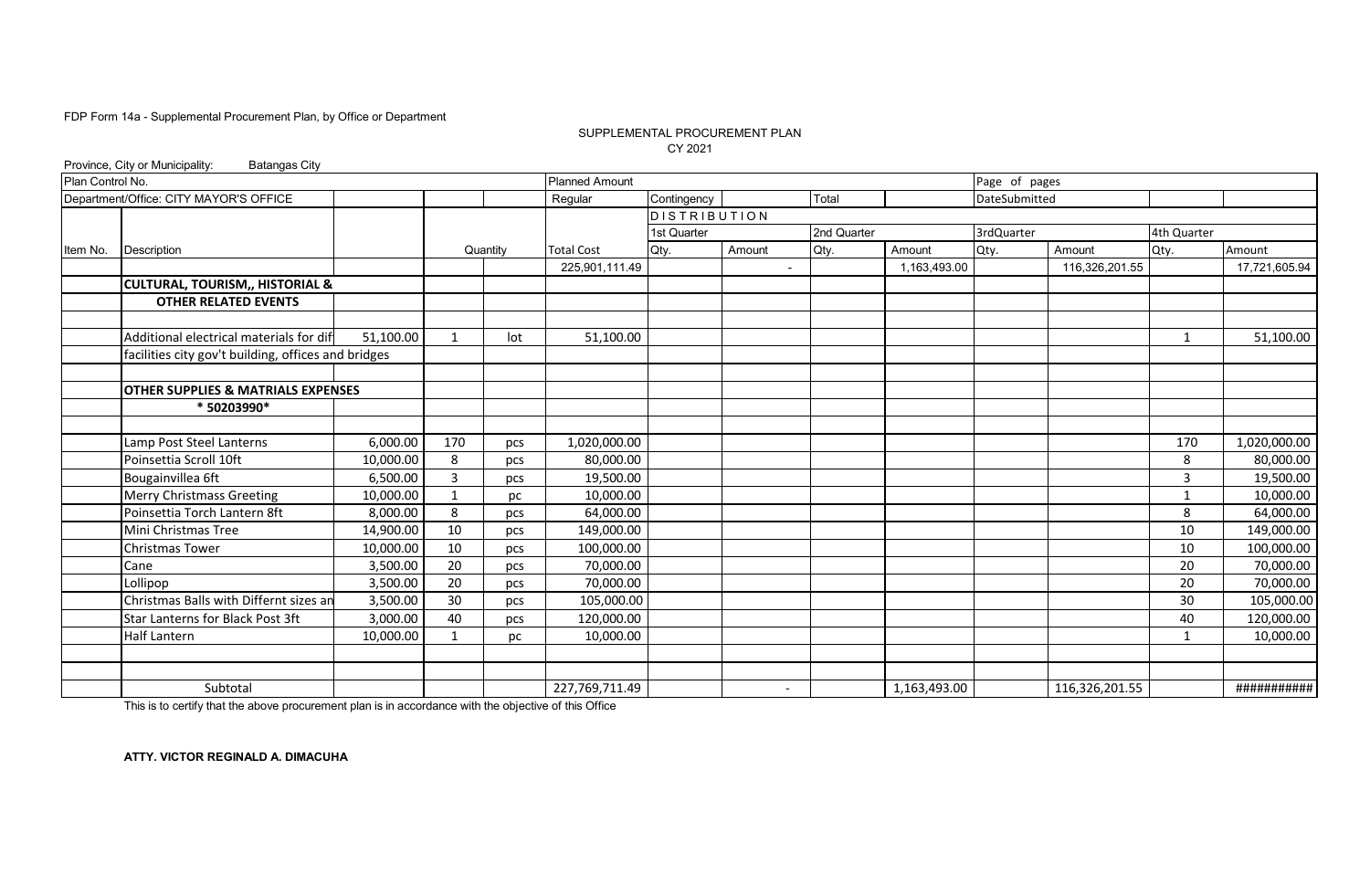### SUPPLEMENTAL PROCUREMENT PLAN CY 2021

|                  | Province, City or Municipality:<br><b>Batangas City</b> |              |              |          |                          |                     |                          |             |              |               |                |              |                          |
|------------------|---------------------------------------------------------|--------------|--------------|----------|--------------------------|---------------------|--------------------------|-------------|--------------|---------------|----------------|--------------|--------------------------|
| Plan Control No. |                                                         |              |              |          | <b>Planned Amount</b>    |                     |                          |             |              | Page of pages |                |              |                          |
|                  | Department/Office: CITY MAYOR'S OFFICE                  |              |              |          | Regular                  | Contingency         |                          | Total       |              | DateSubmitted |                |              |                          |
|                  |                                                         |              |              |          |                          | <b>DISTRIBUTION</b> |                          |             |              |               |                |              |                          |
|                  |                                                         |              |              |          |                          | 1st Quarter         |                          | 2nd Quarter |              | 3rdQuarter    |                | 4th Quarter  |                          |
| Item No.         | Description                                             |              |              | Quantity | <b>Total Cost</b>        | Qty.                | Amount                   | Qty.        | Amount       | Qty.          | Amount         | Qty.         | Amount                   |
|                  |                                                         |              |              |          | 227,769,711.49           |                     | $\overline{\phantom{a}}$ |             | 1,163,493.00 |               | 116,326,201.55 |              | 19,590,205.94            |
|                  | JANITORIAL SERVICES (50212020)                          | 1,355,400.00 | 1            | lot      | 1,355,400.00             |                     |                          |             |              |               |                | $\mathbf{1}$ | 1,355,400.00             |
|                  |                                                         |              |              |          |                          |                     |                          |             |              |               |                |              | $\overline{\phantom{a}}$ |
|                  |                                                         |              |              |          | $\overline{\phantom{a}}$ |                     |                          |             |              |               |                |              | $\sim$                   |
|                  |                                                         |              |              |          |                          |                     |                          |             |              |               |                |              | $\sim$                   |
|                  | SECURITY SERVICES (50212030)                            | 805,900.00   | $\mathbf{1}$ | lot      | 805,900.00               |                     |                          |             |              |               |                | $\mathbf{1}$ | 805,900.00               |
|                  |                                                         |              |              |          |                          |                     |                          |             |              |               |                |              |                          |
|                  |                                                         |              |              |          | $\overline{\phantom{0}}$ |                     |                          |             |              |               |                |              | $\sim$                   |
|                  |                                                         |              |              |          |                          |                     |                          |             |              |               |                |              | $\sim$                   |
|                  |                                                         |              |              |          |                          |                     |                          |             |              |               |                |              | $\sim$                   |
|                  | PRINTING & PUBLICATION EXPENSES                         |              |              |          |                          |                     |                          |             |              |               |                |              | $\sim$                   |
|                  | -50299020                                               |              |              |          | $\overline{\phantom{a}}$ |                     |                          |             |              |               |                |              | $\sim$                   |
|                  |                                                         |              |              |          |                          |                     |                          |             |              |               |                |              | $\sim$                   |
|                  | Calendar for 2022                                       | 36.00        | 15000        | pcs      | 540,000.00               |                     |                          |             |              |               |                | 15000        | 540,000.00               |
|                  | OTHER PROPERTY PLANT & EQUIPMENT                        |              |              |          |                          |                     |                          |             |              |               |                |              | $\sim$                   |
|                  | 50213990                                                |              |              |          |                          |                     |                          |             |              |               |                |              | $\overline{a}$           |
|                  |                                                         |              |              |          |                          |                     |                          |             |              |               |                |              | $\sim$                   |
|                  | Repair of Giant Christmas Tree 45ft (Tri-               |              |              | lot      | 300,000.00               |                     |                          |             |              |               |                |              | 300,000.00               |
|                  | Color)                                                  |              |              |          |                          |                     |                          |             |              |               |                |              |                          |
|                  | Medical Supplies for BCIMT - Medical Response           |              |              |          | 832,750.00               |                     |                          |             |              |               |                |              | 832,750.00               |
|                  | Team (50203080)                                         |              |              |          |                          |                     |                          |             |              |               |                |              |                          |
|                  |                                                         |              |              |          |                          |                     |                          |             |              |               |                |              |                          |
|                  | Vaccination Card w/ booster shot for                    |              |              |          |                          |                     |                          |             |              |               |                |              |                          |
|                  | BCMIT - Medical Response Team(50203990)                 |              |              |          | 270,000.00               |                     |                          |             |              |               |                |              | 270,000.00               |
|                  | Subtotal                                                |              |              |          | 231,873,761.49           |                     | $\overline{\phantom{a}}$ |             | 1,163,493.00 |               | 116,326,201.55 |              | ###########              |

This is to certify that the above procurement plan is in accordance with the objective of this Office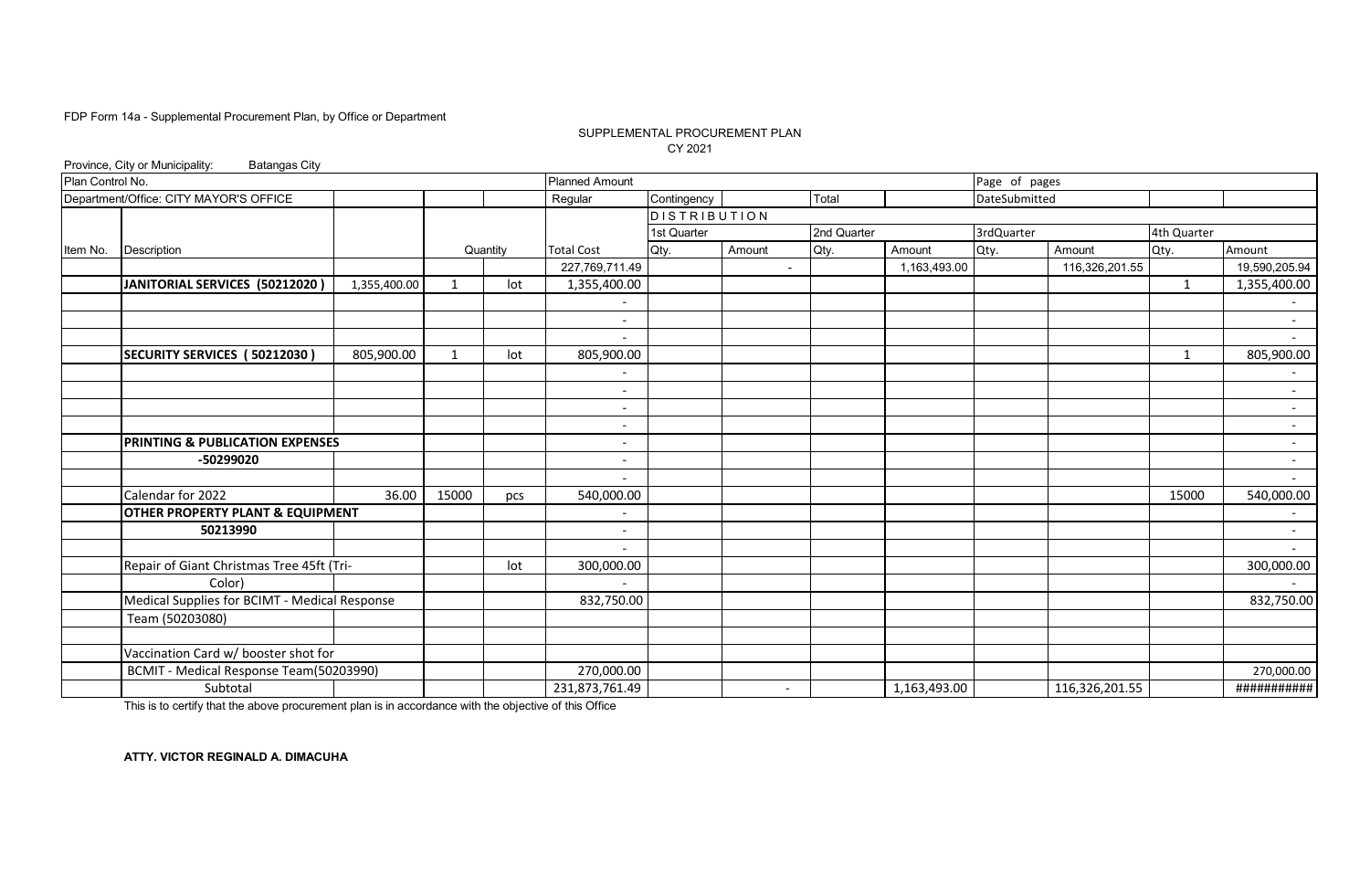### SUPPLEMENTAL PROCUREMENT PLAN CY 2021

|                  | Province, City or Municipality:<br><b>Batangas City</b> |              |              |          |                          |                     |                          |             |              |               |                |              |                          |
|------------------|---------------------------------------------------------|--------------|--------------|----------|--------------------------|---------------------|--------------------------|-------------|--------------|---------------|----------------|--------------|--------------------------|
| Plan Control No. |                                                         |              |              |          | <b>Planned Amount</b>    |                     |                          |             |              | Page of pages |                |              |                          |
|                  | Department/Office: CITY MAYOR'S OFFICE                  |              |              |          | Regular                  | Contingency         |                          | Total       |              | DateSubmitted |                |              |                          |
|                  |                                                         |              |              |          |                          | <b>DISTRIBUTION</b> |                          |             |              |               |                |              |                          |
|                  |                                                         |              |              |          |                          | 1st Quarter         |                          | 2nd Quarter |              | 3rdQuarter    |                | 4th Quarter  |                          |
| Item No.         | Description                                             |              |              | Quantity | <b>Total Cost</b>        | Qty.                | Amount                   | Qty.        | Amount       | Qty.          | Amount         | Qty.         | Amount                   |
|                  |                                                         |              |              |          | 231,873,761.49           |                     | $\blacksquare$           |             | 1,163,493.00 |               | 116,326,201.55 |              | 23,694,255.94            |
|                  | JANITORIAL SERVICES (50212020)                          | 1,355,400.00 | 1            | lot      | 1,355,400.00             |                     |                          |             |              |               |                | 1            | 1,355,400.00             |
|                  |                                                         |              |              |          |                          |                     |                          |             |              |               |                |              | $\sim$                   |
|                  |                                                         |              |              |          | $\overline{\phantom{a}}$ |                     |                          |             |              |               |                |              | $\sim$                   |
|                  |                                                         |              |              |          |                          |                     |                          |             |              |               |                |              | $\sim$                   |
|                  | SECURITY SERVICES (50212030)                            | 805,900.00   | $\mathbf{1}$ | lot      | 805,900.00               |                     |                          |             |              |               |                | $\mathbf{1}$ | 805,900.00               |
|                  |                                                         |              |              |          |                          |                     |                          |             |              |               |                |              | $\overline{\phantom{a}}$ |
|                  |                                                         |              |              |          | $\overline{\phantom{a}}$ |                     |                          |             |              |               |                |              | $\sim$                   |
|                  |                                                         |              |              |          |                          |                     |                          |             |              |               |                |              | $\overline{\phantom{a}}$ |
|                  |                                                         |              |              |          |                          |                     |                          |             |              |               |                |              | $\sim$                   |
|                  | PRINTING & PUBLICATION EXPENSES                         |              |              |          |                          |                     |                          |             |              |               |                |              | $\sim$                   |
|                  | -50299020                                               |              |              |          |                          |                     |                          |             |              |               |                |              | $\sim$                   |
|                  |                                                         |              |              |          |                          |                     |                          |             |              |               |                |              | $\sim$                   |
|                  | Calendar for 2022                                       | 36.00        | 15000        | pcs      | 540,000.00               |                     |                          |             |              |               |                | 15000        | 540,000.00               |
|                  | OTHER PROPERTY PLANT & EQUIPMENT                        |              |              |          |                          |                     |                          |             |              |               |                |              | $\sim$                   |
|                  | 50213990                                                |              |              |          |                          |                     |                          |             |              |               |                |              | $\sim$                   |
|                  |                                                         |              |              |          |                          |                     |                          |             |              |               |                |              | $\sim$                   |
|                  | Repair of Giant Christmas Tree 45ft (Tri-               |              |              | lot      | 300,000.00               |                     |                          |             |              |               |                |              | 300,000.00               |
|                  | Color)                                                  |              |              |          |                          |                     |                          |             |              |               |                |              |                          |
|                  | Medical Supplies for BCIMT - Medical Response           |              |              |          | 832,750.00               |                     |                          |             |              |               |                |              | 832,750.00               |
|                  | Team (50203080)                                         |              |              |          |                          |                     |                          |             |              |               |                |              |                          |
|                  |                                                         |              |              |          |                          |                     |                          |             |              |               |                |              |                          |
|                  | Vaccination Card w/ booster shot for                    |              |              |          |                          |                     |                          |             |              |               |                |              |                          |
|                  | BCMIT - Medical Response Team(50203990)                 |              |              |          | 270,000.00               |                     |                          |             |              |               |                |              | 270,000.00               |
|                  | Subtotal                                                |              |              |          | 235,977,811.49           |                     | $\overline{\phantom{a}}$ |             | 1,163,493.00 |               | 116,326,201.55 |              | ###########              |

This is to certify that the above procurement plan is in accordance with the objective of this Office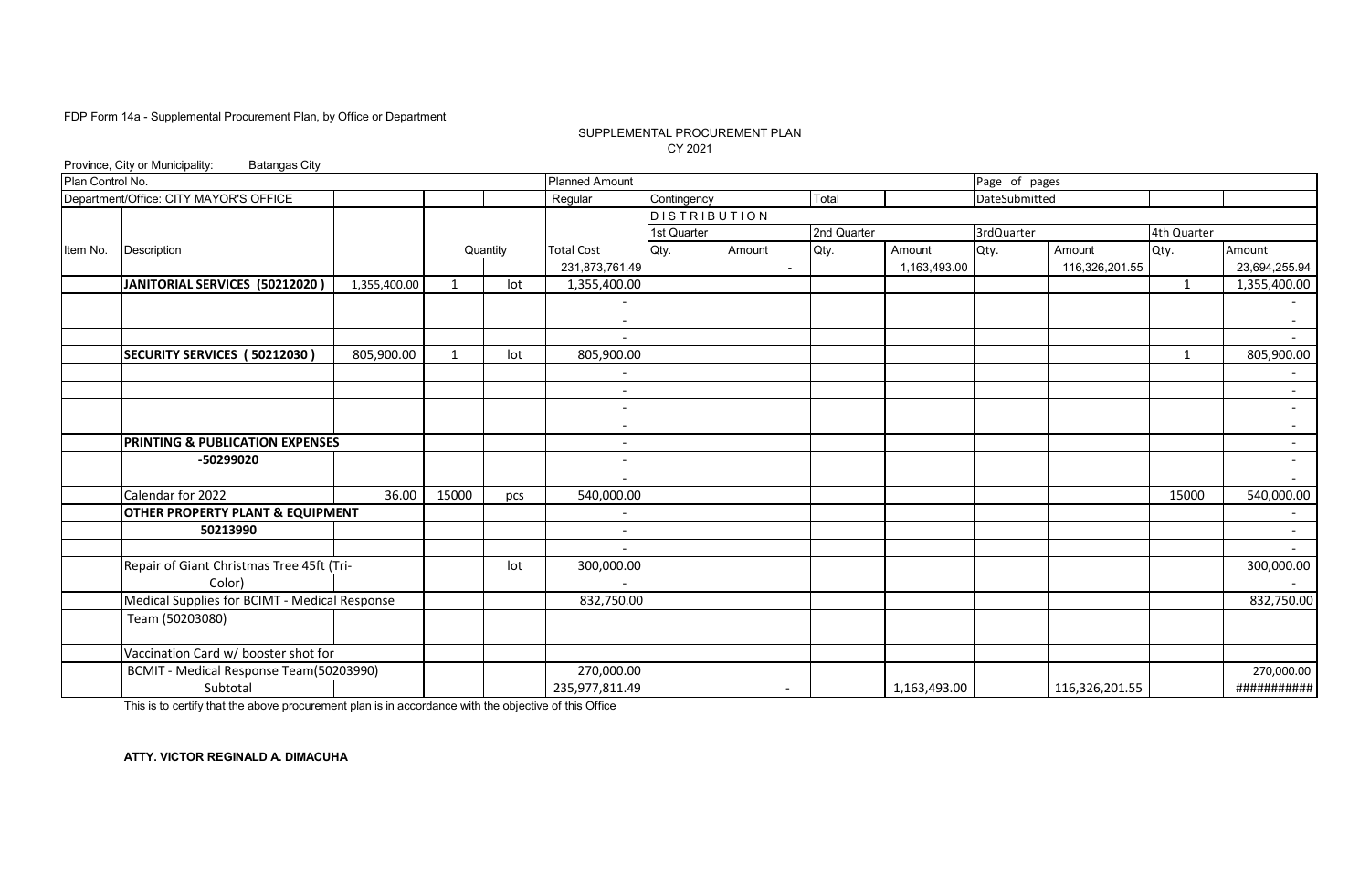### SUPPLEMENTAL PROCUREMENT PLAN CY 2021

|                  | Province, City or Municipality:<br><b>Batangas City</b> |           |                |          |                       |                     |                          |             |              |               |                |                |               |
|------------------|---------------------------------------------------------|-----------|----------------|----------|-----------------------|---------------------|--------------------------|-------------|--------------|---------------|----------------|----------------|---------------|
| Plan Control No. |                                                         |           |                |          | <b>Planned Amount</b> |                     |                          |             |              | Page of pages |                |                |               |
|                  | Department/Office: CITY MAYOR'S OFFICE                  |           |                |          | Regular               | Contingency         |                          | Total       |              | DateSubmitted |                |                |               |
|                  |                                                         |           |                |          |                       | <b>DISTRIBUTION</b> |                          |             |              |               |                |                |               |
|                  |                                                         |           |                |          |                       | 1st Quarter         |                          | 2nd Quarter |              | 3rdQuarter    |                | 4th Quarter    |               |
| Item No.         | Description                                             |           |                | Quantity | <b>Total Cost</b>     | Qty.                | Amount                   | Qty.        | Amount       | Qty.          | Amount         | Qty.           | Amount        |
|                  |                                                         |           |                |          | 235,977,811.49        |                     | $\overline{\phantom{a}}$ |             | 1,163,493.00 |               | 116,326,201.55 |                | 27,798,305.94 |
|                  | Laserjet Printers & Printer Ink for Medical             |           |                |          | 64,400.00             |                     |                          |             |              |               |                |                |               |
|                  | Response Team - BCMIT for processing of                 |           |                |          |                       |                     |                          |             |              |               |                |                |               |
|                  | vaccination certificate and contract tracing            |           |                |          |                       |                     |                          |             |              |               |                |                |               |
|                  | $-50203010$                                             |           |                |          |                       |                     |                          |             |              |               |                |                |               |
|                  |                                                         |           |                |          |                       |                     |                          |             |              |               |                |                |               |
|                  | Mobile Phone for BCMIT- Contract T                      | 12,000.00 | $\overline{7}$ | unit     | 84,000.00             |                     |                          |             |              |               |                | $\overline{7}$ | 84,000.00     |
|                  | Team (50203990)                                         |           |                |          |                       |                     |                          |             |              |               |                |                |               |
|                  |                                                         |           |                |          |                       |                     |                          |             |              |               |                |                |               |
|                  | Rental of Temporary Health/Isolation Facility           |           |                |          | 620,000.00            |                     |                          |             |              |               |                |                | 620,000.00    |
|                  | 50299050                                                |           |                |          |                       |                     |                          |             |              |               |                |                |               |
|                  |                                                         |           |                |          |                       |                     |                          |             |              |               |                |                |               |
|                  | Rental of Temporary Health/Isolation Facility           |           |                |          | 620,000.00            |                     |                          |             |              |               |                |                | 620,000.00    |
|                  | 50299050                                                |           |                |          |                       |                     |                          |             |              |               |                |                |               |
|                  |                                                         |           |                |          |                       |                     |                          |             |              |               |                |                |               |
|                  |                                                         |           |                |          |                       |                     |                          |             |              |               |                |                |               |
|                  |                                                         |           |                |          |                       |                     |                          |             |              |               |                |                |               |
|                  |                                                         |           |                |          |                       |                     |                          |             |              |               |                |                |               |
|                  | Purified Drinking Water for BCMIT                       | 44.90     | 10000          | rounds   | 449,000.00            |                     |                          |             |              |               |                | 10000          | 449,000.00    |
|                  | -502032990                                              |           |                |          |                       |                     |                          |             |              |               |                |                |               |
|                  |                                                         |           |                |          |                       |                     |                          |             |              |               |                |                |               |
|                  | Various Materials for installation of Tent              |           |                |          | 1,503,810.00          |                     |                          |             |              |               |                |                | 1,503,810.00  |
|                  | at COVID19 Vaccination Area (50203990)                  |           |                |          |                       |                     |                          |             |              |               |                |                |               |
|                  |                                                         |           |                |          |                       |                     |                          |             |              |               |                |                |               |
|                  | Subtotal                                                |           |                |          | 239,319,021.49        |                     | $\overline{\phantom{a}}$ |             | 1,163,493.00 |               | 116,326,201.55 |                | ###########   |

This is to certify that the above procurement plan is in accordance with the objective of this Office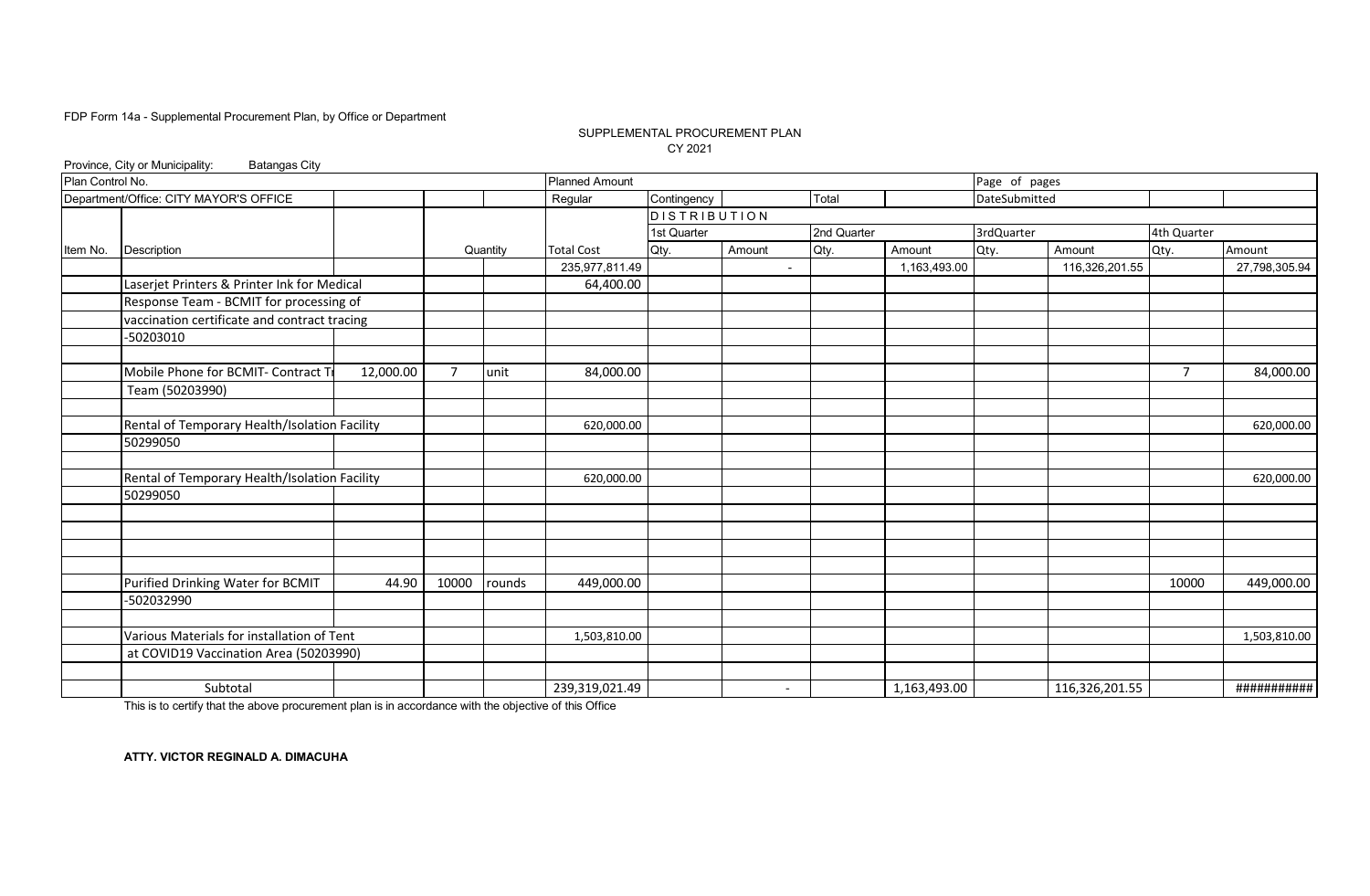### SUPPLEMENTAL PROCUREMENT PLAN CY 2021

|                  | Province, City or Municipality:<br><b>Batangas City</b> |           |    |                           |                       |                     |                          |             |              |               |                |             |               |
|------------------|---------------------------------------------------------|-----------|----|---------------------------|-----------------------|---------------------|--------------------------|-------------|--------------|---------------|----------------|-------------|---------------|
| Plan Control No. |                                                         |           |    |                           | <b>Planned Amount</b> |                     |                          |             |              | Page of pages |                |             |               |
|                  | Department/Office: CITY MAYOR'S OFFICE                  |           |    |                           | Regular               | Contingency         |                          | Total       |              | DateSubmitted |                |             |               |
|                  |                                                         |           |    |                           |                       | <b>DISTRIBUTION</b> |                          |             |              |               |                |             |               |
|                  |                                                         |           |    |                           |                       | 1st Quarter         |                          | 2nd Quarter |              | 3rdQuarter    |                | 4th Quarter |               |
| Item No.         | Description                                             |           |    | Quantity                  | <b>Total Cost</b>     | Qty.                | Amount                   | Qty.        | Amount       | Qty.          | Amount         | Qty.        | Amount        |
|                  |                                                         |           |    |                           | 239,319,021.49        |                     | $\blacksquare$           |             | 1,163,493.00 |               | 116,326,201.55 |             | 31,075,115.94 |
|                  | Alcohol Dispenser w/ stand for Logistic Section         |           |    |                           |                       |                     |                          |             |              |               |                |             |               |
|                  | Incident Management Team (502039                        | 4,350.00  | 5  | $\overline{\mathsf{p}}$ c | 21,750.00             |                     |                          |             |              | 5             | 21,750.00      |             |               |
|                  | Syringe & Needle for Medical Response Team-             |           |    |                           | 1,327,500.00          |                     |                          |             |              |               |                |             | 1,327,500.00  |
|                  | BCMIT (50203080)                                        |           |    |                           |                       |                     |                          |             |              |               |                |             |               |
|                  | Oxygen Tank w/ regulator (20lbs)                        | 14,995.00 | 40 |                           | 599,800.00            |                     |                          |             |              |               |                | 40          | 599,800.00    |
|                  | for Medical Response Team- BCMIT (50203990)             |           |    | sets                      |                       |                     |                          |             |              |               |                |             |               |
|                  |                                                         |           |    |                           |                       |                     |                          |             |              |               |                |             |               |
|                  | Rental of Temporary Health/Isolation Facility           |           |    |                           | 1,499,850.00          |                     |                          |             |              |               |                |             | 1,499,850.00  |
|                  | 50299050                                                |           |    |                           |                       |                     |                          |             |              |               |                |             |               |
|                  | Rental of Temporary Health/Isolation Facility           |           |    |                           | 600,000.00            |                     |                          |             |              |               |                |             | 600,000.00    |
|                  | 50299050                                                |           |    |                           |                       |                     |                          |             |              |               |                |             |               |
|                  |                                                         |           |    |                           |                       |                     |                          |             |              |               |                |             |               |
|                  | Rental of Temporary Health/Isolation Facility           |           |    |                           | 600,000.00            |                     |                          |             |              |               |                |             | 600,000.00    |
|                  | 50299050                                                |           |    |                           |                       |                     |                          |             |              |               |                |             |               |
|                  | Rental of Temporary Health/Isolation Facility           |           |    |                           | 600,000.00            |                     |                          |             |              |               |                |             | 600,000.00    |
|                  | 50299050                                                |           |    |                           |                       |                     |                          |             |              |               |                |             |               |
|                  |                                                         |           |    |                           |                       |                     |                          |             |              |               |                |             |               |
|                  | Food Pack/Container for IMT-Logistics Section           |           |    |                           |                       |                     |                          |             |              |               |                |             |               |
|                  | /Kitchen Brigade COVID19 (50203060)                     |           |    |                           | 775,000.00            |                     |                          |             |              |               |                |             | 775,000.00    |
|                  | Subtotal                                                |           |    |                           | 245,342,921.49        |                     | $\overline{\phantom{a}}$ |             | 1,163,493.00 |               | 116,347,951.55 |             | ###########   |

This is to certify that the above procurement plan is in accordance with the objective of this Office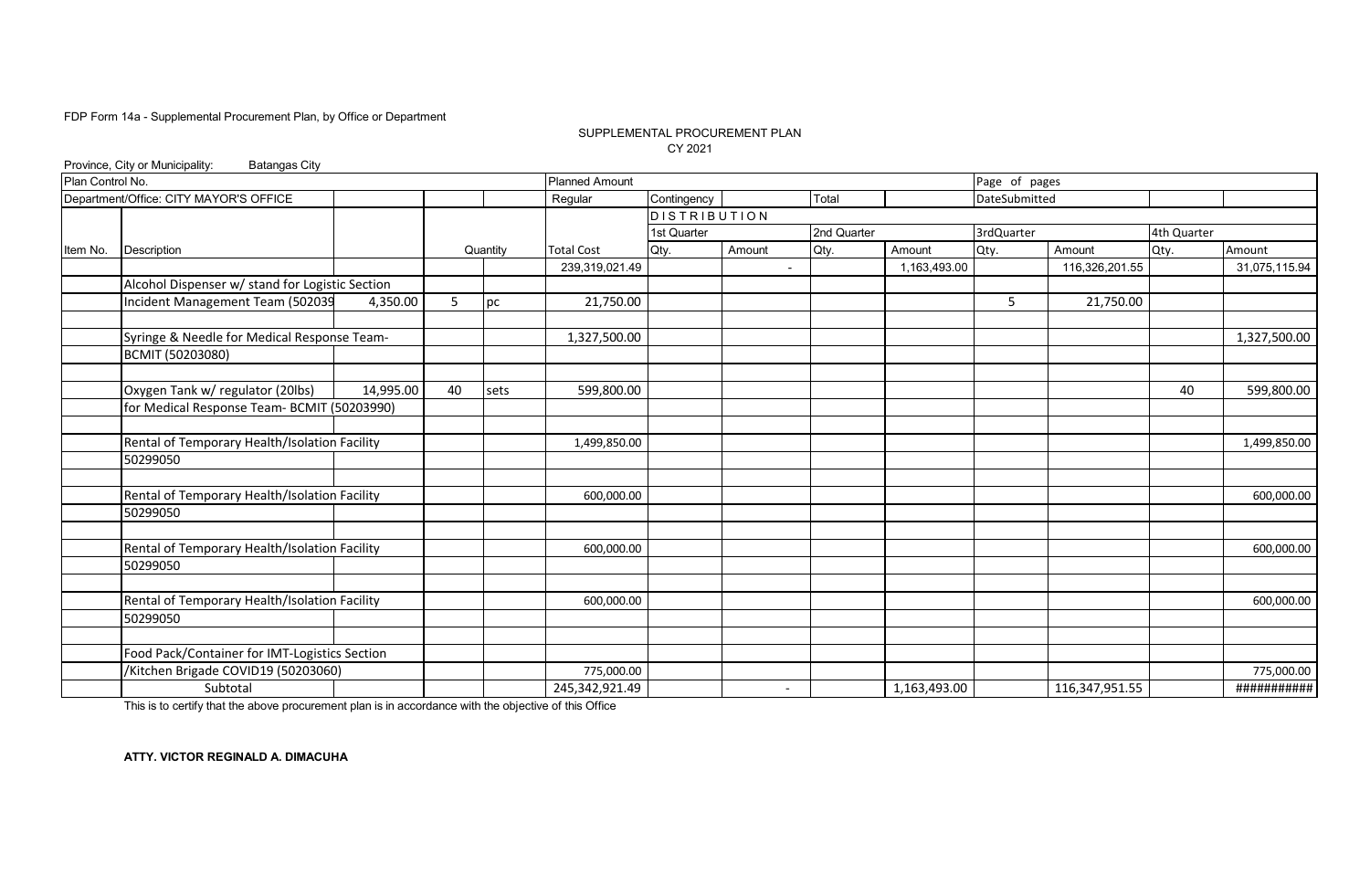### SUPPLEMENTAL PROCUREMENT PLAN CY 2021

|                  | Province, City or Municipality:<br><b>Batangas City</b> |                                                                                                                                                                                                                                                                                                                                         |                          |                     |                          |             |              |               |                |             |                  |
|------------------|---------------------------------------------------------|-----------------------------------------------------------------------------------------------------------------------------------------------------------------------------------------------------------------------------------------------------------------------------------------------------------------------------------------|--------------------------|---------------------|--------------------------|-------------|--------------|---------------|----------------|-------------|------------------|
| Plan Control No. |                                                         |                                                                                                                                                                                                                                                                                                                                         | <b>Planned Amount</b>    |                     |                          |             |              | Page of pages |                |             |                  |
|                  | Department/Office: CITY MAYOR'S OFFICE                  |                                                                                                                                                                                                                                                                                                                                         | Regular                  | Contingency         |                          | Total       |              | DateSubmitted |                |             |                  |
|                  |                                                         |                                                                                                                                                                                                                                                                                                                                         |                          | <b>DISTRIBUTION</b> |                          |             |              |               |                |             |                  |
|                  |                                                         |                                                                                                                                                                                                                                                                                                                                         |                          | 1st Quarter         |                          | 2nd Quarter |              | 3rdQuarter    |                | 4th Quarter |                  |
| Item No.         | Description                                             |                                                                                                                                                                                                                                                                                                                                         | <b>Total Cost</b>        | Qty.                | Amount                   | Qty.        | Amount       | Qty.          | Amount         | Qty.        | Amount           |
|                  |                                                         |                                                                                                                                                                                                                                                                                                                                         |                          |                     | $\blacksquare$           |             | 1,163,493.00 |               | 116,347,951.55 |             | 37,077,265.94    |
|                  | LPG tank for BCMIT-Logistics Section/Kitchen            |                                                                                                                                                                                                                                                                                                                                         |                          |                     |                          |             |              |               |                |             | 270,000.00       |
|                  | Brigade COVID19 (50203990)                              |                                                                                                                                                                                                                                                                                                                                         |                          |                     |                          |             |              |               |                |             |                  |
|                  |                                                         |                                                                                                                                                                                                                                                                                                                                         |                          |                     |                          |             |              |               |                |             |                  |
|                  | Prepaid Load Card Globe for COVID1                      |                                                                                                                                                                                                                                                                                                                                         |                          |                     |                          |             |              |               |                | 10          | 5,300.00         |
|                  | Activities by EBD MT-Referral Team                      |                                                                                                                                                                                                                                                                                                                                         |                          |                     |                          |             |              |               |                |             | $\sim$           |
|                  | -50203990                                               |                                                                                                                                                                                                                                                                                                                                         |                          |                     |                          |             |              |               |                |             | $\sim$           |
|                  |                                                         |                                                                                                                                                                                                                                                                                                                                         |                          |                     |                          |             |              |               |                |             | $\sim$           |
|                  | Prepaid Load Card Smart for COVID1                      |                                                                                                                                                                                                                                                                                                                                         |                          |                     |                          |             |              |               |                | 10          | 5,300.00         |
|                  | Activities by EBD MT-Referral Team                      |                                                                                                                                                                                                                                                                                                                                         |                          |                     |                          |             |              |               |                |             | $\sim$           |
|                  | -50203990                                               |                                                                                                                                                                                                                                                                                                                                         | $\overline{\phantom{a}}$ |                     |                          |             |              |               |                |             | $\sim$           |
|                  |                                                         |                                                                                                                                                                                                                                                                                                                                         |                          |                     |                          |             |              |               |                |             | $\sim$           |
|                  | Oxygen Concentration for BCMIT-Me                       |                                                                                                                                                                                                                                                                                                                                         |                          |                     |                          |             |              |               |                | 10          | 700,000.00       |
|                  | Team (10705110)                                         |                                                                                                                                                                                                                                                                                                                                         |                          |                     |                          |             |              |               |                |             |                  |
|                  | Rental Motor Vehicle for COVID19 op                     |                                                                                                                                                                                                                                                                                                                                         |                          |                     |                          |             |              |               |                | 20          | $\sim$           |
|                  |                                                         |                                                                                                                                                                                                                                                                                                                                         |                          |                     |                          |             |              |               |                |             | 4,080,000.00     |
|                  | activities BCMIT (50299050)                             |                                                                                                                                                                                                                                                                                                                                         |                          |                     |                          |             |              |               |                |             | $\sim$<br>$\sim$ |
|                  | Medical Supplies for BCMIT (50203080)                   |                                                                                                                                                                                                                                                                                                                                         |                          |                     |                          |             |              |               |                |             |                  |
|                  | Nasal Cannula (Adult)                                   |                                                                                                                                                                                                                                                                                                                                         |                          |                     |                          |             |              |               |                | 100         | 6,500.00         |
|                  | Nasal Cannula(Pedia)                                    |                                                                                                                                                                                                                                                                                                                                         |                          |                     |                          |             |              |               |                | 50          | 3,000.00         |
|                  |                                                         |                                                                                                                                                                                                                                                                                                                                         |                          |                     |                          |             |              |               |                |             |                  |
|                  |                                                         |                                                                                                                                                                                                                                                                                                                                         |                          |                     |                          |             |              |               |                |             |                  |
|                  |                                                         | Quantity<br>245,342,921.49<br>270,000.00<br>530.00<br>10<br>5,300.00<br>pc<br>$\overline{\phantom{0}}$<br>530.00<br>10<br>5,300.00<br>pc<br>70,000.00<br>10<br>units<br>700,000.00<br>204,000.00<br>20<br>4,080,000.00<br>units<br>$\overline{\phantom{a}}$<br>65.00<br>100<br>pc<br>6,500.00<br>50<br>60.00<br>pc<br>3,000.00<br>60.00 |                          |                     |                          |             |              |               |                |             |                  |
|                  | Subtotal                                                |                                                                                                                                                                                                                                                                                                                                         | 250,413,021.49           |                     | $\overline{\phantom{a}}$ |             | 1,163,493.00 |               | 116,347,951.55 |             | ###########      |

This is to certify that the above procurement plan is in accordance with the objective of this Office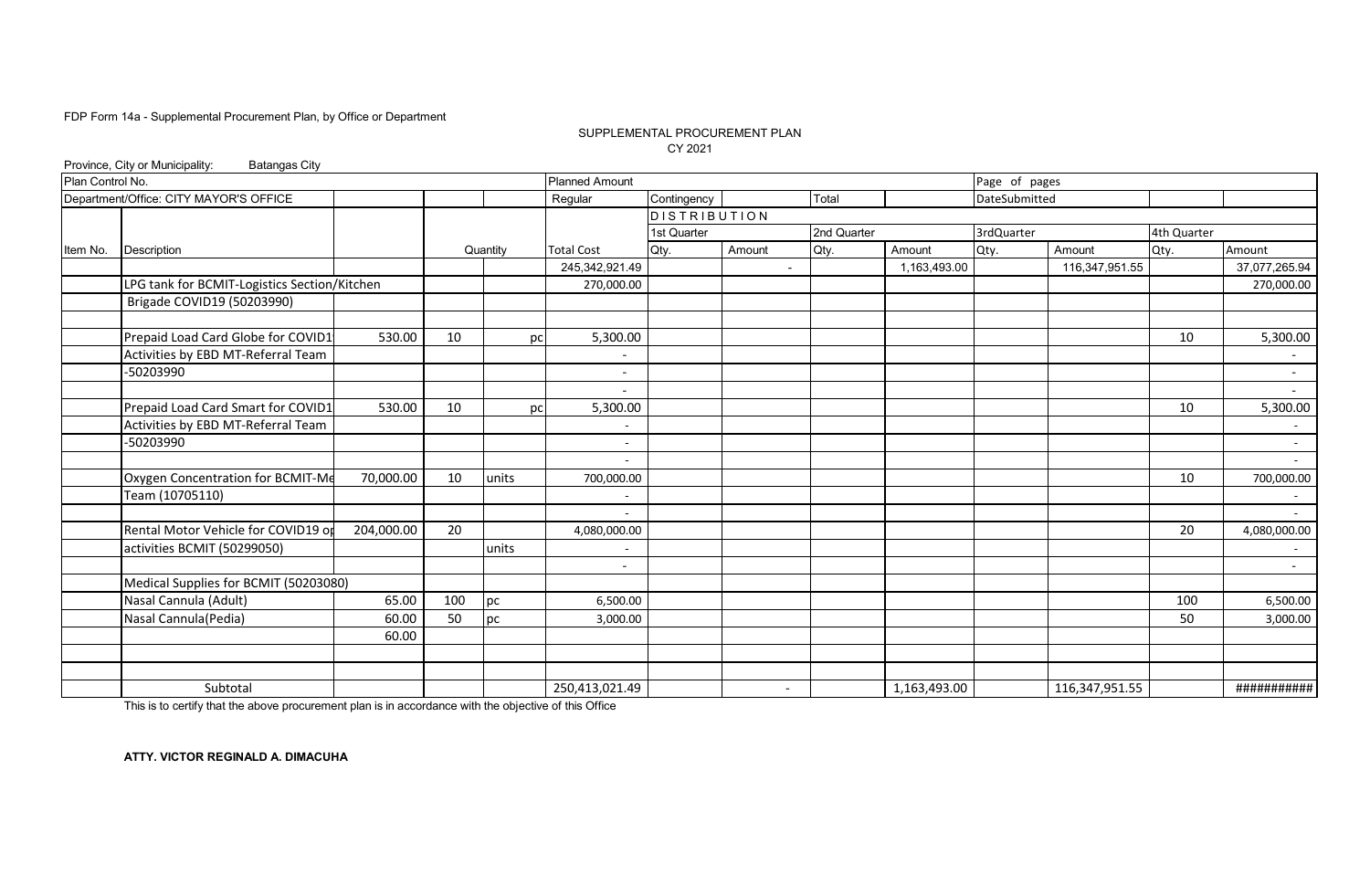### SUPPLEMENTAL PROCUREMENT PLAN CY 2021

|                  | Province, City or Municipality:<br><b>Batangas City</b> |           |     |          |                       |              |                          |             |              |               |                |                |                          |
|------------------|---------------------------------------------------------|-----------|-----|----------|-----------------------|--------------|--------------------------|-------------|--------------|---------------|----------------|----------------|--------------------------|
| Plan Control No. |                                                         |           |     |          | <b>Planned Amount</b> |              |                          |             |              | Page of pages |                |                |                          |
|                  | Department/Office: CITY MAYOR'S OFFICE                  |           |     |          | Regular               | Contingency  |                          | Total       |              | DateSubmitted |                |                |                          |
|                  |                                                         |           |     |          |                       | DISTRIBUTION |                          |             |              |               |                |                |                          |
|                  |                                                         |           |     |          |                       | 1st Quarter  |                          | 2nd Quarter |              | 3rdQuarter    |                | 4th Quarter    |                          |
| Item No.         | <b>Description</b>                                      |           |     | Quantity | <b>Total Cost</b>     | Qty.         | Amount                   | Qty.        | Amount       | Qty.          | Amount         | Qty.           | Amount                   |
|                  |                                                         |           |     |          | 250,413,021.49        |              | $\blacksquare$           |             | 1,163,493.00 |               | 116,347,951.55 |                | 42,147,365.94            |
|                  | Medical Kits for Logistics Section - BO                 | 12,000.00 | 300 | sets     | 3,600,000.00          |              |                          |             |              |               |                | 300            | 3,600,000.00             |
|                  | -50203080                                               |           |     |          |                       |              |                          |             |              |               |                |                | $\sim$                   |
|                  |                                                         |           |     |          |                       |              |                          |             |              |               |                |                | $\sim$                   |
|                  | Megaphone for BCMIT (50203990)                          | 7500      | 2   | unit     | 15,000.00             |              |                          |             |              |               |                | $\overline{2}$ | 15,000.00                |
|                  |                                                         |           |     |          |                       |              |                          |             |              |               |                |                | $ \,$                    |
|                  | Medical Consumable for High Flow for Medical            |           |     |          |                       |              |                          |             |              |               |                |                | $\overline{\phantom{a}}$ |
|                  | Response Unit - BCMIT (50203080)                        |           |     |          |                       |              |                          |             |              |               |                |                | $\overline{\phantom{a}}$ |
|                  | Regulator                                               | 10,000.00 | 40  | pc       | 400,000.00            |              |                          |             |              |               |                | 40             | 400,000.00               |
|                  | Water Chamber w/ heated tube                            | 9,800.00  | 40  | pc       | 392,000.00            |              |                          |             |              |               |                | 40             | 392,000.00               |
|                  | Adult Nasal Cannula                                     | 3,500.00  | 40  | pc       | 140,000.00            |              |                          |             |              |               |                | 40             | 140,000.00               |
|                  |                                                         |           |     |          |                       |              |                          |             |              |               |                |                |                          |
|                  | Thermal Scanner w/ Stand (5020399                       | 3,000.00  | 10  | unit     | 30,000.00             |              |                          |             |              |               |                | 10             | 30,000.00                |
|                  |                                                         |           |     |          |                       |              |                          |             |              |               |                |                |                          |
|                  | Various Materials for fabrication of Racks to be        |           |     |          | 14,850.00             |              |                          |             |              |               |                |                | 14,850.00                |
|                  | installed at the closed Van to be converted as          |           |     |          |                       |              |                          |             |              |               |                |                |                          |
|                  | Refrigerated Van (50203990)                             |           |     |          |                       |              |                          |             |              |               |                |                |                          |
|                  |                                                         |           |     |          |                       |              |                          |             |              |               |                |                |                          |
|                  |                                                         |           |     |          |                       |              |                          |             |              |               |                |                |                          |
|                  |                                                         |           |     |          |                       |              |                          |             |              |               |                |                |                          |
|                  |                                                         |           |     |          |                       |              |                          |             |              |               |                |                |                          |
|                  |                                                         |           |     |          |                       |              |                          |             |              |               |                |                |                          |
|                  |                                                         |           |     |          |                       |              |                          |             |              |               |                |                |                          |
|                  |                                                         |           |     |          |                       |              |                          |             |              |               |                |                |                          |
|                  | Subtotal                                                |           |     |          | 255,004,871.49        |              | $\overline{\phantom{a}}$ |             | 1,163,493.00 |               | 116,347,951.55 |                | ###########              |

This is to certify that the above procurement plan is in accordance with the objective of this Office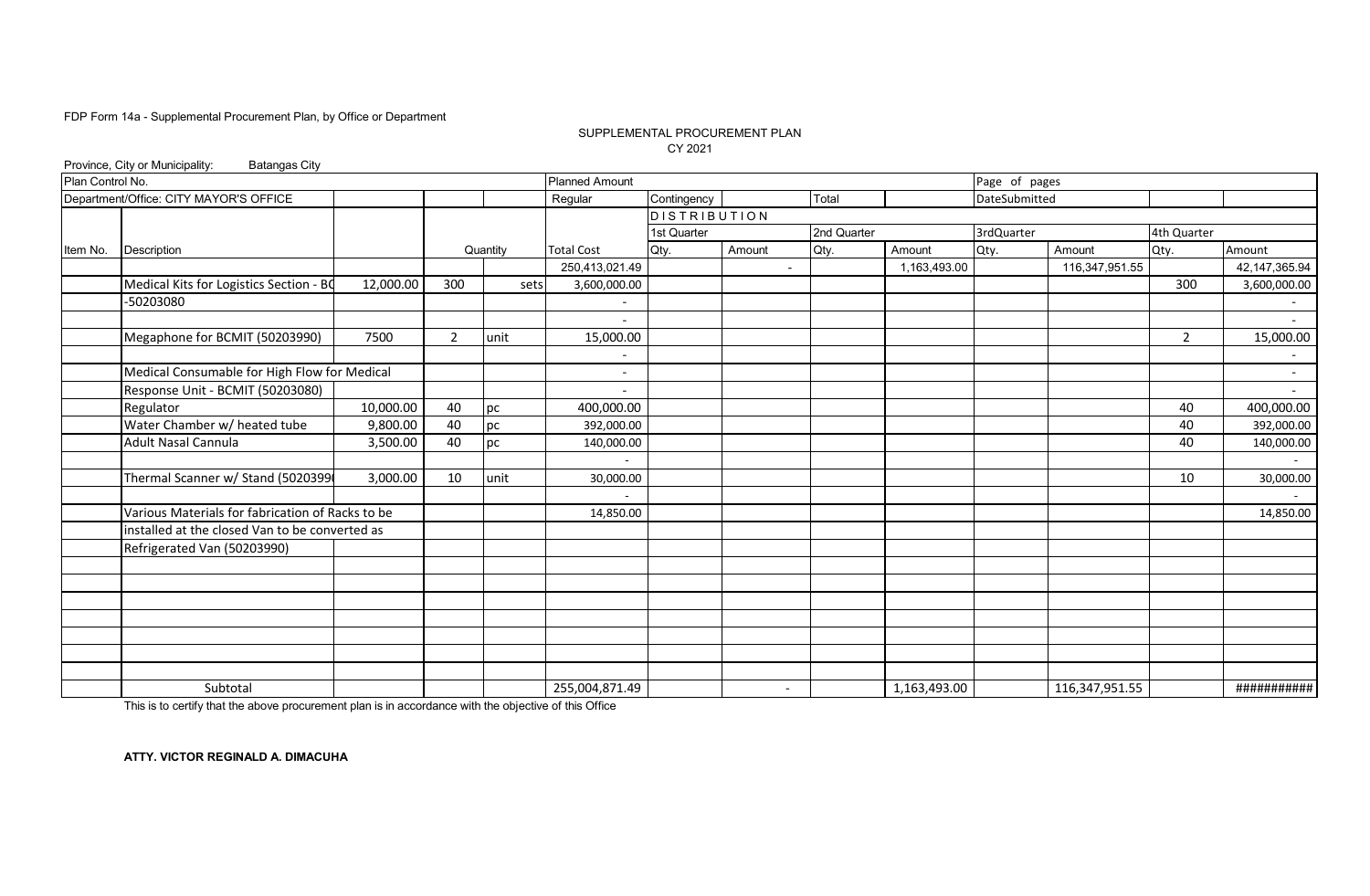### SUPPLEMENTAL PROCUREMENT PLAN CY 2021

|                  | Province, City or Municipality:<br><b>Batangas City</b> |          |       |          |                          |              |                          |             |              |                         |                |                                                   |               |
|------------------|---------------------------------------------------------|----------|-------|----------|--------------------------|--------------|--------------------------|-------------|--------------|-------------------------|----------------|---------------------------------------------------|---------------|
| Plan Control No. |                                                         |          |       |          | <b>Planned Amount</b>    |              |                          |             |              | Page of pages           |                |                                                   |               |
|                  | Department/Office: CITY MAYOR'S OFFICE                  |          |       |          | Regular                  | Contingency  |                          | Total       |              | DateSubmitted           |                |                                                   |               |
|                  |                                                         |          |       |          |                          | DISTRIBUTION |                          |             |              |                         |                |                                                   |               |
|                  |                                                         |          |       |          |                          | 1st Quarter  |                          | 2nd Quarter |              | 3rdQuarter              |                |                                                   |               |
| Item No.         | <b>Description</b>                                      |          |       | Quantity | <b>Total Cost</b>        | Qty.         | Amount                   | Qty.        | Amount       | Qty.                    | Amount         | Qty.                                              | Amount        |
|                  |                                                         |          |       |          | 255,004,871.49           |              | $\blacksquare$           |             | 1,163,493.00 |                         |                |                                                   | 46,739,215.94 |
|                  | Supplies & Materials for Christmas Decor for            |          |       |          | 4,942,500.00             |              |                          |             |              |                         |                |                                                   | 4,942,500.00  |
|                  | different Streets, City Hall façade, Market I, II &     |          |       |          | ٠                        |              |                          |             |              | 116,347,951.55<br>15000 | $\sim$         |                                                   |               |
|                  | III, Bats. City Sports Coliseum, Bridge of              |          |       |          |                          |              |                          |             |              |                         |                |                                                   |               |
|                  | Progress & Bridge of Promise (50503990)                 |          |       |          | $\overline{\phantom{a}}$ |              |                          |             |              |                         |                | 4th Quarter<br>175,000.00<br>$\sim$<br>146,250.00 | $\sim$        |
|                  |                                                         |          |       |          | $\overline{\phantom{a}}$ |              |                          |             |              |                         |                |                                                   | $\sim$        |
|                  | Repair of 45ft. Giant Christmas Tree (Tri-color)        |          |       |          | 300,000.00               |              |                          |             |              |                         |                |                                                   | 300,000.00    |
|                  | w/24-channel programmable sequencer                     |          |       |          |                          |              |                          |             |              |                         |                |                                                   |               |
|                  | -50213390                                               |          |       |          | $\overline{\phantom{a}}$ |              |                          |             |              |                         |                |                                                   |               |
|                  |                                                         |          |       |          |                          |              |                          |             |              |                         |                |                                                   |               |
|                  | Printing of Mayor Beverley Rose A. D                    | 36.00    | 15000 | pc       | 540,000.00               |              |                          |             |              |                         |                |                                                   | 540,000.00    |
|                  | 2022 Calendar (50299020)                                |          |       |          |                          |              |                          |             |              |                         |                |                                                   |               |
|                  |                                                         |          |       |          | $\overline{\phantom{a}}$ |              |                          |             |              |                         |                |                                                   |               |
|                  | PPE cover all w/ head shoe cover fo                     | 350.00   | 500   | pc       | 175,000.00               |              |                          |             |              | 500                     |                |                                                   |               |
|                  | -52003990                                               |          |       |          |                          |              |                          |             |              |                         |                |                                                   |               |
|                  |                                                         |          |       |          | ٠                        |              |                          |             |              |                         |                |                                                   |               |
|                  | Customized Stainless Cadaver Tray fo                    | 8,125.00 | 18    | unit     | 146,250.00               |              |                          |             |              | 18                      |                |                                                   |               |
|                  | Bats. City Government (50203990)                        |          |       |          |                          |              |                          |             |              |                         |                |                                                   |               |
|                  |                                                         |          |       |          |                          |              |                          |             |              |                         |                |                                                   |               |
|                  |                                                         |          |       |          |                          |              |                          |             |              |                         |                |                                                   |               |
|                  |                                                         |          |       |          |                          |              |                          |             |              |                         |                |                                                   |               |
|                  |                                                         |          |       |          |                          |              |                          |             |              |                         |                |                                                   |               |
|                  |                                                         |          |       |          |                          |              |                          |             |              |                         |                |                                                   |               |
|                  |                                                         |          |       |          |                          |              |                          |             |              |                         |                |                                                   |               |
|                  | Subtotal                                                |          |       |          | 261,108,621.49           |              | $\overline{\phantom{a}}$ |             | 1,163,493.00 |                         | 116,669,201.55 |                                                   | ###########   |

This is to certify that the above procurement plan is in accordance with the objective of this Office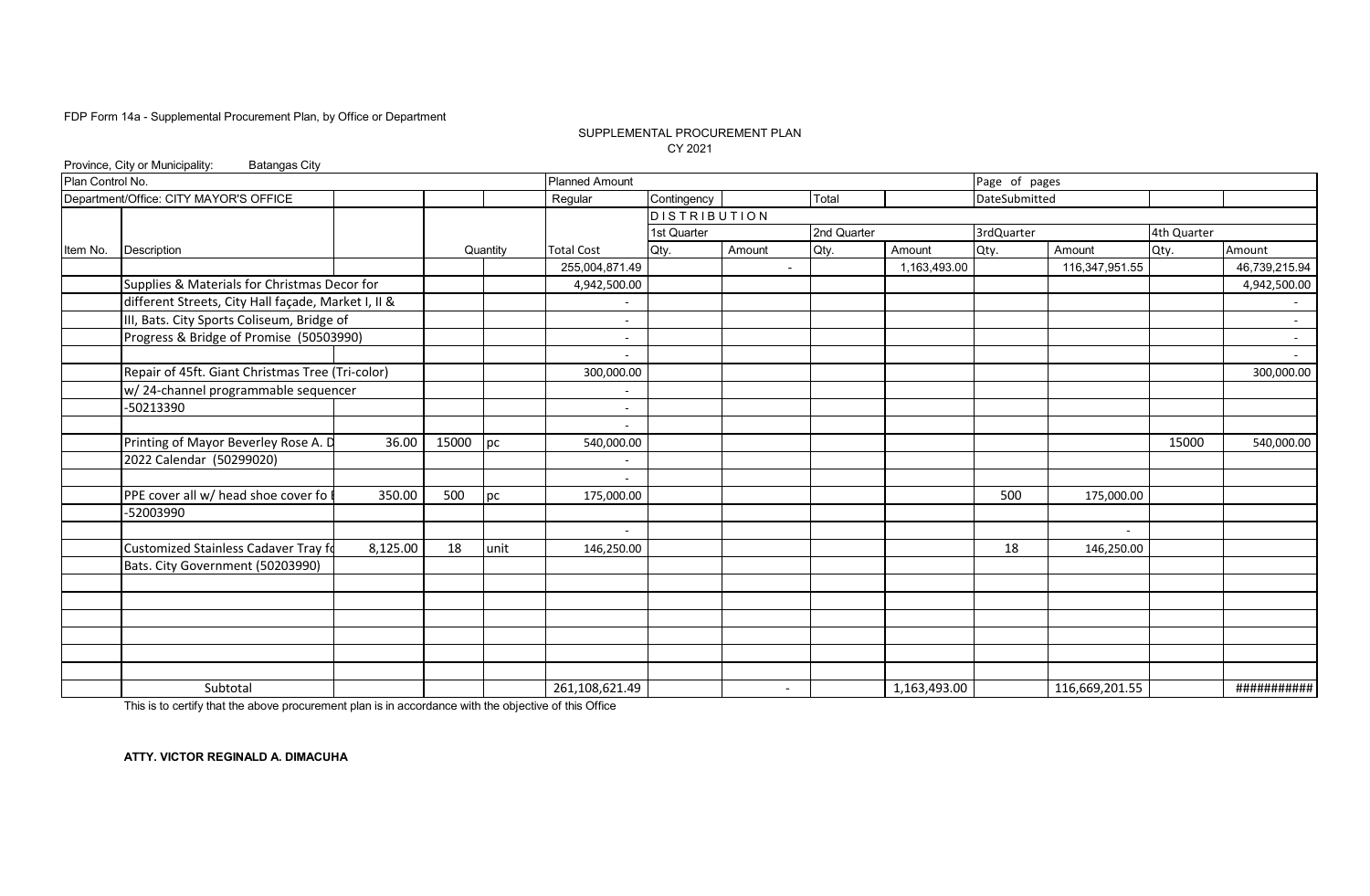### SUPPLEMENTAL PROCUREMENT PLAN CY 2021

|                  | Province, City or Municipality:<br><b>Batangas City</b> |              |          |                          |              |                          |             |              |               |                |              |               |
|------------------|---------------------------------------------------------|--------------|----------|--------------------------|--------------|--------------------------|-------------|--------------|---------------|----------------|--------------|---------------|
| Plan Control No. |                                                         |              |          | <b>Planned Amount</b>    |              |                          |             |              | Page of pages |                |              |               |
|                  | Department/Office: CITY MAYOR'S OFFICE                  |              |          | Regular                  | Contingency  |                          | Total       |              | DateSubmitted |                |              |               |
|                  |                                                         |              |          |                          | DISTRIBUTION |                          |             |              |               |                |              |               |
|                  |                                                         |              |          |                          | 1st Quarter  |                          | 2nd Quarter |              | 3rdQuarter    |                | 4th Quarter  |               |
| Item No.         | <b>Description</b>                                      |              | Quantity | <b>Total Cost</b>        | Qty.         | Amount                   | Qty.        | Amount       | Qty.          | Amount         | Qty.         | Amount        |
|                  |                                                         |              |          | 261,108,621.49           |              | $\blacksquare$           |             | 1,163,493.00 |               | 116,669,201.55 |              | 52,521,715.94 |
|                  | Security Services covering period from August 1,        |              |          | 805,900.00               |              |                          |             |              |               |                |              | 805,900.00    |
|                  | 2021 - December 31, 2021                                |              |          | $\overline{\phantom{a}}$ |              |                          |             |              |               |                |              | $\sim$        |
|                  | (50212030 - Php 359,000.00) AB                          |              |          |                          |              |                          |             |              |               |                |              |               |
|                  | (50212030 - Php 805,900.00) SB                          |              |          | $\overline{\phantom{a}}$ |              |                          |             |              |               |                |              | $\sim$        |
|                  |                                                         |              |          |                          |              |                          |             |              |               |                |              | $\sim$        |
|                  | Coastal Security, Environment & Disa                    | 5,500,000.00 | 1        | 5,500,000.00             |              |                          |             |              |               |                | $\mathbf{1}$ | 5,500,000.00  |
|                  | Services July 16, 2021 - December 31. 2021              |              |          |                          |              |                          |             |              |               |                |              | $\sim$        |
|                  | -50299990                                               |              |          | ٠                        |              |                          |             |              |               |                |              | $\sim$        |
|                  |                                                         |              |          |                          |              |                          |             |              |               |                |              | $\sim$        |
|                  | Eco Bag for BCMIT Logistics Section/                    | 6.50         | 5000     | 32,500.00                |              |                          |             |              |               |                | 5000         | 32,500.00     |
|                  | Brigade (50203990)                                      |              |          |                          |              |                          |             |              |               |                |              |               |
|                  |                                                         |              |          | $\overline{\phantom{a}}$ |              |                          |             |              |               |                |              | $\sim$        |
|                  | Eco Bag w/ Magkatuwang Tayo Logo                        | 11.25        | 30000    | 337,500.00               |              |                          |             |              |               |                | 30000        | 337,500.00    |
|                  | repacking (50203990)                                    |              |          |                          |              |                          |             |              |               |                |              | $\sim$        |
|                  |                                                         |              |          | $\sim$                   |              |                          |             |              |               |                |              | $\sim 10$     |
|                  | Eco Bag for BCMIT- Logistics Section                    | 6.75         | 10000    | 67,500.00                |              |                          |             |              |               |                | 10000        | 67,500.00     |
|                  | -50203990                                               |              |          |                          |              |                          |             |              |               |                |              |               |
|                  |                                                         |              |          |                          |              |                          |             |              |               |                |              |               |
|                  |                                                         |              |          |                          |              |                          |             |              |               |                |              |               |
|                  |                                                         |              |          |                          |              |                          |             |              |               |                |              |               |
|                  |                                                         |              |          |                          |              |                          |             |              |               |                |              |               |
|                  |                                                         |              |          |                          |              |                          |             |              |               |                |              |               |
|                  |                                                         |              |          |                          |              |                          |             |              |               |                |              |               |
|                  | Subtotal                                                |              |          | 267,852,021.49           |              | $\overline{\phantom{a}}$ |             | 1,163,493.00 |               | 116,669,201.55 |              | ###########   |

This is to certify that the above procurement plan is in accordance with the objective of this Office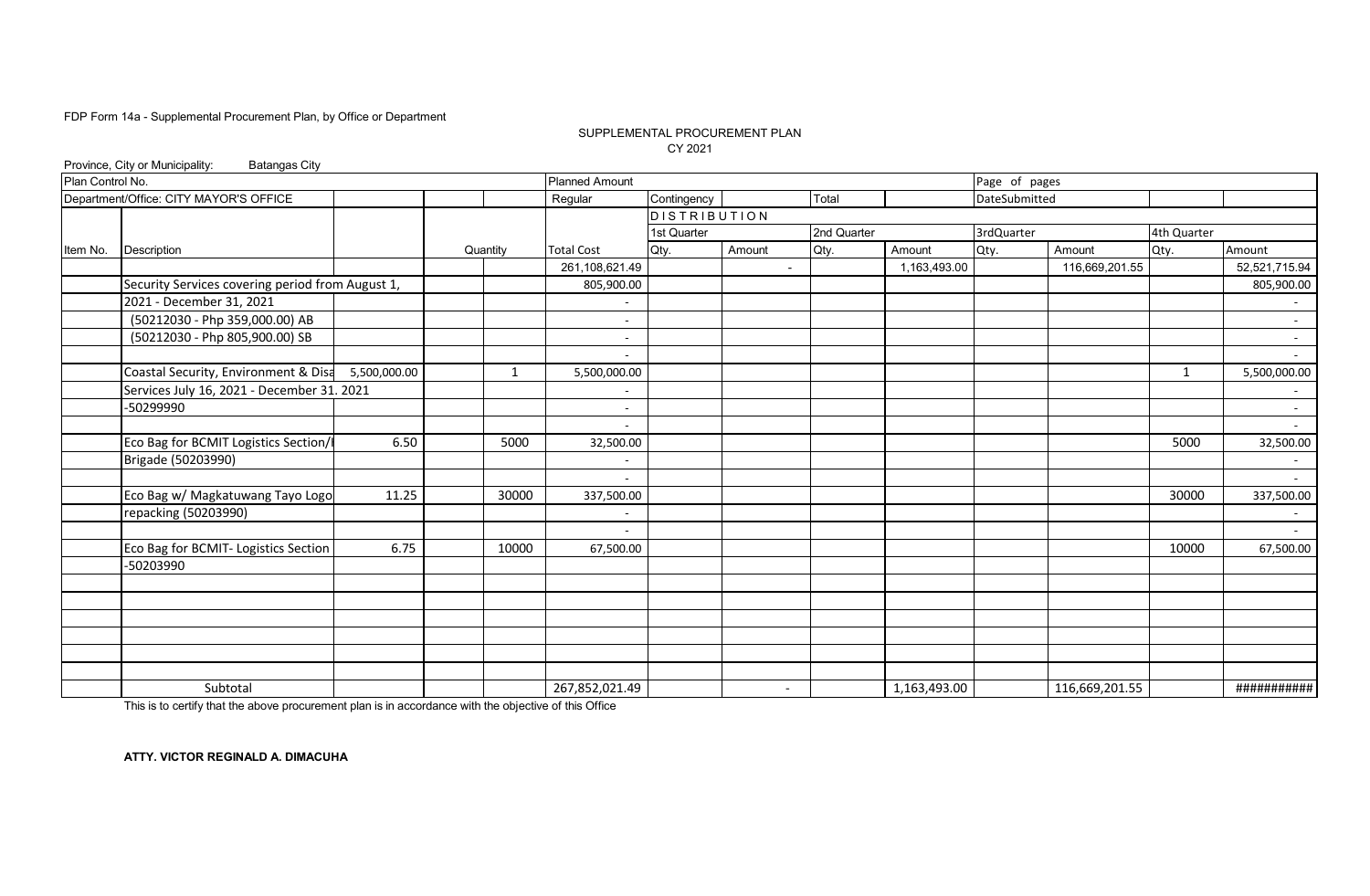### SUPPLEMENTAL PROCUREMENT PLAN CY 2021

|                  | Province, City or Municipality:<br><b>Batangas City</b> |          |                       |                     |                          |             |              |               |                |             |               |
|------------------|---------------------------------------------------------|----------|-----------------------|---------------------|--------------------------|-------------|--------------|---------------|----------------|-------------|---------------|
| Plan Control No. |                                                         |          | <b>Planned Amount</b> |                     |                          |             |              | Page of pages |                |             |               |
|                  | Department/Office: CITY MAYOR'S OFFICE                  |          | Regular               | Contingency         |                          | Total       |              | DateSubmitted |                |             |               |
|                  |                                                         |          |                       | <b>DISTRIBUTION</b> |                          |             |              |               |                |             |               |
|                  |                                                         |          |                       | 1st Quarter         |                          | 2nd Quarter |              | 3rdQuarter    |                | 4th Quarter |               |
| Item No.         | Description                                             | Quantity | <b>Total Cost</b>     | Qty.                | Amount                   | Qty.        | Amount       | Qty.          | Amount         | Qty.        | Amount        |
|                  |                                                         |          | 267,852,021.49        |                     | $\overline{\phantom{a}}$ |             | 1,163,493.00 |               | 116,669,201.55 |             | 59,265,115.94 |
|                  | Rental of Temporary Health/Isolation Facility           |          | 1,343,199.00          |                     |                          |             |              |               |                |             | 1,343,199.00  |
|                  | 50299050                                                |          |                       |                     |                          |             |              |               |                |             |               |
|                  |                                                         |          |                       |                     |                          |             |              |               |                |             |               |
|                  | Rental of Temporary Health/Isolation Facility           |          | 1,343,199.00          |                     |                          |             |              |               |                |             | 1,343,199.00  |
|                  | 39 rooms x P1,111.00 x 31 days (50299050)               |          |                       |                     |                          |             |              |               |                |             |               |
|                  |                                                         |          |                       |                     |                          |             |              |               |                |             |               |
|                  | Rental of Temporary Health/Isolation Facility           |          | 620,000.00            |                     |                          |             |              |               |                |             | 620,000.00    |
|                  | 20 rooms x P1000 x31 days (50299050)                    |          |                       |                     |                          |             |              |               |                |             | $\sim$        |
|                  |                                                         |          |                       |                     |                          |             |              |               |                |             |               |
|                  | Rental of Temporary Health/Isolation Facility           |          | 620,000.00            |                     |                          |             |              |               |                |             | 620,000.00    |
|                  | 20 rooms x P1000 x31 days (50299050)                    |          |                       |                     |                          |             |              |               |                |             |               |
|                  |                                                         |          |                       |                     |                          |             |              |               |                |             |               |
|                  | Refilling Medical Oxygen Gas for BCMIT                  |          | 498,000.00            |                     |                          |             |              |               |                |             | 498,000.00    |
|                  | -50203990                                               |          |                       |                     |                          |             |              |               |                |             |               |
|                  |                                                         |          |                       |                     |                          |             |              |               |                |             |               |
|                  | Alcohol Dispenser for Sports Coliseum                   |          |                       |                     |                          |             |              |               |                |             | 18,750.00     |
|                  | -50203990                                               |          |                       |                     |                          |             |              |               |                |             |               |
|                  |                                                         |          | 18,750.00             |                     |                          |             |              |               |                |             |               |
|                  | Rental of Temporary Health/Isolation Facility           |          |                       |                     |                          |             |              |               |                |             | 1,549,845.00  |
|                  | 45 rooms x P1,111 x 31 days (TRUST FUND)                |          |                       |                     |                          |             |              |               |                |             |               |
|                  |                                                         |          | 1,549,845.00          |                     |                          |             |              |               |                |             |               |
|                  |                                                         |          |                       |                     |                          |             |              |               |                |             |               |
|                  |                                                         |          |                       |                     |                          |             |              |               |                |             |               |
|                  | Subtotal                                                |          | 273,845,014.49        |                     |                          |             | 1,163,493.00 |               | 116,669,201.55 |             | 65,258,108.94 |

This is to certify that the above procurement plan is in accordance with the objective of this Office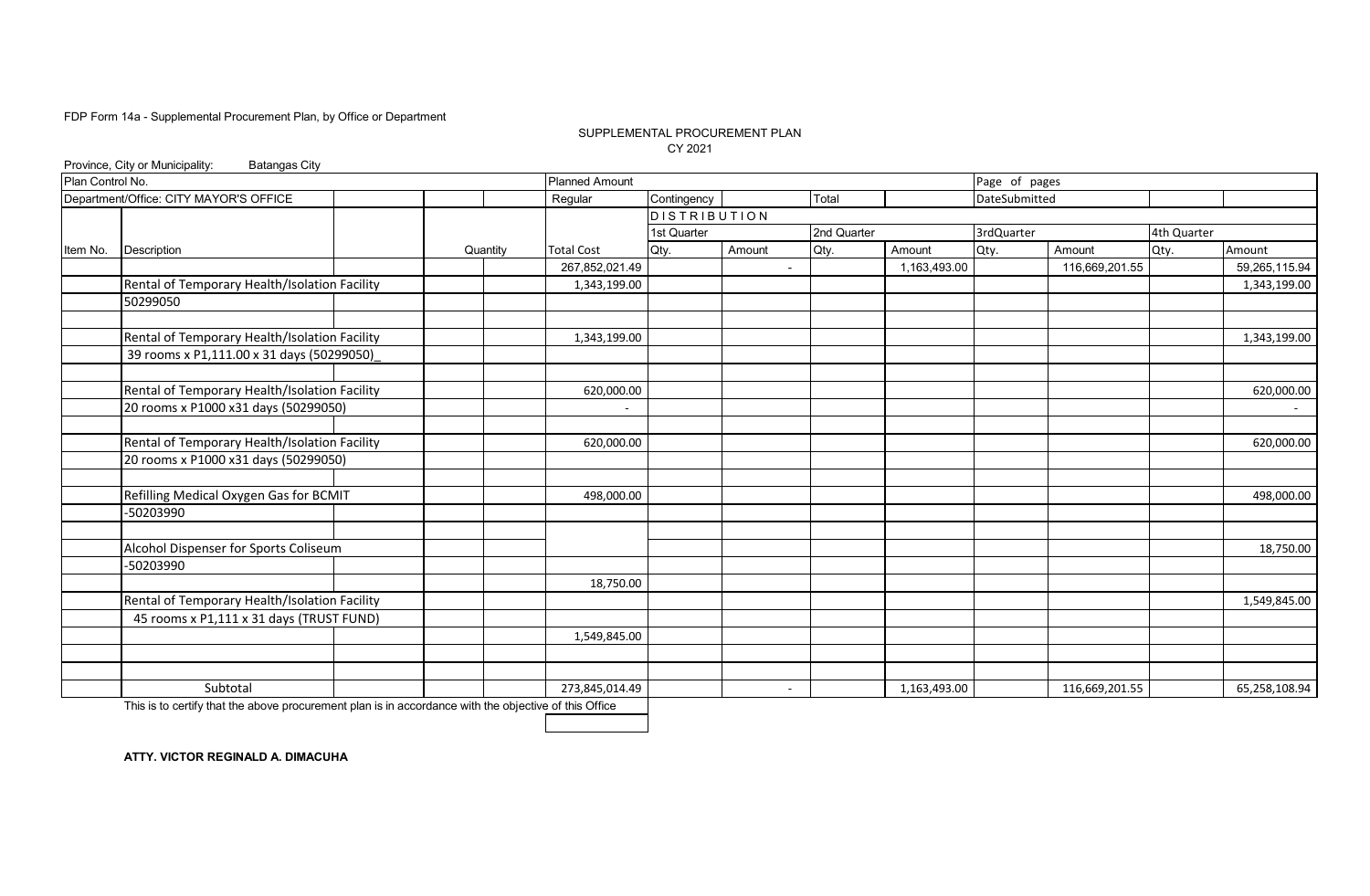### SUPPLEMENTAL PROCUREMENT PLAN CY 2021

|                  | Province, City or Municipality:<br><b>Batangas City</b> |          |                       |              |                          |             |              |               |                |             |               |
|------------------|---------------------------------------------------------|----------|-----------------------|--------------|--------------------------|-------------|--------------|---------------|----------------|-------------|---------------|
| Plan Control No. |                                                         |          | <b>Planned Amount</b> |              |                          |             |              | Page of pages |                |             |               |
|                  | Department/Office: CITY MAYOR'S OFFICE                  |          | Regular               | Contingency  |                          | Total       |              | DateSubmitted |                |             |               |
|                  |                                                         |          |                       | DISTRIBUTION |                          |             |              |               |                |             |               |
|                  |                                                         |          |                       | 1st Quarter  |                          | 2nd Quarter |              | 3rdQuarter    |                | 4th Quarter |               |
| Item No.         | Description                                             | Quantity | <b>Total Cost</b>     | Qty.         | Amount                   | Qty.        | Amount       | Qty.          | Amount         | Qty.        | Amount        |
|                  |                                                         |          | 273,845,014.49        |              | $\overline{\phantom{a}}$ |             | 1,163,493.00 |               | 116,669,201.55 |             | 65,258,108.94 |
|                  | Rental of Temporary Health/Isolation Facility           |          | 620,000.00            |              |                          |             |              |               |                |             | 620,000.00    |
|                  | 20 rooms x P1000 x31 days (TRUST FUND)                  |          |                       |              |                          |             |              |               |                |             |               |
|                  | Rental of Temporary Health/Isolation Facility           |          | 600,000.00            |              |                          |             |              |               |                |             | 600,000.00    |
|                  | 20 rooms x P1000 x31 days (TRUST FUND)                  |          |                       |              |                          |             |              |               |                |             |               |
|                  | Rental of Temporary Health/Isolation Facility           |          | 1,299,870.00          |              |                          |             |              |               |                |             | 1,299,870.00  |
|                  | 39 rooms x P1,111 x 30 days (TRUST FUND)                |          |                       |              |                          |             |              |               |                |             |               |
|                  |                                                         |          |                       |              |                          |             |              |               |                |             |               |
|                  | Rental of Temporary Health/Isolation Facility           |          | 1,499,850.00          |              |                          |             |              |               |                |             | 1,499,850.00  |
|                  | 45 roomsxP1,111 x 30 days (TRUST FUND)                  |          |                       |              |                          |             |              |               |                |             |               |
|                  | Rental of Temporary Health/Isolation Facility           |          | 600,000.00            |              |                          |             |              |               |                |             | 600,000.00    |
|                  | 20 rooms x P1000 x31 days (TRUST FUND)                  |          |                       |              |                          |             |              |               |                |             |               |
|                  | High Flow Nasal Cannula Oxygen Therapy                  |          | 2,400,000.00          |              |                          |             |              |               |                |             | 2,400,000.00  |
|                  | Machine (TRUST FUND)                                    |          |                       |              |                          |             |              |               |                |             |               |
|                  |                                                         |          |                       |              |                          |             |              |               |                |             |               |
|                  |                                                         |          |                       |              |                          |             |              |               |                |             |               |
|                  |                                                         |          |                       |              |                          |             |              |               |                |             |               |
|                  |                                                         |          |                       |              |                          |             |              |               |                |             |               |
|                  |                                                         |          |                       |              |                          |             |              |               |                |             |               |
|                  | Subtotal                                                |          | 280,864,734.49        |              | $\overline{\phantom{a}}$ |             | 1,163,493.00 |               | 116,669,201.55 |             | ###########   |

This is to certify that the above procurement plan is in accordance with the objective of this Office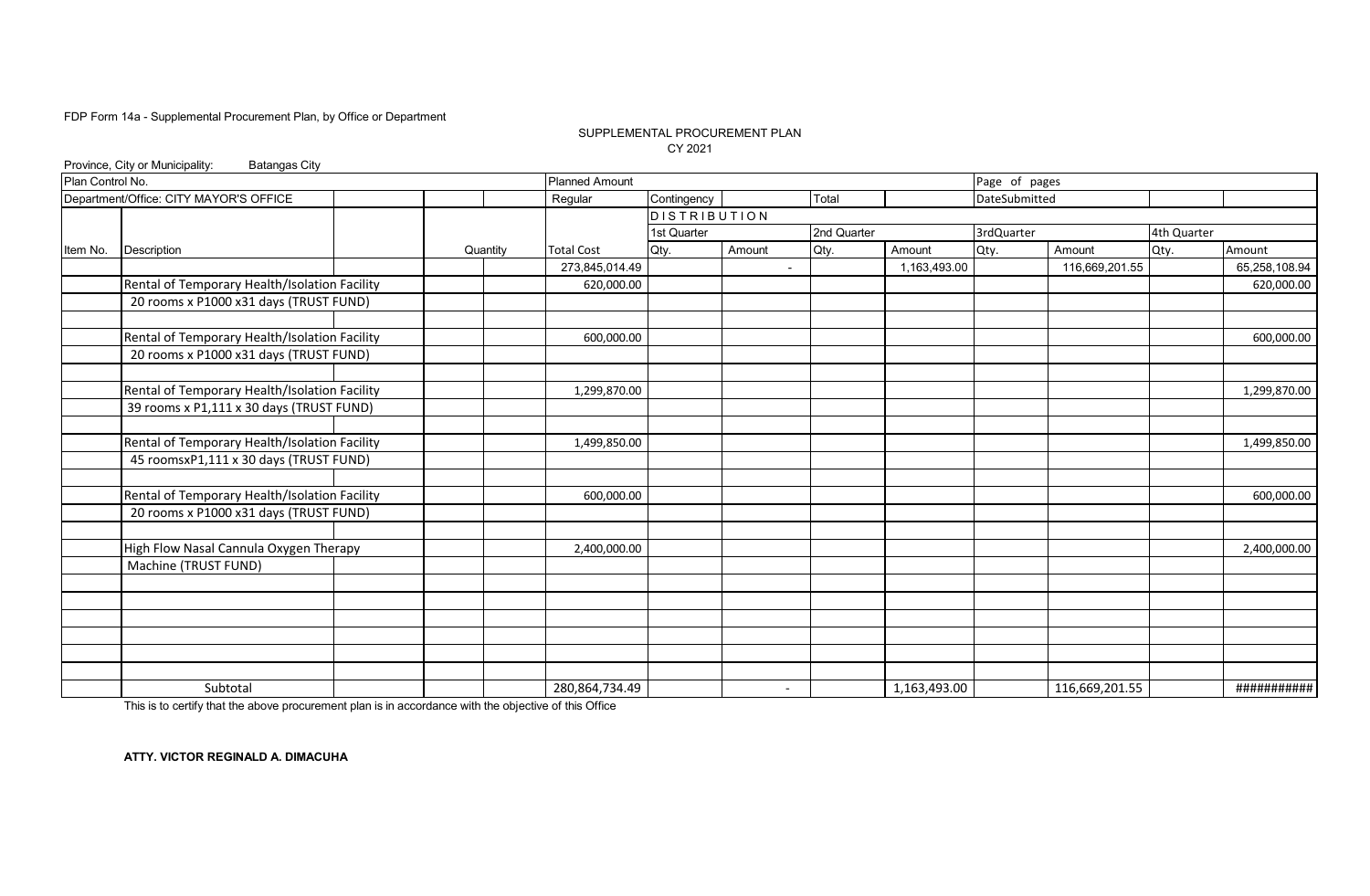### SUPPLEMENTAL PROCUREMENT PLAN CY 2021

| Plan Control No. |                                                |          |                       |              |                          |             |              |               |                |             |               |
|------------------|------------------------------------------------|----------|-----------------------|--------------|--------------------------|-------------|--------------|---------------|----------------|-------------|---------------|
|                  |                                                |          | <b>Planned Amount</b> |              |                          |             |              | Page of pages |                |             |               |
|                  | Department/Office: CITY MAYOR'S OFFICE         |          | Regular               | Contingency  |                          | Total       |              | DateSubmitted |                |             |               |
|                  |                                                |          |                       | DISTRIBUTION |                          |             |              |               |                |             |               |
|                  |                                                |          |                       | 1st Quarter  |                          | 2nd Quarter |              | 3rdQuarter    |                | 4th Quarter |               |
| Item No.         | Description                                    | Quantity | <b>Total Cost</b>     | Qty.         | Amount                   | Qty.        | Amount       | Qty.          | Amount         | Qty.        | Amount        |
|                  |                                                |          | 280,864,734.49        |              | $\blacksquare$           |             | 1,163,493.00 |               | 116,669,201.55 |             | 72,277,828.94 |
|                  | Rental of Temporary Health/Isolation Facility  |          | 600,000.00            |              |                          |             |              |               |                |             | 600,000.00    |
|                  | 20 rooms x P1000 x31 days (TRUST FUND)         |          |                       |              |                          |             |              |               |                |             |               |
|                  | Cash Advanced for purchase of Goods (dry, wet, |          | 999,746.00            |              |                          |             |              |               |                |             | 999,746.00    |
|                  | food supplies & materials) for BCMIT - Kitchen |          |                       |              |                          |             |              |               |                |             |               |
|                  | Brigade (TRUST FUND)                           |          |                       |              |                          |             |              |               |                |             |               |
|                  |                                                |          |                       |              |                          |             |              |               |                |             |               |
|                  |                                                |          |                       |              |                          |             |              |               |                |             |               |
|                  | Various materials for repair of scaffolds/tent |          | 32,455.00             |              |                          |             |              |               |                |             | 32,455.00     |
|                  | of BCMIT-Kitchen Brigade (50203990)            |          |                       |              |                          |             |              |               |                |             |               |
|                  | Sterilization Box for different offices        |          | 50,000.00             |              |                          |             |              |               |                |             | 50,000.00     |
|                  | -50203990                                      |          |                       |              |                          |             |              |               |                |             |               |
|                  | Purified Drinking Water for BCMIT-Logistics    |          | 214,442.40            |              |                          |             |              |               |                |             | 214,442.40    |
|                  | Kitchen Brigade, Medical Staff and TCC         |          |                       |              |                          |             |              |               |                |             |               |
|                  | -50203990                                      |          |                       |              |                          |             |              |               |                |             |               |
|                  |                                                |          |                       |              |                          |             |              |               |                |             |               |
|                  |                                                |          |                       |              |                          |             |              |               |                |             |               |
|                  |                                                |          |                       |              |                          |             |              |               |                |             |               |
|                  | Subtotal                                       |          | 282,761,377.89        |              | $\overline{\phantom{a}}$ |             | 1,163,493.00 |               | 116,669,201.55 |             | ###########   |

This is to certify that the above procurement plan is in accordance with the objective of this Office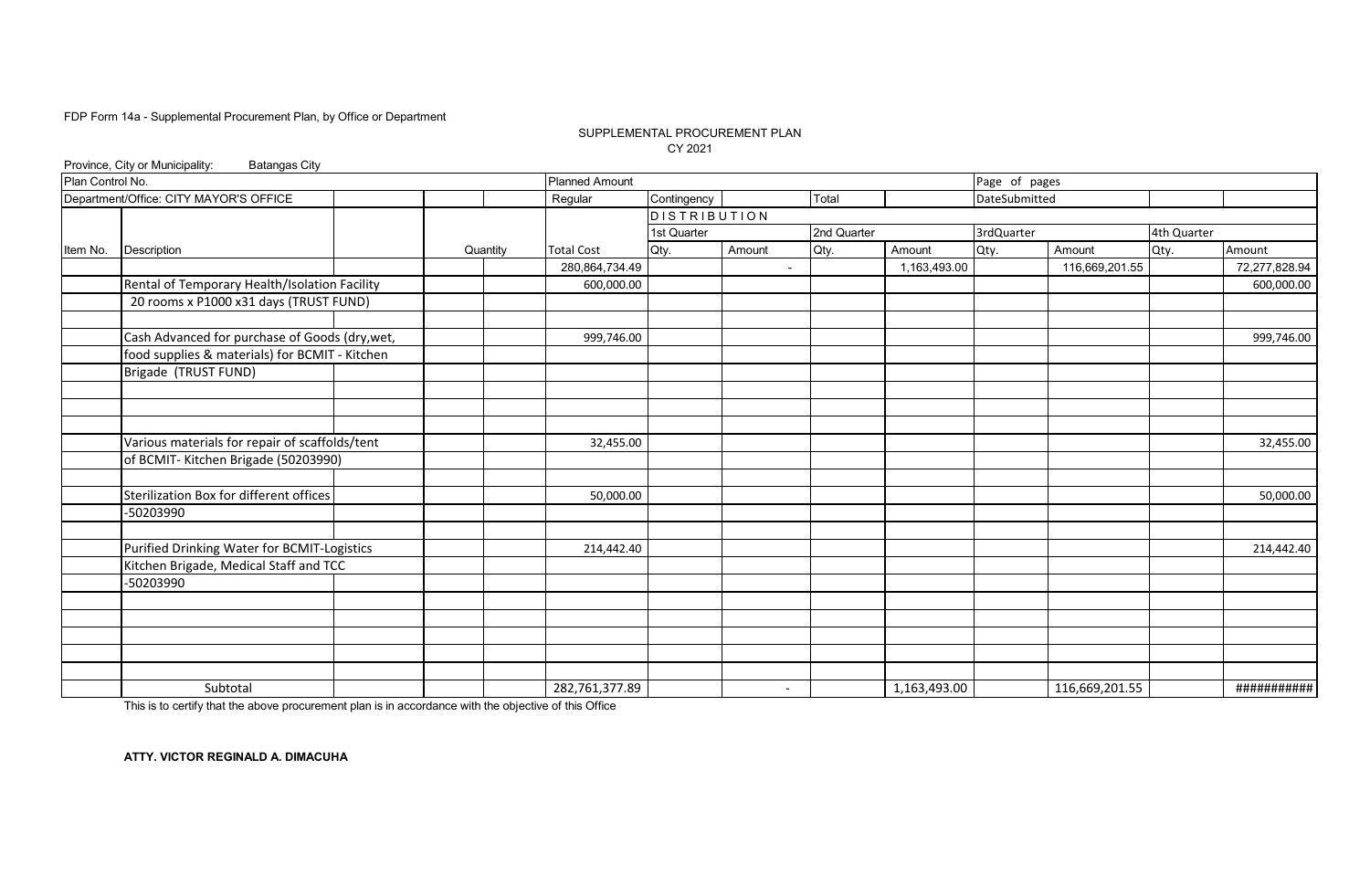### SUPPLEMENTAL PROCUREMENT PLAN CY 2021

|                  | Province, City or Municipality:<br><b>Batangas City</b> |          |                       |                     |                          |             |              |               |                |             |               |
|------------------|---------------------------------------------------------|----------|-----------------------|---------------------|--------------------------|-------------|--------------|---------------|----------------|-------------|---------------|
| Plan Control No. |                                                         |          | <b>Planned Amount</b> |                     |                          |             |              | Page of pages |                |             |               |
|                  | Department/Office: CITY MAYOR'S OFFICE                  |          | Regular               | Contingency         |                          | Total       |              | DateSubmitted |                |             |               |
|                  |                                                         |          |                       | <b>DISTRIBUTION</b> |                          |             |              |               |                |             |               |
|                  |                                                         |          |                       | 1st Quarter         |                          | 2nd Quarter |              | 3rdQuarter    |                | 4th Quarter |               |
| Item No.         | Description                                             | Quantity | <b>Total Cost</b>     | Qty.                | Amount                   | Qty.        | Amount       | Qty.          | Amount         | Qty.        | Amount        |
|                  |                                                         |          | 282,761,377.89        |                     | $\overline{\phantom{a}}$ |             | 1,163,493.00 |               | 116,669,201.55 |             | 74,174,472.34 |
|                  | Cash Advanced for purchase of Goods (dry, wet,          |          | 1,500,000.00          |                     |                          |             |              |               |                |             | 1,500,000.00  |
|                  | food supplies & materials) for BCMIT - Kitchen          |          |                       |                     |                          |             |              |               |                |             |               |
|                  | Brigade (50203060)                                      |          |                       |                     |                          |             |              |               |                |             |               |
|                  |                                                         |          |                       |                     |                          |             |              |               |                |             |               |
|                  | Various supplies of COVID19 Programs/Activities         |          |                       |                     |                          |             |              |               |                |             |               |
|                  | for BCMIT-Logistics Section (50203990)                  |          | 99,600.00             |                     |                          |             |              |               |                |             | 99,600.00     |
|                  |                                                         |          |                       |                     |                          |             |              |               |                |             |               |
|                  | Sodium Ascorbate for BCMIT-Medical Response             |          | 65,000.00             |                     |                          |             |              |               |                |             | 65,000.00     |
|                  | Team (50203070)                                         |          |                       |                     |                          |             |              |               |                |             |               |
|                  |                                                         |          |                       |                     |                          |             |              |               |                |             |               |
|                  | Alcohol 70% isopropyl (gal.) for BCMIT (50203990)       |          | 73,000.00             |                     |                          |             |              |               |                |             | 73,000.00     |
|                  |                                                         |          |                       |                     |                          |             |              |               |                |             |               |
|                  | Rental of Temporary Health/Isolation Facility           |          | 1,343,199.00          |                     |                          |             |              |               |                |             | 1,343,199.00  |
|                  | 20 rooms x P1000 x31 days (TRUST FUND)                  |          |                       |                     |                          |             |              |               |                |             |               |
|                  |                                                         |          |                       |                     |                          |             |              |               |                |             |               |
|                  | Rental of Temporary Health/Isolation Facility           |          | 620,000.00            |                     |                          |             |              |               |                |             | 620,000.00    |
|                  | 20 rooms x P1000 x31 days (50299050)                    |          |                       |                     |                          |             |              |               |                |             |               |
|                  |                                                         |          |                       |                     |                          |             |              |               |                |             |               |
|                  |                                                         |          |                       |                     |                          |             |              |               |                |             |               |
|                  |                                                         |          |                       |                     |                          |             |              |               |                |             |               |
|                  |                                                         |          |                       |                     |                          |             |              |               |                |             |               |
|                  |                                                         |          |                       |                     |                          |             |              |               |                |             |               |
|                  |                                                         |          |                       |                     |                          |             |              |               |                |             |               |
|                  | Subtotal                                                |          | 286,462,176.89        |                     | $\overline{\phantom{a}}$ |             | 1,163,493.00 |               | 116,669,201.55 |             | ###########   |

This is to certify that the above procurement plan is in accordance with the objective of this Office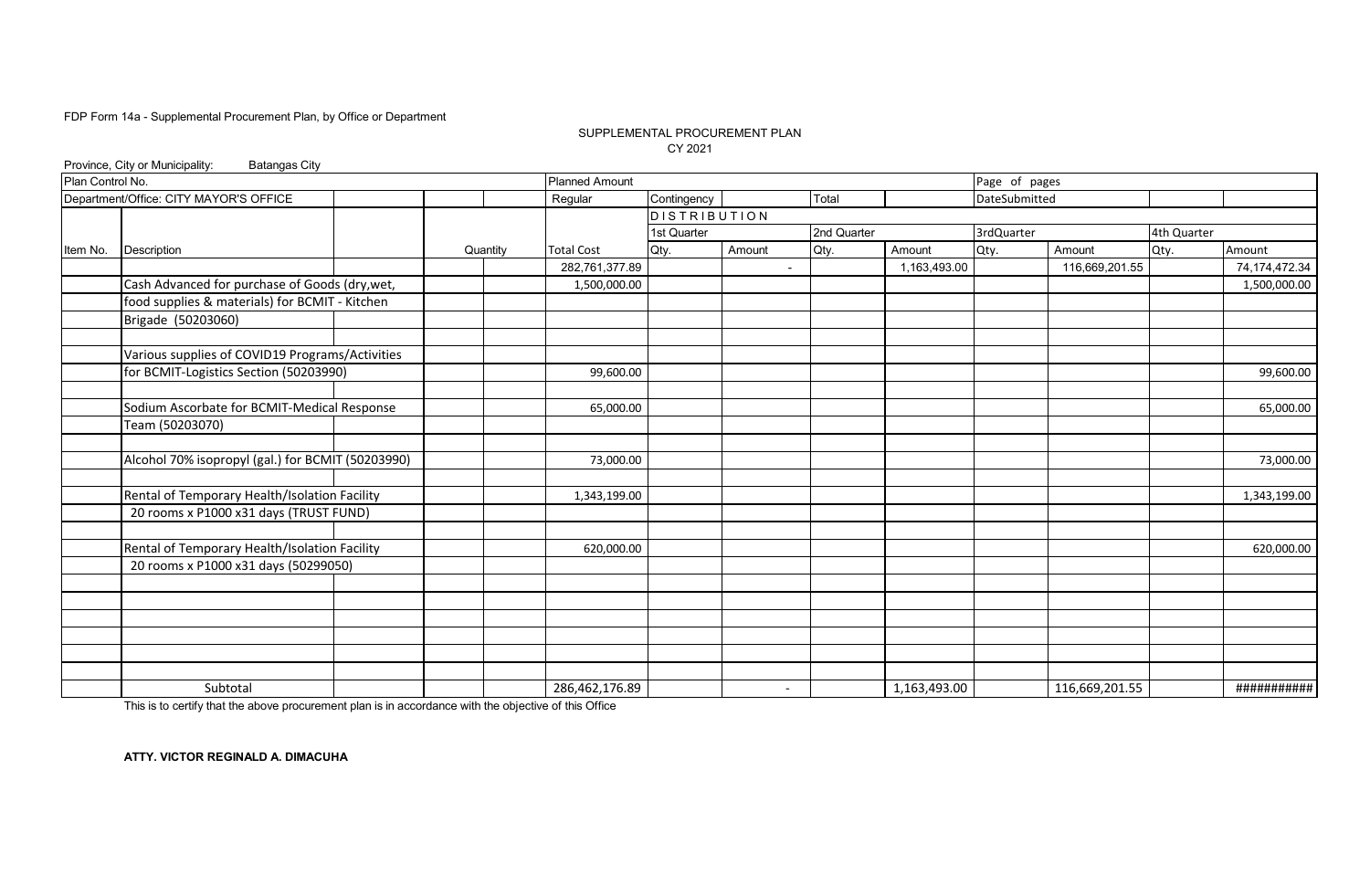### SUPPLEMENTAL PROCUREMENT PLAN CY 2021

|                  | Province, City or Municipality:<br><b>Batangas City</b> |          |                       |                     |                          |             |              |               |                |             |               |
|------------------|---------------------------------------------------------|----------|-----------------------|---------------------|--------------------------|-------------|--------------|---------------|----------------|-------------|---------------|
| Plan Control No. |                                                         |          | <b>Planned Amount</b> |                     |                          |             |              | Page of pages |                |             |               |
|                  | Department/Office: CITY MAYOR'S OFFICE                  |          | Regular               | Contingency         |                          | Total       |              | DateSubmitted |                |             |               |
|                  |                                                         |          |                       | <b>DISTRIBUTION</b> |                          |             |              |               |                |             |               |
|                  |                                                         |          |                       | 1st Quarter         |                          | 2nd Quarter |              | 3rdQuarter    |                | 4th Quarter |               |
| Item No.         | <b>Description</b>                                      | Quantity | <b>Total Cost</b>     | Qty.                | Amount                   | Qty.        | Amount       | Qty.          | Amount         | Qty.        | Amount        |
|                  |                                                         |          | 286,462,176.89        |                     | $\blacksquare$           |             | 1,163,493.00 |               | 116,669,201.55 |             | 77,875,271.34 |
|                  | Rental of Temporary Health/Isolation Facility           |          | 1,549,845.00          |                     |                          |             |              |               |                |             | 1,549,845.00  |
|                  | 45 rooms x P1111 x31 days (50299050)                    |          |                       |                     |                          |             |              |               |                |             |               |
|                  | Rental of Temporary Health/Isolation Facility           |          | 620,000.00            |                     |                          |             |              |               |                |             | 620,000.00    |
|                  | 20 rooms x P1000 x31 days (50299050)                    |          |                       |                     |                          |             |              |               |                |             |               |
|                  |                                                         |          |                       |                     |                          |             |              |               |                |             |               |
|                  | Rental of Temporary Health/Isolation Facility           |          | 620,000.00            |                     |                          |             |              |               |                |             | 620,000.00    |
|                  | 20 rooms x P1000 x31 days (50299050)                    |          |                       |                     |                          |             |              |               |                |             |               |
|                  | Sodium Ascorbate for different offices of               |          | 4,393,350.00          |                     |                          |             |              |               |                |             | 4,393,350.00  |
|                  | Batangas City Goverrnment (50203070)                    |          |                       |                     |                          |             |              |               |                |             |               |
|                  | Cash Advanced for purchase of Goods (dry, wet,          |          | 1,000,000.00          |                     |                          |             |              |               |                |             | 1,000,000.00  |
|                  | food supplies & materials) for BCMIT - Kitchen          |          |                       |                     |                          |             |              |               |                |             |               |
|                  | Brigade (50203060)                                      |          |                       |                     |                          |             |              |               |                |             |               |
|                  |                                                         |          |                       |                     |                          |             |              |               |                |             |               |
|                  | Purified Drinking Water for BCMIT<br>-50203990          |          | 570,000.00            |                     |                          |             |              |               |                |             | 570,000.00    |
|                  |                                                         |          |                       |                     |                          |             |              |               |                |             |               |
|                  |                                                         |          |                       |                     |                          |             |              |               |                |             |               |
|                  |                                                         |          |                       |                     |                          |             |              |               |                |             |               |
|                  |                                                         |          |                       |                     |                          |             |              |               |                |             |               |
|                  | Subtotal                                                |          | 295,215,371.89        |                     | $\overline{\phantom{a}}$ |             | 1,163,493.00 |               | 116,669,201.55 |             | ###########   |

This is to certify that the above procurement plan is in accordance with the objective of this Office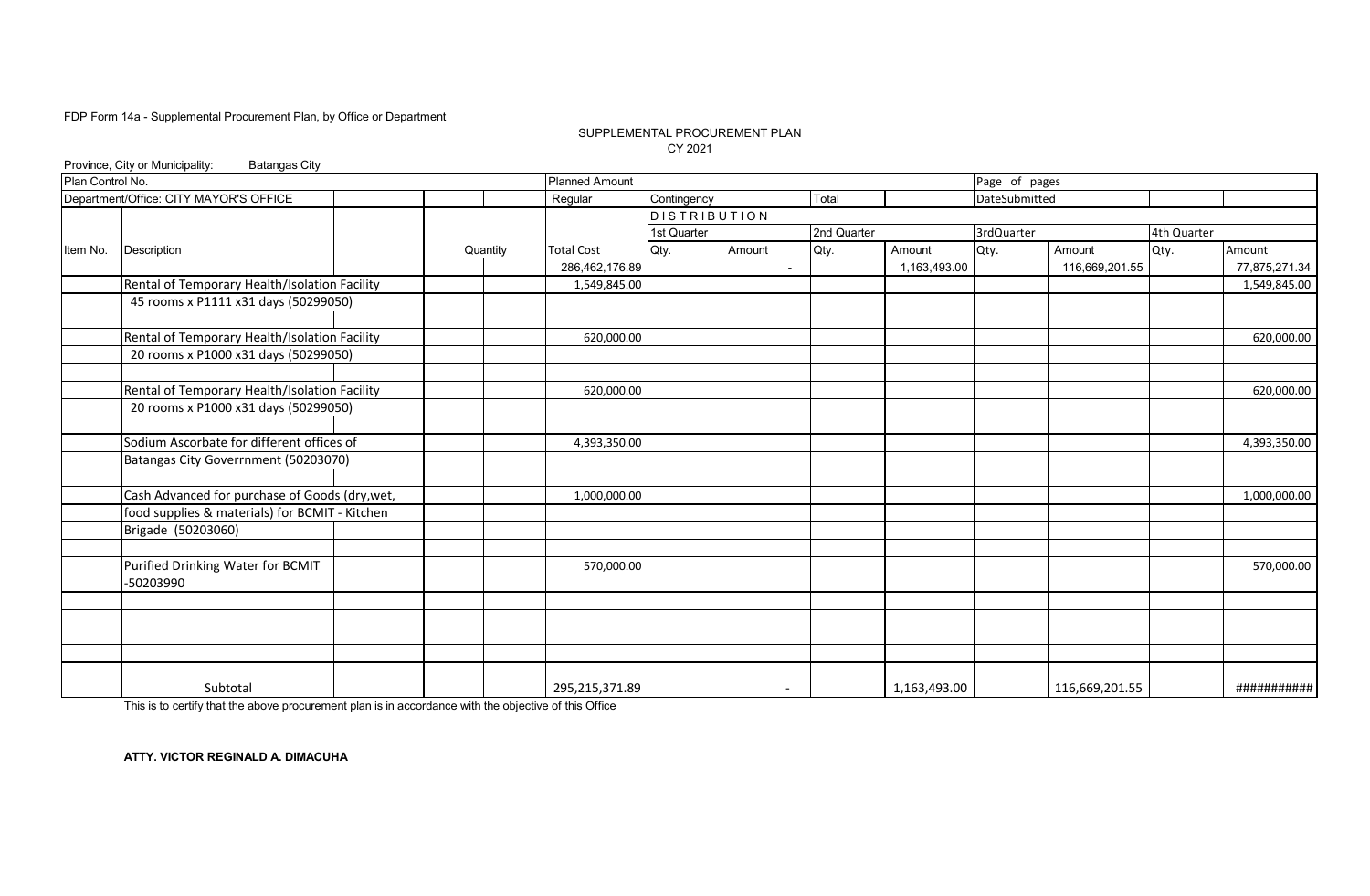### SUPPLEMENTAL PROCUREMENT PLAN CY 2021

|                  | Province, City or Municipality:<br><b>Batangas City</b> |          |                       |                 |        |                          |              |               |                |             |               |
|------------------|---------------------------------------------------------|----------|-----------------------|-----------------|--------|--------------------------|--------------|---------------|----------------|-------------|---------------|
| Plan Control No. |                                                         |          | <b>Planned Amount</b> |                 |        |                          |              | Page of pages |                |             |               |
|                  | Department/Office: CITY MAYOR'S OFFICE                  |          | Regular               | Contingency     |        | Total                    |              | DateSubmitted |                |             |               |
|                  |                                                         |          |                       | $D$ ISTRIBUTION |        |                          |              |               |                |             |               |
|                  |                                                         |          |                       | 1st Quarter     |        | 2nd Quarter              |              | 3rdQuarter    |                | 4th Quarter |               |
| Item No.         | Description                                             | Quantity | <b>Total Cost</b>     | Qty.            | Amount | Qty.                     | Amount       | Qty.          | Amount         | Qty.        | Amount        |
|                  |                                                         |          | 295,215,371.89        |                 |        | $\overline{a}$           | 1,163,493.00 |               | 116,669,201.55 |             | 86,628,466.34 |
|                  | Eco Bag (medium) for BCMIT- Logistics Section           |          | 32,500.00             |                 |        |                          |              |               |                |             | 32,500.00     |
|                  | -50203990                                               |          |                       |                 |        |                          |              |               |                |             |               |
|                  |                                                         |          |                       |                 |        |                          |              |               |                |             |               |
|                  | Various supplies & materials of different               |          |                       |                 |        |                          |              |               |                |             |               |
|                  | operations of BCMIT                                     |          |                       |                 |        |                          |              |               |                |             |               |
|                  | 50203070                                                |          | 1,532,000.00          |                 |        |                          |              |               |                |             | 1,532,000.00  |
|                  | 50203990                                                |          | 1,215,390.00          |                 |        |                          |              |               |                |             | 1,215,390.00  |
|                  |                                                         |          |                       |                 |        |                          |              |               |                |             |               |
|                  | Various construction supplies & materials for           |          | 252,500.00            |                 |        |                          |              |               |                |             | 252,500.00    |
|                  | 50203990)                                               |          |                       |                 |        |                          |              |               |                |             |               |
|                  |                                                         |          |                       |                 |        |                          |              |               |                |             |               |
|                  | Trash bag (small) for City isolation Facility           |          | 15,000.00             |                 |        |                          |              |               |                |             | 15,000.00     |
|                  | -50203990                                               |          |                       |                 |        |                          |              |               |                |             |               |
|                  |                                                         |          |                       |                 |        |                          |              |               |                |             |               |
|                  | Canvass Sheet 20x40 & 20x44 for COVID19                 |          | 81,000.00             |                 |        |                          |              |               |                |             | 81,000.00     |
|                  | waiting area at BCC (50203990)                          |          |                       |                 |        |                          |              |               |                |             |               |
|                  |                                                         |          |                       |                 |        |                          |              |               |                |             |               |
|                  | Rental of Temporary Health/Isolation Facility           |          | 1,549,845.00          |                 |        |                          |              |               |                |             | 1,549,845.00  |
|                  | 45 rooms x P1111 x31 days (50299050)                    |          |                       |                 |        |                          |              |               |                |             |               |
|                  |                                                         |          |                       |                 |        |                          |              |               |                |             |               |
|                  |                                                         |          |                       |                 |        |                          |              |               |                |             |               |
|                  |                                                         |          |                       |                 |        |                          |              |               |                |             |               |
|                  |                                                         |          |                       |                 |        |                          |              |               |                |             |               |
|                  | Subtotal                                                |          | 299,893,606.89        |                 |        | $\overline{\phantom{a}}$ | 1,163,493.00 |               | 116,669,201.55 |             | ###########   |

This is to certify that the above procurement plan is in accordance with the objective of this Office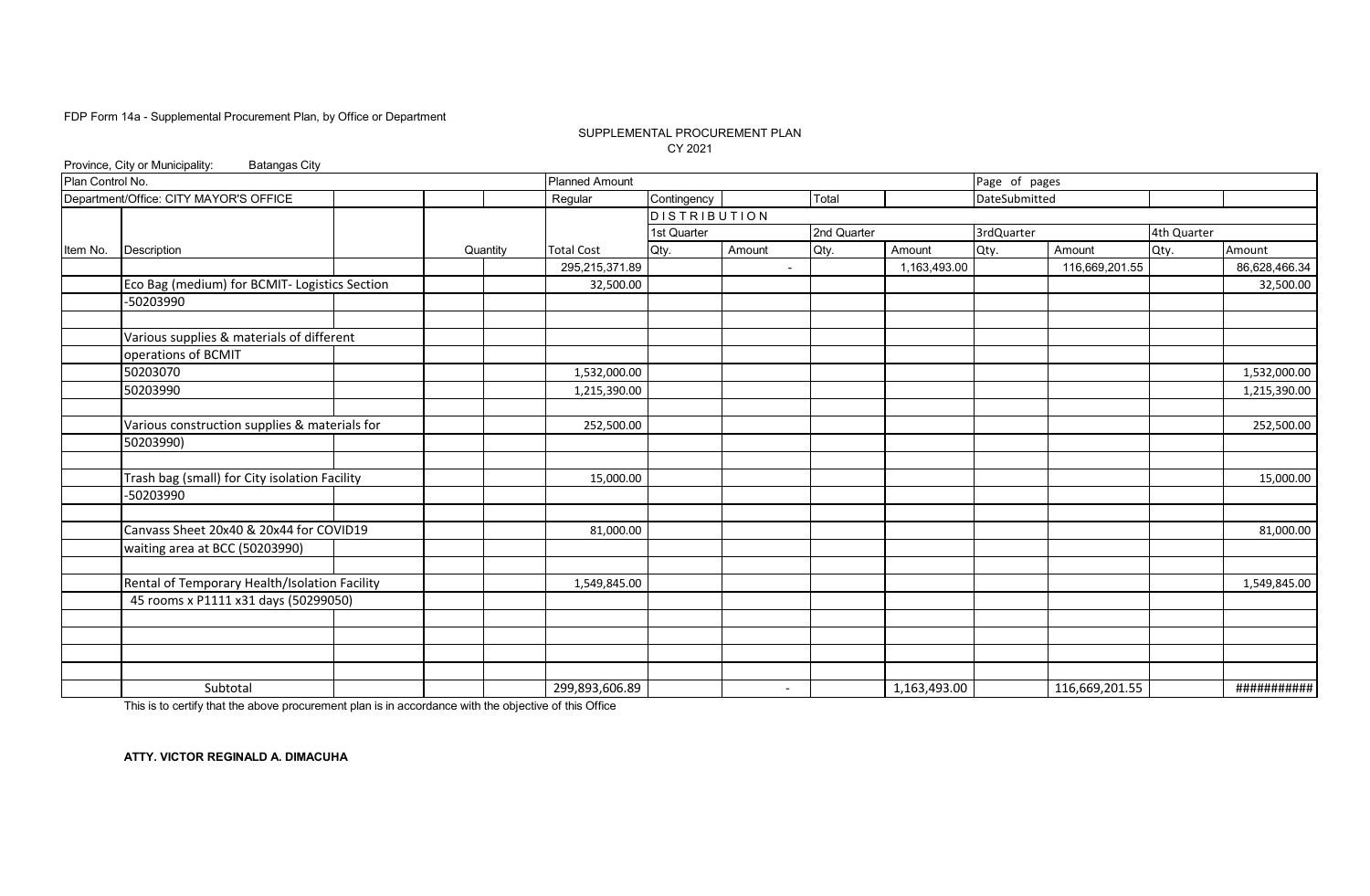### SUPPLEMENTAL PROCUREMENT PLAN CY 2021

|                  | Province, City or Municipality:<br><b>Batangas City</b> |          |                       |                     |                |             |              |               |                |             |               |
|------------------|---------------------------------------------------------|----------|-----------------------|---------------------|----------------|-------------|--------------|---------------|----------------|-------------|---------------|
| Plan Control No. |                                                         |          | <b>Planned Amount</b> |                     |                |             |              | Page of pages |                |             |               |
|                  | Department/Office: CITY MAYOR'S OFFICE                  |          | Regular               | Contingency         |                | Total       |              | DateSubmitted |                |             |               |
|                  |                                                         |          |                       | <b>DISTRIBUTION</b> |                |             |              |               |                |             |               |
|                  |                                                         |          |                       | 1st Quarter         |                | 2nd Quarter |              | 3rdQuarter    |                | 4th Quarter |               |
| Item No.         | <b>Description</b>                                      | Quantity | <b>Total Cost</b>     | Qty.                | Amount         | Qty.        | Amount       | Qty.          | Amount         | Qty.        | Amount        |
|                  |                                                         |          | 299,893,606.89        |                     | $\blacksquare$ |             | 1,163,493.00 |               | 116,669,201.55 |             | 91,306,701.34 |
|                  | Various supplies & materials used in COVID19            |          | 303,260.00            |                     |                |             |              |               |                |             | 303,260.00    |
|                  | Vaccination Unit at BCC (50203990)                      |          |                       |                     |                |             |              |               |                |             |               |
|                  | Rental of Temporary Health/Isolation Facility           |          | 1,343,199.00          |                     |                |             |              |               |                |             | 1,343,199.00  |
|                  | 39 rooms x P1,111 x 30 days (50299050)                  |          |                       |                     |                |             |              |               |                |             |               |
|                  | Monobloc Classic Chair & Venetian Blinds                |          | 64,000.00             |                     |                |             |              |               |                |             | 64,000.00     |
|                  | for City Isolation Facility at Bolbok, Bats. City       |          |                       |                     |                |             |              |               |                |             |               |
|                  | -50203990                                               |          |                       |                     |                |             |              |               |                |             |               |
|                  | Trash Bag black (small) for City Isolation Facility     |          | 15,000.00             |                     |                |             |              |               |                |             | 15,000.00     |
|                  | at Bolbok, Bats, City (50203990)                        |          |                       |                     |                |             |              |               |                |             |               |
|                  | Rental of Temporary Health/Isolation Facility           |          | 620,000.00            |                     |                |             |              |               |                |             | 620,000.00    |
|                  | 20 rooms x P1000 x31 days (50299050)                    |          |                       |                     |                |             |              |               |                |             |               |
|                  | Rental of Temporary Health/Isolation Facility           |          | 620,000.00            |                     |                |             |              |               |                |             | 620,000.00    |
|                  | 20 rooms x P1000 x31 days (50299050)                    |          |                       |                     |                |             |              |               |                |             |               |
|                  |                                                         |          |                       |                     |                |             |              |               |                |             |               |
|                  |                                                         |          |                       |                     |                |             |              |               |                |             |               |
|                  |                                                         |          |                       |                     |                |             |              |               |                |             |               |
|                  | Subtotal                                                |          | 302,859,065.89        |                     | $\sim$         |             | 1,163,493.00 |               | 116,669,201.55 |             | ###########   |

This is to certify that the above procurement plan is in accordance with the objective of this Office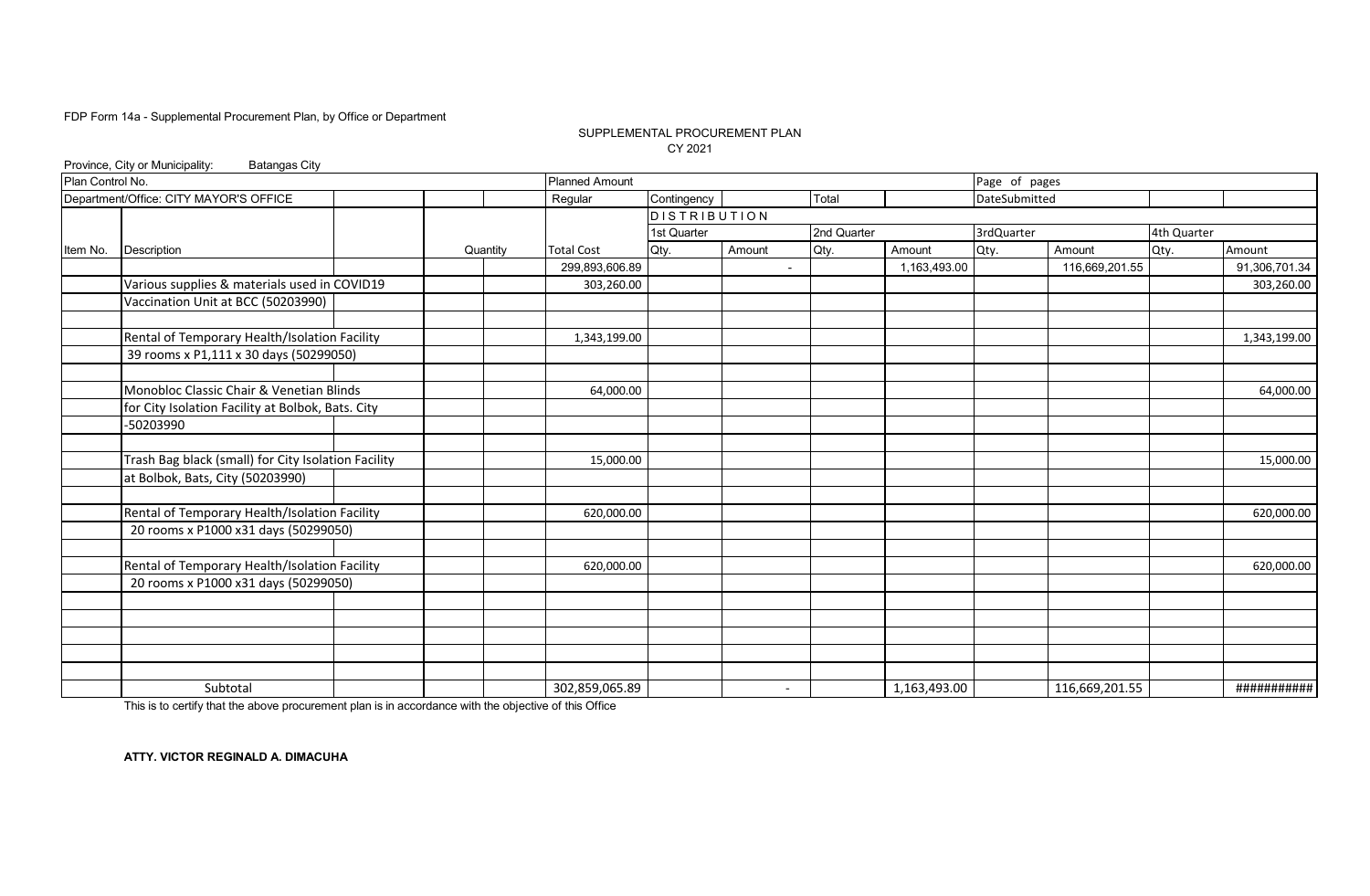### SUPPLEMENTAL PROCUREMENT PLAN CY 2021

|                  | Province, City or Municipality:<br><b>Batangas City</b> |          |                       |              |                          |             |              |               |                |             |               |
|------------------|---------------------------------------------------------|----------|-----------------------|--------------|--------------------------|-------------|--------------|---------------|----------------|-------------|---------------|
| Plan Control No. |                                                         |          | <b>Planned Amount</b> |              |                          |             |              | Page of pages |                |             |               |
|                  | Department/Office: CITY MAYOR'S OFFICE                  |          | Regular               | Contingency  |                          | Total       |              | DateSubmitted |                |             |               |
|                  |                                                         |          |                       | DISTRIBUTION |                          |             |              |               |                |             |               |
|                  |                                                         |          |                       | 1st Quarter  |                          | 2nd Quarter |              | 3rdQuarter    |                | 4th Quarter |               |
| Item No.         | <b>Description</b>                                      | Quantity | <b>Total Cost</b>     | Qty.         | Amount                   | Qty.        | Amount       | Qty.          | Amount         | Qty.        | Amount        |
|                  |                                                         |          | 302,859,065.89        |              | $\blacksquare$           |             | 1,163,493.00 |               | 116,669,201.55 |             | 94,272,160.34 |
|                  | Rental of Temporary Health/Isolation Facility           |          | 620,000.00            |              |                          |             |              |               |                |             | 620,000.00    |
|                  | 20 rooms x P1000 x31 days (50299050)                    |          |                       |              |                          |             |              |               |                |             |               |
|                  | Television Set w/ bracketb for Isolation Facilty        |          | 825,000.00            |              |                          |             |              |               |                |             | 825,000.00    |
|                  | at Bolbok, Bats. City (10499990                         |          |                       |              |                          |             |              |               |                |             |               |
|                  |                                                         |          |                       |              |                          |             |              |               |                |             |               |
|                  | Purified Drinking Water for BCMIT                       |          | 285,000.00            |              |                          |             |              |               |                |             | 285,000.00    |
|                  | -50203990                                               |          |                       |              |                          |             |              |               |                |             |               |
|                  | Cash Advanced for purchase of Goods (dry, wet,          |          | 1,000,000.00          |              |                          |             |              |               |                |             | 1,000,000.00  |
|                  | food supplies & materials) for BCMIT - Kitchen          |          |                       |              |                          |             |              |               |                |             |               |
|                  | Brigade (50203060)                                      |          |                       |              |                          |             |              |               |                |             |               |
|                  |                                                         |          |                       |              |                          |             |              |               |                |             |               |
|                  | Various supplies & materials for City Isolation         |          | 489,400.00            |              |                          |             |              |               |                |             | 489,400.00    |
|                  | Facility at Bolbok, Bats. City (TRUST FUND)             |          |                       |              |                          |             |              |               |                |             |               |
|                  | Cash Advanced for purchase of Goods (dry, wet,          |          | 1,000,000.00          |              |                          |             |              |               |                |             | 1,000,000.00  |
|                  | food supplies & materials) for BCMIT - Kitchen          |          |                       |              |                          |             |              |               |                |             |               |
|                  | Brigade (50203060)                                      |          |                       |              |                          |             |              |               |                |             |               |
|                  |                                                         |          |                       |              |                          |             |              |               |                |             |               |
|                  |                                                         |          |                       |              |                          |             |              |               |                |             |               |
|                  |                                                         |          |                       |              |                          |             |              |               |                |             |               |
|                  | Subtotal                                                |          | 307,078,465.89        |              | $\overline{\phantom{a}}$ |             | 1,163,493.00 |               | 116,669,201.55 |             | ###########   |

This is to certify that the above procurement plan is in accordance with the objective of this Office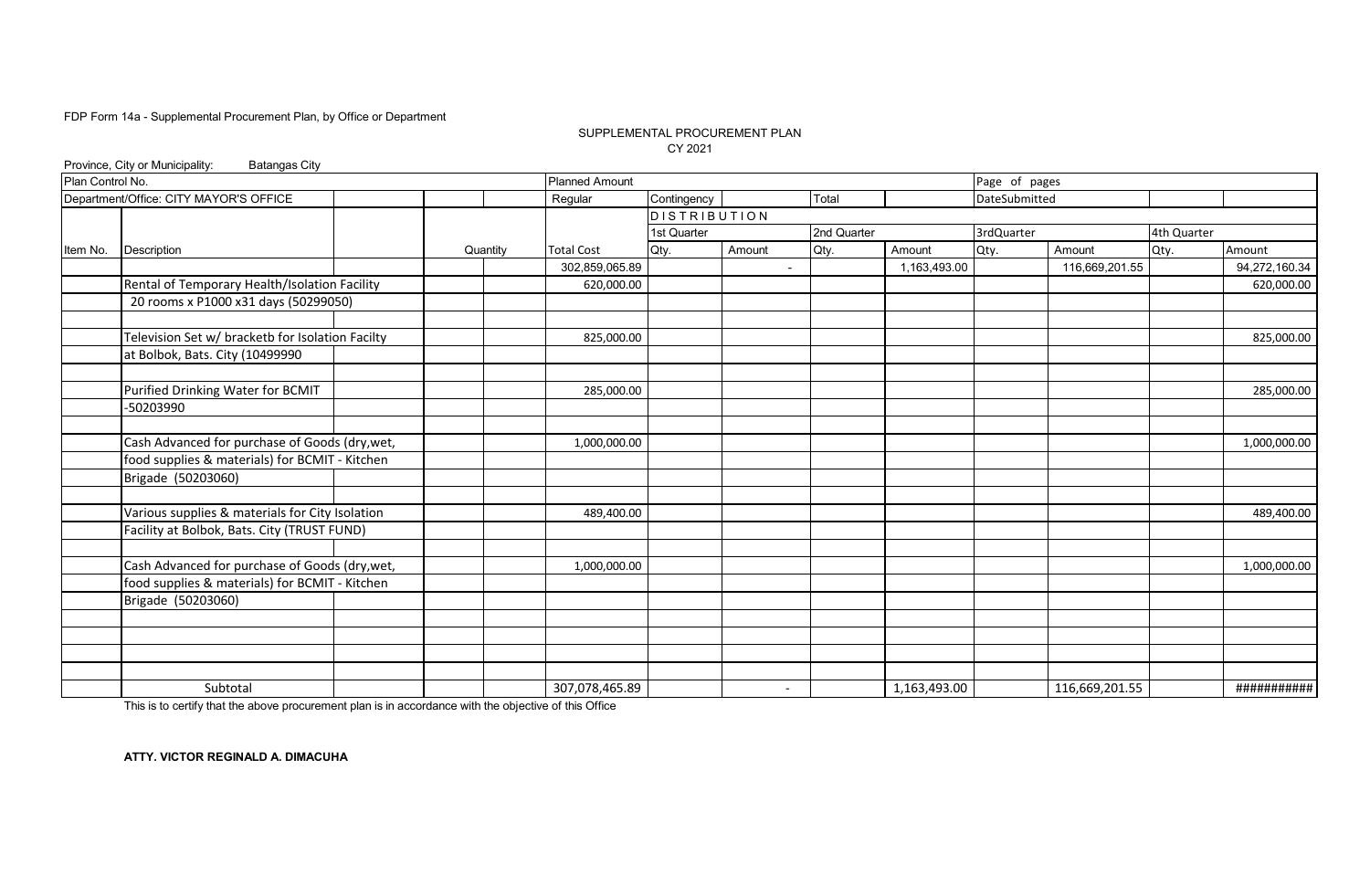### SUPPLEMENTAL PROCUREMENT PLAN CY 2021

|                  | Province, City or Municipality:<br><b>Batangas City</b> |          |                       |                     |                          |             |              |               |                |             |               |
|------------------|---------------------------------------------------------|----------|-----------------------|---------------------|--------------------------|-------------|--------------|---------------|----------------|-------------|---------------|
| Plan Control No. |                                                         |          | <b>Planned Amount</b> |                     |                          |             |              | Page of pages |                |             |               |
|                  | Department/Office: CITY MAYOR'S OFFICE                  |          | Regular               | Contingency         |                          | Total       |              | DateSubmitted |                |             |               |
|                  |                                                         |          |                       | <b>DISTRIBUTION</b> |                          |             |              |               |                |             |               |
|                  |                                                         |          |                       | 1st Quarter         |                          | 2nd Quarter |              | 3rdQuarter    |                | 4th Quarter |               |
| Item No.         | Description                                             | Quantity | <b>Total Cost</b>     | Qty.                | Amount                   | Qty.        | Amount       | Qty.          | Amount         | Qty.        | Amount        |
|                  |                                                         |          | 307,078,465.89        |                     | $\blacksquare$           |             | 1,163,493.00 |               | 116,669,201.55 |             | 98,491,560.34 |
|                  | Rental of Temporary Health/Isolation Facility           |          | 600,000.00            |                     |                          |             |              |               |                |             | 600,000.00    |
|                  | 20 rooms x P1000 x30 days (50299050)                    |          |                       |                     |                          |             |              |               |                |             |               |
|                  |                                                         |          |                       |                     |                          |             |              |               |                |             |               |
|                  | Rental of Temporary Health/Isolation Facility           |          | 1,499,850.00          |                     |                          |             |              |               |                |             | 1,499,850.00  |
|                  | 45 rooms x P1111 x30 days (50299050)                    |          |                       |                     |                          |             |              |               |                |             |               |
|                  |                                                         |          |                       |                     |                          |             |              |               |                |             |               |
|                  | Rental of Temporary Health/Isolation Facility           |          | 600,000.00            |                     |                          |             |              |               |                |             | 600,000.00    |
|                  | 20 rooms x P1000 x30 days (50299050)                    |          |                       |                     |                          |             |              |               |                |             |               |
|                  |                                                         |          |                       |                     |                          |             |              |               |                |             |               |
|                  | Rental of Temporary Health/Isolation Facility           |          | 600,000.00            |                     |                          |             |              |               |                |             | 600,000.00    |
|                  | 20 rooms x P1000 x30 days (50299050)                    |          |                       |                     |                          |             |              |               |                |             |               |
|                  |                                                         |          |                       |                     |                          |             |              |               |                |             |               |
|                  | Rental of Temporary Health/Isolation Facility           |          | 1,299,870.00          |                     |                          |             |              |               |                |             | 1,299,870.00  |
|                  | 39 rooms x P1,111 x 30 days (50299050)                  |          |                       |                     |                          |             |              |               |                |             |               |
|                  |                                                         |          |                       |                     |                          |             |              |               |                |             |               |
|                  | Various Supplies for BCMIT-CDRRMO/CSWDO                 |          | 1,121,775.00          |                     |                          |             |              |               |                |             | 1,121,775.00  |
|                  | -50203990                                               |          |                       |                     |                          |             |              |               |                |             |               |
|                  |                                                         |          |                       |                     |                          |             |              |               |                |             |               |
|                  | Cash Advanced for purchase of Goods (dry, wet,          |          | 1,000,000.00          |                     |                          |             |              |               |                |             | 1,000,000.00  |
|                  | food supplies & materials) for BCMIT - Kitchen          |          |                       |                     |                          |             |              |               |                |             |               |
|                  | Brigade (50203060)                                      |          |                       |                     |                          |             |              |               |                |             |               |
|                  |                                                         |          |                       |                     |                          |             |              |               |                |             |               |
|                  |                                                         |          |                       |                     |                          |             |              |               |                |             |               |
|                  | Subtotal                                                |          | 313,799,960.89        |                     | $\overline{\phantom{a}}$ |             | 1,163,493.00 |               | 116,669,201.55 |             | ###########   |

This is to certify that the above procurement plan is in accordance with the objective of this Office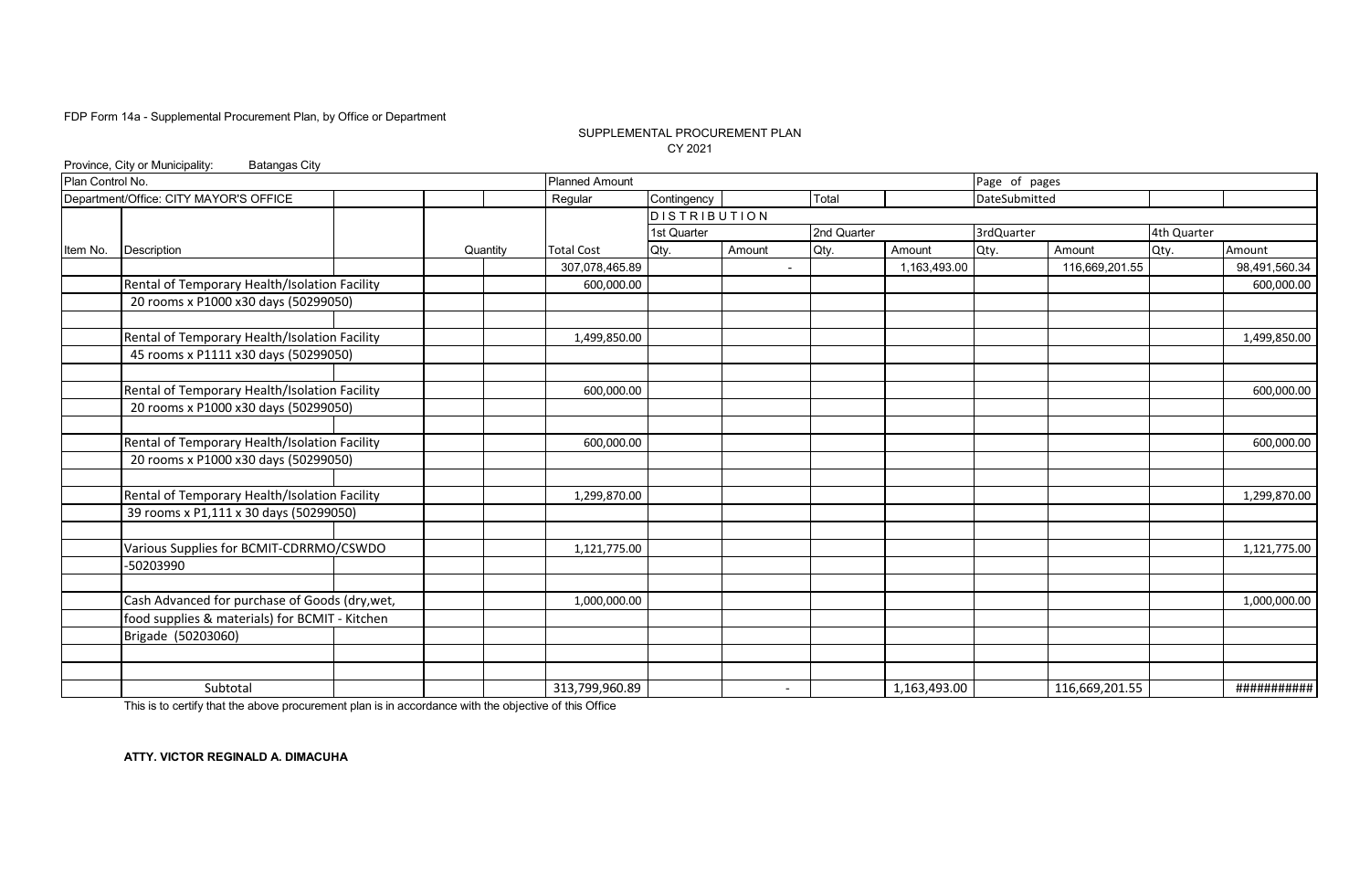### SUPPLEMENTAL PROCUREMENT PLAN CY 2021

|                  | Province, City or Municipality:<br><b>Batangas City</b> |          |                       |              |                |             |              |               |                |             |                |
|------------------|---------------------------------------------------------|----------|-----------------------|--------------|----------------|-------------|--------------|---------------|----------------|-------------|----------------|
| Plan Control No. |                                                         |          | <b>Planned Amount</b> |              |                |             |              | Page of pages |                |             |                |
|                  | Department/Office: CITY MAYOR'S OFFICE                  |          | Regular               | Contingency  |                | Total       |              | DateSubmitted |                |             |                |
|                  |                                                         |          |                       | DISTRIBUTION |                |             |              |               |                |             |                |
|                  |                                                         |          |                       | 1st Quarter  |                | 2nd Quarter |              | 3rdQuarter    |                | 4th Quarter |                |
| Item No.         | <b>Description</b>                                      | Quantity | <b>Total Cost</b>     | Qty.         | Amount         | Qty.        | Amount       | Qty.          | Amount         | Qty.        | Amount         |
|                  |                                                         |          | 313,799,960.89        |              | $\blacksquare$ |             | 1,163,493.00 |               | 116,669,201.55 |             | 105,213,055.34 |
|                  | Cash Advanced for purchase of Goods (dry, wet,          |          | 1,000,000.00          |              |                |             |              |               |                |             | 1,000,000.00   |
|                  | food supplies & materials) for BCMIT - Kitchen          |          |                       |              |                |             |              |               |                |             |                |
|                  | Brigade (50203060)                                      |          |                       |              |                |             |              |               |                |             |                |
|                  |                                                         |          |                       |              |                |             |              |               |                |             |                |
|                  | Repair & Maint of service vehicle with plate no         |          | 103,958.68            |              |                |             |              |               |                |             | 103,958.68     |
|                  | SJR-620, A7 VOO5 (50213060)                             |          |                       |              |                |             |              |               |                |             | $\sim$         |
|                  |                                                         |          |                       |              |                |             |              |               |                |             |                |
|                  | Repair & Maint of service vehicle with plate no         |          | 47,240.00             |              |                |             |              |               |                |             | 47,240.00      |
|                  | CS A7N213, SJR 620 (502013060)                          |          |                       |              |                |             |              |               |                |             |                |
|                  |                                                         |          |                       |              |                |             |              |               |                |             |                |
|                  | Repair & Maint of service vehicle with plate no         |          | 36,270.00             |              |                |             |              |               |                |             | 36,270.00      |
|                  | CS A7 VOO5, SFZ 460 (502013060)                         |          |                       |              |                |             |              |               |                |             | $\sim$         |
|                  |                                                         |          |                       |              |                |             |              |               |                |             |                |
|                  | Repair & Maint of service vehicle with plate no         |          | 6,740.00              |              |                |             |              |               |                |             | 6,740.00       |
|                  | CS A7V005 (50213060)                                    |          |                       |              |                |             |              |               |                |             |                |
|                  |                                                         |          |                       |              |                |             |              |               |                |             |                |
|                  | Repair & Maint of service vehicle with plate no         |          | 10,870.03             |              |                |             |              |               |                |             | 10,870.03      |
|                  | CS S1U342 (50213060)                                    |          |                       |              |                |             |              |               |                |             |                |
|                  |                                                         |          |                       |              |                |             |              |               |                |             |                |
|                  |                                                         |          |                       |              |                |             |              |               |                |             |                |
|                  |                                                         |          |                       |              |                |             |              |               |                |             |                |
|                  |                                                         |          |                       |              |                |             |              |               |                |             |                |
|                  |                                                         |          |                       |              |                |             |              |               |                |             |                |
|                  | Subtotal                                                |          | 315,005,039.60        |              | $\overline{a}$ |             | 1,163,493.00 |               | 116,669,201.55 |             | ###########    |

This is to certify that the above procurement plan is in accordance with the objective of this Office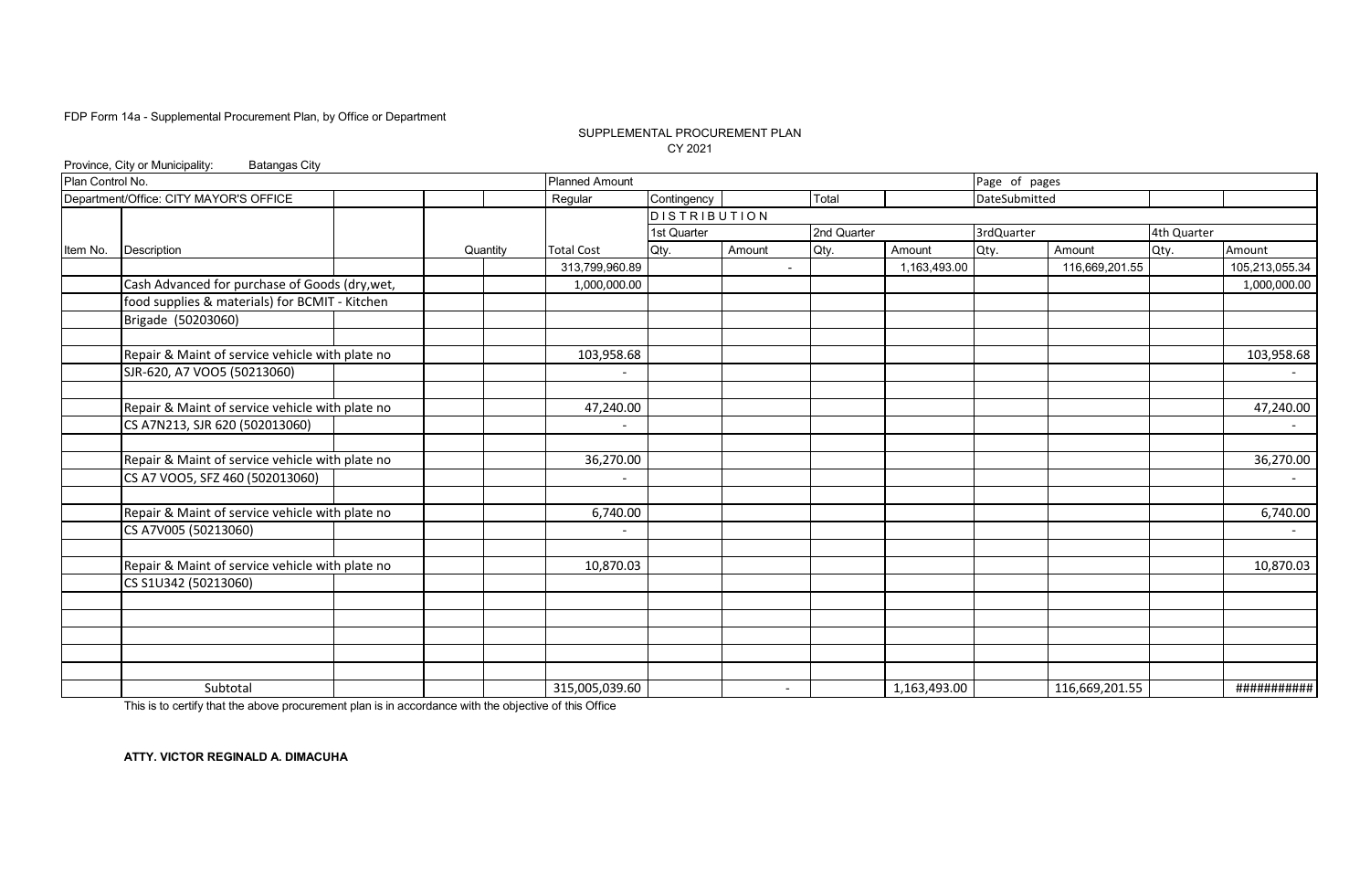### SUPPLEMENTAL PROCUREMENT PLAN CY 2021

|                  | Province, City or Municipality:<br><b>Batangas City</b> |          |                       |                     |                          |             |              |               |                |             |                |
|------------------|---------------------------------------------------------|----------|-----------------------|---------------------|--------------------------|-------------|--------------|---------------|----------------|-------------|----------------|
| Plan Control No. |                                                         |          | <b>Planned Amount</b> |                     |                          |             |              | Page of pages |                |             |                |
|                  | Department/Office: CITY MAYOR'S OFFICE                  |          | Regular               | Contingency         |                          | Total       |              | DateSubmitted |                |             |                |
|                  |                                                         |          |                       | <b>DISTRIBUTION</b> |                          |             |              |               |                |             |                |
|                  |                                                         |          |                       | 1st Quarter         |                          | 2nd Quarter |              | 3rdQuarter    |                | 4th Quarter |                |
| Item No.         | <b>Description</b>                                      | Quantity | <b>Total Cost</b>     | Qty.                | Amount                   | Qty.        | Amount       | Qty.          | Amount         | Qty.        | Amount         |
|                  |                                                         |          | 315,005,039.60        |                     | $\blacksquare$           |             | 1,163,493.00 |               | 116,669,201.55 |             | 106,418,134.05 |
|                  | Repair & Maint of service vehicle with plate no         |          | 6,791.00              |                     |                          |             |              |               |                |             | 6,791.00       |
|                  | B8-Y724 (50213060)                                      |          |                       |                     |                          |             |              |               |                |             | $\sim$         |
|                  |                                                         |          |                       |                     |                          |             |              |               |                |             |                |
|                  | Preventive Maintenance of 2 unit Rapid                  |          | 502,952.60            |                     |                          |             |              |               |                |             | 502,952.60     |
|                  | Response Boat and 1 unit Sea Ambulance                  |          |                       |                     |                          |             |              |               |                |             |                |
|                  | (50213060                                               |          |                       |                     |                          |             |              |               |                |             | $\sim$         |
|                  | Repair & Maint of service vehicle with plate no         |          | 28,940.00             |                     |                          |             |              |               |                |             | 28,940.00      |
|                  | SJR-620 (50213060)                                      |          |                       |                     |                          |             |              |               |                |             |                |
|                  | Repair & Maint of service vehicle with plate no         |          | 100,580.00            |                     |                          |             |              |               |                |             | 100,580.00     |
|                  | CS A8-1561, CS A7 N213 (50213060)                       |          |                       |                     |                          |             |              |               |                |             |                |
|                  | Battery 3SM (50213060) CDRRMO)                          |          | 9,640.00              |                     |                          |             |              |               |                |             | 9,640.00       |
|                  |                                                         |          |                       |                     |                          |             |              |               |                |             |                |
|                  | Repair & Maint of service vehicle with plate no         |          | 242,630.00            |                     |                          |             |              |               |                |             | 242,630.00     |
|                  | SHX-489 DSS (50213060)                                  |          |                       |                     |                          |             |              |               |                |             |                |
|                  |                                                         |          |                       |                     |                          |             |              |               |                |             |                |
|                  | Repair & Maint of service vehicle with plate no         |          | 36,766.25             |                     |                          |             |              |               |                |             | 36,766.25      |
|                  | SHX-434, SJM 101, SKT 259, DSS (50213060)               |          |                       |                     |                          |             |              |               |                |             |                |
|                  | Battery 2SM DSS (50213060)                              |          |                       |                     |                          |             |              |               |                |             | 8,420.00       |
|                  | Subtotal                                                |          | 315,933,339.45        |                     | $\overline{\phantom{a}}$ |             | 1,163,493.00 |               | 116,669,201.55 |             | ###########    |

This is to certify that the above procurement plan is in accordance with the objective of this Office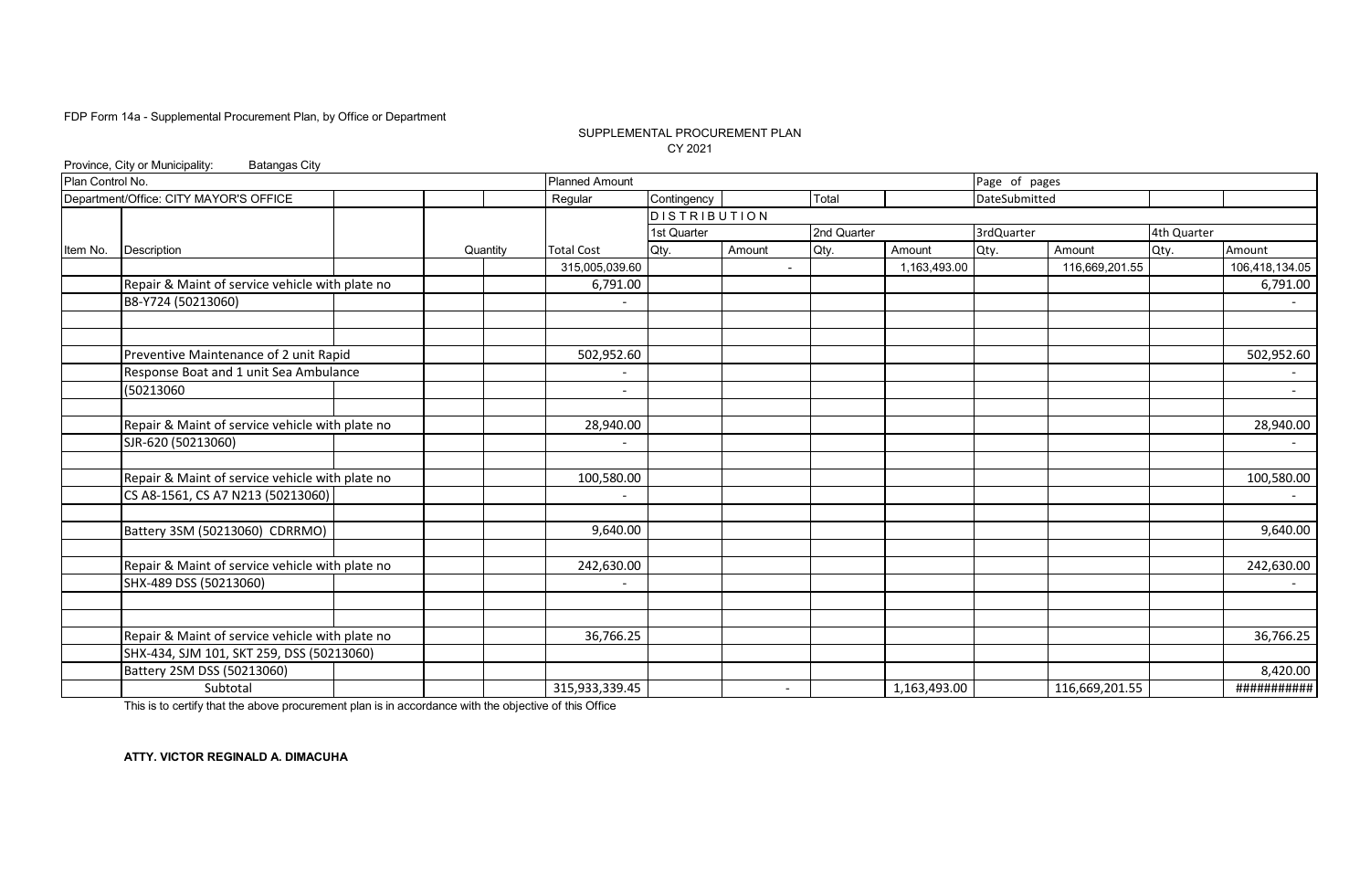### SUPPLEMENTAL PROCUREMENT PLAN CY 2021

|                  | Province, City or Municipality:<br><b>Batangas City</b> |          |                       |              |                |             |              |               |                |             |                |
|------------------|---------------------------------------------------------|----------|-----------------------|--------------|----------------|-------------|--------------|---------------|----------------|-------------|----------------|
| Plan Control No. |                                                         |          | <b>Planned Amount</b> |              |                |             |              | Page of pages |                |             |                |
|                  | Department/Office: CITY MAYOR'S OFFICE                  |          | Regular               | Contingency  |                | Total       |              | DateSubmitted |                |             |                |
|                  |                                                         |          |                       | DISTRIBUTION |                |             |              |               |                |             |                |
|                  |                                                         |          |                       | 1st Quarter  |                | 2nd Quarter |              | 3rdQuarter    |                | 4th Quarter |                |
| Item No.         | Description                                             | Quantity | <b>Total Cost</b>     | Qty.         | Amount         | Qty.        | Amount       | Qty.          | Amount         | Qty.        | Amount         |
|                  |                                                         |          | 309,360,685.45        |              | ############   |             | ############ |               | 309,360,685.45 |             | 309,360,685.45 |
|                  | Repair & Maint of service vehicle with plate no         |          | 2,680.00              |              |                |             |              |               |                |             | 2,680.00       |
|                  | SKT 259, DSS (50213060)                                 |          |                       |              |                |             |              |               |                |             | $\sim$         |
|                  | Repair & Maint of service vehicle with plate no         |          | 9,640.00              |              |                |             |              |               |                |             | 9,640.00       |
|                  | SKT 259, DSS (50213060)                                 |          |                       |              |                |             |              |               |                |             | $\sim$         |
|                  |                                                         |          |                       |              |                |             |              |               |                |             |                |
|                  | Repair & Maint of service vehicle with plate no         |          | 3,380.00              |              |                |             |              |               |                |             | 3,380.00       |
|                  | SJM 101, DSS (50213060)                                 |          |                       |              |                |             |              |               |                |             | $\sim$         |
|                  | Repair & Maint of service vehicle with plate no         |          | 19,500.00             |              |                |             |              |               |                |             | 19,500.00      |
|                  | SHX-434, DSS (50213060)                                 |          |                       |              |                |             |              |               |                |             |                |
|                  |                                                         |          |                       |              |                |             |              |               |                |             |                |
|                  | Repair & Maint of service vehicle with plate no         |          | 24,090.00             |              |                |             |              |               |                |             | 24,090.00      |
|                  | SKT 259, DSS (50213060)                                 |          |                       |              |                |             |              |               |                |             |                |
|                  |                                                         |          |                       |              |                |             |              |               |                |             |                |
|                  | Repair & Maint of service vehicle with plate no         |          | 16,840.00             |              |                |             |              |               |                |             | 16,840.00      |
|                  | SKT 261, PIO (50213060)                                 |          |                       |              |                |             |              |               |                |             |                |
|                  |                                                         |          |                       |              |                |             |              |               |                |             |                |
|                  |                                                         |          |                       |              |                |             |              |               |                |             |                |
|                  |                                                         |          |                       |              |                |             |              |               |                |             |                |
|                  |                                                         |          |                       |              |                |             |              |               |                |             |                |
|                  | Subtotal                                                |          | 309,436,815.45        |              | 309,360,685.45 |             | ###########  |               | 309,360,685.45 |             | ###########    |

This is to certify that the above procurement plan is in accordance with the objective of this Office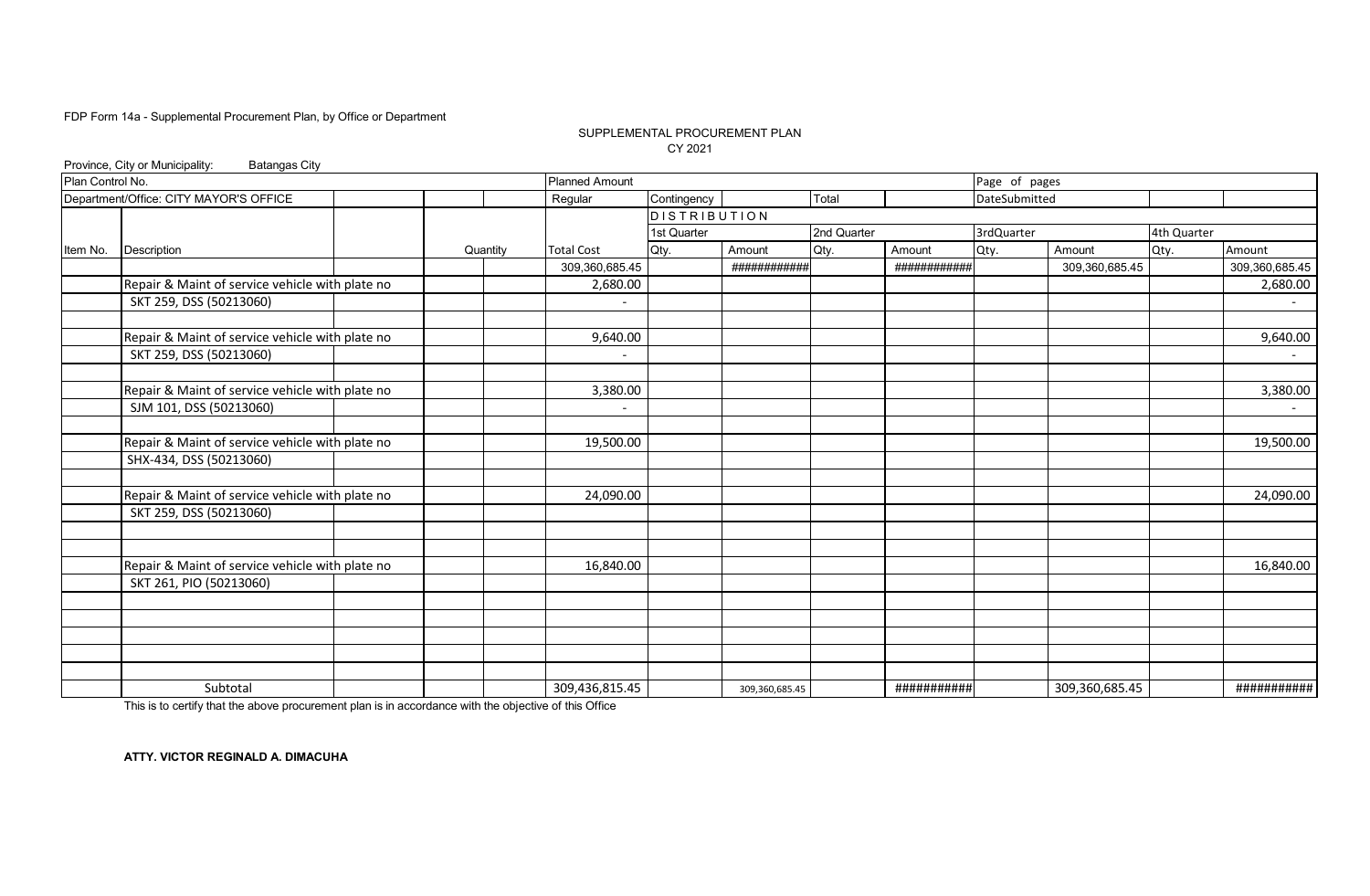### SUPPLEMENTAL PROCUREMENT PLAN CY 2021

|                  | Province, City or Municipality:<br><b>Batangas City</b> |          |                       |              |              |             |              |               |                |             |                |
|------------------|---------------------------------------------------------|----------|-----------------------|--------------|--------------|-------------|--------------|---------------|----------------|-------------|----------------|
| Plan Control No. |                                                         |          | <b>Planned Amount</b> |              |              |             |              | Page of pages |                |             |                |
|                  | Department/Office: CITY MAYOR'S OFFICE                  |          | Regular               | Contingency  |              | Total       |              | DateSubmitted |                |             |                |
|                  |                                                         |          |                       | DISTRIBUTION |              |             |              |               |                |             |                |
|                  |                                                         |          |                       | 1st Quarter  |              | 2nd Quarter |              | 3rdQuarter    |                | 4th Quarter |                |
| Item No.         | Description                                             | Quantity | <b>Total Cost</b>     | Qty.         | Amount       | Qty.        | Amount       | Qty.          | Amount         | Qty.        | Amount         |
|                  |                                                         |          | 309,436,815.45        |              | ############ |             | ############ |               | 309,360,685.45 |             | 309,436,815.45 |
|                  | Repair & Maint of service vehicle with plate no         |          | 24,150.00             |              |              |             |              |               |                |             | 24,150.00      |
|                  | SKT 261, PIO (50213060)                                 |          |                       |              |              |             |              |               |                |             |                |
|                  | Repair & Maint of service vehicle with plate no         |          | 33,680.00             |              |              |             |              |               |                |             | 33,680.00      |
|                  | <b>SKA-389</b>                                          |          |                       |              |              |             |              |               |                |             |                |
|                  | Repair and Maint of Service vehicle with plate          |          | 40,600.00             |              |              |             |              |               |                |             | 40,600.00      |
|                  | no SJD 202, SHX 488,                                    |          |                       |              |              |             |              |               |                |             |                |
|                  | Repair and Maint of Service vehicle with plate          |          | 7,260.00              |              |              |             |              |               |                |             | 7,260.00       |
|                  | SFZ-460, CMO                                            |          |                       |              |              |             |              |               |                |             |                |
|                  | Repair and Maint of Service vehicle with plate          |          | 4,880.00              |              |              |             |              |               |                |             | 4,880.00       |
|                  | SKT-231, CMO-EBD                                        |          |                       |              |              |             |              |               |                |             |                |
|                  |                                                         |          |                       |              |              |             |              |               |                |             |                |
|                  | Repair and Maint of Service vehicle with plate          |          | 62,420.00             |              |              |             |              |               |                |             | 62,420.00      |
|                  | SKT-231, CMO-EBD                                        |          |                       |              |              |             |              |               |                |             |                |
|                  | Repair and Maint of Service vehicle with plate          |          | 19,940.00             |              |              |             |              |               |                |             | 19,940.00      |
|                  | SKT-460, CDRRMO                                         |          |                       |              |              |             |              |               |                |             |                |
|                  |                                                         |          |                       |              |              |             |              |               |                |             |                |
|                  | Subtotal                                                |          | 309,629,745.45        |              | ###########  |             | ###########  |               | 309,360,685.45 |             | ###########    |

This is to certify that the above procurement plan is in accordance with the objective of this Office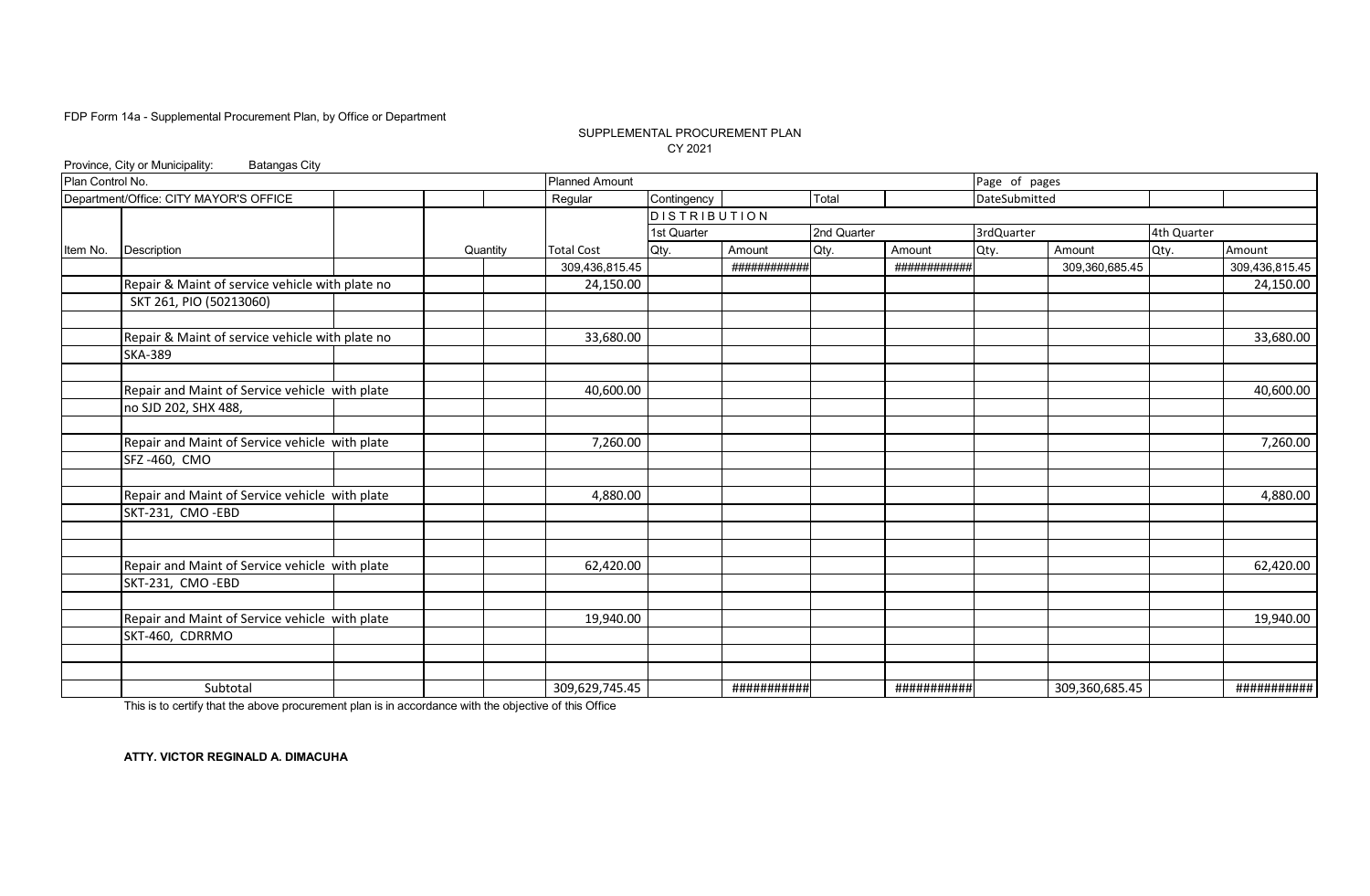### SUPPLEMENTAL PROCUREMENT PLAN CY 2021

|                  | Province, City or Municipality:<br><b>Batangas City</b> |          |                          |                     |              |             |              |               |                |             |                |
|------------------|---------------------------------------------------------|----------|--------------------------|---------------------|--------------|-------------|--------------|---------------|----------------|-------------|----------------|
| Plan Control No. |                                                         |          | <b>Planned Amount</b>    |                     |              |             |              | Page of pages |                |             |                |
|                  | Department/Office: CITY MAYOR'S OFFICE                  |          | Regular                  | Contingency         |              | Total       |              | DateSubmitted |                |             |                |
|                  |                                                         |          |                          | <b>DISTRIBUTION</b> |              |             |              |               |                |             |                |
|                  |                                                         |          |                          | 1st Quarter         |              | 2nd Quarter |              | 3rdQuarter    |                | 4th Quarter |                |
| Item No.         | Description                                             | Quantity | <b>Total Cost</b>        | Qty.                | Amount       | Qty.        | Amount       | Qty.          | Amount         | Qty.        | Amount         |
|                  |                                                         |          | 309,629,745.45           |                     | ############ |             | ############ |               | 309,360,685.45 |             | 309,629,745.45 |
|                  | Repair and Maint of Service vehicle with plate          |          | 15,150.00                |                     |              |             |              |               |                |             | 15,150.00      |
|                  | SLG-689, BCSCC                                          |          |                          |                     |              |             |              |               |                |             |                |
|                  |                                                         |          |                          |                     |              |             |              |               |                |             |                |
|                  | Repair and Maint of Service vehicle with plate          |          | 11,700.00                |                     |              |             |              |               |                |             | 11,700.00      |
|                  | SKT-261 CMO-EBD                                         |          |                          |                     |              |             |              |               |                |             |                |
|                  | Repair and Maint of Service vehicle with plate          |          | 19,940.00                |                     |              |             |              |               |                |             | 19,940.00      |
|                  | SFZ-460 - BCIMT-EBD MT                                  |          |                          |                     |              |             |              |               |                |             |                |
|                  |                                                         |          |                          |                     |              |             |              |               |                |             |                |
|                  | Repair and Maint of Service vehicle with plate          |          | 9,640.00                 |                     |              |             |              |               |                |             | 9,640.00       |
|                  | <b>SHX-488 CMO</b>                                      |          |                          |                     |              |             |              |               |                |             |                |
|                  | Various Audio Devices PIO (50203990)                    |          | 133,146.00               |                     |              |             |              |               |                |             | 133,146.00     |
|                  | Supply, materials and installation of office            |          | $\overline{\phantom{a}}$ |                     |              |             |              |               |                |             |                |
|                  | partition( 50213040) AB 150,000.00,                     |          | 73,520.00                |                     |              |             |              |               |                |             | 73,520.00      |
|                  | SB 73,520.00                                            |          |                          |                     |              |             |              |               |                |             |                |
|                  |                                                         |          |                          |                     |              |             |              |               |                |             |                |
|                  | Supply of various materials of various offices          |          | 10,050.00                |                     |              |             |              |               |                |             | 10,050.00      |
|                  | TCC, Gusali ng Kalikasan at Kapayapaan                  |          | $\overline{\phantom{a}}$ |                     |              |             |              |               |                |             |                |
|                  | 50203990                                                |          |                          |                     |              |             |              |               |                |             |                |
|                  | Various materials for use of Batangas City              |          | 16,530.00                |                     |              |             |              |               |                |             | 16,530.00      |
|                  | -50203990                                               |          |                          |                     |              |             |              |               |                |             |                |
|                  | Subtotal                                                |          | 309,919,421.45           |                     | ###########  |             | ###########  |               | 309,360,685.45 |             | ###########    |

This is to certify that the above procurement plan is in accordance with the objective of this Office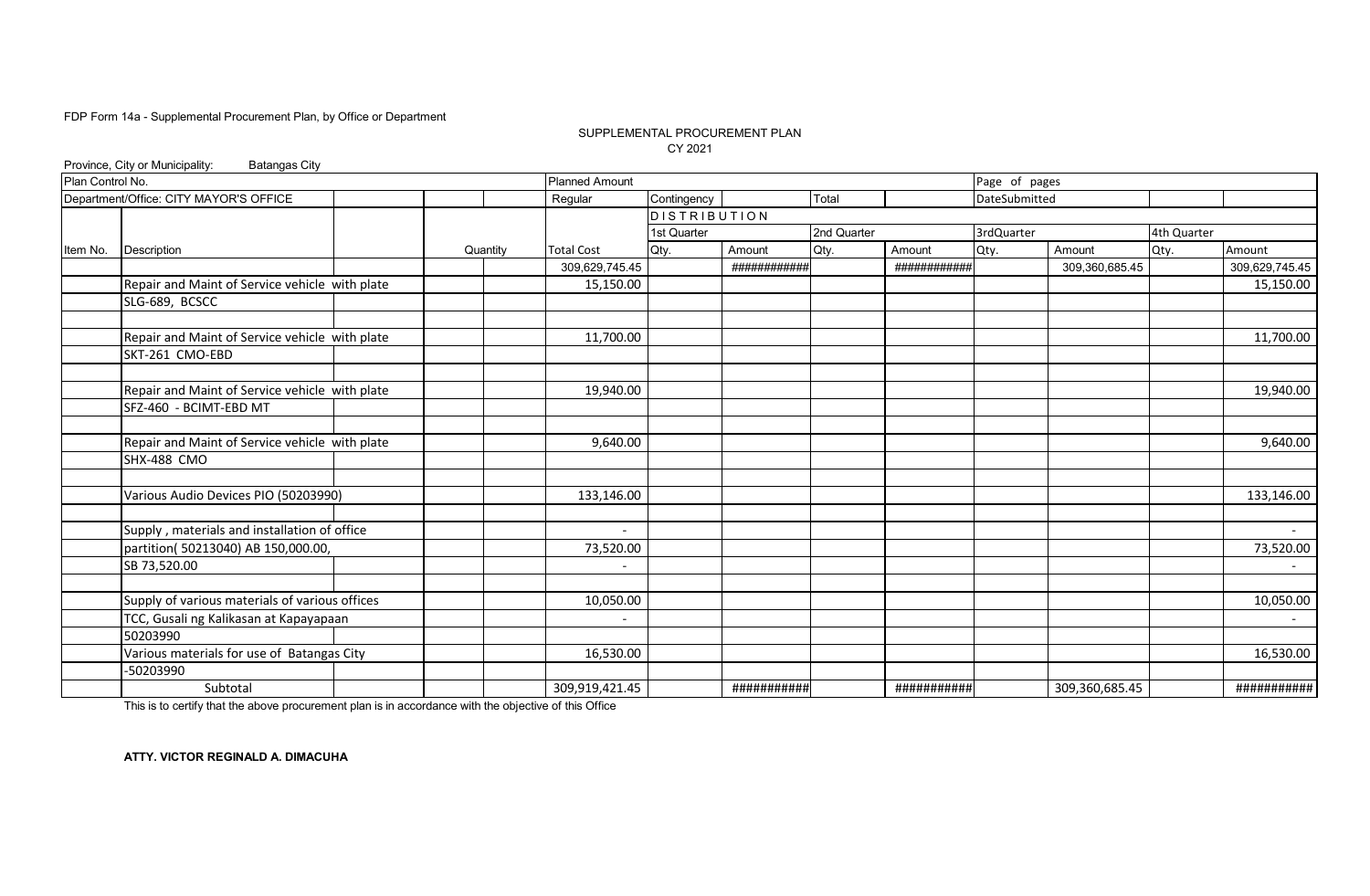### SUPPLEMENTAL PROCUREMENT PLAN CY 2021

|                  | Province, City or Municipality:<br><b>Batangas City</b> |           |       |          |                       |              |              |             |              |               |                |             |                |
|------------------|---------------------------------------------------------|-----------|-------|----------|-----------------------|--------------|--------------|-------------|--------------|---------------|----------------|-------------|----------------|
| Plan Control No. |                                                         |           |       |          | <b>Planned Amount</b> |              |              |             |              | Page of pages |                |             |                |
|                  | Department/Office: CITY MAYOR'S OFFICE                  |           |       |          | Regular               | Contingency  |              | Total       |              | DateSubmitted |                |             |                |
|                  |                                                         |           |       |          |                       | DISTRIBUTION |              |             |              |               |                |             |                |
|                  |                                                         |           |       |          |                       | 1st Quarter  |              | 2nd Quarter |              | 3rdQuarter    |                | 4th Quarter |                |
| Item No.         | Description                                             |           |       | Quantity | <b>Total Cost</b>     | Qty.         | Amount       | Qty.        | Amount       | Qty.          | Amount         | Qty.        | Amount         |
|                  |                                                         |           |       |          | 309,919,421.45        |              | ############ |             | ############ |               | 309,360,685.45 |             | 309,919,421.45 |
|                  | Supply and materials of office partition                |           |       |          | 31,500.00             |              |              |             |              |               |                |             | 31,500.00      |
|                  | CMO - (50203990)                                        |           |       |          |                       |              |              |             |              |               |                |             |                |
|                  |                                                         |           |       |          |                       |              |              |             |              |               |                |             |                |
|                  |                                                         |           |       |          |                       |              |              |             |              |               |                |             |                |
|                  | Supply and material of various electrical               |           |       |          | 95,100.00             |              |              |             |              |               |                |             | 95,100.00      |
|                  | supplies - Sinsayan Lounge (50203990)                   |           |       |          |                       |              |              |             |              |               |                |             |                |
|                  |                                                         |           |       |          |                       |              |              |             |              |               |                |             |                |
|                  | Supplies for the maintenance of Swimming pool           |           |       |          | 770,000.00            |              |              |             |              |               |                |             | 770,000.00     |
|                  | BCSC (50203990)                                         |           |       |          |                       |              |              |             |              |               |                |             |                |
|                  |                                                         |           |       |          |                       |              |              |             |              |               |                |             |                |
|                  | Table and Dettachable Acryclic Table Cover              |           |       |          | 52,050.00             |              |              |             |              |               |                |             | 52,050.00      |
|                  | of CMO-MUSEU (50203990)                                 |           |       |          |                       |              |              |             |              |               |                |             |                |
|                  |                                                         |           |       |          |                       |              |              |             |              |               |                |             |                |
|                  | Covid -19 Ag Rapid Swab Test (50203                     | 18,750.00 | 200   | box      | 3,750,000.00          |              |              | 200         | 3,750,000.00 |               |                |             |                |
|                  |                                                         |           |       |          |                       |              |              |             |              |               |                |             |                |
|                  |                                                         | 18,750.00 | 1000  | box      | 18,750,000.00         |              |              |             |              | 1000          | 18,750,000.00  |             |                |
|                  |                                                         | 290.00    | 26581 | pcs      | 7,708,490.00          |              |              |             |              | 26581         | 7,708,250.00   |             |                |
|                  |                                                         | 180.00    | 2500  | boxes    | 450,000.00            |              |              |             |              | 2500          | 450,000.00     |             |                |
|                  |                                                         |           |       |          |                       |              |              |             |              |               |                |             |                |
|                  |                                                         |           |       |          |                       |              |              |             |              |               |                |             |                |
|                  |                                                         |           |       |          |                       |              |              |             |              |               |                |             |                |
|                  |                                                         |           |       |          |                       |              |              |             |              |               |                |             |                |
|                  |                                                         |           |       |          |                       |              |              |             |              |               |                |             |                |
|                  | Total                                                   |           |       |          | 341,526,561.45        |              | ###########  |             | ###########  |               | 336,268,935.45 |             | ###########    |

This is to certify that the above procurement plan is in accordance with the objective of this Office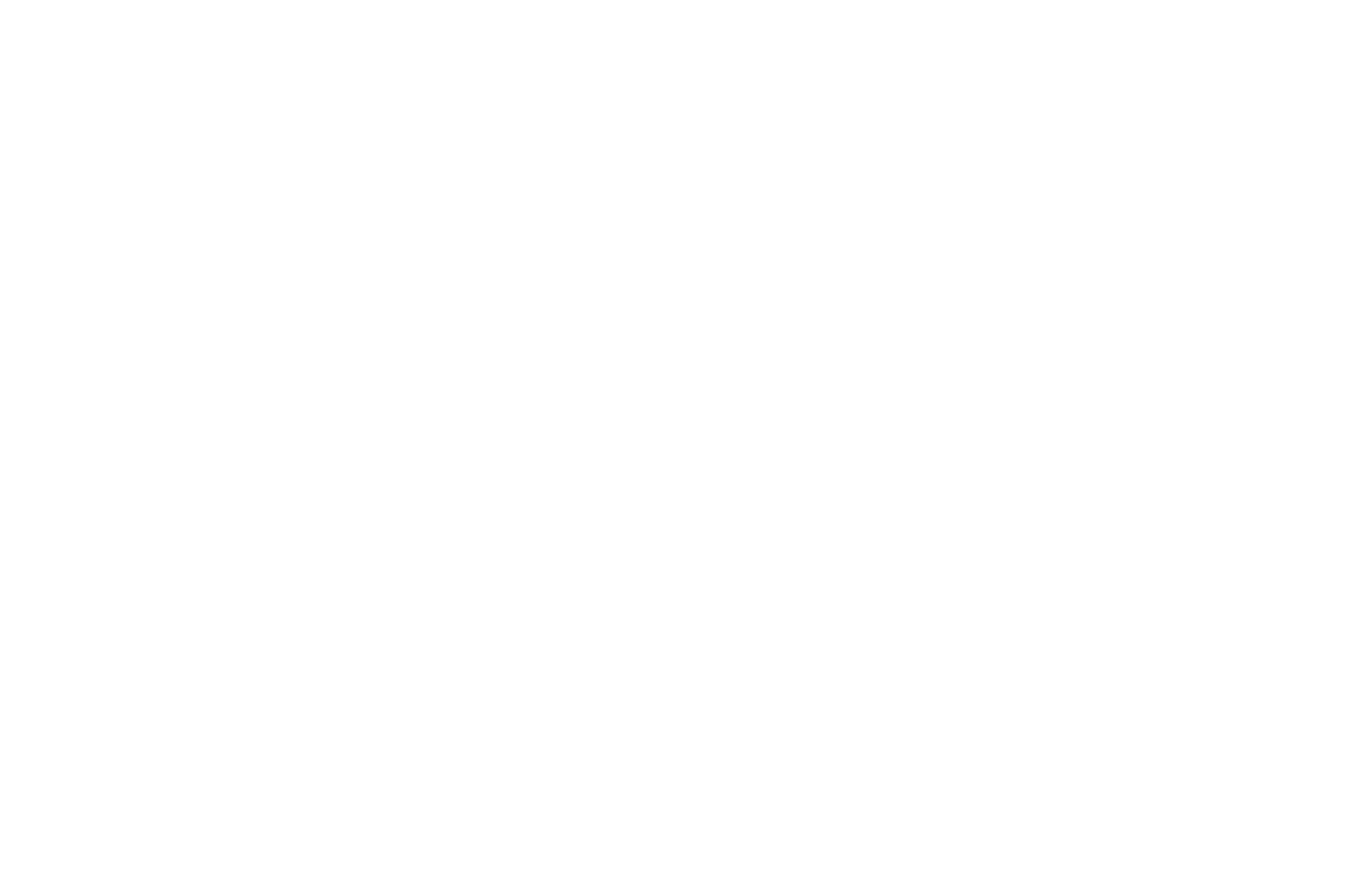# SUPPLEMENTAL PROCUREMENT PLAN CY 2021

|                                            | Province, City or Municipality:<br><b>Batangas City</b>     |                  |                |          |                          |                     |        |             |               |                  |                          |             |        |
|--------------------------------------------|-------------------------------------------------------------|------------------|----------------|----------|--------------------------|---------------------|--------|-------------|---------------|------------------|--------------------------|-------------|--------|
| Plan Control No.                           |                                                             |                  |                |          | <b>Planned Amount</b>    |                     |        |             |               | Page 1 of 1 page |                          |             |        |
|                                            | Department/Office: Environment and Natural Resources Office |                  |                |          | Regular                  | Contingency         |        | Total       |               | DateSubmitted    |                          |             |        |
|                                            |                                                             |                  |                |          |                          | <b>DISTRIBUTION</b> |        |             |               |                  |                          |             |        |
|                                            |                                                             |                  |                |          |                          | 1st Quarter         |        | 2nd Quarter |               | 3rdQuarter       |                          | 4th Quarter |        |
| Item No.                                   | Description                                                 | <b>Unit Cost</b> |                | Quantity | <b>Total Cost</b>        | Qty.                | Amount | Qty.        | Amount        | Qty.             | Amount                   | Qty.        | Amount |
|                                            |                                                             |                  |                |          |                          |                     |        |             |               |                  |                          |             |        |
|                                            | Repair and Maint of E-Trike - (50213060) ENRO               |                  |                |          | 1,484.00                 |                     |        |             |               |                  | 1,484.00                 |             |        |
|                                            |                                                             |                  |                |          |                          |                     |        |             |               |                  |                          |             |        |
|                                            | Organic Disinfectant for the Decontamintion                 |                  |                |          | 9,975,000.00             |                     |        |             |               |                  | ###########              |             |        |
|                                            | and Disinfection Strike Team (50203990) ENRO                |                  |                |          |                          |                     |        |             |               |                  |                          |             |        |
|                                            |                                                             |                  |                |          |                          |                     |        |             |               |                  |                          |             |        |
|                                            | Organic Disinfectant (20 liters/ carbe                      | 35,000.00        | 285            | carbouy  | 9,975,000.00             |                     |        | 285         | 9,975,000.00  |                  |                          |             |        |
|                                            | (TRUST FUND) ENRO                                           |                  |                |          |                          |                     |        |             |               |                  |                          |             |        |
|                                            |                                                             |                  |                |          |                          |                     |        |             |               |                  |                          |             |        |
|                                            |                                                             |                  |                |          | $\overline{\phantom{a}}$ |                     |        |             |               |                  |                          |             |        |
|                                            | Organics Disinfectant for different b                       | 35,000.00        | 285            | carbouy  | 9,975,000.00             |                     |        | 285         | 9,975,000.00  |                  |                          |             |        |
|                                            | 50203990 - ENRO                                             |                  |                |          | $\overline{\phantom{a}}$ |                     |        |             |               |                  |                          |             |        |
|                                            |                                                             |                  |                |          | $\overline{\phantom{a}}$ |                     |        |             |               |                  |                          |             |        |
|                                            | Presuure Hose (50m) (5203990) EN                            | 3,760.00         | $\overline{2}$ | roll     | 7,520.00                 |                     |        |             |               | $\overline{2}$   | 7,520.00                 |             |        |
|                                            |                                                             |                  |                |          |                          |                     |        |             |               |                  |                          |             |        |
|                                            | Plastic Cover GA # 32 x 30m( 502039                         | 7,875.00         | 1              | roll     | 7,875.00                 |                     |        |             |               | 1                | 7,875.00                 |             |        |
|                                            | <b>ENRO</b>                                                 |                  |                |          | $\overline{\phantom{a}}$ |                     |        |             |               |                  | $\overline{\phantom{a}}$ |             |        |
|                                            |                                                             |                  |                |          |                          |                     |        |             |               |                  |                          |             |        |
|                                            | HTSD OF Toxic, Infectious and other                         | 105.00           | 20000          | kgs      | 2,100,000.00             |                     |        |             |               | 20000            | 2,100,000.00             |             |        |
|                                            | waste and Substance (10,000kilos/ton) ENRO                  |                  |                |          |                          |                     |        |             |               |                  |                          |             |        |
|                                            |                                                             |                  |                |          |                          |                     |        |             |               |                  |                          |             |        |
|                                            | Supply, materials and Installation of Fabric                |                  |                |          | 684,060.00               |                     |        |             |               |                  | 684,060.00               |             |        |
| Glass Partition ENRO (10707010)/(50203990) |                                                             |                  |                |          |                          |                     |        |             |               |                  |                          |             |        |
|                                            |                                                             |                  |                |          |                          |                     |        |             |               |                  |                          |             |        |
| <b>Total</b>                               |                                                             |                  |                |          | 32,725,939.00            |                     |        |             | 19,950,000.00 |                  | 12,775,939.00            |             |        |

 $\bullet$  -  $\bullet$  -  $\bullet$ 

This is to certify that the above procurement plan is in accordance with the objective of this Office

OLIVER C. GONZALES City Enro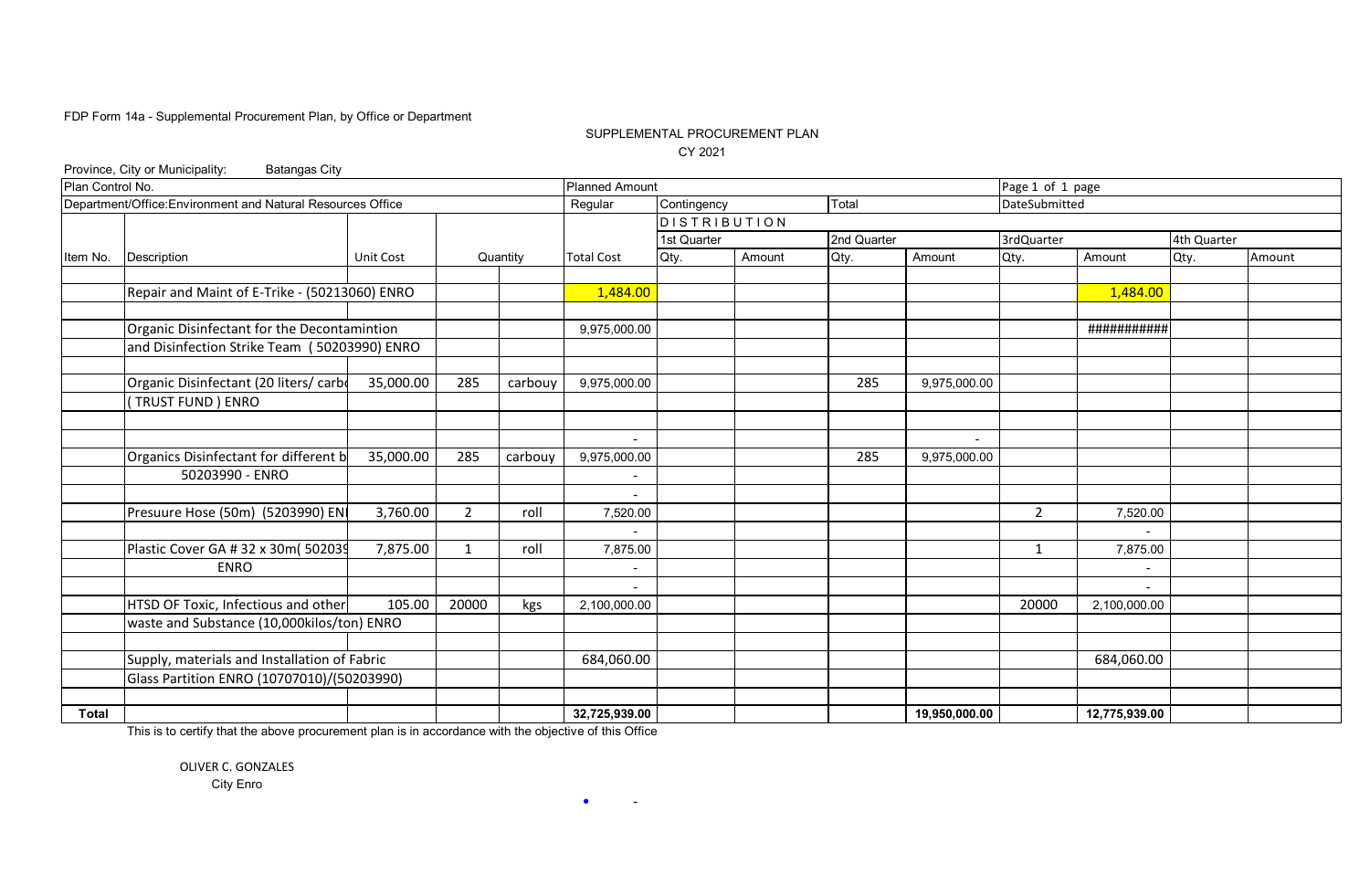### SUPPLEMENTAL PROCUREMENT PLAN CY 2021

|                  | Province, City or Municipality:<br><b>Batangas City</b> |                  |              |          |                       |                     |        |                          |              |                  |                          |             |            |
|------------------|---------------------------------------------------------|------------------|--------------|----------|-----------------------|---------------------|--------|--------------------------|--------------|------------------|--------------------------|-------------|------------|
| Plan Control No. |                                                         |                  |              |          | <b>Planned Amount</b> |                     |        |                          |              | Page 1 of 1 page |                          |             |            |
|                  | Department/Office:OCVAS                                 |                  |              |          | Regular               | Contingency         |        | Total                    |              | DateSubmitted    |                          |             |            |
|                  |                                                         |                  |              |          |                       | <b>DISTRIBUTION</b> |        |                          |              |                  |                          |             |            |
|                  |                                                         |                  |              |          |                       | 1st Quarter         |        | 2nd Quarter              |              | 3rdQuarter       |                          | 4th Quarter |            |
| Item No.         | Description                                             | <b>Unit Cost</b> |              | Quantity | <b>Total Cost</b>     | Qty.                | Amount | Qty.                     | Amount       | Qty.             | Amount                   | Qty.        | Amount     |
|                  |                                                         |                  |              |          |                       |                     |        |                          |              |                  |                          |             |            |
|                  | PABX System to be installed at Temporary                |                  |              |          | 499,988.00            |                     |        |                          |              |                  | 499,988.00               |             |            |
|                  | Health / Isolation Facility (50203990) OCVAS            |                  |              |          |                       |                     |        |                          |              |                  | $\overline{\phantom{a}}$ |             |            |
|                  |                                                         |                  |              |          |                       |                     |        |                          |              |                  |                          |             |            |
|                  | Various materials for the Roofing of the                |                  |              |          | 1,605,774.00          |                     |        |                          |              |                  | 1,605,774.00             |             |            |
|                  | Temporary Isolation Facility (50203990) OCVAS           |                  |              |          |                       |                     |        |                          |              |                  |                          |             |            |
|                  |                                                         |                  |              |          |                       |                     |        |                          |              |                  |                          |             |            |
|                  | <b>OCVAS</b>                                            |                  |              |          |                       |                     |        |                          |              |                  |                          |             |            |
|                  | Rental of Equipment and Services (Trust Fund)           |                  |              |          | 320,000.00            |                     |        |                          |              |                  | 320,000.00               |             |            |
|                  |                                                         |                  |              |          |                       |                     |        |                          |              |                  |                          |             |            |
|                  | Free Range Chicken ( Lying Type) (50                    | 546.00           | 1831         | pc       | 999,726.00            |                     |        | 1,831.00                 | 999,726.00   |                  |                          |             |            |
|                  | Various Agricultural Supplies (50203100)                |                  |              |          | 322,000.00            |                     |        |                          | 322,000.00   |                  |                          |             |            |
|                  | Repair and Maint of various tractor                     |                  |              |          | 3,590.00              |                     |        |                          |              |                  |                          |             | 3,590.00   |
|                  | 50213050 - AB- 193, 000/ SB-3,570                       |                  |              |          |                       |                     |        |                          |              |                  |                          |             |            |
|                  | Repair and Maint of various tractor                     |                  |              |          | 84,300.00             |                     |        |                          |              |                  |                          |             | 84,300.00  |
|                  | 50213050                                                |                  |              |          |                       |                     |        |                          |              |                  |                          |             |            |
|                  | Repair and Maint of various tractor                     |                  |              |          | 149,744.00            |                     |        |                          |              |                  |                          |             | 149,744.00 |
|                  | 50213050                                                |                  |              |          |                       |                     |        |                          |              |                  |                          |             |            |
|                  | DDRL3L 1600 4GB (50213050)                              | 1,800.00         | $\mathbf{1}$ | pc       | 1,800.00              |                     |        |                          |              | $\mathbf 1$      | 1,800.00                 |             |            |
|                  | Repair and Maint of tractor #8, #12(50213050)           |                  |              |          | 347,650.00            |                     |        |                          |              |                  |                          |             | 347,650.00 |
|                  |                                                         |                  |              |          |                       |                     |        |                          |              |                  |                          |             |            |
|                  |                                                         |                  |              |          |                       |                     |        |                          |              |                  |                          |             |            |
|                  |                                                         |                  |              |          |                       |                     |        |                          |              |                  |                          |             |            |
|                  |                                                         |                  |              |          |                       |                     |        |                          |              |                  |                          |             |            |
|                  | Total                                                   |                  |              |          | 4,334,572.00          |                     |        | $\overline{\phantom{a}}$ | 1,321,726.00 |                  | 1,927,574.00             | $\sim$      | 585,284.00 |

This is to certify that the above procurement plan is in accordance with the objective of this Office

LOYOLA C. BAGUI, DVM (Head of Department/Office)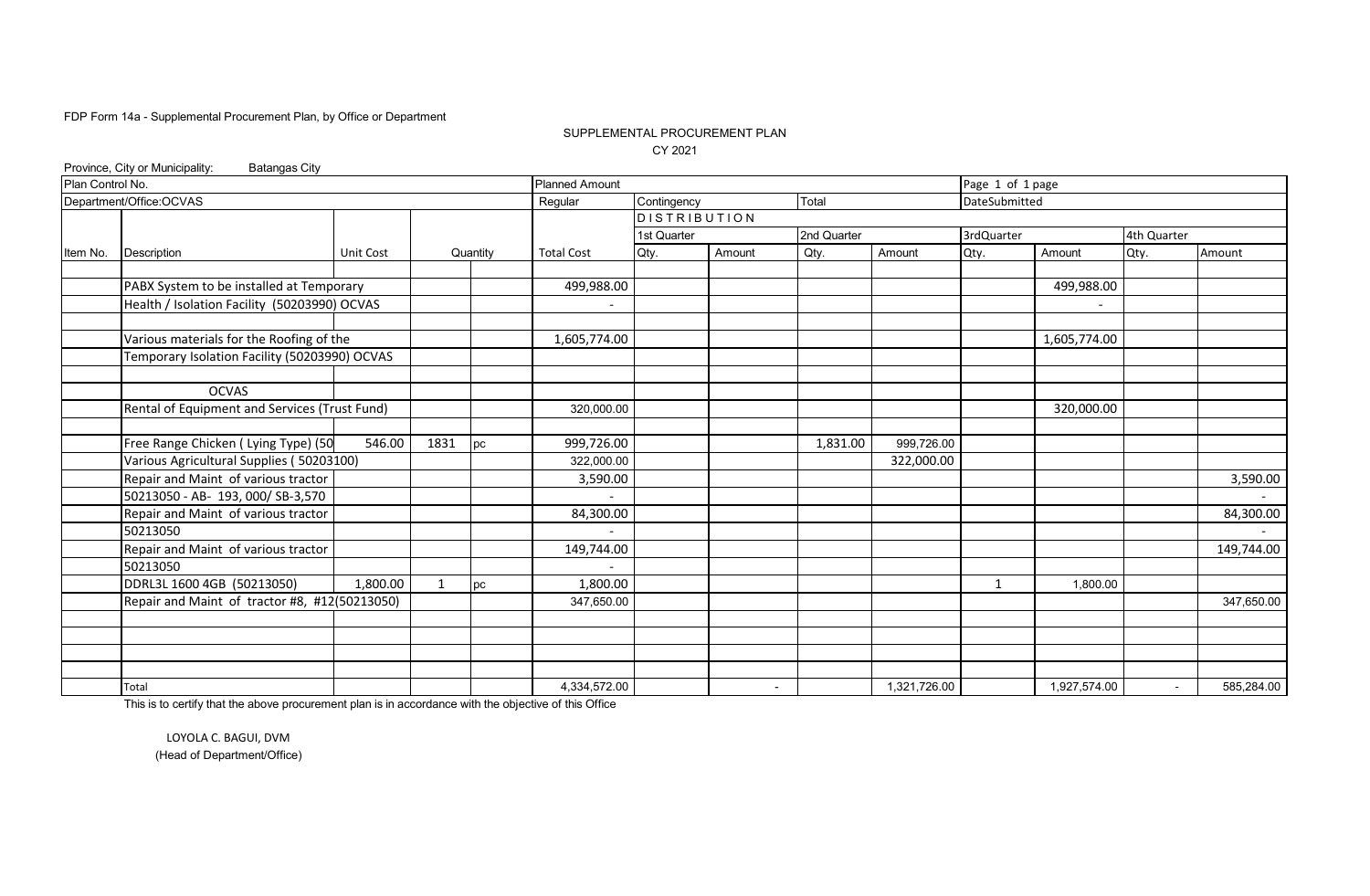### SUPPLEMENTAL PROCUREMENT PLAN CY 2021

|                  | Province, City or Municipality:<br><b>Batangas City</b> |           |                |          |                       |                     |        |                |               |                   |        |             |        |  |
|------------------|---------------------------------------------------------|-----------|----------------|----------|-----------------------|---------------------|--------|----------------|---------------|-------------------|--------|-------------|--------|--|
| Plan Control No. |                                                         |           |                |          | <b>Planned Amount</b> |                     |        |                |               | Page 1 of 3 pages |        |             |        |  |
|                  | Department/Office:DepEd Division of Batangas City       |           |                |          | Regular               | Contingency         |        | Total          |               | DateSubmitted     |        |             |        |  |
|                  |                                                         |           |                |          |                       | <b>DISTRIBUTION</b> |        |                |               |                   |        |             |        |  |
|                  |                                                         |           |                |          |                       | 1st Quarter         |        | 2nd Quarter    |               | 3rdQuarter        |        | 4th Quarter |        |  |
| Item No.         | Description                                             | Unit Cost |                | Quantity | <b>Total Cost</b>     | Qty.                | Amount | Qty.           | Amount        | Qty.              | Amount | Qty.        | Amount |  |
|                  | <b>Textbooks and Instructional Materials (50203110)</b> |           |                |          |                       |                     |        |                |               |                   |        |             |        |  |
|                  | Aklat Para sa Kindergarten Q1 (SIBOL                    | 876.00    | 20             | cps      | 17,520.00             |                     |        | 20             | 17,520.00     |                   |        |             |        |  |
| $\overline{2}$   | Aklat Para sa Kindergarten Q2 (SIBOI                    | 763.00    | 20             | cps      | 15,260.00             |                     |        | 20             | 15,260.00     |                   |        |             |        |  |
| 3                | Aklat Para sa Kindergarten Q3 (SIBOI                    | 749.00    | 20             | cps      | 14,980.00             |                     |        | 20.00          | 14,980.00     |                   |        |             |        |  |
| 4                | Aklat Para sa Kindergarten Q4 (SIBOL                    | 771.00    | 20             | cps      | 15,420.00             |                     |        | 20.00          | 15,420.00     |                   |        |             |        |  |
| 5                | Kindergarten Tables (Interactive Tabl                   | 7,500.00  | 272            | pcs      | 2,040,000.00          |                     |        | 272.00         | 2,040,000.00  |                   |        |             |        |  |
| 6                | Secondary Wooden Table Armchair                         | 3,500.00  | 500            | pcs      | 1,750,000.00          |                     |        | 500.00         | 1,750,000.00  |                   |        |             |        |  |
|                  | ICT SUPPLIES and MATERIALS (SEF)                        |           |                |          |                       |                     |        |                |               |                   |        |             |        |  |
| $\overline{7}$   | Tablets for Intermediate Learners                       | 8,000.00  | 5060           | unit     | 40,480,000.00         |                     |        | 5,060.00       | 40,480,000.00 |                   |        |             |        |  |
|                  | SPORTS DEVELOPMENT PROGRAM (50203990)                   |           |                |          |                       |                     |        |                |               |                   |        |             |        |  |
|                  | Cement Kettle Bell 2kg                                  | 585.00    | 2              | pcs      | 1,170.00              |                     |        | $\overline{2}$ | 1,170.00      |                   |        |             |        |  |
| 2                | Cement Kettle bell 4kg                                  | 1,185.00  | 2              | pcs      | 2,370.00              |                     |        | 2              | 2,370.00      |                   |        |             |        |  |
| 3                | Cement Kettle Bell 6kg                                  | 1,785.00  | 2              | pcs      | 3,570.00              |                     |        | $\overline{2}$ | 3,570.00      |                   |        |             |        |  |
|                  | Cement Kettle Bell 8kg                                  | 2.385.00  | $\overline{2}$ | pcs      | 4.770.00              |                     |        | $\overline{2}$ | 4.770.00      |                   |        |             |        |  |
| 5                | Cement Kettle Bell 10kg                                 | 2.985.00  | $\mathbf{2}$   | pcs      | 5,970.00              |                     |        | $\mathbf{2}$   | 5,970.00      |                   |        |             |        |  |
| 6                | Rubberized Dumbell 1lb                                  | 420.00    | $\overline{2}$ | pcs      | 840.00                |                     |        | $\overline{2}$ | 840.00        |                   |        |             |        |  |
|                  | <b>Rubberized Dumbell 2lb</b>                           | 840.00    | $\overline{2}$ | pcs      | 1,680.00              |                     |        | $\overline{2}$ | 1,680.00      |                   |        |             |        |  |
| 8                | <b>Rubberized Dumbell 3lb</b>                           | 1,260.00  | 2              | pcs      | 2,520.00              |                     |        | $\overline{2}$ | 2,520.00      |                   |        |             |        |  |
| 9                | <b>Rubberized Dumbell 4lb</b>                           | 1,680.00  | 2              | pcs      | 3,360.00              |                     |        | 2              | 3,360.00      |                   |        |             |        |  |
| 10               | <b>Rubberized Dumbell5lb</b>                            | 2,100.00  | 2              | pcs      | 4,200.00              |                     |        | $\overline{2}$ | 4,200.00      |                   |        |             |        |  |
| 11               | <b>Rubberized Dumbell6lb</b>                            | 2,520.00  | $\overline{2}$ | pcs      | 5,040.00              |                     |        | $\overline{2}$ | 5,040.00      |                   |        |             |        |  |
| 12               | <b>Rubberized Dumbell 7lb</b>                           | 2,940.00  | 2              | pcs      | 5,880.00              |                     |        | $\overline{2}$ | 5,880.00      |                   |        |             |        |  |
| 13               | Rubberized Dumbell 8lb                                  | 3,360.00  | 2              | pcs      | 6,720.00              |                     |        | $\overline{2}$ | 6,720.00      |                   |        |             |        |  |
| 14               | <b>Rubberized Dumbell 9lb</b>                           | 3,780.00  | 2              | pcs      | 7,560.00              |                     |        | $\overline{2}$ | 7,560.00      |                   |        |             |        |  |
|                  | Subtotal                                                |           |                |          | 44,388,830.00         |                     |        |                | 44,388,830.00 |                   | $\sim$ | $\sim$      |        |  |

This is to certify that the above procurement plan is in accordance with the objective of this Office

FELIZARDO O. BOLAÑOS Assistant Schools Division Superintendent OIC, Office of the Schools Division Superinendent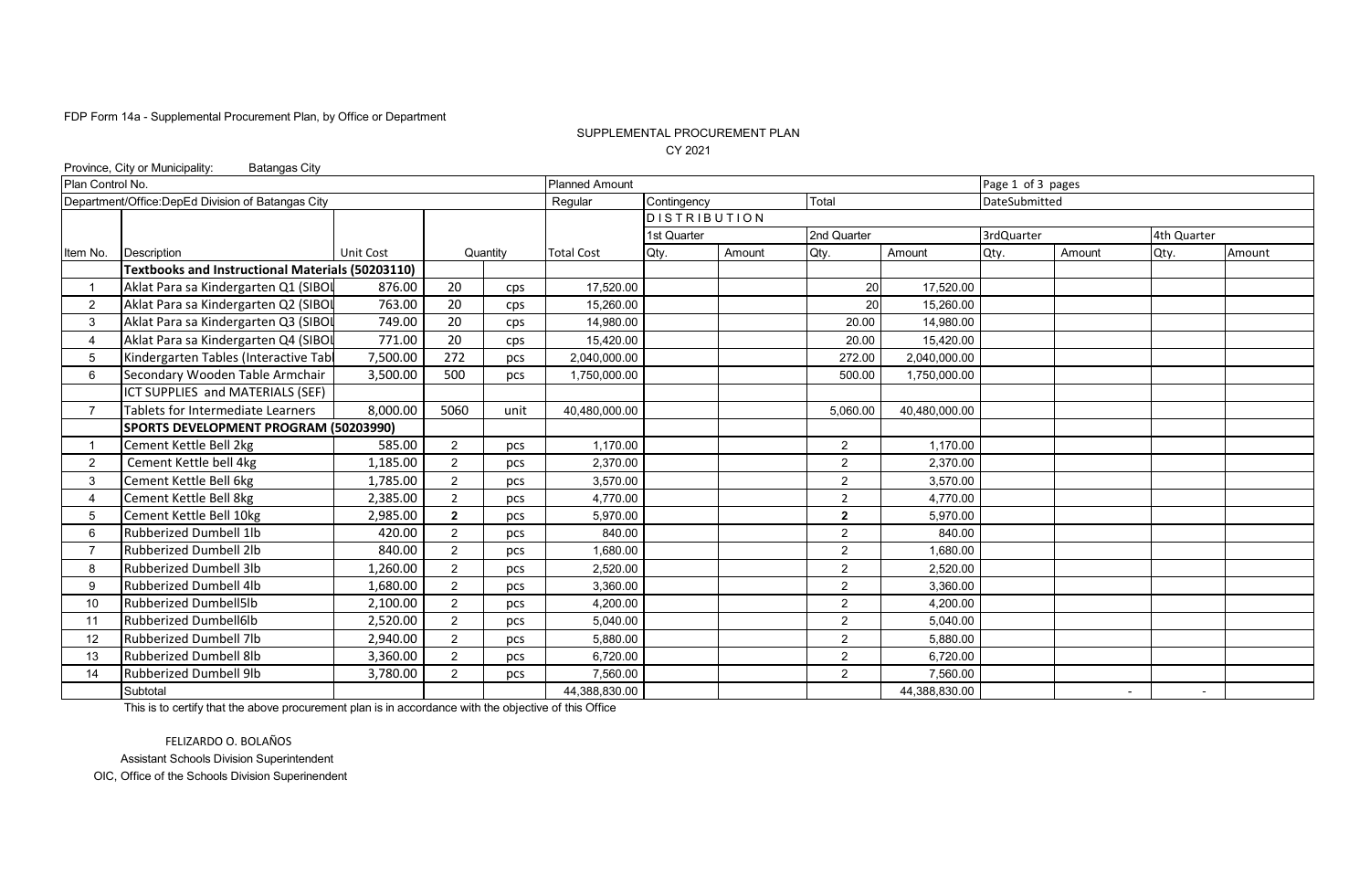### SUPPLEMENTAL PROCUREMENT PLAN CY 2021

| Province, City or Municipality:<br><b>Batangas City</b> |                                                   |              |                |          |                       |                     |        |                |               |                   |        |             |        |
|---------------------------------------------------------|---------------------------------------------------|--------------|----------------|----------|-----------------------|---------------------|--------|----------------|---------------|-------------------|--------|-------------|--------|
| Plan Control No.                                        |                                                   |              |                |          | <b>Planned Amount</b> |                     |        |                |               | Page 2 of 3 pages |        |             |        |
|                                                         | Department/Office:DepEd Division of Batangas City |              |                |          | Regular               | Contingency         |        | Total          |               | DateSubmitted     |        |             |        |
|                                                         |                                                   |              |                |          |                       | <b>DISTRIBUTION</b> |        |                |               |                   |        |             |        |
|                                                         |                                                   |              |                |          |                       | 1st Quarter         |        | 2nd Quarter    |               | 3rdQuarter        |        | 4th Quarter |        |
| Item No.                                                | Description                                       | Unit Cost    |                | Quantity | <b>Total Cost</b>     | Qty.                | Amount | Qty.           | Amount        | Qty.              | Amount | Qty.        | Amount |
|                                                         |                                                   |              |                |          | 44,388,830.00         |                     |        |                | 44,388,830.00 |                   |        |             |        |
| 15                                                      | Rubberized Dumbell 10lb                           | 4,200.00     | $\overline{2}$ | pcs      | 8,400.00              |                     |        | $\overline{2}$ | 8,400.00      |                   |        |             |        |
| 16                                                      | <b>EZ Curle Bar</b>                               | 5,100.00     | -1             | pcs      | 5,100.00              |                     |        |                | 5,100.00      |                   |        |             |        |
| 17                                                      | <b>Short Bar Crome</b>                            | 3,540.00     | $\overline{1}$ | pcs      | 3,540.00              |                     |        |                | 3,540.00      |                   |        |             |        |
| 18                                                      | Questor Plain Yoga Mat                            | 1,425.00     | 10             | pcs      | 14,250.00             |                     |        | 10             | 14,250.00     |                   |        |             |        |
| 19                                                      | Resistance Bond Set of 5                          | 1,650.00     | 10             | pcs      | 16,500.00             |                     |        | 10             | 16,500.00     |                   |        |             |        |
| 20                                                      | Winmax Exercise Wheel (ABS Roller                 | 1,605.00     | 10             | pcs      | 16,050.00             |                     |        | 10             | 16,050.00     |                   |        |             |        |
| 21                                                      | Gym Ball (Inflatable Exercise Ball 55c            | 1,725.00     | 4              | pcs      | 6,900.00              |                     |        | 4              | 6,900.00      |                   |        |             |        |
| 22                                                      | Weighted Skipping Rope                            | 1,395.00     | 10             | pcs      | 13,950.00             |                     |        | 10             | 13,950.00     |                   |        |             |        |
| 23                                                      | Winmax Push bar                                   | 1.275.00     | 5              | pcs      | 6,375.00              |                     |        | 5              | 6,375.00      |                   |        |             |        |
| 24                                                      | Hola Hoops                                        | 2,665.00     | 10             | pcs      | 26,650.00             |                     |        | 10             | 26,650.00     |                   |        |             |        |
| 25                                                      | Interlocking Rubber Slab Mat                      | 2,800.00     | 64             | pcs      | 179,200.00            |                     |        | 64             | 179,200.00    |                   |        |             |        |
| 26                                                      | <b>Biology Laboratory Furniture</b>               | 2,350,000.00 |                | sets     | 9,400,000.00          |                     |        | 4              | 9,400,000.00  |                   |        |             |        |
| 27                                                      | <b>Chemistry Laboratory Furniture</b>             | 2,500,000.00 | 5              | sets     | 12,500,000.00         |                     |        | 5              | 12,500,000.00 |                   |        |             |        |
| 28                                                      | Speech Laboratory Furniture                       | 4,500,000.00 |                | sets     | 4.500.000.00          |                     |        | 1              | 4.500.000.00  |                   |        |             |        |
|                                                         | <b>SPORTS EQUIPMENT</b>                           |              |                |          |                       |                     |        |                |               |                   |        |             |        |
|                                                         | Basketball Goal with Basketball Ball (            | 170,000.00   | 5              | sets     | 850,000.00            |                     |        | 5              | 850,000.00    |                   |        |             |        |
| $\overline{2}$                                          | Folding Bench (lifting weight machine             | 29,985.00    | 2              | sets     | 59,970.00             |                     |        | $\overline{2}$ | 59,970.00     |                   |        |             |        |
| 3                                                       | Plate and Bar Set, 155kls 7ft Olympic             | 115,050.00   |                | sets     | 115,050.00            |                     |        |                | 115,050.00    |                   |        |             |        |
| 4                                                       | Fixed Iron Dum bell stasinless Bar w/             | 282,000.00   |                | sets     | 282,000.00            |                     |        |                | 282,000.00    |                   |        |             |        |
| 5                                                       | Thread Mill Manual 8258                           | 32,985.00    | $\overline{2}$ | unit     | 65.970.00             |                     |        | $\overline{2}$ | 65,970.00     |                   |        |             |        |
| 6                                                       | Stationary bike 2809 Classic                      | 23,685.00    | 5              | unit     | 118,425.00            |                     |        | 5              | 118,425.00    |                   |        |             |        |
|                                                         | 4 Wall Mirror w/ frame                            | 49,875.00    | 4              | sets     | 199,500.00            |                     |        | Δ              | 199,500.00    |                   |        |             |        |
| 8                                                       | 12 doors locker                                   | 36,800.00    |                | pcs      | 36,800.00             |                     |        |                | 36,800.00     |                   |        |             |        |
|                                                         | Subtotal                                          |              |                |          | 72,813,460.00         |                     |        |                | 72,813,460.00 |                   | $\sim$ | $\sim$      |        |

This is to certify that the above procurement plan is in accordance with the objective of this Office

FELIZARDO O. BOLAÑOS Assistant Schools Division Superintendent

OIC, Office of the Schools Division Superinendent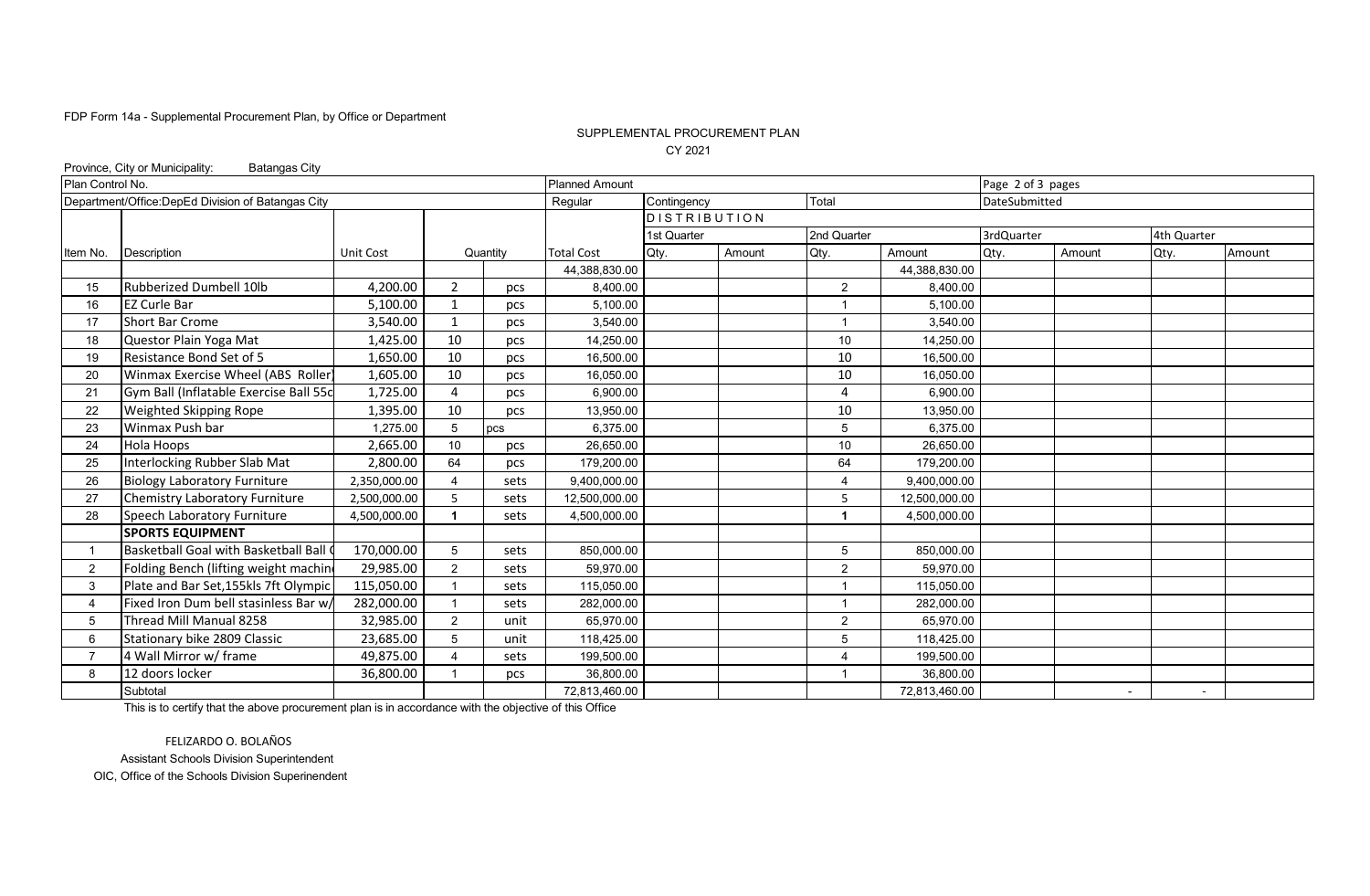### CY 2021 SUPPLEMENTAL PROCUREMENT PLAN

|                  | Province, City or Municipality:<br><b>Batangas City</b> |                  |                |          |                       |                     |        |             |                |                   |        |             |        |
|------------------|---------------------------------------------------------|------------------|----------------|----------|-----------------------|---------------------|--------|-------------|----------------|-------------------|--------|-------------|--------|
| Plan Control No. |                                                         |                  |                |          | <b>Planned Amount</b> |                     |        |             |                | Page 3 of 3 pages |        |             |        |
|                  | Department/Office:DepEd Division of Batangas City       |                  |                |          | Regular               | Contingency         |        | Total       |                | DateSubmitted     |        |             |        |
|                  |                                                         |                  |                |          |                       | <b>DISTRIBUTION</b> |        |             |                |                   |        |             |        |
|                  |                                                         |                  |                |          |                       | 1st Quarter         |        | 2nd Quarter |                | 3rdQuarter        |        | 4th Quarter |        |
| Item No.         | Description                                             | <b>Unit Cost</b> |                | Quantity | <b>Total Cost</b>     | Qty.                | Amount | Qty.        | Amount         | Qty.              | Amount | Qty.        | Amount |
|                  |                                                         |                  |                |          | 72,813,460.00         |                     |        |             | 72,813,460.00  |                   |        |             |        |
| 9                | <b>Digital Duplicator</b>                               | 150,000.00       | 5              | unit     | 750,000.00            |                     |        | 5           | 750,000.00     |                   |        |             |        |
|                  | <b>SCHOOL BUILDING PROGRAM</b>                          |                  |                |          |                       |                     |        |             |                |                   |        |             |        |
|                  | Construction of School Building                         |                  |                |          |                       |                     |        |             |                |                   |        |             |        |
|                  | Construction of 3 sty 15CL SB @Tings Soro-Soro IS       |                  |                |          |                       |                     |        |             |                |                   |        |             |        |
|                  | Perimeter Bulbs                                         | 7,105.00         | 30             | pcs      | 213,150.00            |                     |        | 30          | 213,150.00     |                   |        |             |        |
| $\overline{2}$   | Science laboratory Stool                                | 2,500.00         | 40             | units    | 100,000.00            |                     |        | 40          | 100,000.00     |                   |        |             |        |
| 3                | <b>Computer Laboratory Chairs</b>                       | 2,500.00         | 80             | units    | 200,000.00            |                     |        | 80          | 200,000.00     |                   |        |             |        |
|                  | Office Table                                            | 14,850.00        | $\mathbf{1}$   | unit     | 14,850.00             |                     |        | 1           | 14,850.00      |                   |        |             |        |
| 5                | Office chair                                            | 4,000.00         | $\overline{2}$ | unit     | 8,000.00              |                     |        | 2           | 8,000.00       |                   |        |             |        |
| 6                | <b>Teachers Table</b>                                   | 14,850.00        | $\overline{1}$ | unit     | 14,850.00             |                     |        |             | 14,850.00      |                   |        |             |        |
|                  | <b>Student Chair</b>                                    | 3,000.00         | 24             | units    | 72,000.00             |                     |        | 24          | 72,000.00      |                   |        |             |        |
| 8                | <b>Student Table</b>                                    | 5,000.00         | Δ              | units    | 20,000.00             |                     |        | 4           | 20,000.00      |                   |        |             |        |
| 9                | <b>Tablet</b>                                           | 14,500.00        | 200            | units    | 2,900,000.00          |                     |        | 200         | 2,900,000.00   |                   |        |             |        |
|                  | Laboratory Furniture for Dep., Ed., Div., Bats.         |                  |                |          | 4,500,000.00          |                     |        |             | 4,500,000.00   |                   |        |             |        |
|                  | City (10707010)                                         |                  |                |          |                       |                     |        |             |                |                   |        |             |        |
|                  |                                                         |                  |                |          |                       |                     |        |             |                |                   |        |             |        |
|                  | Kinderegarten Tables & Secondary Wooden                 |                  |                |          | 3,790,000.00          |                     |        |             | 3,790,000.00   |                   |        |             |        |
|                  | Tablet Armchairs for Dep., Ed., Div., Bats. City        |                  |                |          |                       |                     |        |             |                |                   |        |             |        |
|                  | -50203990                                               |                  |                |          |                       |                     |        |             |                |                   |        |             |        |
|                  |                                                         |                  |                |          |                       |                     |        |             |                |                   |        |             |        |
|                  | Laboratory Furniture for Dep., Ed., Div., Bats.         |                  |                |          | 33,650,000.00         |                     |        |             | 33,650,000.00  |                   |        |             |        |
|                  | City (10707010)                                         |                  |                |          |                       |                     |        |             |                |                   |        |             |        |
|                  |                                                         |                  |                |          |                       |                     |        |             |                |                   |        |             |        |
|                  | Total                                                   |                  |                |          | 119,046,310.00        |                     |        |             | 119,046,310.00 |                   | $\sim$ | $\sim$      |        |

This is to certify that the above procurement plan is in accordance with the objective of this Office

FELIZARDO O. BOLAÑOS Assistant Schools Division Superintendent OIC, Office of the Schools Division Superinendent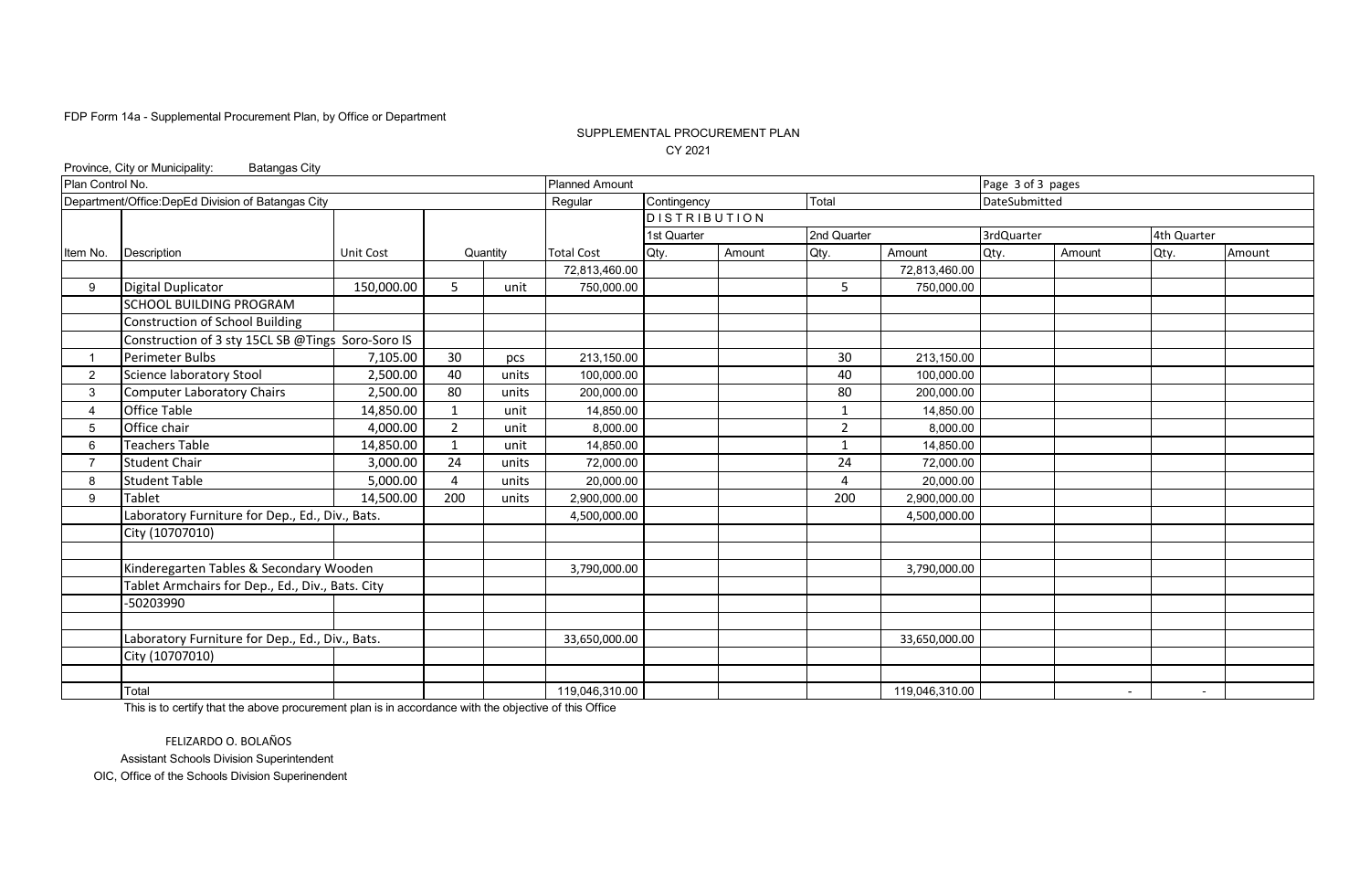### SUPPLEMENTAL PROCUREMENT PLAN CY 2021

|                  | Province, City or Municipality:<br><b>Batangas City</b> |           |                |          |                       |                     |        |             |        |                  |        |             |            |
|------------------|---------------------------------------------------------|-----------|----------------|----------|-----------------------|---------------------|--------|-------------|--------|------------------|--------|-------------|------------|
| Plan Control No. |                                                         |           |                |          | <b>Planned Amount</b> |                     |        |             |        | Page 1 of 1 page |        |             |            |
|                  | Department/Office.CITY TREASURER'S OFFICE               |           |                |          | Regular               | Contingency         |        | Total       |        | DateSubmitted    |        |             |            |
|                  |                                                         |           |                |          |                       | <b>DISTRIBUTION</b> |        |             |        |                  |        |             |            |
|                  |                                                         |           |                |          |                       | 1st Quarter         |        | 2nd Quarter |        | 3rdQuarter       |        | 4th Quarter |            |
| Item No.         | <b>Description</b>                                      | Unit Cost |                | Quantity | <b>Total Cost</b>     | Qty.                | Amount | Qty.        | Amount | Qty.             | Amount | Qty.        | Amount     |
|                  | R/M - BUILDING AND OTHER STRUCTURES                     |           |                |          |                       |                     |        |             |        |                  |        |             |            |
|                  | * 50213040                                              |           |                |          |                       |                     |        |             |        |                  |        |             |            |
|                  | Installation of Office Partition                        | 73,520.00 | $\overline{1}$ | lot      | 73,520.00             |                     |        |             |        |                  |        | 1           | 73,520.00  |
|                  | Inmprovement of Payment Area for Business               |           |                |          | 90,000.00             |                     |        |             |        |                  |        |             | 90,000.00  |
|                  | Tax Division of CTO                                     |           |                |          |                       |                     |        |             |        |                  |        |             |            |
|                  |                                                         |           |                |          |                       |                     |        |             |        |                  |        |             |            |
|                  | Supply, materials and installation of Fabri             |           |                |          | 826,190.00            |                     |        |             |        |                  |        |             | 826,190.00 |
|                  | Glass Partition CTO (50203990) 826,190.00               |           |                |          |                       |                     |        |             |        |                  |        |             |            |
|                  | Cont. (10707010) 133,330.00                             |           |                |          |                       |                     |        |             |        |                  |        |             |            |
|                  |                                                         |           |                |          |                       |                     |        |             |        |                  |        |             |            |
|                  |                                                         |           |                |          |                       |                     |        |             |        |                  |        |             |            |
|                  |                                                         |           |                |          |                       |                     |        |             |        |                  |        |             |            |
|                  |                                                         |           |                |          |                       |                     |        |             |        |                  |        |             |            |
|                  |                                                         |           |                |          |                       |                     |        |             |        |                  |        |             |            |
|                  |                                                         |           |                |          |                       |                     |        |             |        |                  |        |             |            |
|                  |                                                         |           |                |          |                       |                     |        |             |        |                  |        |             |            |
|                  |                                                         |           |                |          |                       |                     |        |             |        |                  |        |             |            |
|                  |                                                         |           |                |          |                       |                     |        |             |        |                  |        |             |            |
|                  |                                                         |           |                |          |                       |                     |        |             |        |                  |        |             |            |
|                  |                                                         |           |                |          |                       |                     |        |             |        |                  |        |             |            |
|                  |                                                         |           |                |          |                       |                     |        |             |        |                  |        |             |            |
|                  |                                                         |           |                |          |                       |                     |        |             |        |                  |        |             |            |
|                  |                                                         |           |                |          |                       |                     |        |             |        |                  |        |             |            |
|                  |                                                         |           |                |          |                       |                     |        |             |        |                  |        |             |            |
|                  | Total                                                   |           |                |          | 989,710.00            |                     |        |             |        |                  | $\sim$ |             | 989,710.00 |

This is to certify that the above procurement plan is in accordance with the objective of this Office

ASTER P. MARASIGAN Head of Department/Office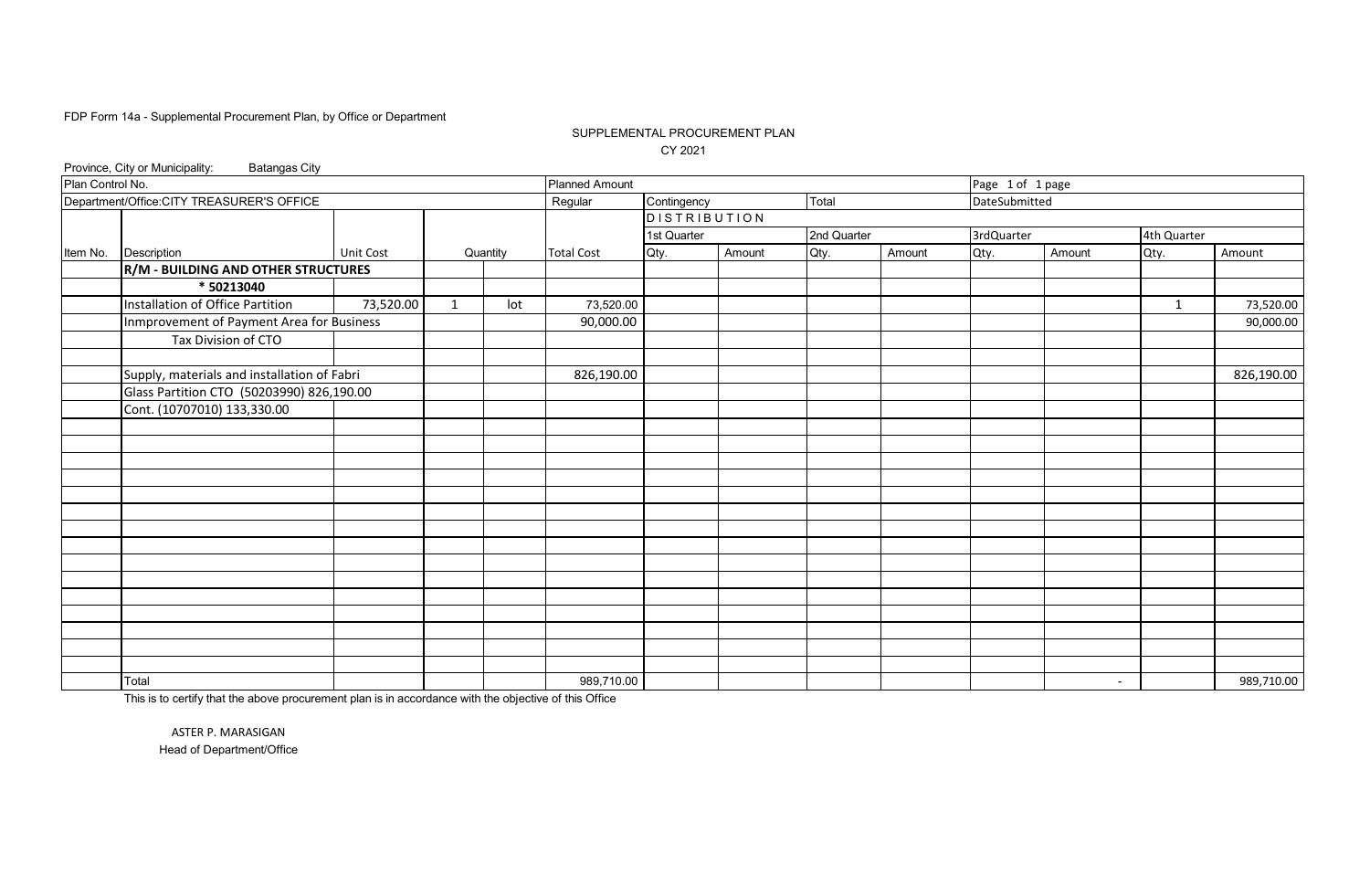### SUPPLEMENTAL PROCUREMENT PLAN CY 2021

| <b>Batangas City</b>                |                                                                                                                                                                                       |                                                                                                                                                                                                                                                                                                                                                                                                                |      |                       |                                                                                                                                   |             |                     |        |                |            |                                                |                                                                                                                                                                           |
|-------------------------------------|---------------------------------------------------------------------------------------------------------------------------------------------------------------------------------------|----------------------------------------------------------------------------------------------------------------------------------------------------------------------------------------------------------------------------------------------------------------------------------------------------------------------------------------------------------------------------------------------------------------|------|-----------------------|-----------------------------------------------------------------------------------------------------------------------------------|-------------|---------------------|--------|----------------|------------|------------------------------------------------|---------------------------------------------------------------------------------------------------------------------------------------------------------------------------|
|                                     |                                                                                                                                                                                       |                                                                                                                                                                                                                                                                                                                                                                                                                |      | <b>Planned Amount</b> |                                                                                                                                   |             |                     |        |                |            |                                                |                                                                                                                                                                           |
|                                     |                                                                                                                                                                                       |                                                                                                                                                                                                                                                                                                                                                                                                                |      | Regular               |                                                                                                                                   |             | Total               |        |                |            |                                                |                                                                                                                                                                           |
|                                     |                                                                                                                                                                                       |                                                                                                                                                                                                                                                                                                                                                                                                                |      |                       |                                                                                                                                   |             |                     |        |                |            |                                                |                                                                                                                                                                           |
|                                     |                                                                                                                                                                                       |                                                                                                                                                                                                                                                                                                                                                                                                                |      |                       | 1st Quarter                                                                                                                       |             |                     |        | 3rdQuarter     |            |                                                |                                                                                                                                                                           |
|                                     | Unit Cost                                                                                                                                                                             |                                                                                                                                                                                                                                                                                                                                                                                                                |      | <b>Total Cost</b>     | Qty.                                                                                                                              | Amount      | Qty.                | Amount | Qty.           | Amount     | Qty.                                           | Amount                                                                                                                                                                    |
| Battery NS60L/1SN                   | 9,532.92                                                                                                                                                                              | $\mathbf 1$                                                                                                                                                                                                                                                                                                                                                                                                    | рc   | 9,532.92              |                                                                                                                                   |             |                     |        | $\mathbf{1}$   |            |                                                |                                                                                                                                                                           |
| Battery OMP (CR203)                 | 540.00                                                                                                                                                                                | $\mathbf{1}$                                                                                                                                                                                                                                                                                                                                                                                                   | рc   | 540.00                |                                                                                                                                   |             |                     |        | $\mathbf{1}$   | 540.00     |                                                |                                                                                                                                                                           |
| R/M of RP Vehicle with CS B6-U503   |                                                                                                                                                                                       |                                                                                                                                                                                                                                                                                                                                                                                                                |      |                       |                                                                                                                                   |             |                     |        |                |            |                                                |                                                                                                                                                                           |
| Mobile Phone                        | 13,830.00                                                                                                                                                                             | $\overline{2}$                                                                                                                                                                                                                                                                                                                                                                                                 | unit | 27,660.00             |                                                                                                                                   |             |                     |        | $\overline{2}$ | 27.660.00  |                                                |                                                                                                                                                                           |
| Load Card 500                       | 650.00                                                                                                                                                                                | 10                                                                                                                                                                                                                                                                                                                                                                                                             | pcs  | 6,500.00              |                                                                                                                                   |             |                     |        | 10             |            |                                                |                                                                                                                                                                           |
|                                     |                                                                                                                                                                                       |                                                                                                                                                                                                                                                                                                                                                                                                                |      | 32,213.05             |                                                                                                                                   |             |                     |        |                |            |                                                |                                                                                                                                                                           |
| <b>Various OfficeSupplies</b>       |                                                                                                                                                                                       |                                                                                                                                                                                                                                                                                                                                                                                                                |      |                       |                                                                                                                                   |             |                     |        |                | 179,044.00 |                                                |                                                                                                                                                                           |
| <b>Testing Equipmet</b>             |                                                                                                                                                                                       |                                                                                                                                                                                                                                                                                                                                                                                                                |      | 256,200.00            |                                                                                                                                   |             |                     |        |                | 256,200.00 |                                                |                                                                                                                                                                           |
|                                     |                                                                                                                                                                                       |                                                                                                                                                                                                                                                                                                                                                                                                                |      | 23,017.95             |                                                                                                                                   |             |                     |        |                |            |                                                |                                                                                                                                                                           |
| Various office supplies             |                                                                                                                                                                                       |                                                                                                                                                                                                                                                                                                                                                                                                                |      |                       |                                                                                                                                   |             |                     |        |                |            |                                                |                                                                                                                                                                           |
| Various supplies for copier machine |                                                                                                                                                                                       |                                                                                                                                                                                                                                                                                                                                                                                                                |      | 15,201.00             |                                                                                                                                   |             |                     |        |                |            |                                                |                                                                                                                                                                           |
| Alkaline Drinking water             | 45.00                                                                                                                                                                                 | 1080                                                                                                                                                                                                                                                                                                                                                                                                           | gal  | 48,600.00             |                                                                                                                                   |             |                     |        | 1080           | 48,600.00  |                                                |                                                                                                                                                                           |
|                                     |                                                                                                                                                                                       |                                                                                                                                                                                                                                                                                                                                                                                                                |      |                       |                                                                                                                                   |             |                     |        |                |            |                                                |                                                                                                                                                                           |
|                                     |                                                                                                                                                                                       |                                                                                                                                                                                                                                                                                                                                                                                                                |      |                       |                                                                                                                                   |             |                     |        |                | 7,100.00   |                                                |                                                                                                                                                                           |
|                                     |                                                                                                                                                                                       |                                                                                                                                                                                                                                                                                                                                                                                                                |      | 123,740.00            |                                                                                                                                   |             |                     |        |                | 123,740.00 |                                                |                                                                                                                                                                           |
|                                     |                                                                                                                                                                                       |                                                                                                                                                                                                                                                                                                                                                                                                                |      |                       |                                                                                                                                   |             |                     |        |                |            |                                                |                                                                                                                                                                           |
|                                     |                                                                                                                                                                                       |                                                                                                                                                                                                                                                                                                                                                                                                                |      |                       |                                                                                                                                   |             |                     |        |                |            |                                                |                                                                                                                                                                           |
| SDS -756, , SKT 262                 |                                                                                                                                                                                       |                                                                                                                                                                                                                                                                                                                                                                                                                |      |                       |                                                                                                                                   |             |                     |        |                |            |                                                |                                                                                                                                                                           |
|                                     |                                                                                                                                                                                       |                                                                                                                                                                                                                                                                                                                                                                                                                |      |                       |                                                                                                                                   |             |                     |        |                |            |                                                |                                                                                                                                                                           |
|                                     |                                                                                                                                                                                       | .5                                                                                                                                                                                                                                                                                                                                                                                                             | unit |                       |                                                                                                                                   |             |                     |        | 5              |            |                                                |                                                                                                                                                                           |
| Cable UTP Lan                       |                                                                                                                                                                                       | $\mathbf{1}$                                                                                                                                                                                                                                                                                                                                                                                                   | box  |                       |                                                                                                                                   |             |                     |        | $\mathbf{1}$   |            |                                                |                                                                                                                                                                           |
|                                     |                                                                                                                                                                                       |                                                                                                                                                                                                                                                                                                                                                                                                                | рc   |                       |                                                                                                                                   |             |                     |        | $\mathbf{1}$   |            |                                                |                                                                                                                                                                           |
|                                     |                                                                                                                                                                                       |                                                                                                                                                                                                                                                                                                                                                                                                                |      |                       |                                                                                                                                   |             |                     |        |                |            |                                                |                                                                                                                                                                           |
|                                     |                                                                                                                                                                                       |                                                                                                                                                                                                                                                                                                                                                                                                                |      |                       |                                                                                                                                   |             |                     |        |                |            |                                                |                                                                                                                                                                           |
| <b>Subtotal</b>                     |                                                                                                                                                                                       |                                                                                                                                                                                                                                                                                                                                                                                                                |      |                       |                                                                                                                                   |             |                     |        |                |            |                                                |                                                                                                                                                                           |
|                                     | Province, City or Municipality:<br>Plan Control No.<br>Department/Office: CITY ENGINEER'S OFFICE<br><b>Description</b><br>SHX-490, SDS-756, SKT 262<br>Desktop Computer core i7-10700 | R/M of RP vehicle SAA -2743 (Trust Fund)<br>Various supplies and materials for E1P494<br>Various supplies and materials for SKT 262,<br>Various supplies and materials for SDS 795<br>Various supplies and materials for SAA - 2743,<br>Various supplies and materials for SHX 490,<br>Digital Copier with 2 tray and 1 bypass tray<br>94,000.00<br>7,000.00<br>Switch Hub D-Link DGS=1024/E 24 Pd<br>5,500.00 |      | Quantity              | 179,044.00<br>19,390.00<br>36,920.00<br>7,100.00<br>60,240.00<br>142,000.00<br>470,000.00<br>7,000.00<br>5,500.00<br>1,470,398.92 | Contingency | <b>DISTRIBUTION</b> |        | 2nd Quarter    |            | Page 1 of 2 pages<br>DateSubmitted<br>7,000.00 | 4th Quarter<br>9.532.92<br>6.500.00<br>32,213.05<br>23,017.95<br>19,390.00<br>15,201.00<br>36,920.00<br>60,240.00<br>142,000.00<br>470,000.00<br>5,500.00<br>1,470,398.92 |

This is to certify that the above procurement plan is in accordance with the objective of this Office

Engr. ADELA B. HERNANDEZ Head of Department/Office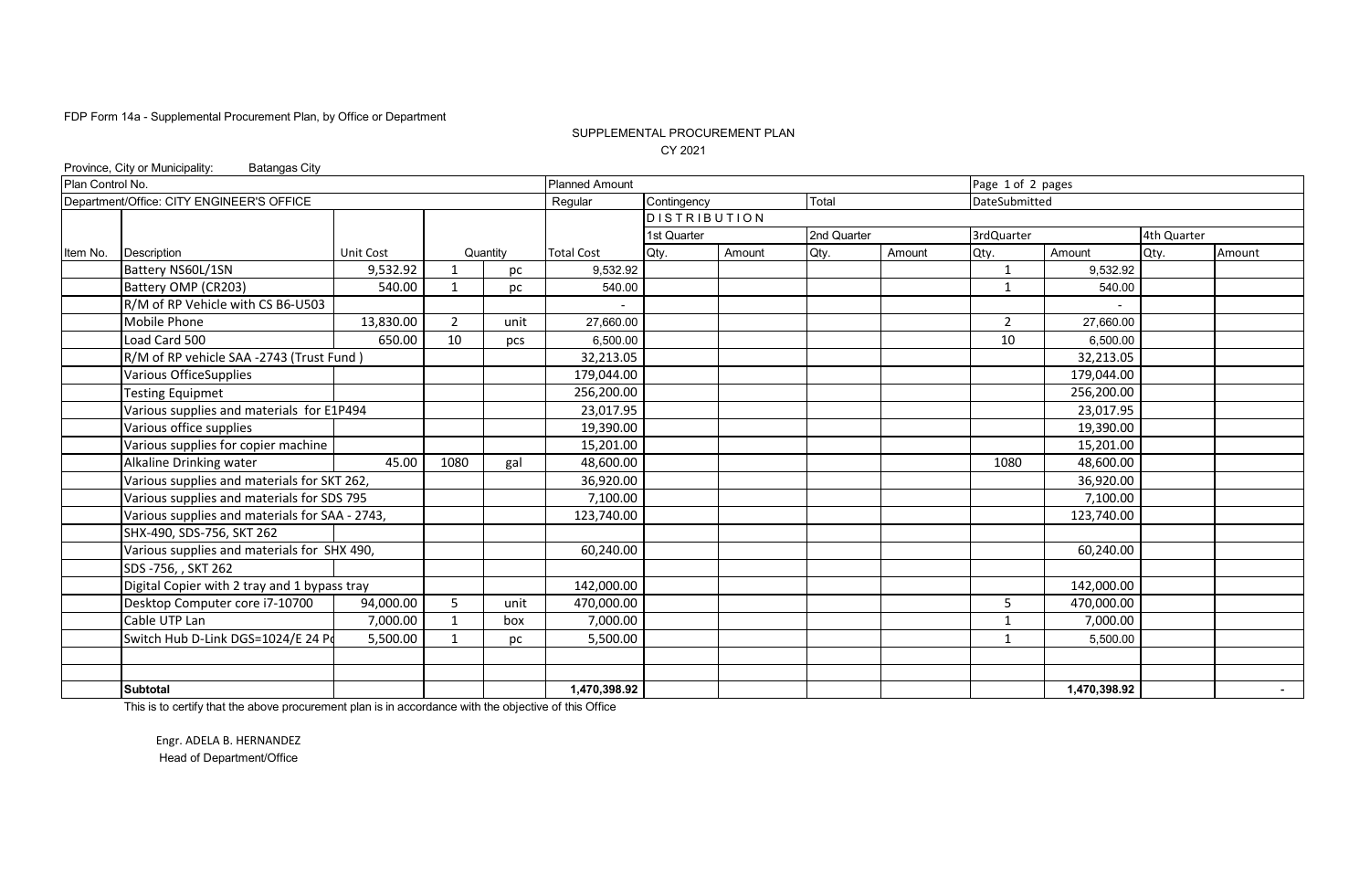### SUPPLEMENTAL PROCUREMENT PLAN CY 2021

| Province, City or Municipality:<br><b>Batangas City</b> |                                                                                                                                     |                                                                                                                                                                               |       |                       |             |                                                                                                                                 |                     |        |            |              |                                    |                                                      |
|---------------------------------------------------------|-------------------------------------------------------------------------------------------------------------------------------------|-------------------------------------------------------------------------------------------------------------------------------------------------------------------------------|-------|-----------------------|-------------|---------------------------------------------------------------------------------------------------------------------------------|---------------------|--------|------------|--------------|------------------------------------|------------------------------------------------------|
|                                                         |                                                                                                                                     |                                                                                                                                                                               |       | <b>Planned Amount</b> |             |                                                                                                                                 |                     |        |            |              |                                    |                                                      |
|                                                         |                                                                                                                                     |                                                                                                                                                                               |       | Regular               |             |                                                                                                                                 | Total               |        |            |              |                                    |                                                      |
|                                                         |                                                                                                                                     |                                                                                                                                                                               |       |                       |             |                                                                                                                                 |                     |        |            |              |                                    |                                                      |
|                                                         |                                                                                                                                     |                                                                                                                                                                               |       |                       | 1st Quarter |                                                                                                                                 | 2nd Quarter         |        | 3rdQuarter |              |                                    |                                                      |
|                                                         | Unit Cost                                                                                                                           |                                                                                                                                                                               |       | <b>Total Cost</b>     | Qty.        | Amount                                                                                                                          | Qty.                | Amount | Qty.       | Amount       | Qty.                               | Amount                                               |
|                                                         |                                                                                                                                     |                                                                                                                                                                               |       |                       |             |                                                                                                                                 |                     |        |            |              |                                    |                                                      |
|                                                         | 400.00                                                                                                                              | 205                                                                                                                                                                           | sq.ft |                       |             |                                                                                                                                 |                     |        | 205        | 82,000.00    |                                    |                                                      |
|                                                         |                                                                                                                                     |                                                                                                                                                                               |       |                       |             |                                                                                                                                 |                     |        |            |              |                                    |                                                      |
| accessories                                             |                                                                                                                                     |                                                                                                                                                                               |       |                       |             |                                                                                                                                 |                     |        |            |              |                                    |                                                      |
|                                                         |                                                                                                                                     |                                                                                                                                                                               |       |                       |             |                                                                                                                                 |                     |        |            | 8,565.00     |                                    |                                                      |
|                                                         |                                                                                                                                     |                                                                                                                                                                               |       |                       |             |                                                                                                                                 |                     |        |            | 16,033.00    |                                    |                                                      |
| Load Card 300                                           | 375.00                                                                                                                              | 12                                                                                                                                                                            | pcs   |                       |             |                                                                                                                                 |                     |        | 12         |              |                                    |                                                      |
|                                                         | 423.00                                                                                                                              | 10                                                                                                                                                                            | pcs   |                       |             |                                                                                                                                 |                     |        | 10         | 4,230.00     |                                    |                                                      |
| Toner 127A                                              | 6,050.00                                                                                                                            | 5 <sup>5</sup>                                                                                                                                                                | pcs   |                       |             |                                                                                                                                 |                     |        | 5          |              |                                    |                                                      |
|                                                         | 45.00                                                                                                                               | 650                                                                                                                                                                           | cont  |                       |             |                                                                                                                                 |                     |        | 650        | 29,250.00    |                                    |                                                      |
| Various materials B6-U503                               |                                                                                                                                     |                                                                                                                                                                               |       |                       |             |                                                                                                                                 |                     |        |            | 8,845.00     |                                    |                                                      |
| Various materials - SAA - 2743                          |                                                                                                                                     |                                                                                                                                                                               |       | 21,086.51             |             |                                                                                                                                 |                     |        |            | 21,086.51    |                                    |                                                      |
|                                                         |                                                                                                                                     |                                                                                                                                                                               |       |                       |             |                                                                                                                                 |                     |        |            |              |                                    |                                                      |
|                                                         |                                                                                                                                     |                                                                                                                                                                               |       |                       |             |                                                                                                                                 |                     |        |            |              |                                    |                                                      |
|                                                         |                                                                                                                                     |                                                                                                                                                                               |       |                       |             |                                                                                                                                 |                     |        |            |              |                                    |                                                      |
|                                                         |                                                                                                                                     |                                                                                                                                                                               |       |                       |             |                                                                                                                                 |                     |        |            |              |                                    |                                                      |
|                                                         |                                                                                                                                     |                                                                                                                                                                               |       |                       |             |                                                                                                                                 |                     |        |            |              |                                    |                                                      |
|                                                         |                                                                                                                                     |                                                                                                                                                                               |       |                       |             |                                                                                                                                 |                     |        |            |              |                                    |                                                      |
|                                                         |                                                                                                                                     |                                                                                                                                                                               |       |                       |             |                                                                                                                                 |                     |        |            |              |                                    |                                                      |
|                                                         |                                                                                                                                     |                                                                                                                                                                               |       |                       |             |                                                                                                                                 |                     |        |            |              |                                    |                                                      |
|                                                         |                                                                                                                                     |                                                                                                                                                                               |       |                       |             |                                                                                                                                 |                     |        |            |              |                                    |                                                      |
|                                                         |                                                                                                                                     |                                                                                                                                                                               |       |                       |             |                                                                                                                                 |                     |        |            |              |                                    |                                                      |
|                                                         |                                                                                                                                     |                                                                                                                                                                               |       |                       |             |                                                                                                                                 |                     |        |            |              |                                    |                                                      |
|                                                         |                                                                                                                                     |                                                                                                                                                                               |       |                       |             |                                                                                                                                 |                     |        |            |              |                                    |                                                      |
| Total                                                   |                                                                                                                                     |                                                                                                                                                                               |       | 1,675,158.43          |             |                                                                                                                                 |                     |        |            | 1,675,158.43 |                                    | $\sim$ 100 $\mu$                                     |
|                                                         | Plan Control No.<br>Department/Office: CITY ENGINEER'S OFFICE<br>Description<br>Ink for L3110/003 black<br>Alkalinr Drinking Warter | Various Office Supplies and materials<br>Folding door, split type with tubular and<br>Various supplies and materials for E1P494<br>Various supplies and materials for B6-U503 |       | Quantity              |             | Contingency<br>1,470,398.92<br>82,000.00<br>8,565.00<br>16,033.00<br>4,500.00<br>4,230.00<br>30,250.00<br>29,250.00<br>8,845.00 | <b>DISTRIBUTION</b> |        |            |              | Page 2 of 2 pages<br>DateSubmitted | 4th Quarter<br>1,470,398.92<br>4,500.00<br>30,250.00 |

This is to certify that the above procurement plan is in accordance with the objective of this Office

Engr. ADELA B. HERNANDEZ Head of Department/Office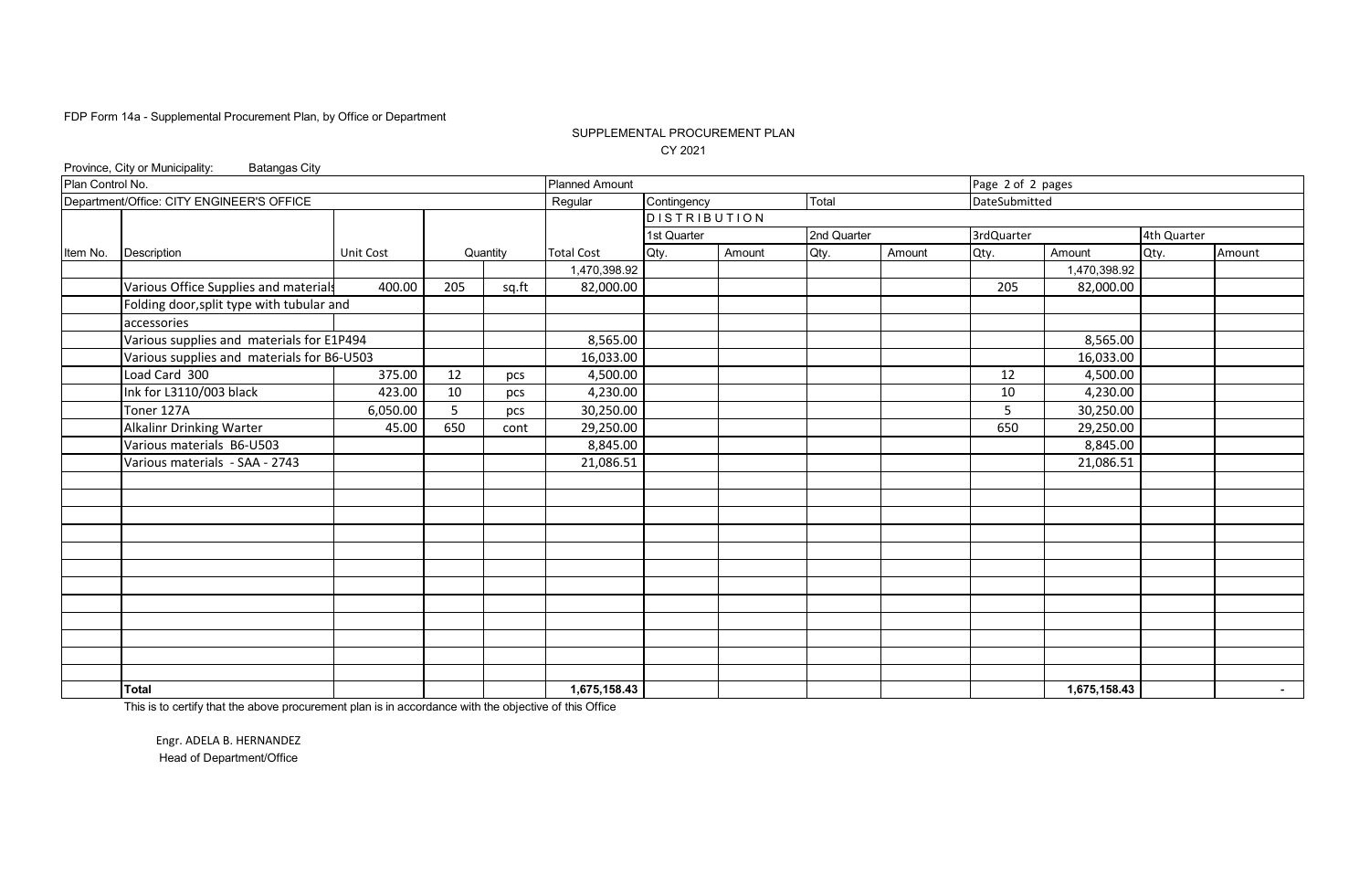### SUPPLEMENTAL PROCUREMENT PLAN CY 2021

|                  | Province, City or Municipality:<br><b>Batangas City</b> |           |     |          |                       |                     |        |             |        |                   |            |             |        |
|------------------|---------------------------------------------------------|-----------|-----|----------|-----------------------|---------------------|--------|-------------|--------|-------------------|------------|-------------|--------|
| Plan Control No. |                                                         |           |     |          | <b>Planned Amount</b> |                     |        |             |        | Page 1 of 6 pages |            |             |        |
|                  | Department/Office: COLEGIO NG LUNGSOD NG BATANGAS       |           |     |          | Regular               | Contingency         |        | Total       |        | DateSubmitted     |            |             |        |
|                  |                                                         |           |     |          |                       | <b>DISTRIBUTION</b> |        |             |        |                   |            |             |        |
|                  |                                                         |           |     |          |                       | 1st Quarter         |        | 2nd Quarter |        | 3rdQuarter        |            | 4th Quarter |        |
| Item No.         | Description                                             | Unit Cost |     | Quantity | <b>Total Cost</b>     | Qty.                | Amount | Qty.        | Amount | Qty.              | Amount     | Qty.        | Amount |
|                  | Office Supplies (50203010)                              |           |     |          |                       |                     |        |             |        |                   |            |             |        |
|                  | Ballpen 0.5                                             | 15.00     | 60  | рc       | 900.00                |                     |        |             |        | 60                | 900.00     |             |        |
| $\overline{2}$   | <b>Ballpen black Mygel</b>                              | 27.00     | 60  | рc       | 1.620.00              |                     |        |             |        | 60                | 1,620.00   |             |        |
| 3                | <b>Ballpen blue Mygel</b>                               | 27.00     | 60  | pc       | 1,620.00              |                     |        |             |        | 60                | 1,620.00   |             |        |
|                  | Ballpen black G-tech 0.3                                | 100.50    | 60  | pc       | 6,030.00              |                     |        |             |        | 60                | 6,030.00   |             |        |
| 5                | Battery AA 4,s                                          | 218.00    | 20  | pack     | 4,360.00              |                     |        |             |        | 20                | 4,360.00   |             |        |
| 6                | Battery AAA4's                                          | 261.00    | 20  | pack     | 5,220.00              |                     |        |             |        | 20                | 5,220.00   |             |        |
|                  | Battery C's                                             | 274.00    | 5   | pcs      | 1,370.00              |                     |        |             |        | 5                 | 1,370.00   |             |        |
| 8                | Battery 9V Rechargeable                                 | 714.00    | 8   | pcs      | 5,712.00              |                     |        |             |        | 8                 | 5,712.00   |             |        |
| 9                | Binder clip 1 1/2                                       | 3.50      | 30  | pcs      | 105.00                |                     |        |             |        | 30                | 105.00     |             |        |
| 10               | Binder clip 1"                                          | 3.00      | 30  | pcs      | 90.00                 |                     |        |             |        | 30                | 90.00      |             |        |
| 11               | Binder clip 2"                                          | 8.50      | 30  | pcs      | 255.00                |                     |        |             |        | 30                | 255.00     |             |        |
| 12               | Binder clip 3/4                                         | 2.50      | 30  | pcs      | 75.00                 |                     |        |             |        | 30                | 75.00      |             |        |
| 13               | Board paper cream                                       | 61.00     | 20  | pack     | 1.220.00              |                     |        |             |        | 20                | 1,220.00   |             |        |
| 14               | Cartolina ,assorted colors                              | 13.50     | 100 | pcs      | 1,350.00              |                     |        |             |        | 100               | 1,350.00   |             |        |
| 15               | DVD-RW w/ case                                          | 67.00     | 100 | pcs      | 6,700.00              |                     |        |             |        | 100               | 6,700.00   |             |        |
| 16               | Correction tape                                         | 49.00     | 100 | pcs      | 4,900.00              |                     |        |             |        | 100               | 4,900.00   |             |        |
| 17               | Cutter Blade big                                        | 41.00     | 10  | tube     | 410.00                |                     |        |             |        | 10                | 410.00     |             |        |
| 18               | DTR (100pcs/pack)                                       | 206.00    | 10  | pack     | 2,060.00              |                     |        |             |        | 10                | 2,060.00   |             |        |
| 19               | Eraser big                                              | 60.00     | 10  | pcs      | 600.00                |                     |        |             |        | 10                | 600.00     |             |        |
| 20               | Folder TB long                                          | 11.00     | 400 | pcs      | 4,400.00              |                     |        |             |        | 400               | 4,400.00   |             |        |
| 21               | <b>Folder long Expanding , Glossy</b>                   | 31.00     | 400 | pcs      | 12,400.00             |                     |        |             |        | 400               | 12,400.00  |             |        |
| 22               | Note pad 3' x 4'                                        | 123.00    | 30  | pads     | 3,690.00              |                     |        |             |        | 30                | 3,690.00   |             |        |
| 23               | Paper bond A4 70gsm                                     | 260.00    | 225 | pcs      | 58,500.00             |                     |        |             |        | 225               | 58,500.00  |             |        |
|                  | Subtotal                                                |           |     |          | 123,587.00            |                     |        |             |        |                   | 123,587.00 |             | $\sim$ |

This is to certify that the above procurement plan is in accordance with the objective of this Office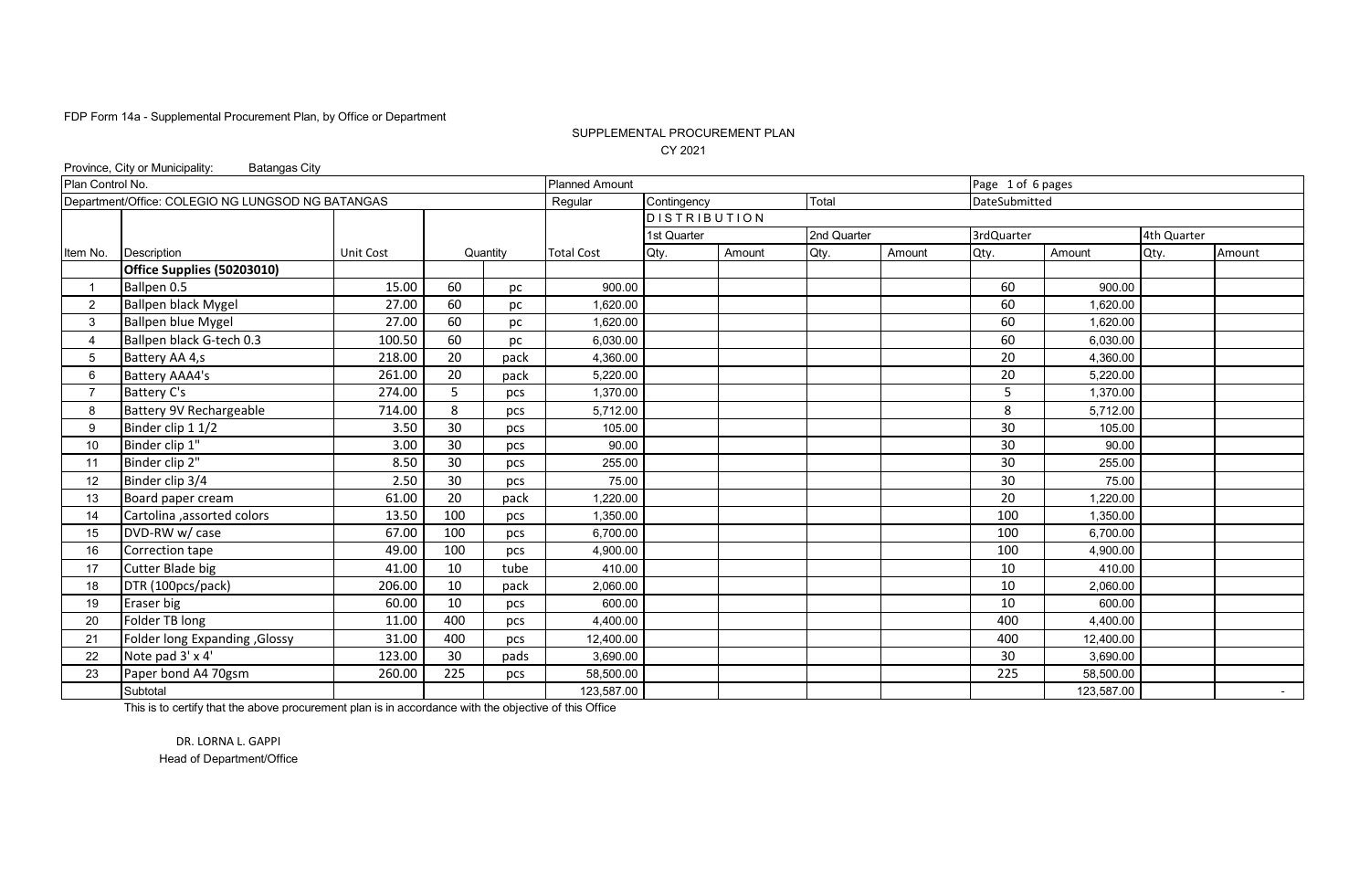### SUPPLEMENTAL PROCUREMENT PLAN CY 2021

|                  | Province, City or Municipality:<br><b>Batangas City</b> |                  |                         |          |                       |                     |        |             |        |                   |              |             |        |
|------------------|---------------------------------------------------------|------------------|-------------------------|----------|-----------------------|---------------------|--------|-------------|--------|-------------------|--------------|-------------|--------|
| Plan Control No. |                                                         |                  |                         |          | <b>Planned Amount</b> |                     |        |             |        | Page 2 of 6 pages |              |             |        |
|                  | Department/Office: COLEGIO NG LUNGSOD NG BATANGAS       |                  |                         |          | Regular               | Contingency         |        | Total       |        | DateSubmitted     |              |             |        |
|                  |                                                         |                  |                         |          |                       | <b>DISTRIBUTION</b> |        |             |        |                   |              |             |        |
|                  |                                                         |                  |                         |          |                       | 1st Quarter         |        | 2nd Quarter |        | 3rdQuarter        |              | 4th Quarter |        |
| Item No.         | <b>Description</b>                                      | <b>Unit Cost</b> |                         | Quantity | <b>Total Cost</b>     | Qty.                | Amount | Qty.        | Amount | Qty.              | Amount       | Qty.        | Amount |
|                  |                                                         |                  |                         |          | 123.587.00            |                     |        |             |        |                   | 123,587.00   |             |        |
| 24               | Paper bond long 70gsm                                   | 288.00           | 450                     | pcs      | 129,600.00            |                     |        |             |        | 450               | 129,600.00   |             |        |
| 25               | Paper clip small                                        | 11.50            | 50                      | box      | 575.00                |                     |        |             |        | 50                | 575.00       |             |        |
| 26               | Paper clip jumbo                                        | 34.00            | 50                      | box      | 1.700.00              |                     |        |             |        | 50                | 1,700.00     |             |        |
| 27               | Pencil #2                                               | 8.00             | 100                     | pcs      | 800.00                |                     |        |             |        | 100               | 800.00       |             |        |
| 28               | Photo paper glossy A4 10's                              | 105.00           | 60                      | pack     | 6,300.00              |                     |        |             |        | 60                | 6,300.00     |             |        |
| 29               | Photo paper matte A4 10's                               | 86.00            | 60                      | pack     | 5,160.00              |                     |        |             |        | 60                | 5,160.00     |             |        |
| 30               | Tape doubled sided 1"                                   | 39.00            | 30                      | roll     | 1,170.00              |                     |        |             |        | 30                | 1,170.00     |             |        |
| 31               | Tape transparent 1"                                     | 56.00            | 90                      | roll     | 5,040.00              |                     |        |             |        | 90                | 5,040.00     |             |        |
| 32               | Tape transparent 3"                                     | 103.00           | 30                      | roll     | 3,090.00              |                     |        |             |        | 30                | 3,090.00     |             |        |
| 33               | Stapler with remover                                    | 467.00           | 3                       | units    | 1,401.00              |                     |        |             |        | 3                 | 1,401.00     |             |        |
| 34               | Forms Triplicate                                        | 1,500.00         | 50                      | pads     | 75,000.00             |                     |        |             |        | 50                | 75,000.00    |             |        |
| 35               | Disinfectant Fogging solution                           | 750.00           | $\overline{2}$          | gal      | 1,500.00              |                     |        |             |        | $\overline{2}$    | 1,500.00     |             |        |
| 36               | Bac to zero Solution                                    | 4,550.00         | $\overline{3}$          | liter    | 13,650.00             |                     |        |             |        | 3                 | 13,650.00    |             |        |
| 37               | Diisinfectant solution                                  | 400.00           | $\overline{1}$          | gal      | 400.00                |                     |        |             |        | $\mathbf{1}$      | 400.00       |             |        |
| 38               | Multi Insect Killer                                     | 5,060.00         | 76                      | boxes    | 384,560.00            |                     |        |             |        | 76                | 384,560.00   |             |        |
| 39               | <b>Toilet bowl cleaner</b>                              | 4,400.00         | 77                      | boxes    | 338,800.00            |                     |        |             |        | 77                | 338,800.00   |             |        |
| 40               | Air freshener                                           | 3,540.00         | 78                      | boxes    | 276.120.00            |                     |        |             |        | 78                | 276.120.00   |             |        |
| 41               | Gender Theory in Troubled Times BY                      | 2,450.00         | $\mathbf 1$             | pcs      | 2,450.00              |                     |        |             |        | 1                 | 2,450.00     |             |        |
| 42               | Race and Sexuality by Otiz, 2018                        | 1,995.00         | $\overline{\mathbf{1}}$ | pcs      | 1,995.00              |                     |        |             |        | 1                 | 1,995.00     |             |        |
| 43               | The Trans Generation by Travers, 20:                    | 2,495.00         | $\mathbf{1}$            | pcs      | 2,495.00              |                     |        |             |        | $\mathbf{1}$      | 2,495.00     |             |        |
| 44               | Understanding Transgender Identitie                     | 1,695.00         | $\mathbf 1$             | pcs      | 1,695.00              |                     |        |             |        | 1                 | 1,695.00     |             |        |
| 45               | Multimedia Processing and Commun                        | 6,450.00         | $\mathbf{1}$            | pcs      | 6,450.00              |                     |        |             |        | $\mathbf{1}$      | 6,450.00     |             |        |
|                  |                                                         |                  |                         |          |                       |                     |        |             |        |                   |              |             |        |
|                  | Subtotal                                                |                  |                         |          | 1,383,538.00          |                     |        |             |        |                   | 1,383,538.00 |             |        |

This is to certify that the above procurement plan is in accordance with the objective of this Office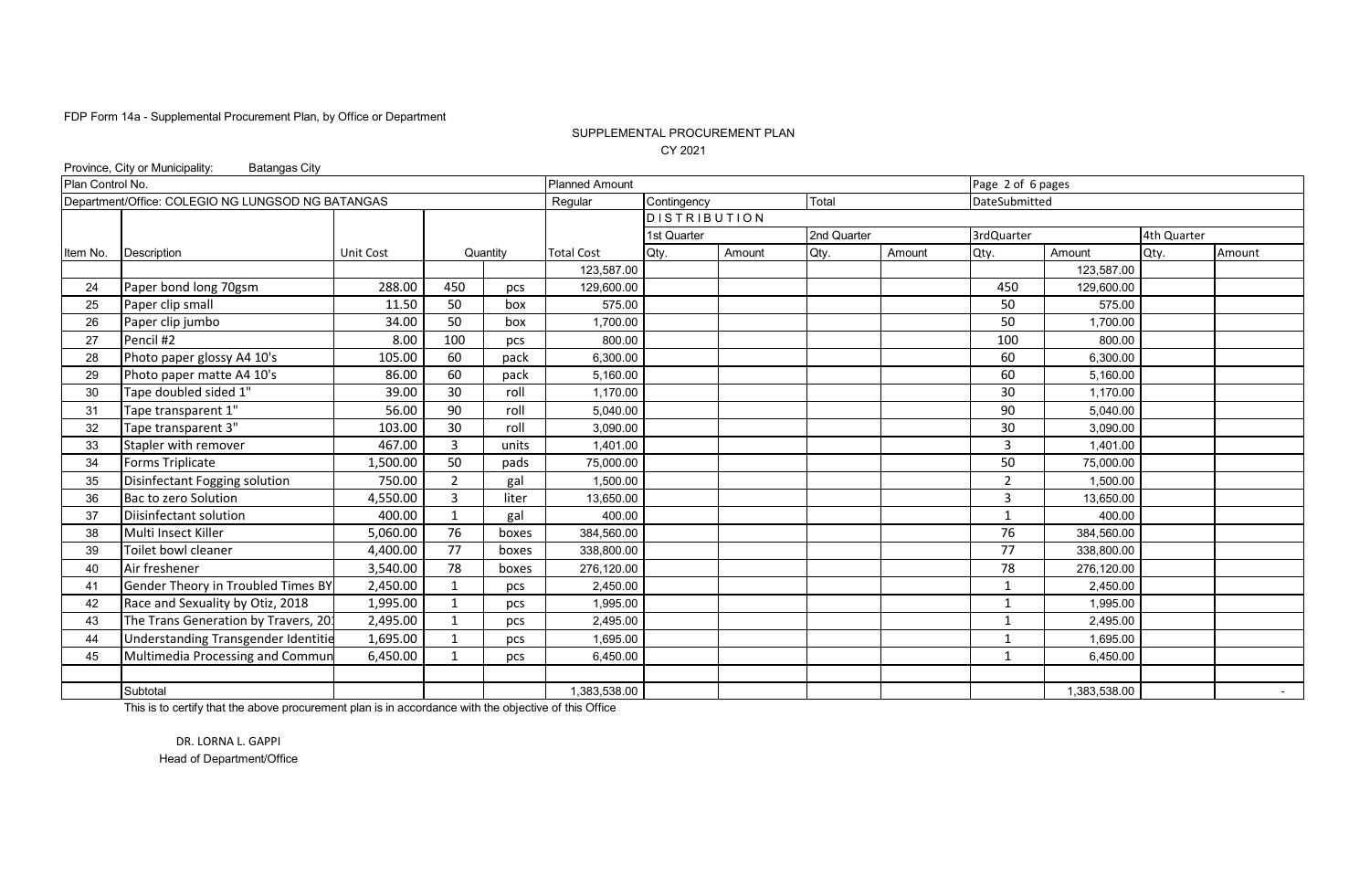### SUPPLEMENTAL PROCUREMENT PLAN CY 2021

|                  | Province, City or Municipality:<br><b>Batangas City</b>     |                  |                |          |                       |                     |        |             |                                                                                                                                                                                                                                                                                                                                                            |   |              |  |  |  |
|------------------|-------------------------------------------------------------|------------------|----------------|----------|-----------------------|---------------------|--------|-------------|------------------------------------------------------------------------------------------------------------------------------------------------------------------------------------------------------------------------------------------------------------------------------------------------------------------------------------------------------------|---|--------------|--|--|--|
| Plan Control No. |                                                             |                  |                |          | <b>Planned Amount</b> |                     |        |             | Page 3 of 6 pages<br>DateSubmitted<br>3rdQuarter<br>4th Quarter<br>Qty.<br>Amount<br>Amount<br>Qty.<br>Amount<br>1,383,538.00<br>$\overline{2}$<br>13,790.00<br>5.995.00<br>1<br>40<br>400.140.00<br>3<br>345,000.00<br>23,200.00<br>$\mathbf{1}$<br>400,000.00<br>1<br>35<br>14,805.00<br>$\overline{2}$<br>4.000.00<br>10<br>89,000.00<br>5<br>63,000.00 |   |              |  |  |  |
|                  | Department/Office: COLEGIO NG LUNGSOD NG BATANGAS           |                  |                |          | Regular               | Contingency         |        | Total       |                                                                                                                                                                                                                                                                                                                                                            |   |              |  |  |  |
|                  |                                                             |                  |                |          |                       | <b>DISTRIBUTION</b> |        |             |                                                                                                                                                                                                                                                                                                                                                            |   |              |  |  |  |
|                  |                                                             |                  |                |          |                       | 1st Quarter         |        | 2nd Quarter |                                                                                                                                                                                                                                                                                                                                                            |   |              |  |  |  |
| Item No.         | <b>Description</b>                                          | <b>Unit Cost</b> |                | Quantity | <b>Total Cost</b>     | Qty.                | Amount | Qty.        |                                                                                                                                                                                                                                                                                                                                                            |   |              |  |  |  |
|                  |                                                             |                  |                |          | 1,383,538.00          |                     |        |             |                                                                                                                                                                                                                                                                                                                                                            |   |              |  |  |  |
| 46               | Music and video Processing                                  | 6,895.00         | 2              |          | 13,790.00             |                     |        |             |                                                                                                                                                                                                                                                                                                                                                            |   |              |  |  |  |
| 47               | Graphics and multimedia                                     | 5,995.00         | $\mathbf 1$    |          | 5,995.00              |                     |        |             |                                                                                                                                                                                                                                                                                                                                                            |   |              |  |  |  |
| 48               | Microsoft office Home and Student                           | 10,003.50        | 40             |          | 400,140.00            |                     |        |             |                                                                                                                                                                                                                                                                                                                                                            |   |              |  |  |  |
| 49               | Information & Communication Tech. Equipt. (10705030)        |                  |                |          |                       |                     |        |             |                                                                                                                                                                                                                                                                                                                                                            |   |              |  |  |  |
| 50               | Desktop Computer for CLB                                    | unit             |                |          | 345,000.00            |                     |        |             |                                                                                                                                                                                                                                                                                                                                                            |   |              |  |  |  |
| 51               | Windows 10pro3 Yrs pro support intel Xeon W-1250 (^ core    |                  |                |          |                       |                     |        |             |                                                                                                                                                                                                                                                                                                                                                            |   |              |  |  |  |
| 52               | 12M cache base 3.3GHz up to 4.7 GHz) DDR 4-2666 Heatsink    |                  |                |          |                       |                     |        |             |                                                                                                                                                                                                                                                                                                                                                            |   |              |  |  |  |
| 53               | for 80W CPU Windows 10 Pro for Workstations (4 Core Plus)   |                  |                |          |                       |                     |        |             |                                                                                                                                                                                                                                                                                                                                                            |   |              |  |  |  |
| 54               | English Presicion3640 Tower with 460W up to 90% efficient   |                  |                |          |                       |                     |        |             |                                                                                                                                                                                                                                                                                                                                                            |   |              |  |  |  |
| 55               | (80Plus gold) PSU *GB 1XGB DDR4 2666MHz or 2933MHz          |                  |                |          |                       |                     |        |             |                                                                                                                                                                                                                                                                                                                                                            |   |              |  |  |  |
| 56               | Nvidia Quadro P620, 2GB 4MDP to DP Adapter precision 3640   |                  |                |          |                       |                     |        |             |                                                                                                                                                                                                                                                                                                                                                            |   |              |  |  |  |
| 57               | 1TB 7200rpm SATA 3.5"HDD wired keyboard KB216 Black         |                  |                |          |                       |                     |        |             |                                                                                                                                                                                                                                                                                                                                                            |   |              |  |  |  |
| 58               | (English (Optical Mouse MS116 BLACK 3 Yrs Pro Support Next  |                  |                |          |                       |                     |        |             |                                                                                                                                                                                                                                                                                                                                                            |   |              |  |  |  |
| 59               | Business Day Licensed Microsoft Office professional         |                  |                |          |                       |                     |        |             |                                                                                                                                                                                                                                                                                                                                                            |   |              |  |  |  |
| 60               | 48-port Gigabit Rackmount Switch (Fluke network Intellitone |                  |                |          |                       |                     |        |             |                                                                                                                                                                                                                                                                                                                                                            |   |              |  |  |  |
| 61               | <b>LAN Test</b>                                             |                  |                |          |                       |                     |        |             |                                                                                                                                                                                                                                                                                                                                                            |   |              |  |  |  |
| 62               | <b>Equipment of Table Continiuty</b>                        | 23,200.00        | 1              |          | 23,200.00             |                     |        |             |                                                                                                                                                                                                                                                                                                                                                            |   |              |  |  |  |
| 63               | APC Smart UPSSRT10KXLi/230V Towe                            | 400,000.00       | $\overline{1}$ |          | 400,000.00            |                     |        |             |                                                                                                                                                                                                                                                                                                                                                            |   |              |  |  |  |
| 64               | Ink Catridge Epson L3110/L5190 003                          | 423.00           | 35             |          | 14,805.00             |                     |        |             |                                                                                                                                                                                                                                                                                                                                                            |   |              |  |  |  |
| 65               | Plague                                                      | 2,000.00         | $\overline{2}$ |          | 4.000.00              |                     |        |             |                                                                                                                                                                                                                                                                                                                                                            |   |              |  |  |  |
| 66               | WF-C879R black T05C1                                        | 8,900.00         | 10             | рc       | 89,000.00             |                     |        |             |                                                                                                                                                                                                                                                                                                                                                            |   |              |  |  |  |
| 67               | WF-C879R cyan T05C2                                         | 12,600.00        | 5              | рc       | 63,000.00             |                     |        |             |                                                                                                                                                                                                                                                                                                                                                            |   |              |  |  |  |
| 68               | WF-C879R magenta T05C3                                      | 12,900.00        | 5              | рc       | 64,500.00             |                     |        |             |                                                                                                                                                                                                                                                                                                                                                            | 5 | 64,500.00    |  |  |  |
|                  | Subtotal                                                    |                  |                |          | 2,806,968.00          |                     |        |             |                                                                                                                                                                                                                                                                                                                                                            |   | 2,806,968.00 |  |  |  |

This is to certify that the above procurement plan is in accordance with the objective of this Office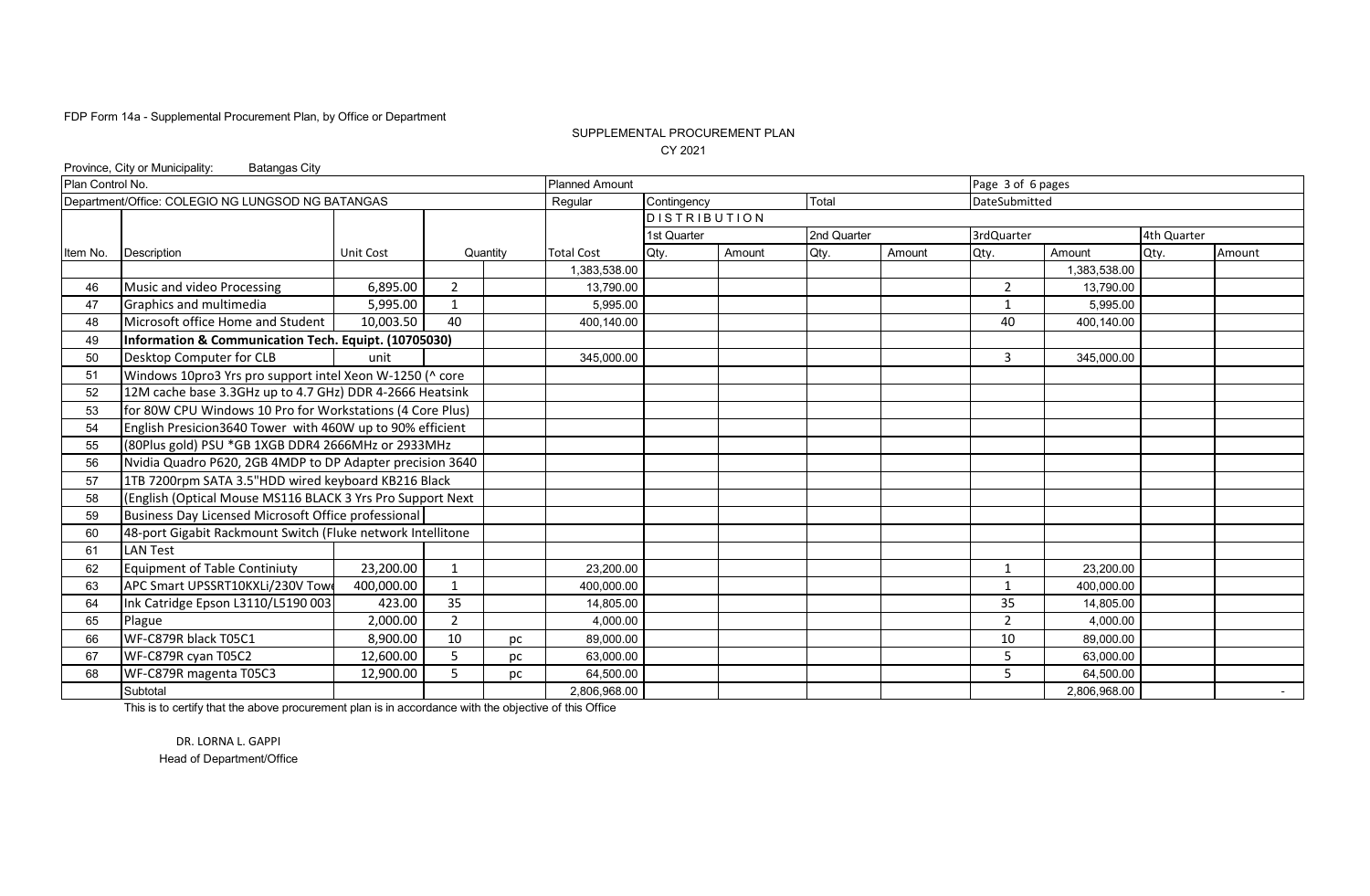### SUPPLEMENTAL PROCUREMENT PLAN CY 2021

|                  | Province, City or Municipality:<br><b>Batangas City</b> |                  |              |          |                       |                     |        |             |        |                   |              |             |        |
|------------------|---------------------------------------------------------|------------------|--------------|----------|-----------------------|---------------------|--------|-------------|--------|-------------------|--------------|-------------|--------|
| Plan Control No. |                                                         |                  |              |          | <b>Planned Amount</b> |                     |        |             |        | Page 4 of 6 pages |              |             |        |
|                  | Department/Office: COLEGIO NG LUNGSOD NG BATANGAS       |                  |              |          | Regular               | Contingency         |        | Total       |        | DateSubmitted     |              |             |        |
|                  |                                                         |                  |              |          |                       | <b>DISTRIBUTION</b> |        |             |        |                   |              |             |        |
|                  |                                                         |                  |              |          |                       | 1st Quarter         |        | 2nd Quarter |        | 3rdQuarter        |              | 4th Quarter |        |
| Item No.         | Description                                             | <b>Unit Cost</b> |              | Quantity | <b>Total Cost</b>     | Qty.                | Amount | Qty.        | Amount | Qty.              | Amount       | Qty.        | Amount |
|                  |                                                         |                  |              |          | 2,806,968.00          |                     |        |             |        |                   | 2,806,968.00 |             |        |
| 69               | WF-C879R yellow T05C4                                   | 12,900.00        | 5            | рc       | 64,500.00             |                     |        |             |        | 5                 | 64,500.00    |             |        |
| 70               | Maintenance box                                         | 6,200.00         | 1            | unit     | 6,200.00              |                     |        |             |        | $\mathbf{1}$      | 6,200.00     |             |        |
| 71               | Toner MP 2501                                           | 2,710.00         | 12           | unit     | 32,520.00             |                     |        |             |        | 12                | 32,520.00    |             |        |
| 72               | Print Cartridge IMC 2500 black                          | 5,425.00         | 12           | pcs      | 65.100.00             |                     |        |             |        | 12                | 65.100.00    |             |        |
| 73               | Print Cartridge IMC 2500 yellow                         | 10,675.00        | 8            | pcs      | 85,400.00             |                     |        |             |        | 8                 | 85.400.00    |             |        |
| 74               | Print Cartridge IMC 2500 cyan                           | 10,675.00        | 8            | pcs      | 85,400.00             |                     |        |             |        | 8                 | 85,400.00    |             |        |
| 75               | Print Cartridge IMC 2500 magenta                        | 10,675.00        | 8            | pcs      | 85,400.00             |                     |        |             |        | 8                 | 85,400.00    |             |        |
| 76               | Ink Cart Epson C13T 188190                              | 2,750.00         | 12           | pcs      | 33,000.00             |                     |        |             |        | 12                | 33,000.00    |             |        |
| 77               | Ink Cart Epson C13T 188490                              | 2,750.00         | 12           | pcs      | 33,000.00             |                     |        |             |        | 12                | 33,000.00    |             |        |
| 78               | Ink Cart Epson C13T 1881290                             | 2,750.00         | 12           | pcs      | 33,000.00             |                     |        |             |        | 12                | 33,000.00    |             |        |
| 79               | Ink Cart Epson C13T 188390                              | 2,750.00         | 12           | pcs      | 33,000.00             |                     |        |             |        | 12                | 33,000.00    |             |        |
| 80               | Ink Epson 003 black                                     | 423.00           | 15           | pcs      | 6,345.00              |                     |        |             |        | 15                | 6,345.00     |             |        |
| 81               | Ink Epson 003 cyan                                      | 453.00           | 10           | pcs      | 4,530.00              |                     |        |             |        | 10                | 4,530.00     |             |        |
| 82               | Ink Epson 003 magenta                                   | 453.00           | 10           | pcs      | 4,530.00              |                     |        |             |        | 10                | 4,530.00     |             |        |
| 83               | Ink Epson 003 yellow                                    | 453.00           | 10           | pcs      | 4,530.00              |                     |        |             |        | 10                | 4.530.00     |             |        |
| 84               | Master roll CPMT 17                                     | 5,450.48         | 3            | units    | 16.351.44             |                     |        |             |        | 3                 | 16.351.44    |             |        |
| 85               | Master roll CPMT 23                                     | 5,510.40         | $\mathbf{3}$ | units    | 16,531.20             |                     |        |             |        | 3                 | 16,531.20    |             |        |
| 86               | <b>USB</b>                                              | 759.00           | 10           | pcs      | 7,590.00              |                     |        |             |        | 10                | 7,590.00     |             |        |
| 87               | <b>External Hard Disks drives</b>                       | 5,000.00         | 10           | pcs      | 50,000.00             |                     |        |             |        | 10                | 50,000.00    |             |        |
| 88               | Toner Toshiba E-2802AM Digital Cop                      | 4,980.00         | 5            | pcs      | 24,900.00             |                     |        |             |        | 5                 | 24,900.00    |             |        |
| 89               | Ink Tank System All-in-one Printer (E                   | 13,000.00        | Δ            | pcs      | 52,000.00             |                     |        |             |        | 4                 | 52,000.00    |             |        |
| 90               | Epson L3160 ink (black)                                 | 310.00           | 25           | pcs      | 7,750.00              |                     |        |             |        | 25                | 7,750.00     |             |        |
| 91               | Epson L3160 ink (magenta)                               | 350.00           | 10           | pcs.     | 3,500.00              |                     |        |             |        | 10                | 3,500.00     |             |        |
|                  | Subtotal                                                |                  |              |          | 3,562,045.64          |                     |        |             |        |                   | 3,562,045.64 |             |        |

This is to certify that the above procurement plan is in accordance with the objective of this Office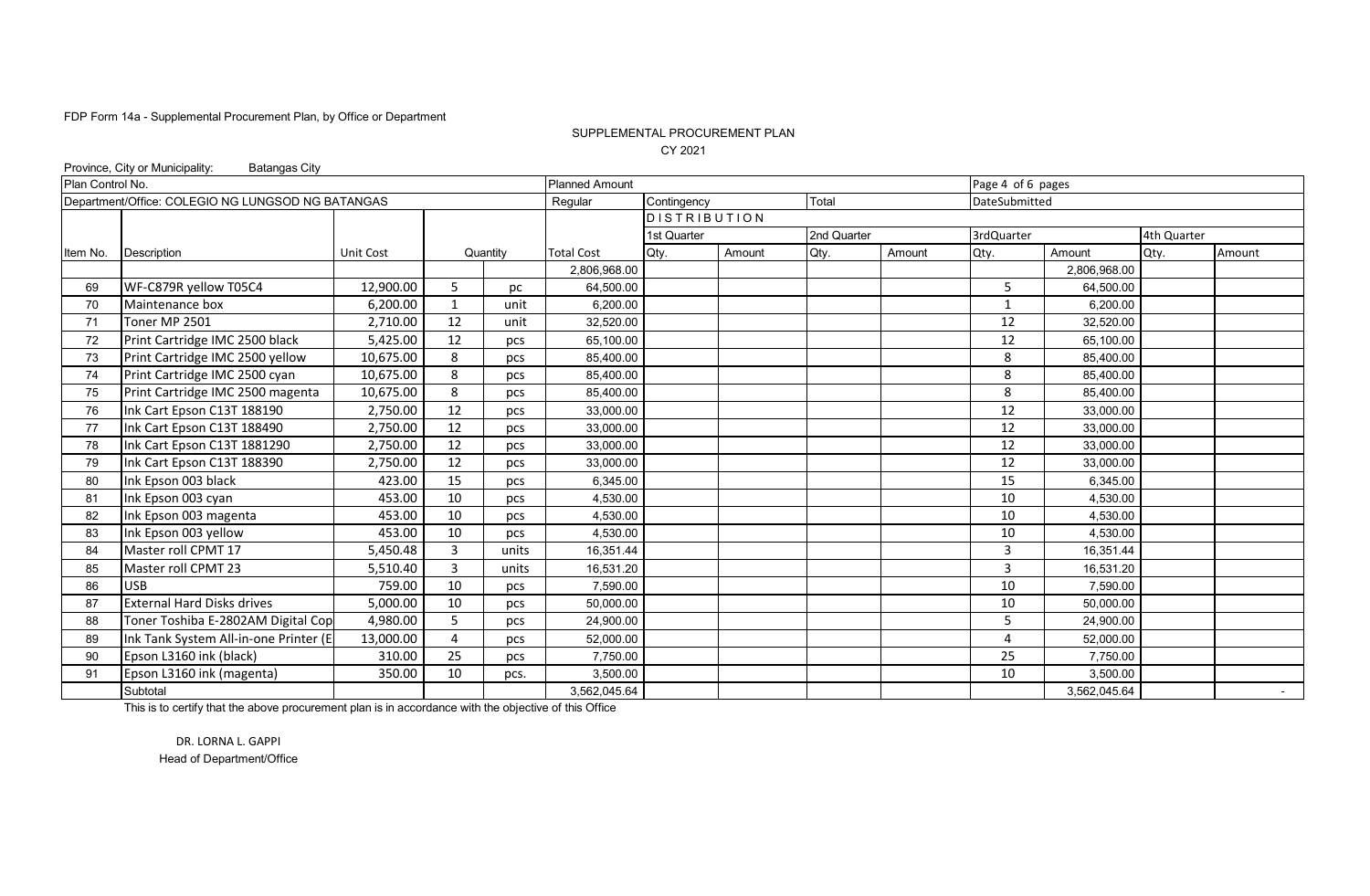### SUPPLEMENTAL PROCUREMENT PLAN CY 2021

|                  | Province, City or Municipality:<br><b>Batangas City</b> |           |    |          |                       |                     |        |             |        |                   |              |             |        |
|------------------|---------------------------------------------------------|-----------|----|----------|-----------------------|---------------------|--------|-------------|--------|-------------------|--------------|-------------|--------|
| Plan Control No. |                                                         |           |    |          | <b>Planned Amount</b> |                     |        |             |        | Page 5 of 6 pages |              |             |        |
|                  | Department/Office: COLEGIO NG LUNGSOD NG BATANGAS       |           |    |          | Regular               | Contingency         |        | Total       |        | DateSubmitted     |              |             |        |
|                  |                                                         |           |    |          |                       | <b>DISTRIBUTION</b> |        |             |        |                   |              |             |        |
|                  |                                                         |           |    |          |                       | 1st Quarter         |        | 2nd Quarter |        | 3rdQuarter        |              | 4th Quarter |        |
| Item No.         | <b>Description</b>                                      | Unit Cost |    | Quantity | <b>Total Cost</b>     | Qty.                | Amount | Qty.        | Amount | Qty.              | Amount       | Qty.        | Amount |
|                  |                                                         |           |    |          | 3,562,045.64          |                     |        |             |        |                   | 3,562,045.64 |             |        |
| 92               | Epson L3160 ink (black)                                 | 350.00    | 20 | pcs.     | 7,000.00              |                     |        |             |        | 20                | 7,000.00     |             |        |
| 93               | Ribbon with Cartridge for Epson LQ3                     | 250.00    | 15 | pcs.     | 3,750.00              |                     |        |             |        | 15                | 3,750.00     |             |        |
| 94               | Various Books for CLB (10707020)                        |           |    |          | 100,000.00            |                     |        |             |        |                   | 100,000.00   |             |        |
|                  |                                                         |           |    |          |                       |                     |        |             |        |                   |              |             |        |
| 95               | Various Books for CLB (10707020)                        |           |    |          | 99,187.00             |                     |        |             |        |                   | 99,187.00    |             |        |
|                  |                                                         |           |    |          |                       |                     |        |             |        |                   |              |             |        |
| 96               | Various Books for CLB (10707020)                        |           |    |          | 104,026.00            |                     |        |             |        |                   | 104,026.00   |             |        |
|                  |                                                         |           |    |          |                       |                     |        |             |        |                   |              |             |        |
| 97               | Various Books for CLB (10707020)                        |           |    |          | 100,705.00            |                     |        |             |        |                   | 100,705.00   |             |        |
|                  |                                                         |           |    |          |                       |                     |        |             |        |                   |              |             |        |
| 98               | Various Books for CLB (10707020)                        |           |    |          | 118,505.00            |                     |        |             |        |                   | 118,505.00   |             |        |
| 99               | Various Books for CLB (10707020)                        |           |    |          | 95,919.00             |                     |        |             |        |                   | 95,919.00    |             |        |
| 100              | Various Books for CLB (10707020)                        |           |    |          | 146.955.00            |                     |        |             |        |                   | 146.955.00   |             |        |
| 101              | Various Books for CLB (10707020)                        |           |    |          | 31,902.00             |                     |        |             |        |                   | 31,902.00    |             |        |
| 102              | Various Books for CLB (10707020)                        |           |    |          | 41,940.00             |                     |        |             |        |                   | 41,940.00    |             |        |
| 103              | Various Books for CLB (10707020)                        |           |    |          | 12,645.00             |                     |        |             |        |                   | 12,645.00    |             |        |
| 104              | Various Books for CLB (10707020)                        |           |    |          | 100,000.00            |                     |        |             |        |                   | 100,000.00   |             |        |
| 105              | Various Books for CLB (10707020)                        |           |    |          | 99,187.00             |                     |        |             |        |                   | 99,187.00    |             |        |
| 106              | Various Books for CLB (10707020)                        |           |    |          | 104,026.00            |                     |        |             |        |                   | 104,026.00   |             |        |
| 107              | Various Books for CLB (10707020)                        |           |    |          | 100,705.00            |                     |        |             |        |                   | 100,705.00   |             |        |
| 108              | Various Books for CLB (10707020)                        |           |    |          | 118,505.00            |                     |        |             |        |                   | 118,505.00   |             |        |
| 109              | Various Books for CLB (10707020)                        |           |    |          | 146,955.00            |                     |        |             |        |                   | 146,955.00   |             |        |
| 110              | Various Books for CLB (10707020)                        |           |    |          | 41,940.00             |                     |        |             |        |                   | 41,940.00    |             |        |
|                  | Subtotal                                                |           |    |          | 5,135,897.64          |                     |        |             |        |                   | 5,135,897.64 |             | $\sim$ |

This is to certify that the above procurement plan is in accordance with the objective of this Office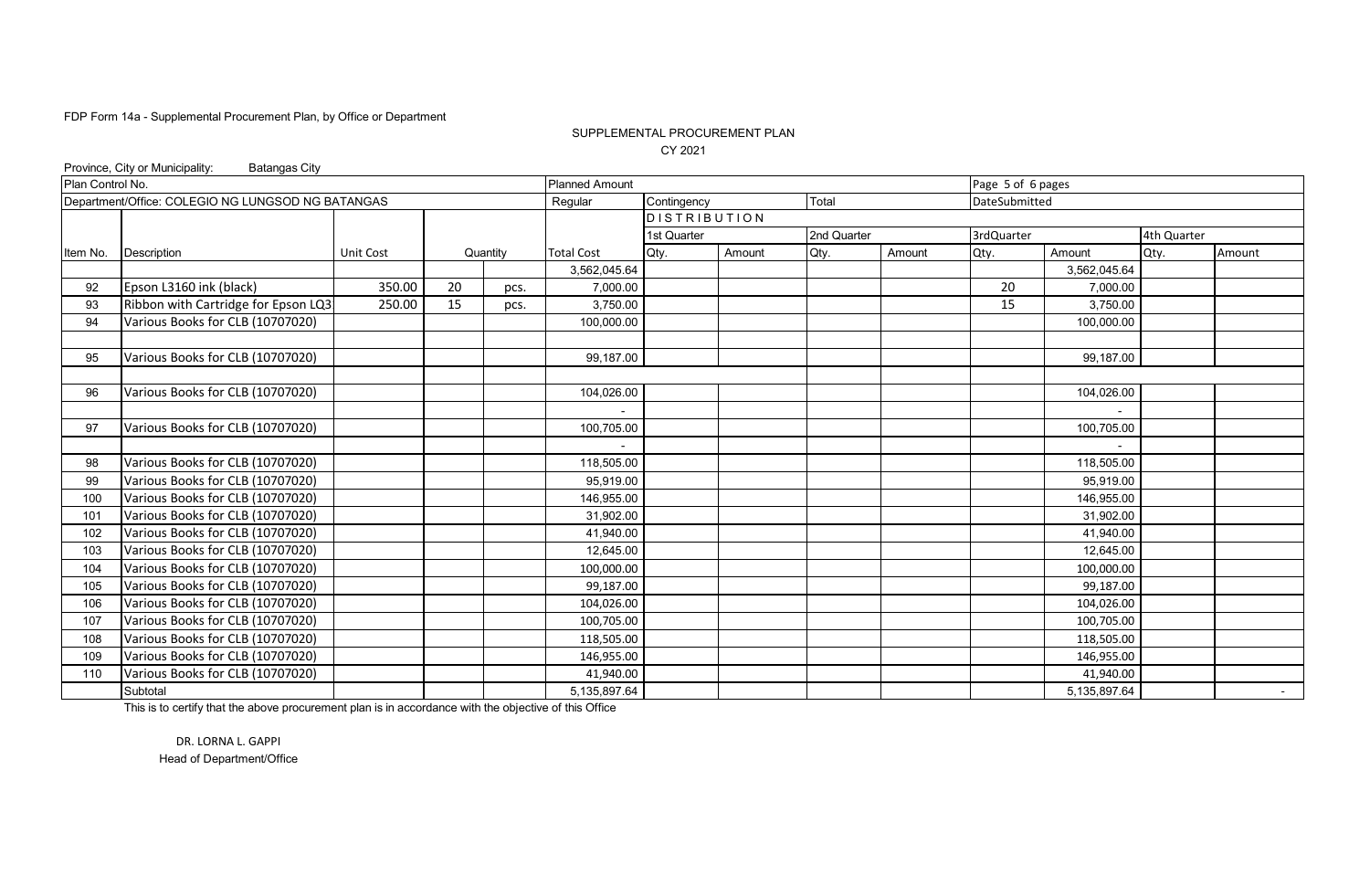### SUPPLEMENTAL PROCUREMENT PLAN CY 2021

|                  | Province, City or Municipality:<br><b>Batangas City</b> |                  |          |                       |                     |        |             |        |                   |               |             |                 |
|------------------|---------------------------------------------------------|------------------|----------|-----------------------|---------------------|--------|-------------|--------|-------------------|---------------|-------------|-----------------|
| Plan Control No. |                                                         |                  |          | <b>Planned Amount</b> |                     |        |             |        | Page 6 of 6 pages |               |             |                 |
|                  | Department/Office: COLEGIO NG LUNGSOD NG BATANGAS       |                  |          | Regular               | Contingency         |        | Total       |        | DateSubmitted     |               |             |                 |
|                  |                                                         |                  |          |                       | <b>DISTRIBUTION</b> |        |             |        |                   |               |             |                 |
|                  |                                                         |                  |          |                       | 1st Quarter         |        | 2nd Quarter |        | 3rdQuarter        |               | 4th Quarter |                 |
| Item No.         | Description                                             | <b>Unit Cost</b> | Quantity | <b>Total Cost</b>     | Qty.                | Amount | Qty.        | Amount | Qty.              | Amount        | Qty.        | Amount          |
|                  |                                                         |                  |          | 5,135,897.64          |                     |        |             |        |                   | 5,135,897.64  |             |                 |
| 111              | LED Industrial Lighting forf CLB (50203990)             |                  |          | 213,150.00            |                     |        |             |        |                   | 213,150.00    |             |                 |
|                  |                                                         |                  |          |                       |                     |        |             |        |                   |               |             |                 |
| 112              | Construction Materials for CLB to be used as            |                  |          | 92,040.00             |                     |        |             |        |                   | 92,040.00     |             |                 |
|                  | Isolation Facility (50203990)                           |                  |          |                       |                     |        |             |        |                   |               |             |                 |
|                  |                                                         |                  |          |                       |                     |        |             |        |                   |               |             |                 |
| 113              | OTHER PROFESSIONAL SERVICES                             |                  |          | 199,500.00            |                     |        |             |        |                   | 199,500.00    |             |                 |
|                  | for CLB -50211990                                       |                  |          |                       |                     |        |             |        |                   |               |             |                 |
|                  | Online LET Review Fee (26 BEED Graduating               |                  |          |                       |                     |        |             |        |                   |               |             |                 |
|                  | Students)                                               |                  |          |                       |                     |        |             |        |                   |               |             |                 |
|                  |                                                         |                  |          |                       |                     |        |             |        |                   |               |             |                 |
| 114              | VARIOUS OFFICE SUPPLIES for CLB (50203010)              |                  |          | 386,702.64            |                     |        |             |        |                   | 386,702.64    |             |                 |
|                  |                                                         |                  |          |                       |                     |        |             |        |                   |               |             |                 |
| 115              | VARIOUS OFFICE SUPPLIES for CLB (50203010)              |                  |          | 157,873.00            |                     |        |             |        |                   | 157,873.00    |             |                 |
|                  |                                                         |                  |          |                       |                     |        |             |        |                   |               |             |                 |
| 116              | VARIOUS OFFICE SUPPLIES for CLB (50203010)              |                  |          | 4,406,935.00          |                     |        |             |        |                   | 4,406,935.00  |             |                 |
|                  |                                                         |                  |          |                       |                     |        |             |        |                   |               |             |                 |
| 117              | REFILL 23 units & PURCHASE 9 units Fire                 |                  |          | 75,040.00             |                     |        |             |        |                   | 75,040.00     |             |                 |
|                  | Extinguishers of CLB (50203990)                         |                  |          |                       |                     |        |             |        |                   |               |             |                 |
|                  |                                                         |                  |          |                       |                     |        |             |        |                   |               |             |                 |
|                  |                                                         |                  |          |                       |                     |        |             |        |                   |               |             |                 |
|                  |                                                         |                  |          |                       |                     |        |             |        |                   |               |             |                 |
|                  |                                                         |                  |          |                       |                     |        |             |        |                   |               |             |                 |
|                  |                                                         |                  |          |                       |                     |        |             |        |                   |               |             |                 |
|                  | Total                                                   |                  |          | 10,667,138.28         |                     |        |             |        |                   | 10,667,138.28 |             | $\sim$ 10 $\pm$ |

This is to certify that the above procurement plan is in accordance with the objective of this Office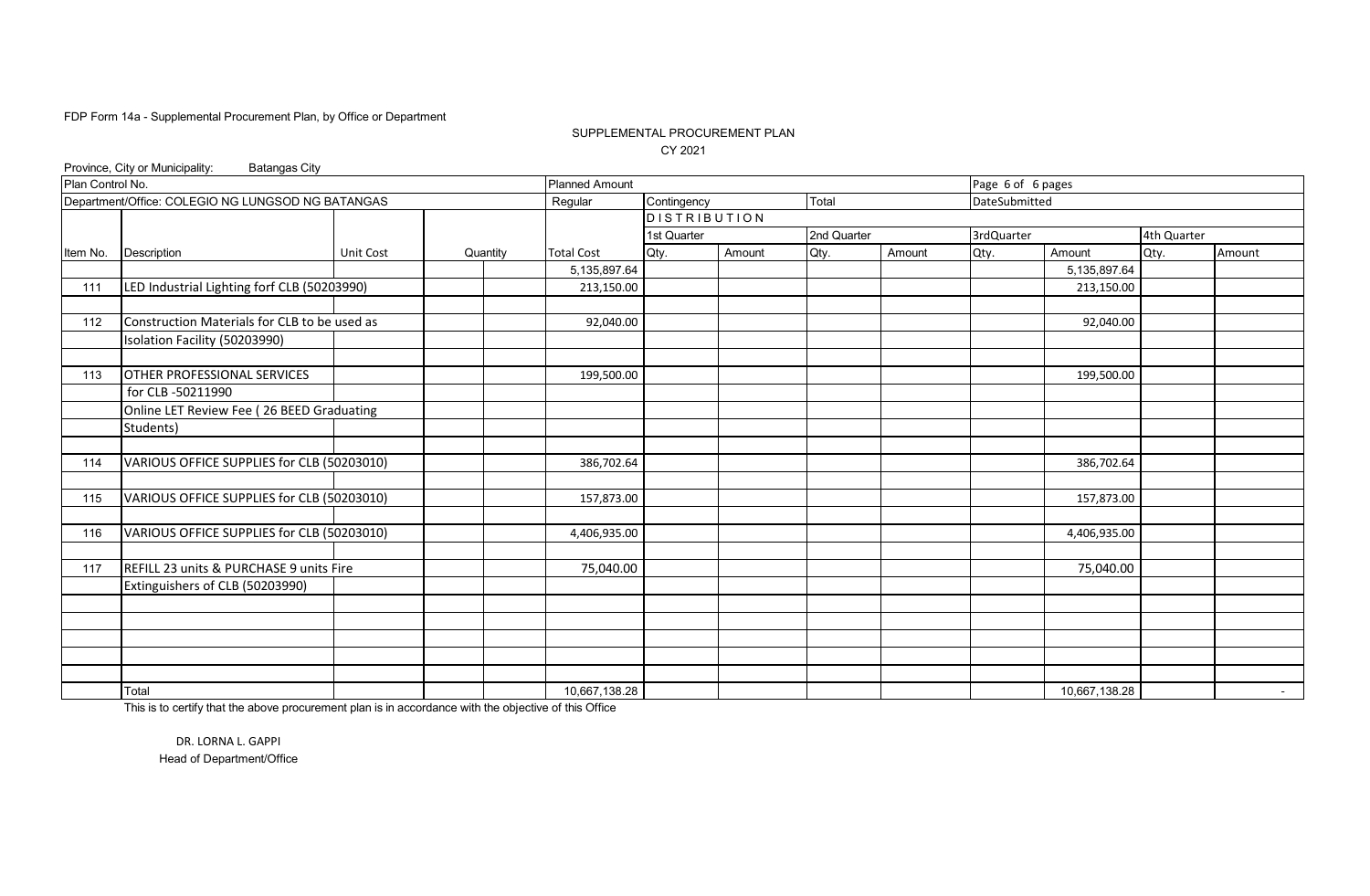#### SUPPLEMENTAL PROCUREMENT PLAN CY 2021

|                  | <b>Batangas City</b>                                                                                                                                                                                                                                                                                                                                                                                                                                                                                                                                                                                                                                                                                                                                                                                                              |          |       |          |                       |                     |                          |             |                          |                   |               |             |                  |
|------------------|-----------------------------------------------------------------------------------------------------------------------------------------------------------------------------------------------------------------------------------------------------------------------------------------------------------------------------------------------------------------------------------------------------------------------------------------------------------------------------------------------------------------------------------------------------------------------------------------------------------------------------------------------------------------------------------------------------------------------------------------------------------------------------------------------------------------------------------|----------|-------|----------|-----------------------|---------------------|--------------------------|-------------|--------------------------|-------------------|---------------|-------------|------------------|
| Plan Control No. |                                                                                                                                                                                                                                                                                                                                                                                                                                                                                                                                                                                                                                                                                                                                                                                                                                   |          |       |          | <b>Planned Amount</b> |                     |                          |             |                          | Page 1 of 4 pages |               |             |                  |
|                  | Province, City or Municipality:<br>Department/Office: CITY HEALTH OFFICE<br><b>Description</b><br>Unit Cost<br>CHO (50203070)<br>Cefixime 200mg cap. 30's<br>3,306.75<br>350<br>Cefuroxime 500mg tab 20's<br>2,592.50<br>700<br>Cloxacillin 250mg suspension 60 ml<br>345.75<br>Multivitamins cap. 100's<br>538.20<br>Omeprazole 20mg cap 30's<br>1,246.45<br>825<br>Oxytocin 10 IU/ml 0-10's<br>300<br>252.00<br>Paracetamol drops 15ml<br>53.75<br>Paracetamol 125mg syrup 60ml<br>65.00<br>Paracetamol 500mg tab 100's<br>301.00<br>Rifampicin 150mg +Isoniazid 75mg ta<br>682.25<br>Vitamin C Drops 10ml<br>65.65<br>Vitamin K 10mg/ml ampule 1ml.<br>81.00<br>CHO (50203070)<br>Influenza Polyvalent Vaccine 0.5ml<br>851.00<br>Solution in Pre-filled syringe 1's<br>CHO (50203070)<br>Amiodipine 5mg tab 100's<br>1,116.50 |          |       |          | Regular               | Contingency         |                          | Total       |                          | DateSubmitted     |               |             |                  |
|                  |                                                                                                                                                                                                                                                                                                                                                                                                                                                                                                                                                                                                                                                                                                                                                                                                                                   |          |       |          |                       | <b>DISTRIBUTION</b> |                          |             |                          |                   |               |             |                  |
|                  |                                                                                                                                                                                                                                                                                                                                                                                                                                                                                                                                                                                                                                                                                                                                                                                                                                   |          |       |          |                       | 1st Quarter         |                          | 2nd Quarter |                          | 3rdQuarter        |               | 4th Quarter |                  |
| Item No.         |                                                                                                                                                                                                                                                                                                                                                                                                                                                                                                                                                                                                                                                                                                                                                                                                                                   |          |       | Quantity | <b>Total Cost</b>     | Qty.                | Amount                   | Qty.        | Amount                   | Qty.              | Amount        | Qty.        | Amount           |
|                  |                                                                                                                                                                                                                                                                                                                                                                                                                                                                                                                                                                                                                                                                                                                                                                                                                                   |          |       |          |                       |                     |                          |             |                          |                   |               |             |                  |
|                  |                                                                                                                                                                                                                                                                                                                                                                                                                                                                                                                                                                                                                                                                                                                                                                                                                                   |          |       | box      | 1,157,362.50          |                     |                          |             |                          | 350               | 1,157,362.50  |             |                  |
|                  |                                                                                                                                                                                                                                                                                                                                                                                                                                                                                                                                                                                                                                                                                                                                                                                                                                   |          |       | box      | 1,814,750.00          |                     |                          |             |                          | 700               | 1,814,750.00  |             |                  |
|                  |                                                                                                                                                                                                                                                                                                                                                                                                                                                                                                                                                                                                                                                                                                                                                                                                                                   |          | 1000  | btl      | 345.750.00            |                     |                          |             |                          | 1000              | 345.750.00    |             |                  |
|                  |                                                                                                                                                                                                                                                                                                                                                                                                                                                                                                                                                                                                                                                                                                                                                                                                                                   |          | 2000  | bx       | 1,076,400.00          |                     |                          |             |                          | 2000              | 1,076,400.00  |             |                  |
|                  |                                                                                                                                                                                                                                                                                                                                                                                                                                                                                                                                                                                                                                                                                                                                                                                                                                   |          |       | bx       | 1,028,321.25          |                     |                          |             |                          | 825               | 1,028,321.25  |             |                  |
|                  |                                                                                                                                                                                                                                                                                                                                                                                                                                                                                                                                                                                                                                                                                                                                                                                                                                   |          |       | ampule   | 75,600.00             |                     |                          |             |                          | 300               | 75,600.00     |             |                  |
|                  |                                                                                                                                                                                                                                                                                                                                                                                                                                                                                                                                                                                                                                                                                                                                                                                                                                   |          | 10000 | btl      | 537,500.00            |                     |                          |             |                          | 10000             | 537,500.00    |             |                  |
|                  |                                                                                                                                                                                                                                                                                                                                                                                                                                                                                                                                                                                                                                                                                                                                                                                                                                   |          | 10000 | btl      | 650,000.00            |                     |                          |             |                          | 10000             | 650,000.00    |             |                  |
|                  |                                                                                                                                                                                                                                                                                                                                                                                                                                                                                                                                                                                                                                                                                                                                                                                                                                   |          | 1200  | bx       | 361,200.00            |                     |                          |             |                          | 1200              | 361,200.00    |             |                  |
|                  |                                                                                                                                                                                                                                                                                                                                                                                                                                                                                                                                                                                                                                                                                                                                                                                                                                   |          | 1000  | bx       | 682,250.00            |                     |                          |             |                          | 1000              | 682,250.00    |             |                  |
|                  |                                                                                                                                                                                                                                                                                                                                                                                                                                                                                                                                                                                                                                                                                                                                                                                                                                   |          | 2000  | btl      | 131,300.00            |                     |                          |             |                          | 2000              | 131,300.00    |             |                  |
|                  |                                                                                                                                                                                                                                                                                                                                                                                                                                                                                                                                                                                                                                                                                                                                                                                                                                   |          | 1600  | vial     | 129,600.00            |                     |                          |             |                          | 1600              | 129,600.00    |             |                  |
|                  |                                                                                                                                                                                                                                                                                                                                                                                                                                                                                                                                                                                                                                                                                                                                                                                                                                   |          |       |          |                       |                     |                          |             |                          |                   |               |             |                  |
|                  |                                                                                                                                                                                                                                                                                                                                                                                                                                                                                                                                                                                                                                                                                                                                                                                                                                   |          | 3000  | bx       | 2,553,000.00          |                     |                          |             |                          | 3000              | 2,553,000.00  |             |                  |
|                  |                                                                                                                                                                                                                                                                                                                                                                                                                                                                                                                                                                                                                                                                                                                                                                                                                                   |          |       |          |                       |                     |                          |             |                          |                   |               |             |                  |
|                  |                                                                                                                                                                                                                                                                                                                                                                                                                                                                                                                                                                                                                                                                                                                                                                                                                                   |          |       |          |                       |                     |                          |             |                          |                   |               |             |                  |
|                  |                                                                                                                                                                                                                                                                                                                                                                                                                                                                                                                                                                                                                                                                                                                                                                                                                                   |          | 2000  | bx       | 2,233,000.00          |                     |                          |             |                          | 2000              | 2,233,000.00  |             |                  |
|                  | Azithromycin 500mg tab 3's                                                                                                                                                                                                                                                                                                                                                                                                                                                                                                                                                                                                                                                                                                                                                                                                        | 375.25   | 1100  | bx       | 412.775.00            |                     |                          |             |                          | 1100              | 412.775.00    |             |                  |
|                  | Cefuxime 500mg tablet 60's                                                                                                                                                                                                                                                                                                                                                                                                                                                                                                                                                                                                                                                                                                                                                                                                        | 3,966.00 | 250   | bx       | 991,500.00            |                     |                          |             |                          | 250               | 991,500.00    |             |                  |
|                  | Ferrous Sulfate (60mg elemental Iror                                                                                                                                                                                                                                                                                                                                                                                                                                                                                                                                                                                                                                                                                                                                                                                              | 576.00   | 1500  | bx       | 864,000.00            |                     |                          |             |                          | 1500              | 864,000.00    |             |                  |
|                  | acid 400mcg tab. 100's                                                                                                                                                                                                                                                                                                                                                                                                                                                                                                                                                                                                                                                                                                                                                                                                            |          |       |          |                       |                     |                          |             |                          |                   |               |             |                  |
|                  | Lozartan 50mg tab 100's                                                                                                                                                                                                                                                                                                                                                                                                                                                                                                                                                                                                                                                                                                                                                                                                           | 1,250.75 | 2000  | bx       | 2,501,500.00          |                     |                          |             |                          | 2000              | 2,501,500.00  |             |                  |
|                  | Metformin 500mg tab 100's                                                                                                                                                                                                                                                                                                                                                                                                                                                                                                                                                                                                                                                                                                                                                                                                         | 501.00   | 2000  | bx       | 1,002,000.00          |                     |                          |             |                          | 2000              | 1,002,000.00  |             |                  |
|                  | Subtotal                                                                                                                                                                                                                                                                                                                                                                                                                                                                                                                                                                                                                                                                                                                                                                                                                          |          |       |          | 18,547,808.75         |                     | $\overline{\phantom{a}}$ |             | $\overline{\phantom{a}}$ |                   | 18,547,808.75 |             | $\sim$ 100 $\mu$ |

This is to certify that the above procurement plan is in accordance with the objective of this Office

ROSANNA CARMELITA A. BARRION MD, FPCR, MPH, FPSMS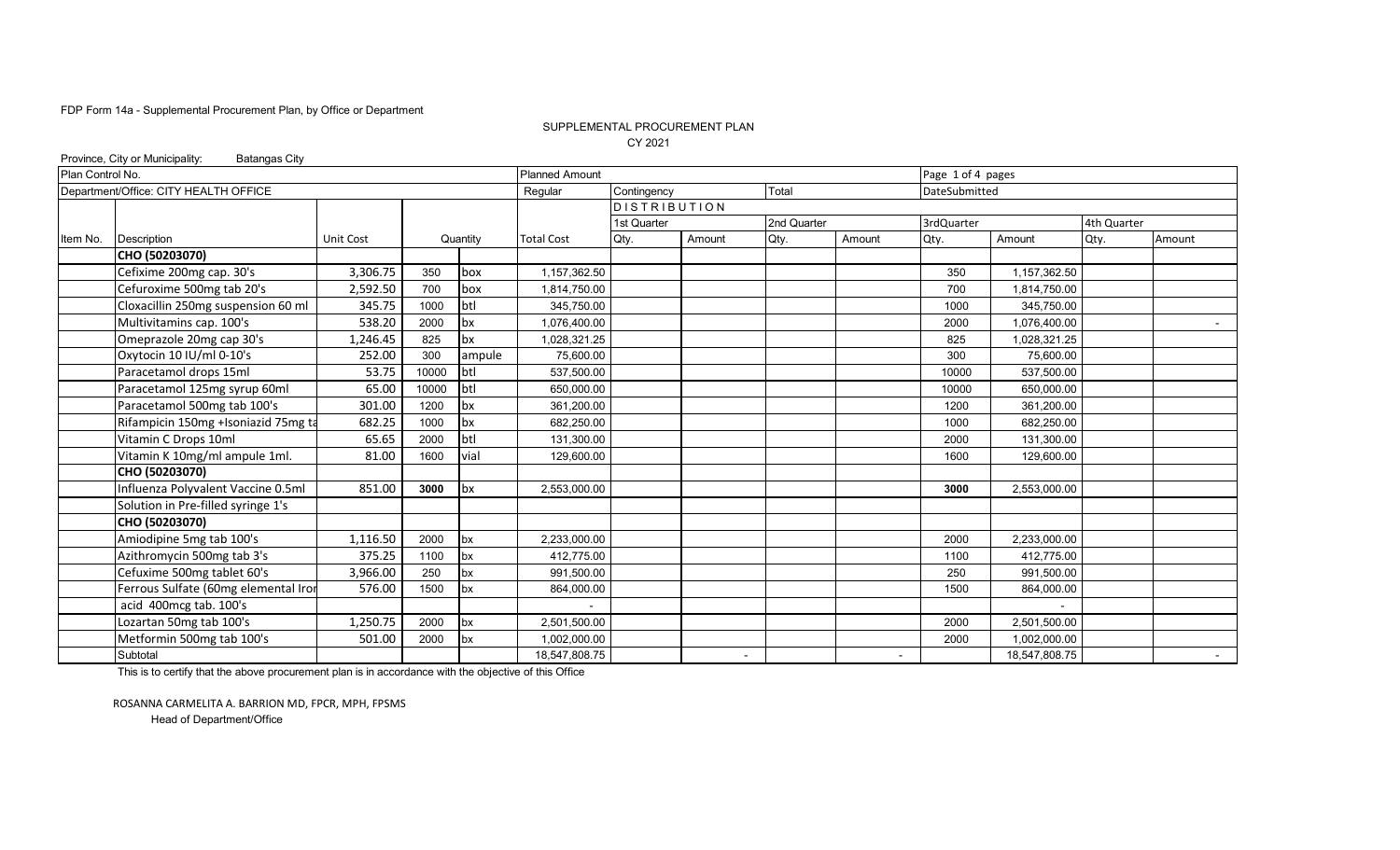#### SUPPLEMENTAL PROCUREMENT PLAN CY 2021

|                  | Province, City or Municipality:<br><b>Batangas City</b> |           |      |          |                       |                     |        |                |                          |                   |                          |             |            |
|------------------|---------------------------------------------------------|-----------|------|----------|-----------------------|---------------------|--------|----------------|--------------------------|-------------------|--------------------------|-------------|------------|
| Plan Control No. |                                                         |           |      |          | <b>Planned Amount</b> |                     |        |                |                          | Page 2 of 4 pages |                          |             |            |
|                  | Department/Office: CITY HEALTH OFFICE                   |           |      |          | Regular               | Contingency         |        | Total          |                          | DateSubmitted     |                          |             |            |
|                  |                                                         |           |      |          |                       | <b>DISTRIBUTION</b> |        |                |                          |                   |                          |             |            |
|                  |                                                         |           |      |          |                       | 1st Quarter         |        | 2nd Quarter    |                          | 3rdQuarter        |                          | 4th Quarter |            |
| Item No.         | <b>Description</b>                                      | Unit Cost |      | Quantity | <b>Total Cost</b>     | Qty.                | Amount | Qty.           | Amount                   | Qty.              | Amount                   | Qty.        | Amount     |
|                  |                                                         |           |      |          | 18,547,808.75         |                     |        | $\overline{a}$ | $\overline{\phantom{0}}$ |                   | 18,547,808.75            |             | $\sim 100$ |
|                  | CHO (50203070)                                          |           |      |          |                       |                     |        |                |                          |                   |                          |             |            |
|                  | Calcium carbonate 600mg tab w/ vita                     | 769.00    | 1000 | bx       | 769,000.00            |                     |        |                |                          | 1000              | $\sim$                   |             |            |
|                  | D3, 400 IU 100's                                        |           |      |          |                       |                     |        |                |                          |                   | $\overline{\phantom{a}}$ |             |            |
|                  | Cotrimoxazole 200mg suspension 60                       | 147.60    | 3000 | btl      | 442,800.00            |                     |        |                |                          | 3000              | $\overline{\phantom{a}}$ |             |            |
|                  | Mefenamic aciod 500mg tab 100's                         | 1,014.00  | 1200 | bx       | 1,216,800.00          |                     |        |                |                          | 1200              |                          |             |            |
|                  | Vitamin B complex BI 100mg B1 100r                      | 287.50    | 2000 | bx       | 575,000.00            |                     |        |                |                          | 2000              | $\overline{\phantom{a}}$ |             |            |
|                  | 5mg, B12 50 mcg tab 100's                               |           |      |          |                       |                     |        |                |                          |                   | $\overline{\phantom{a}}$ |             |            |
|                  | CHO(50213060)                                           |           |      |          |                       |                     |        |                |                          |                   |                          |             |            |
|                  | Repair & Maintenance of Medical Ambulance               |           |      |          | 38,340.00             |                     |        |                |                          |                   | 38,340.00                |             |            |
|                  | Toyota HI Ace GL Grandia w/ conduction sticker          |           |      |          |                       |                     |        |                |                          |                   |                          |             |            |
|                  | No. VO 2842                                             |           |      |          |                       |                     |        |                |                          |                   |                          |             |            |
|                  | Repair & Maintenance of RP Vehicle with plate           |           |      |          | 25,540.00             |                     |        |                |                          |                   | 25,540.00                |             |            |
|                  | no. SJV 401                                             |           |      |          |                       |                     |        |                |                          |                   |                          |             |            |
|                  | CHO(50203990)                                           |           |      |          |                       |                     |        |                |                          |                   | $\overline{\phantom{a}}$ |             |            |
|                  | Instant Coffee 200's                                    | 2,281.00  | 10   | bx       | 22.810.00             |                     |        |                |                          | 10                | $\overline{\phantom{a}}$ |             |            |
|                  | Biscuits 24's assorted                                  | 1,474.00  | 10   | bx       | 14,740.00             |                     |        |                |                          | 10                | $\overline{\phantom{a}}$ |             |            |
|                  | Vaccination Cards for CHO Vaccination Center            |           |      |          | 990,000.00            |                     |        |                |                          |                   | 990,000.00               |             |            |
|                  | -50203990                                               |           |      |          |                       |                     |        |                |                          |                   |                          |             |            |
|                  |                                                         |           |      |          |                       |                     |        |                |                          |                   |                          |             |            |
|                  | Medical Supplies for CHO Vaccination Center             |           |      |          | 583,000.00            |                     |        |                |                          |                   | 583,000.00               |             |            |
|                  | -50203990                                               |           |      |          |                       |                     |        |                |                          |                   |                          |             |            |
|                  |                                                         |           |      |          |                       |                     |        |                |                          |                   |                          |             |            |
|                  |                                                         |           |      |          |                       |                     |        |                |                          |                   |                          |             |            |
|                  | Subtotal                                                |           |      |          | 23,225,838.75         |                     |        | $\blacksquare$ | $\overline{\phantom{a}}$ |                   | 20,184,688.75            |             | $\sim$ $-$ |

This is to certify that the above procurement plan is in accordance with the objective of this Office

ROSANNA CARMELITA A. BARRION MD, FPCR, MPH, FPSMS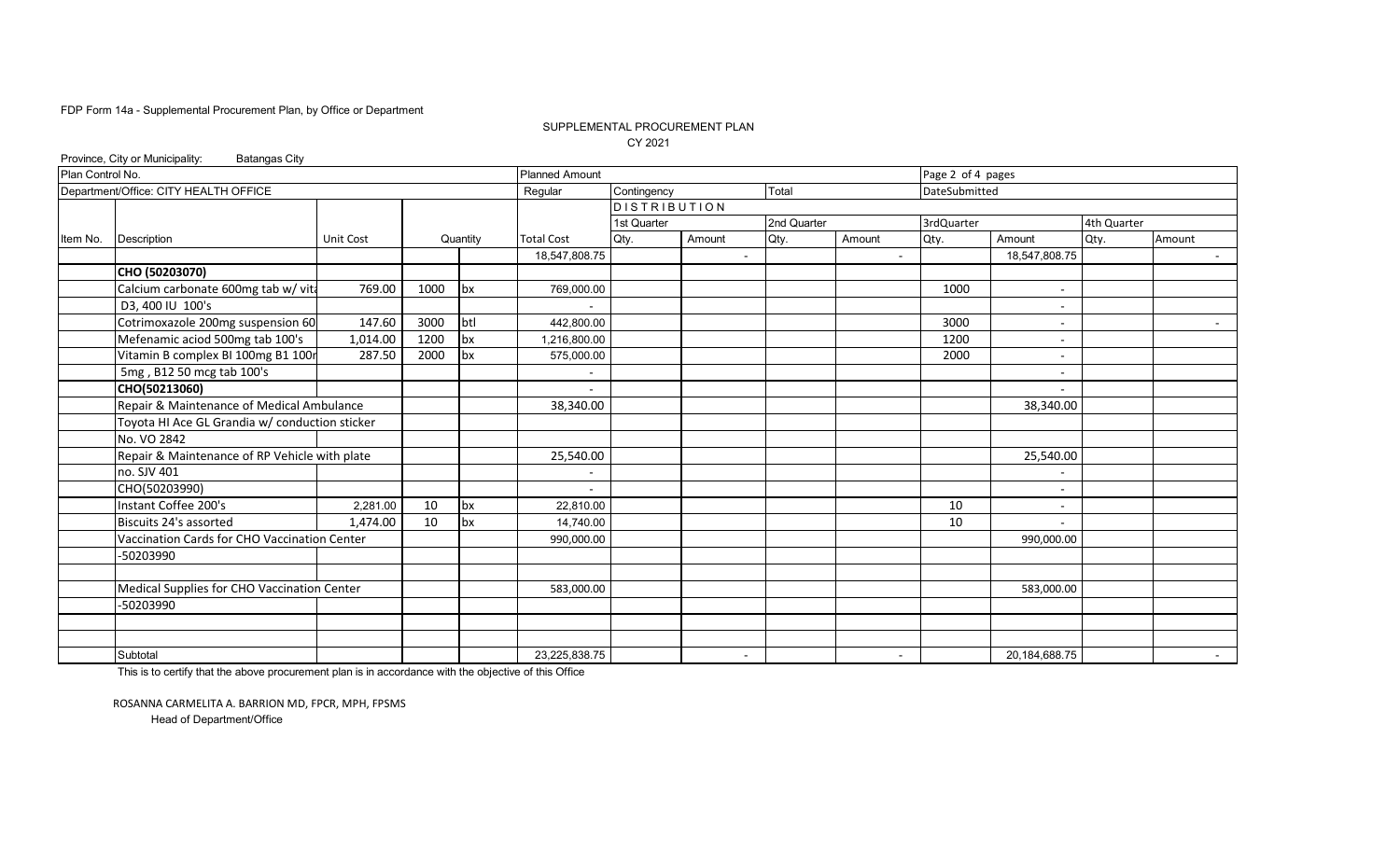#### SUPPLEMENTAL PROCUREMENT PLAN CY 2021

|                  | Province, City or Municipality:<br><b>Batangas City</b> |           |                 |          |                       |                     |                          |             |                          |                   |                          |             |            |
|------------------|---------------------------------------------------------|-----------|-----------------|----------|-----------------------|---------------------|--------------------------|-------------|--------------------------|-------------------|--------------------------|-------------|------------|
| Plan Control No. |                                                         |           |                 |          | <b>Planned Amount</b> |                     |                          |             |                          | Page 3 of 4 pages |                          |             |            |
|                  | Department/Office: CITY HEALTH OFFICE                   |           |                 |          | Regular               | Contingency         |                          | Total       |                          | DateSubmitted     |                          |             |            |
|                  |                                                         |           |                 |          |                       | <b>DISTRIBUTION</b> |                          |             |                          |                   |                          |             |            |
|                  |                                                         |           |                 |          |                       | 1st Quarter         |                          | 2nd Quarter |                          | 3rdQuarter        |                          | 4th Quarter |            |
| Item No.         | <b>Description</b>                                      | Unit Cost |                 | Quantity | <b>Total Cost</b>     | Qty.                | Amount                   | Qty.        | Amount                   | Qty.              | Amount                   | Qty.        | Amount     |
|                  |                                                         |           |                 |          | 23,225,838.75         |                     |                          |             |                          |                   | 20,184,688.75            |             | $\sim$     |
|                  | Printing of 23000 pcs of vaccination cards for          |           |                 |          | 65,500.00             |                     |                          |             |                          |                   |                          |             |            |
|                  | CHO (50299020)                                          |           |                 |          |                       |                     |                          |             |                          |                   |                          |             |            |
|                  |                                                         |           |                 |          |                       |                     |                          |             |                          |                   |                          |             |            |
|                  | Air Purifier w/ UV Light (50203990)                     | 3,800.00  | 25              | pc       | 95,000.00             |                     |                          |             |                          |                   |                          | 25          | 95,000.00  |
|                  |                                                         |           |                 |          |                       |                     |                          |             |                          |                   |                          |             |            |
|                  | Various Cleaning Materials for COVID19                  |           |                 |          | 401,780.00            |                     |                          |             |                          |                   |                          |             | 401,780.00 |
|                  | Programs Activities - CHO (50203990)                    |           |                 |          |                       |                     |                          |             |                          |                   |                          |             |            |
|                  |                                                         |           |                 |          |                       |                     |                          |             |                          |                   |                          |             |            |
|                  | Various Office Supplies for COVID 19                    |           |                 |          | 170,137.50            |                     |                          |             |                          |                   |                          |             | 170,137.50 |
|                  | Programs Activities - CHO (50203990)                    |           |                 |          |                       |                     |                          |             |                          |                   |                          |             |            |
|                  |                                                         |           |                 |          |                       |                     |                          |             |                          |                   |                          |             | 119,089.00 |
|                  | Medical Supplies - CHO (50203990) 119,089 -SB           |           |                 |          | 119,089.00            |                     |                          |             |                          |                   |                          |             |            |
|                  | (50203080 - AB) 549,475.00                              |           |                 |          |                       |                     |                          |             |                          |                   |                          |             |            |
|                  | Face Shield with Foam CHO (5020399                      | 75.00     | 10000           | pcs      | 750,000.00            |                     |                          |             |                          | 10000             | $\overline{\phantom{a}}$ |             |            |
|                  |                                                         |           |                 |          |                       |                     |                          |             |                          |                   |                          |             |            |
|                  | Biscuits (Assortd) CHO (50203990)                       | 1,357.90  | 10              | cases    | 13,579.00             |                     |                          |             |                          | 10                | $\overline{\phantom{a}}$ |             |            |
|                  | Instant Coffee (200's) CHO (5020399                     | 2,207.00  | 10              | cases    | 22,070.00             |                     |                          |             |                          | 10                |                          |             |            |
|                  |                                                         |           |                 |          |                       |                     |                          |             |                          |                   |                          |             |            |
|                  | Biscuits (Assortd) CHO (50203990)                       | 1,357.90  | 10 <sup>°</sup> | cases    | 13.579.00             |                     |                          |             |                          | 10 <sup>°</sup>   |                          |             |            |
|                  |                                                         |           |                 |          |                       |                     |                          |             |                          |                   |                          |             |            |
|                  | Various supplies and materials (50203990)               |           |                 |          | 8,689.00              |                     |                          |             |                          |                   | 8,689.00                 |             |            |
|                  |                                                         |           |                 |          |                       |                     |                          |             |                          |                   |                          |             |            |
|                  | Various supplies and materials (50203990)               |           |                 |          | 338,785.00            |                     |                          |             |                          |                   | 338,785.00               |             |            |
|                  | Subtotal                                                |           |                 |          | 25,224,047.25         |                     | $\overline{\phantom{a}}$ |             | $\overline{\phantom{a}}$ |                   | 20,532,162.75            |             | 786,006.50 |

This is to certify that the above procurement plan is in accordance with the objective of this Office

ROSANNA CARMELITA A. BARRION MD, FPCR, MPH, FPSMS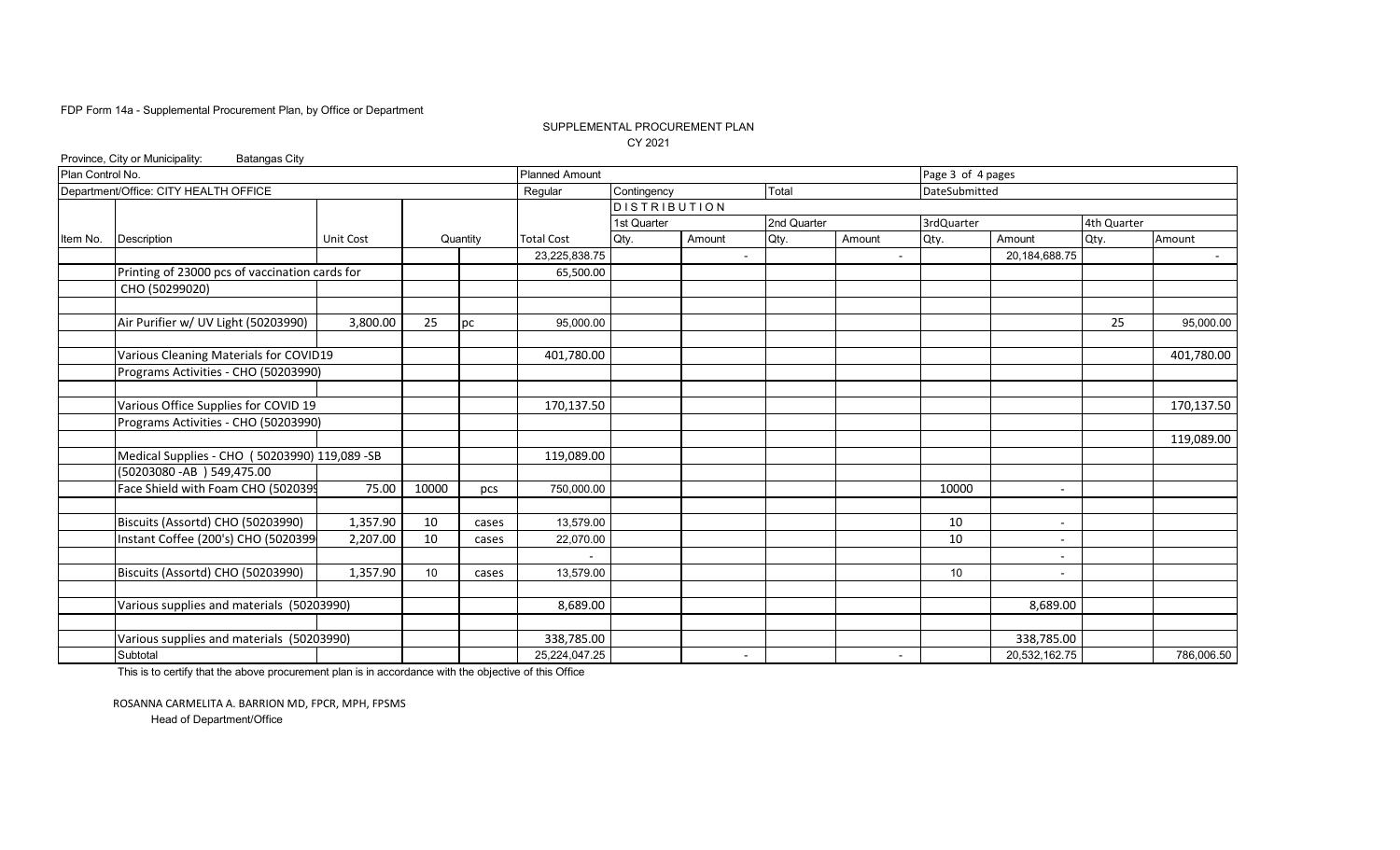#### SUPPLEMENTAL PROCUREMENT PLAN CY 2021

|                  | Province, City or Municipality:<br><b>Batangas City</b> |            |              |          |                       |                     |        |              |                |                   |               |             |            |
|------------------|---------------------------------------------------------|------------|--------------|----------|-----------------------|---------------------|--------|--------------|----------------|-------------------|---------------|-------------|------------|
| Plan Control No. |                                                         |            |              |          | <b>Planned Amount</b> |                     |        |              |                | Page 4 of 4 pages |               |             |            |
|                  | Department/Office: CITY HEALTH OFFICE                   |            |              |          | Regular               | Contingency         |        | Total        |                | DateSubmitted     |               |             |            |
|                  |                                                         |            |              |          |                       | <b>DISTRIBUTION</b> |        |              |                |                   |               |             |            |
|                  |                                                         |            |              |          |                       | 1st Quarter         |        | 2nd Quarter  |                | 3rdQuarter        |               | 4th Quarter |            |
| Item No.         | <b>Description</b>                                      | Unit Cost  |              | Quantity | <b>Total Cost</b>     | Qty.                | Amount | Qty.         | Amount         | Qty.              | Amount        | Qty.        | Amount     |
|                  |                                                         |            |              |          | 25,224,047.25         |                     |        |              | $\blacksquare$ |                   | 20,532,162.75 |             | 786,006.50 |
|                  | Printing of 23000 pcs of vaccination cards for          |            |              |          | 65,500.00             |                     |        |              |                |                   |               |             |            |
|                  | CHO (50299020)                                          |            |              |          |                       |                     |        |              |                |                   |               |             |            |
|                  | CHO                                                     |            |              |          |                       |                     |        |              |                |                   |               |             |            |
|                  | Covid -19 Ag Rapid Swab Test (TRUST                     | 18,750.00  | 100          | boxes    | 1,875,000.00          |                     |        | 100          | 1,875,000.00   |                   |               |             |            |
|                  | Air Cooler                                              | 198,750.00 | 5            | unit     | 993,750.00            |                     |        | 5            | 993,750.00     |                   |               |             |            |
|                  | <b>ECG MACHINE ( Portable )</b>                         | 56,250.00  | $\mathbf{1}$ | unit     | 56,250.00             |                     |        | $\mathbf{1}$ | 56,250.00      |                   |               |             |            |
|                  | Covid -19 Ag Rapid Swab Test (TRUST                     | 18,750.00  | 400          | boxes    | 7,500,000.00          |                     |        | 400          | 7,500,000.00   |                   |               |             |            |
|                  | Alcohol Swab 100's                                      | 180.00     | 1500         | boxes    | 270,000.00            |                     |        | 1500         | 270,000.00     |                   |               |             |            |
|                  | Isopropyl Alcohol 70%                                   | 750.00     | 650          | gal      | 487,500.00            |                     |        | 650          | 487,500.00     |                   |               |             |            |
|                  | Cotton Balls, Large Pack, 150's                         | 120.00     | 1200         | pack     | 144,000.00            |                     |        | 1200         | 144,000.00     |                   |               |             |            |
|                  | Pulse Oximeter, Heavy Duty                              | 1,950.00   | 100          | unit     | 195,000.00            |                     |        | 100          | 195,000.00     |                   |               |             |            |
|                  | Lab Gown, Woven, Disposable                             | 250.00     | 23998        | pcs      | 5,999,500.00          |                     |        | 23998        | 5,999,500.00   |                   |               |             |            |
|                  | Varioius office supplies                                |            |              |          | 1,695,325.00          |                     |        |              | 1,695,325.00   |                   |               |             |            |
|                  | Various Medical supplies                                |            |              |          | 246,020.00            |                     |        |              | 246,020.00     |                   |               |             |            |
|                  | Covid -19 Ag Rapid Swab Test (TRUST                     | 18,750.00  | 65           | boxes    | 1,218,750.00          |                     |        | 65           | 1,218,750.00   |                   |               |             |            |
|                  | Covid -19 Ag Rapid Swab Test (50203                     | 18,750.00  | 200          | box      | 3,750,000.00          |                     |        | 200          | 3,750,000.00   |                   |               |             |            |
|                  |                                                         |            |              |          |                       |                     |        |              |                |                   |               |             |            |
|                  | Covid -19 Ag Rapid Swab Test (50203                     | 18,750.00  | 1000         | box      | 18,750,000.00         |                     |        |              |                | 1000              | 18,750,000.00 |             |            |
|                  | Lab Gown, Woven, Disposable                             | 290.00     | 26581        | pcs      | 7,708,250.00          |                     |        |              |                | 26581             | 7,708,250.00  |             |            |
|                  | Plaster Strip - 100's                                   | 180.00     | 2500         | boxes    | 450,000.00            |                     |        |              |                | 2500              | 450,000.00    |             |            |
|                  |                                                         |            |              |          |                       |                     |        |              |                |                   |               |             |            |
|                  |                                                         |            |              |          |                       |                     |        |              |                |                   |               |             |            |
|                  |                                                         |            |              |          |                       |                     |        |              |                |                   |               |             |            |
|                  | Total                                                   |            |              |          | 76,628,892.25         |                     |        |              | 24,431,095.00  |                   | 47,440,412.75 |             | 786,006.50 |

This is to certify that the above procurement plan is in accordance with the objective of this Office

ROSANNA CARMELITA A. BARRION MD, FPCR, MPH, FPSMS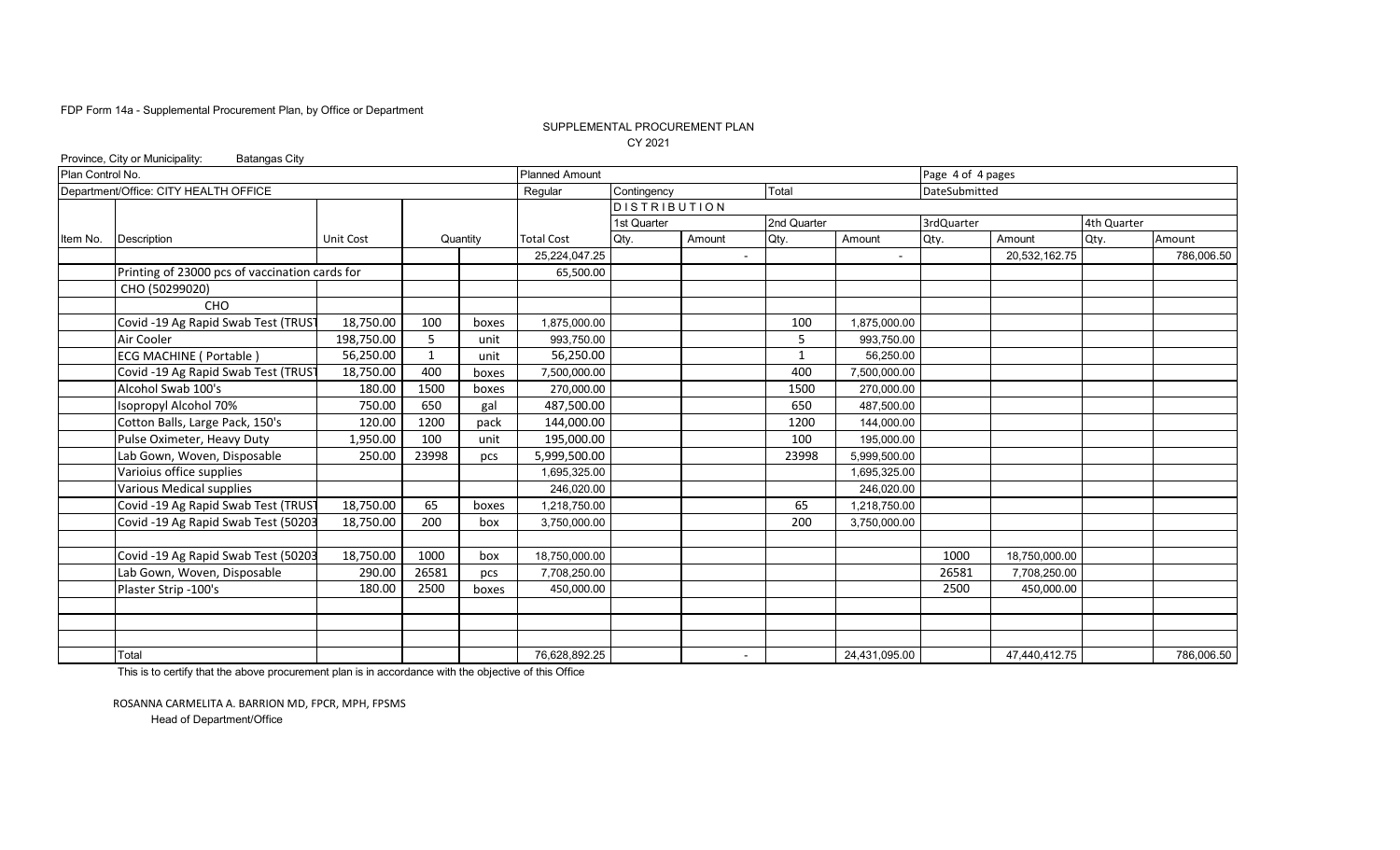### SUPPLEMENTAL PROCUREMENT PLAN CY 2021

|                  | Province, City or Municipality:<br><b>Batangas City</b>        |            |                |          |                       |                     |        |             |        |                   |              |             |        |
|------------------|----------------------------------------------------------------|------------|----------------|----------|-----------------------|---------------------|--------|-------------|--------|-------------------|--------------|-------------|--------|
| Plan Control No. |                                                                |            |                |          | <b>Planned Amount</b> |                     |        |             |        | Page 1 of 4 pages |              |             |        |
|                  | Department/Office: CDRRMO                                      |            |                |          | Regular               | Contingency         |        | Total       |        | DateSubmitted     |              |             |        |
|                  |                                                                |            |                |          |                       | <b>DISTRIBUTION</b> |        |             |        |                   |              |             |        |
|                  |                                                                |            |                |          |                       | 1st Quarter         |        | 2nd Quarter |        | 3rdQuarter        |              | 4th Quarter |        |
| Item No.         | Description                                                    | Unit Cost  |                | Quantity | <b>Total Cost</b>     | Qty.                | Amount | Qty.        | Amount | Qty.              | Amount       | Qty.        | Amount |
|                  | <b>Disaster Response and Rescue</b>                            |            |                |          |                       |                     |        |             |        |                   |              |             |        |
|                  | <b>Equipment (10705090)</b>                                    | 152,000.00 | $\overline{7}$ |          | 1,064,000.00          |                     |        |             |        | $\overline{7}$    | 1,064,000.00 |             |        |
|                  | *Flood early Warning System, Equipment                         |            |                |          |                       |                     |        |             |        |                   |              |             |        |
|                  | *Solar panel 55wp,polycrystalline                              |            |                |          |                       |                     |        |             |        |                   |              |             |        |
|                  | *Solar battery                                                 |            |                |          |                       |                     |        |             |        |                   |              |             | $\sim$ |
|                  | *Control box Ms controlled sheet, BENA rated, DIN rall         |            |                |          |                       |                     |        |             |        |                   |              |             |        |
|                  | *Controller 10 amperes 12/24 VDC Automatic control             |            |                |          |                       |                     |        |             |        |                   |              |             |        |
|                  | *Liquid level controller 12vdc SSr-04                          |            |                |          |                       |                     |        |             |        |                   |              |             |        |
|                  | *Liquid level electrode(plastic/stainless)                     |            |                |          |                       |                     |        |             |        |                   |              |             |        |
|                  | *Siren 12 VDC, warble tone 120db sound pressure                |            |                |          |                       |                     |        |             |        |                   |              |             |        |
|                  | *Siren w/ strobe light "blinking light" 12vdc w/ high LED bulb |            |                |          |                       |                     |        |             |        |                   |              |             |        |
|                  | *5w, 12 vdc                                                    |            |                |          |                       |                     |        |             |        |                   |              |             |        |
|                  | *Outdoor light enclosure                                       |            |                |          |                       |                     |        |             |        |                   |              |             |        |
|                  | *UV stable cable solar Panel to controller                     |            |                |          |                       |                     |        |             |        |                   |              |             |        |
|                  | *UV stable contoller to outdoor ; light                        |            |                |          |                       |                     |        |             |        |                   |              |             |        |
|                  | *UV stable cable controller to battery                         |            |                |          |                       |                     |        |             |        |                   |              |             |        |
|                  | *THHN wire from liquid controller to electrode                 |            |                |          |                       |                     |        |             |        |                   |              |             |        |
|                  | *Drill bit 10mm                                                |            |                |          |                       |                     |        |             |        |                   |              |             |        |
|                  | *10amp crimp termional lugs                                    |            |                |          |                       |                     |        |             |        |                   |              |             |        |
|                  | *Stainless bol;t and nut 10mm                                  |            |                |          |                       |                     |        |             |        |                   |              |             |        |
|                  | *Solvent 1/4                                                   |            |                |          |                       |                     |        |             |        |                   |              |             |        |
|                  | *Butane heating torch with gun                                 |            |                |          |                       |                     |        |             |        |                   |              |             |        |
|                  | *Electrical tape 3m                                            |            |                |          |                       |                     |        |             |        |                   |              |             |        |
|                  | *Customized G.I post 3" x 3m Sched 40                          |            |                |          |                       |                     |        |             |        |                   |              |             |        |
|                  | Subtotal                                                       |            |                |          | 1,064,000.00          |                     |        |             |        |                   | 1,064,000.00 |             | $\sim$ |

This is to certify that the above procurement plan is in accordance with the objective of this Office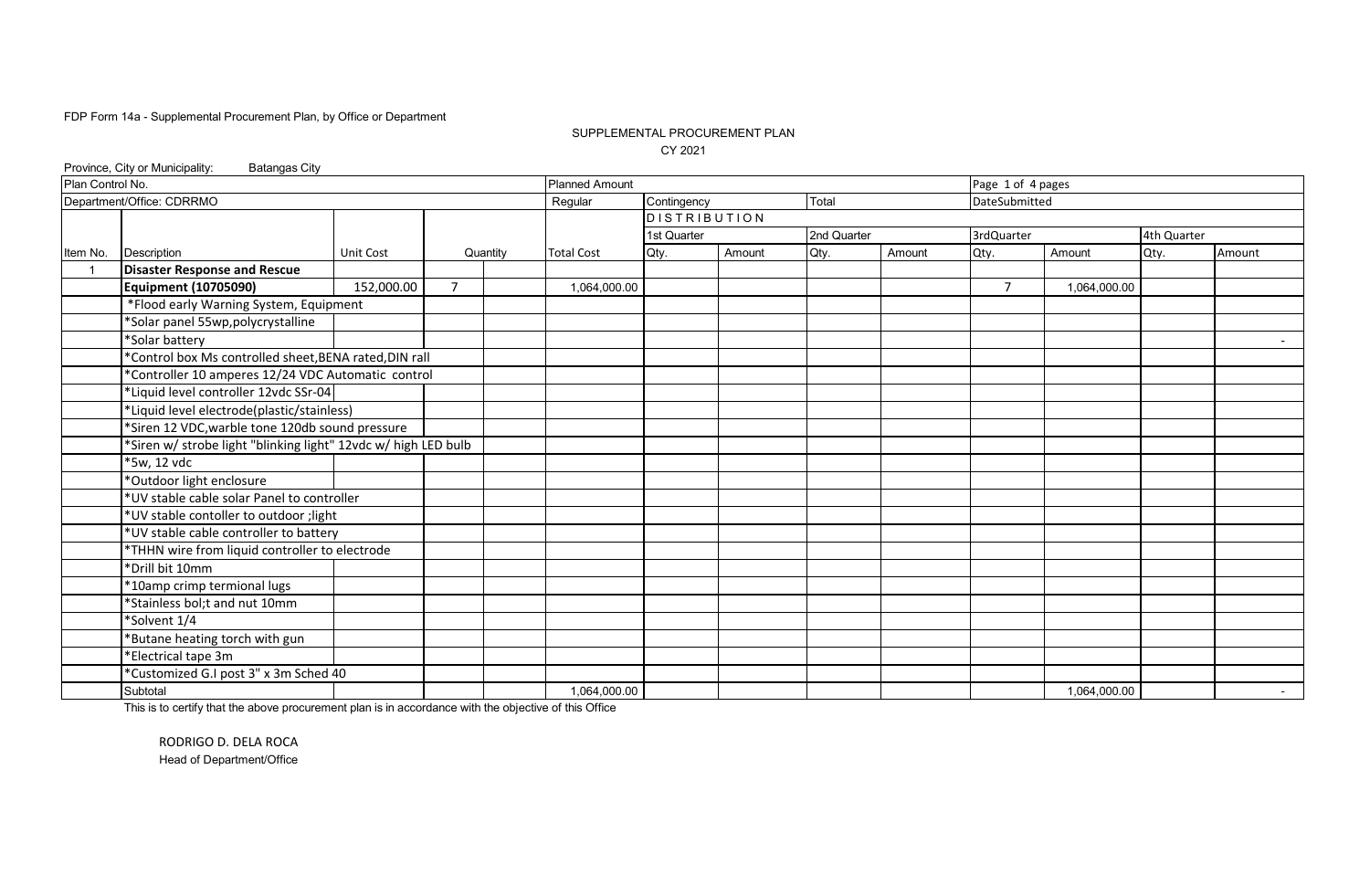### SUPPLEMENTAL PROCUREMENT PLAN CY 2021

|                  | Province, City or Municipality:<br><b>Batangas City</b><br><b>Planned Amount</b><br>Page 2 of 4 pages |           |                |          |                   |                     |        |             |               |                |               |             |        |
|------------------|-------------------------------------------------------------------------------------------------------|-----------|----------------|----------|-------------------|---------------------|--------|-------------|---------------|----------------|---------------|-------------|--------|
| Plan Control No. |                                                                                                       |           |                |          |                   |                     |        |             |               |                |               |             |        |
|                  | Department/Office: CDRRMO                                                                             |           |                |          | Regular           | Contingency         |        | Total       |               | DateSubmitted  |               |             |        |
|                  |                                                                                                       |           |                |          |                   | <b>DISTRIBUTION</b> |        |             |               |                |               |             |        |
|                  |                                                                                                       |           |                |          |                   | 1st Quarter         |        | 2nd Quarter |               | 3rdQuarter     |               | 4th Quarter |        |
| Item No.         | <b>Description</b>                                                                                    | Unit Cost |                | Quantity | <b>Total Cost</b> | Qty.                | Amount | Qty.        | Amount        | Qty.           | Amount        | Qty.        | Amount |
|                  |                                                                                                       |           |                |          | 1,064,000.00      |                     |        |             |               |                |               |             |        |
|                  | *Concrete pedestal size 12" x 12" x 24" (RSB) 12mm PVC Pipe orange                                    |           |                |          |                   |                     |        |             |               |                |               |             |        |
|                  | 3/4 from concrtete pedestal to river G.I. post 3" dia x 3M sched 40                                   |           |                |          |                   |                     |        |             |               |                |               |             |        |
|                  | 'galvanized (electrode mounting frame for solar panel 50wp                                            |           |                |          |                   |                     |        |             |               |                |               |             |        |
|                  | *Gravel                                                                                               |           |                |          |                   |                     |        |             |               |                |               |             |        |
|                  | *Sand                                                                                                 |           |                |          |                   |                     |        |             |               |                |               |             |        |
|                  | *Cement                                                                                               |           |                |          |                   |                     |        |             |               |                |               |             |        |
| $\overline{2}$   | 11000000<br>Solar panel 55wp, polycrystalline<br>unit                                                 |           |                |          | 11,000,000.00     |                     |        |             |               |                | 11,000,000.00 |             |        |
| 3                | Solar battery                                                                                         | 10800     |                | unit     | 10,800.00         |                     |        |             |               |                | 10,800.00     |             |        |
| 4                | Contorl Box MS Rolled Sheet BENA ra                                                                   | 7000      |                | unit     | 7.000.00          |                     |        |             |               |                | 7.000.00      |             |        |
| 5                | Controller 10 amperes 12/24 VDC Au                                                                    | 6500      |                | unit     | 6,500.00          |                     |        |             |               |                | 6,500.00      |             |        |
| 6                | switch (dusk to dawn auto timer                                                                       |           | $\Omega$       |          |                   |                     |        |             |               | $\Omega$       |               |             |        |
| $\overline{ }$   | Liquid level controller 12vdc, SSR-04                                                                 | 12000     | $\overline{2}$ | unit     | 24,000.00         |                     |        |             |               | $\overline{2}$ | 24,000.00     |             |        |
| 8                | Liquid level electrode (Plastic?stainle                                                               | 3500      | 6              | unit     | 21,000.00         |                     |        |             |               | 6              | 21,000.00     |             |        |
| 9                | Siren 12 VDC, warble tone 120db sou                                                                   | 10000     | $\overline{2}$ | unit     | 20,000.00         |                     |        |             |               | $\mathbf{2}$   | 20,000.00     |             |        |
| 10               | (first warning alarm and final warning                                                                |           | $\mathbf{0}$   |          |                   |                     |        |             |               | $\mathbf 0$    |               |             |        |
| 11               | Siren w/ strobe light "blinking light"                                                                | 7500      |                | unit     | 7,500.00          |                     |        |             |               |                | 7,500.00      |             |        |
| 12               | piezo siren, 112db, dual strobe light red lens                                                        |           | $\Omega$       |          |                   |                     |        |             |               | $\Omega$       |               |             |        |
| 13               | Led light bulb 5w,12vdc                                                                               | 500       | $\mathbf 1$    | unit     | 500.00            |                     |        |             |               |                | 500.00        |             |        |
| 14               | Outdoor light enclosure                                                                               | 3000      |                | unit     | 3,000.00          |                     |        |             |               |                | 3,000.00      |             |        |
| 15               | UV stable cable solar panel controlle                                                                 | 275       |                | meter    | 275.00            |                     |        |             |               |                | 275.00        |             |        |
| 16               | cable contoller to outdoor light                                                                      | 275       | $\mathbf 1$    | meter    | 275.00            |                     |        |             |               |                | 275.00        |             |        |
| 17               | UV stable cable contolller to battery                                                                 | 275.00    |                | meter    | 275.00            |                     |        |             |               |                | 275.00        |             |        |
| 18               | THHN wire from liquid contoller to e                                                                  | 7,600.00  | $\mathcal{P}$  | box      | 15,200.00         |                     |        |             |               | $\overline{2}$ | 15,200.00     |             |        |
|                  | Subtotal                                                                                              |           | 12,180,325.00  |          |                   |                     |        |             | 11,116,325.00 |                |               |             |        |

This is to certify that the above procurement plan is in accordance with the objective of this Office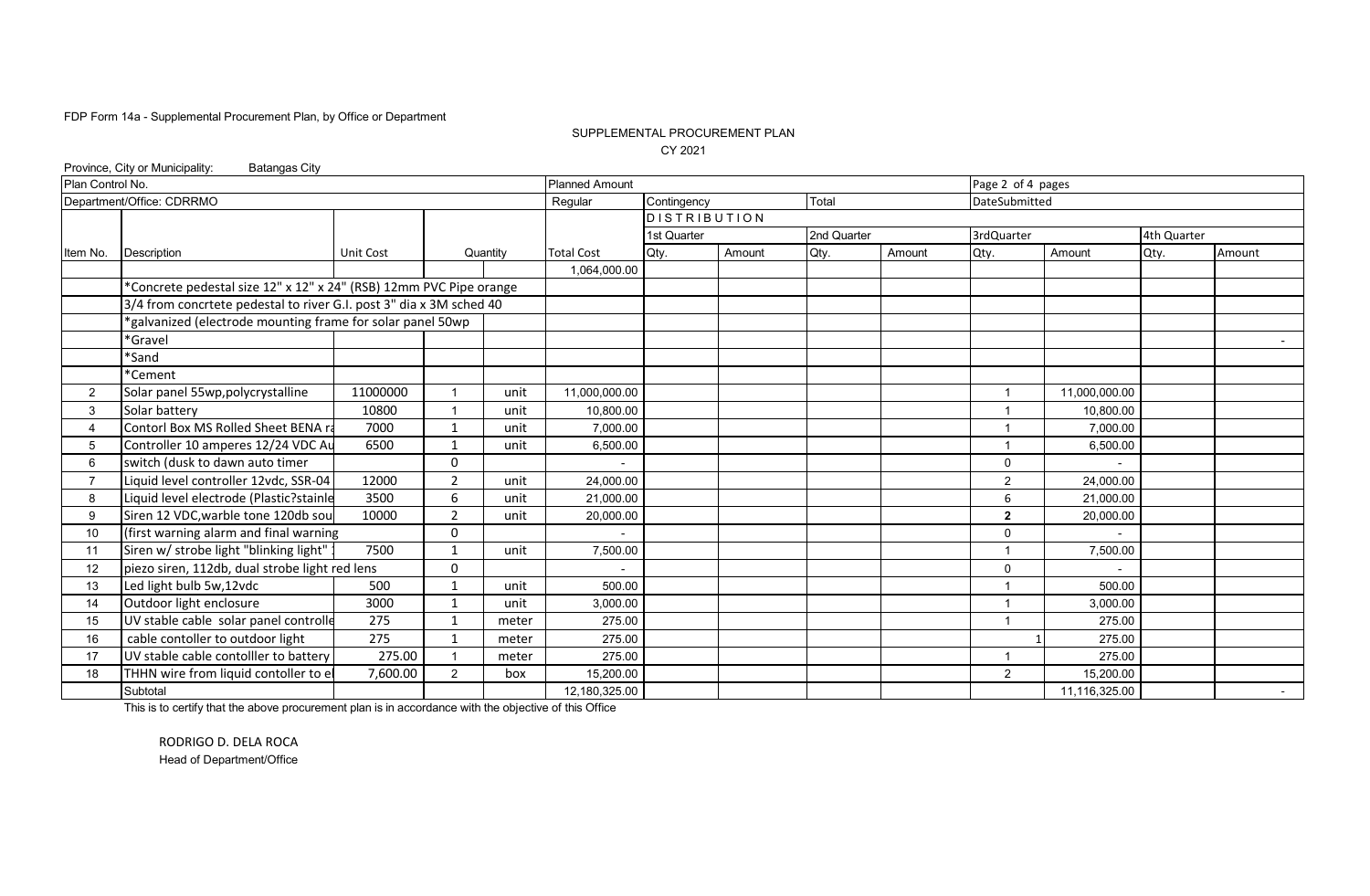### SUPPLEMENTAL PROCUREMENT PLAN CY 2021

| Plan Control No.<br><b>Planned Amount</b><br>Page 3 of 4 pages<br>Department/Office: CDRRMO<br>Contingency<br>Total<br>Regular<br>DateSubmitted<br><b>DISTRIBUTION</b><br>2nd Quarter<br>3rdQuarter<br>1st Quarter<br>4th Quarter<br><b>Total Cost</b><br>Qty.<br>Amount<br>Qty.<br>Qty.<br>Description<br><b>Unit Cost</b><br>Quantity<br>Amount<br>Qty.<br>Item No.<br>Amount<br>Amount<br>12,180,325.00<br>Drill bit 10mm<br>200.00<br>$\overline{2}$<br>400.00<br>19<br>pcs<br>10amp crimp terminal lugs<br>320.00<br>20<br>80.00<br>4<br>pcs<br>Stainless bolt and nut 10mm<br>360.00<br>21<br>14<br>5,040.00<br>sets<br>12<br>Stainless pipe clamp 32mm/28mm<br>330.00<br>3,960.00<br>22<br>pcs<br>Solvent 1/4<br>250.00<br>250.00<br>23<br>liters<br>Butane heating torch with gun<br>1,200.00<br>24<br>1,200.00<br>sets<br>Electrical tape 3m<br>110.00<br>440.00<br>25<br>4<br>pcs<br>PVC Pipe orange 3/4 from concrete p<br>650.00<br>M<br>26<br>2,600.00<br>4<br>Good/Commodities for CDRRMO & CSWDO<br>249,677.00<br>27<br>(TRUST FUND) | Province, City or Municipality:<br><b>Batangas City</b> |  |  |  |  |  |        |
|-----------------------------------------------------------------------------------------------------------------------------------------------------------------------------------------------------------------------------------------------------------------------------------------------------------------------------------------------------------------------------------------------------------------------------------------------------------------------------------------------------------------------------------------------------------------------------------------------------------------------------------------------------------------------------------------------------------------------------------------------------------------------------------------------------------------------------------------------------------------------------------------------------------------------------------------------------------------------------------------------------------------------------------------------------|---------------------------------------------------------|--|--|--|--|--|--------|
|                                                                                                                                                                                                                                                                                                                                                                                                                                                                                                                                                                                                                                                                                                                                                                                                                                                                                                                                                                                                                                                     |                                                         |  |  |  |  |  |        |
|                                                                                                                                                                                                                                                                                                                                                                                                                                                                                                                                                                                                                                                                                                                                                                                                                                                                                                                                                                                                                                                     |                                                         |  |  |  |  |  |        |
|                                                                                                                                                                                                                                                                                                                                                                                                                                                                                                                                                                                                                                                                                                                                                                                                                                                                                                                                                                                                                                                     |                                                         |  |  |  |  |  |        |
|                                                                                                                                                                                                                                                                                                                                                                                                                                                                                                                                                                                                                                                                                                                                                                                                                                                                                                                                                                                                                                                     |                                                         |  |  |  |  |  |        |
|                                                                                                                                                                                                                                                                                                                                                                                                                                                                                                                                                                                                                                                                                                                                                                                                                                                                                                                                                                                                                                                     |                                                         |  |  |  |  |  |        |
|                                                                                                                                                                                                                                                                                                                                                                                                                                                                                                                                                                                                                                                                                                                                                                                                                                                                                                                                                                                                                                                     |                                                         |  |  |  |  |  |        |
|                                                                                                                                                                                                                                                                                                                                                                                                                                                                                                                                                                                                                                                                                                                                                                                                                                                                                                                                                                                                                                                     |                                                         |  |  |  |  |  |        |
|                                                                                                                                                                                                                                                                                                                                                                                                                                                                                                                                                                                                                                                                                                                                                                                                                                                                                                                                                                                                                                                     |                                                         |  |  |  |  |  |        |
|                                                                                                                                                                                                                                                                                                                                                                                                                                                                                                                                                                                                                                                                                                                                                                                                                                                                                                                                                                                                                                                     |                                                         |  |  |  |  |  |        |
|                                                                                                                                                                                                                                                                                                                                                                                                                                                                                                                                                                                                                                                                                                                                                                                                                                                                                                                                                                                                                                                     |                                                         |  |  |  |  |  | $\sim$ |
|                                                                                                                                                                                                                                                                                                                                                                                                                                                                                                                                                                                                                                                                                                                                                                                                                                                                                                                                                                                                                                                     |                                                         |  |  |  |  |  |        |
|                                                                                                                                                                                                                                                                                                                                                                                                                                                                                                                                                                                                                                                                                                                                                                                                                                                                                                                                                                                                                                                     |                                                         |  |  |  |  |  |        |
|                                                                                                                                                                                                                                                                                                                                                                                                                                                                                                                                                                                                                                                                                                                                                                                                                                                                                                                                                                                                                                                     |                                                         |  |  |  |  |  |        |
|                                                                                                                                                                                                                                                                                                                                                                                                                                                                                                                                                                                                                                                                                                                                                                                                                                                                                                                                                                                                                                                     |                                                         |  |  |  |  |  |        |
|                                                                                                                                                                                                                                                                                                                                                                                                                                                                                                                                                                                                                                                                                                                                                                                                                                                                                                                                                                                                                                                     |                                                         |  |  |  |  |  |        |
|                                                                                                                                                                                                                                                                                                                                                                                                                                                                                                                                                                                                                                                                                                                                                                                                                                                                                                                                                                                                                                                     |                                                         |  |  |  |  |  |        |
|                                                                                                                                                                                                                                                                                                                                                                                                                                                                                                                                                                                                                                                                                                                                                                                                                                                                                                                                                                                                                                                     |                                                         |  |  |  |  |  |        |
|                                                                                                                                                                                                                                                                                                                                                                                                                                                                                                                                                                                                                                                                                                                                                                                                                                                                                                                                                                                                                                                     |                                                         |  |  |  |  |  |        |
| NFA RICE of CSWDO & CDRRMO (TRUST FUND)<br>28<br>500,000.00                                                                                                                                                                                                                                                                                                                                                                                                                                                                                                                                                                                                                                                                                                                                                                                                                                                                                                                                                                                         |                                                         |  |  |  |  |  |        |
|                                                                                                                                                                                                                                                                                                                                                                                                                                                                                                                                                                                                                                                                                                                                                                                                                                                                                                                                                                                                                                                     |                                                         |  |  |  |  |  |        |
| NFA RICE of CSWDO & CDRRMO (TRUST FUND)<br>1,000,000.00<br>29                                                                                                                                                                                                                                                                                                                                                                                                                                                                                                                                                                                                                                                                                                                                                                                                                                                                                                                                                                                       |                                                         |  |  |  |  |  |        |
|                                                                                                                                                                                                                                                                                                                                                                                                                                                                                                                                                                                                                                                                                                                                                                                                                                                                                                                                                                                                                                                     |                                                         |  |  |  |  |  |        |
| Goods & Commodities of CDRRMO/CSWDO for<br>30<br>421,340.00                                                                                                                                                                                                                                                                                                                                                                                                                                                                                                                                                                                                                                                                                                                                                                                                                                                                                                                                                                                         |                                                         |  |  |  |  |  |        |
| Taal Volcano Eruption Victims (TRUST FUND)                                                                                                                                                                                                                                                                                                                                                                                                                                                                                                                                                                                                                                                                                                                                                                                                                                                                                                                                                                                                          |                                                         |  |  |  |  |  |        |
|                                                                                                                                                                                                                                                                                                                                                                                                                                                                                                                                                                                                                                                                                                                                                                                                                                                                                                                                                                                                                                                     |                                                         |  |  |  |  |  |        |
| NFA RICE of CSWDO/CDRRMO for donation of<br>31<br>1,500,000.00                                                                                                                                                                                                                                                                                                                                                                                                                                                                                                                                                                                                                                                                                                                                                                                                                                                                                                                                                                                      |                                                         |  |  |  |  |  |        |
| Taal victims (TRUST FUND)                                                                                                                                                                                                                                                                                                                                                                                                                                                                                                                                                                                                                                                                                                                                                                                                                                                                                                                                                                                                                           |                                                         |  |  |  |  |  |        |
| Goods & Commodities of CDRRMO/CSWDO for<br>32<br>1,499,980.00                                                                                                                                                                                                                                                                                                                                                                                                                                                                                                                                                                                                                                                                                                                                                                                                                                                                                                                                                                                       |                                                         |  |  |  |  |  |        |
| Taal Volcano Eruption Victims (TRUST FUND)<br>4.00                                                                                                                                                                                                                                                                                                                                                                                                                                                                                                                                                                                                                                                                                                                                                                                                                                                                                                                                                                                                  |                                                         |  |  |  |  |  |        |
| Subtotal<br>17,365,536.00<br>$\sim$                                                                                                                                                                                                                                                                                                                                                                                                                                                                                                                                                                                                                                                                                                                                                                                                                                                                                                                                                                                                                 |                                                         |  |  |  |  |  | $\sim$ |

This is to certify that the above procurement plan is in accordance with the objective of this Office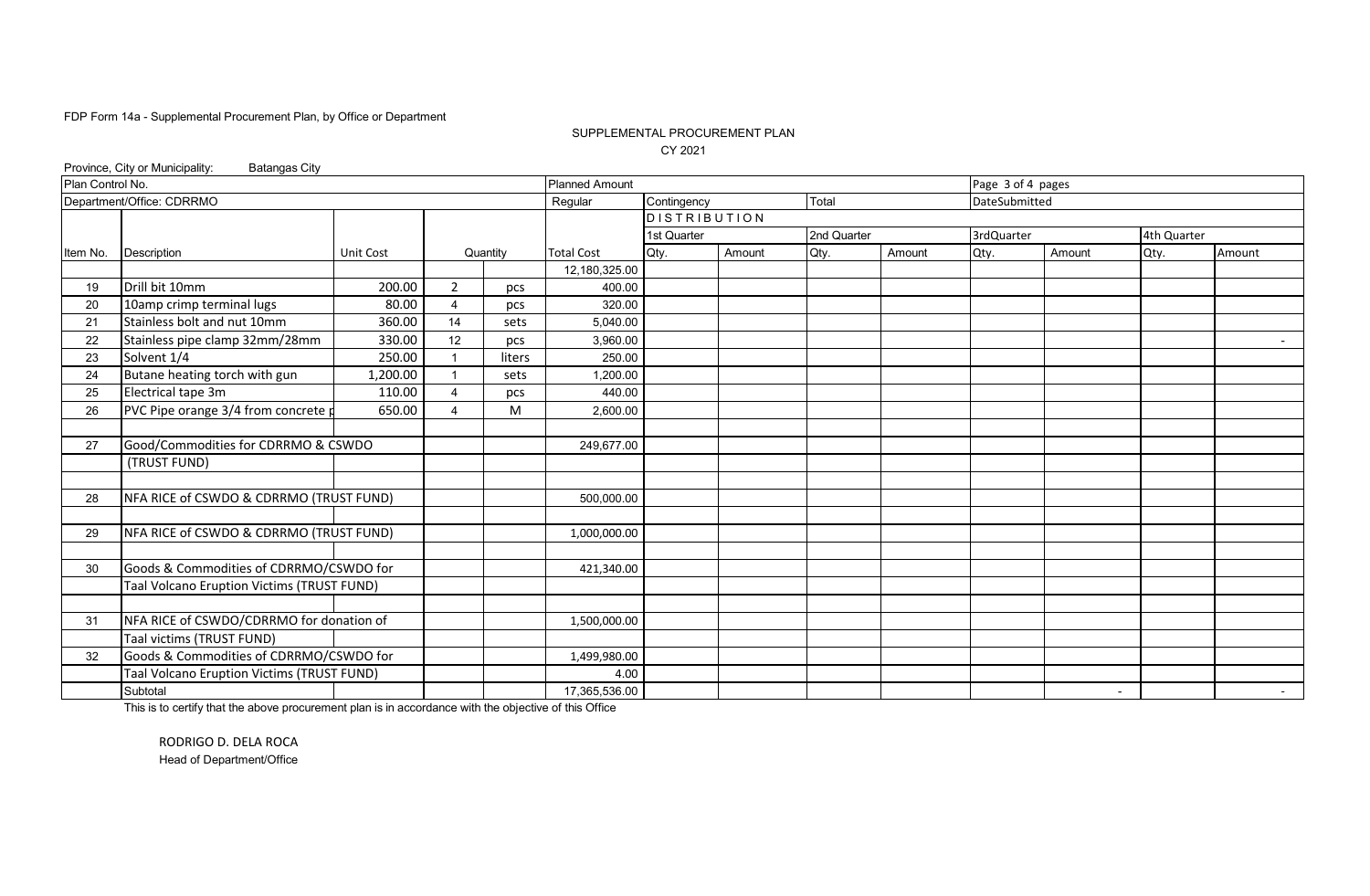### SUPPLEMENTAL PROCUREMENT PLAN CY 2021

|                  | Province, City or Municipality:<br><b>Batangas City</b><br>Page 4 of 4 pages |           |  |          |                       |                     |        |             |        |               |        |             |            |
|------------------|------------------------------------------------------------------------------|-----------|--|----------|-----------------------|---------------------|--------|-------------|--------|---------------|--------|-------------|------------|
| Plan Control No. |                                                                              |           |  |          | <b>Planned Amount</b> |                     |        |             |        |               |        |             |            |
|                  | Department/Office: CDRRMO                                                    |           |  |          | Regular               | Contingency         |        | Total       |        | DateSubmitted |        |             |            |
|                  |                                                                              |           |  |          |                       | <b>DISTRIBUTION</b> |        |             |        |               |        |             |            |
|                  |                                                                              |           |  |          |                       | 1st Quarter         |        | 2nd Quarter |        | 3rdQuarter    |        | 4th Quarter |            |
| Item No.         | Description                                                                  | Unit Cost |  | Quantity | <b>Total Cost</b>     | Qty.                | Amount | Qty.        | Amount | Qty.          | Amount | Qty.        | Amount     |
|                  |                                                                              |           |  |          | 17,365,536.00         |                     |        |             |        |               |        |             |            |
| 33               | Multi Purpose Truck 6 x 6 (10705090) CDRRMO                                  |           |  |          | 13,770,000.00         |                     |        |             |        |               |        |             |            |
|                  |                                                                              |           |  |          |                       |                     |        |             |        |               |        |             |            |
|                  |                                                                              |           |  |          |                       |                     |        |             |        |               |        |             |            |
|                  |                                                                              |           |  |          |                       |                     |        |             |        |               |        |             | $\sim$ $-$ |
|                  |                                                                              |           |  |          |                       |                     |        |             |        |               |        |             |            |
|                  |                                                                              |           |  |          |                       |                     |        |             |        |               |        |             |            |
|                  |                                                                              |           |  |          |                       |                     |        |             |        |               |        |             |            |
|                  |                                                                              |           |  |          |                       |                     |        |             |        |               |        |             |            |
|                  |                                                                              |           |  |          |                       |                     |        |             |        |               |        |             |            |
|                  |                                                                              |           |  |          |                       |                     |        |             |        |               |        |             |            |
|                  |                                                                              |           |  |          |                       |                     |        |             |        |               |        |             |            |
|                  |                                                                              |           |  |          |                       |                     |        |             |        |               |        |             |            |
|                  |                                                                              |           |  |          |                       |                     |        |             |        |               |        |             |            |
|                  |                                                                              |           |  |          |                       |                     |        |             |        |               |        |             |            |
|                  |                                                                              |           |  |          |                       |                     |        |             |        |               |        |             |            |
|                  |                                                                              |           |  |          |                       |                     |        |             |        |               |        |             |            |
|                  |                                                                              |           |  |          |                       |                     |        |             |        |               |        |             |            |
|                  |                                                                              |           |  |          |                       |                     |        |             |        |               |        |             |            |
|                  |                                                                              |           |  |          |                       |                     |        |             |        |               |        |             |            |
|                  |                                                                              |           |  |          |                       |                     |        |             |        |               |        |             |            |
|                  |                                                                              |           |  |          |                       |                     |        |             |        |               |        |             |            |
|                  |                                                                              |           |  |          |                       |                     |        |             |        |               |        |             |            |
|                  |                                                                              |           |  |          |                       |                     |        |             |        |               |        |             |            |
|                  | Total                                                                        |           |  |          | 31,135,536.00         |                     |        |             |        |               | $\sim$ |             | $\sim$ $-$ |

This is to certify that the above procurement plan is in accordance with the objective of this Office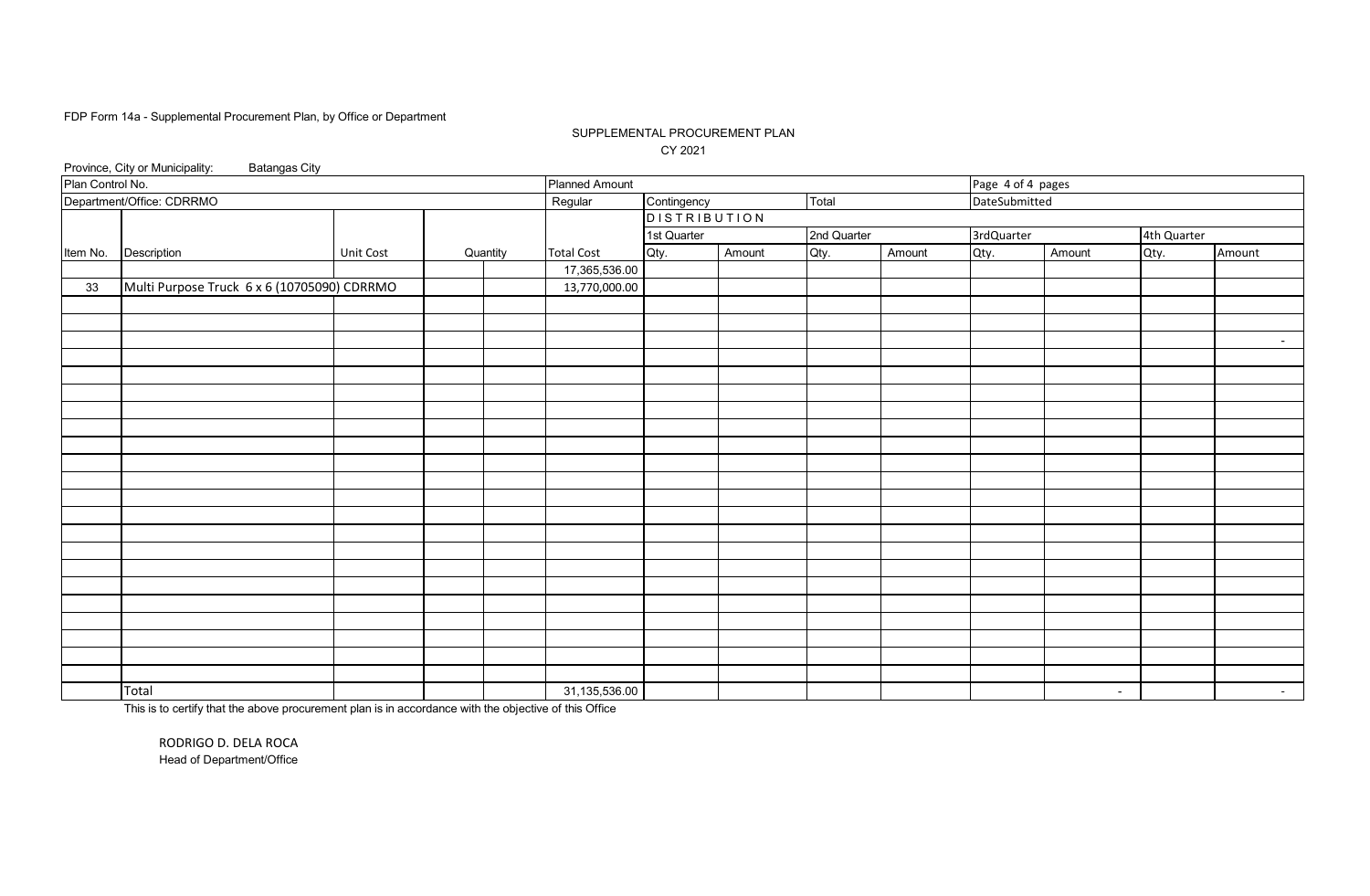### SUPPLEMENTAL PROCUREMENT PLAN CY 2021

|                  | Province, City or Municipality:<br><b>Batangas City</b> |           |          |                       |                   |                     |        |             |                   |               |               |             |                 |
|------------------|---------------------------------------------------------|-----------|----------|-----------------------|-------------------|---------------------|--------|-------------|-------------------|---------------|---------------|-------------|-----------------|
| Plan Control No. |                                                         |           |          | <b>Planned Amount</b> |                   |                     |        |             | Page 1 of 2 pages |               |               |             |                 |
|                  | Department/Office: CSWDO                                |           |          |                       | Regular           | Contingency         |        | Total       |                   | DateSubmitted |               |             |                 |
|                  |                                                         |           |          |                       |                   | <b>DISTRIBUTION</b> |        |             |                   |               |               |             |                 |
|                  |                                                         |           |          |                       |                   | 1st Quarter         |        | 2nd Quarter |                   | 3rdQuarter    |               | 4th Quarter |                 |
| Item No.         | Description                                             | Unit Cost | Quantity |                       | <b>Total Cost</b> | Qty.                | Amount | Qty.        | Amount            | Qty.          | Amount        | Qty.        | Amount          |
|                  | Meals for Supplementary Feeding Program                 |           |          |                       | 6,547,200.00      |                     |        |             |                   |               | 6,547,200.00  |             |                 |
|                  | (TRUST FUND)                                            |           |          |                       |                   |                     |        |             |                   |               |               |             |                 |
|                  |                                                         |           |          |                       |                   |                     |        |             |                   |               |               |             |                 |
|                  | Good/Commodities for CDRRMO & CSWDO                     |           |          |                       | 249,677.00        |                     |        |             |                   |               | 249,677.00    |             |                 |
|                  | (TRUST FUND)                                            |           |          |                       |                   |                     |        |             |                   |               |               |             |                 |
|                  |                                                         |           |          |                       |                   |                     |        |             |                   |               |               |             |                 |
|                  | NFA RICE of CSWDO & CDRRMO (TRUST FUND)                 |           |          |                       | 500,000.00        |                     |        |             |                   |               | 500,000.00    |             |                 |
|                  |                                                         |           |          |                       |                   |                     |        |             |                   |               |               |             |                 |
|                  | Goods & Commodities for implementation of               |           |          |                       | 622,630.00        |                     |        |             |                   |               | 622,630.00    |             |                 |
|                  | programs and services of CSWDO (50299080)               |           |          |                       |                   |                     |        |             |                   |               |               |             |                 |
|                  |                                                         |           |          |                       |                   |                     |        |             |                   |               |               |             |                 |
|                  | Gift packs for implementation of CSWDO                  |           |          |                       |                   |                     |        |             |                   |               |               |             |                 |
|                  | Programs and Services for Indigent Families/            |           |          |                       |                   |                     |        |             |                   |               |               |             |                 |
|                  | Individuals                                             |           |          |                       |                   |                     |        |             |                   |               |               |             |                 |
|                  | (50299080)Php1,033,650.00                               |           |          |                       | 91,350.00         |                     |        |             |                   |               | 91,350.00     |             |                 |
|                  | (50299080)Php91,350.00                                  |           |          |                       |                   |                     |        |             |                   |               |               |             |                 |
|                  |                                                         |           |          |                       |                   |                     |        |             |                   |               |               |             |                 |
|                  | Goods/Commodities of CSWDO for                          |           |          |                       | 599,558.00        |                     |        |             |                   |               | 599,558.00    |             |                 |
|                  | COVID19 patients (TRUST FUND)                           |           |          |                       |                   |                     |        |             |                   |               |               |             |                 |
|                  | NFA RICE of CSWDO & CDRRMO (TRUST FUND)                 |           |          |                       | 1,000,000.00      |                     |        |             |                   |               | 1,000,000.00  |             |                 |
|                  |                                                         |           |          |                       |                   |                     |        |             |                   |               |               |             |                 |
|                  | Goods & Commodities of CDRRMO/CSWDO for                 |           |          |                       | 421,340.00        |                     |        |             |                   |               | 421,340.00    |             |                 |
|                  | Taal Volcano Eruption Victims (TRUST FUND)              |           |          |                       |                   |                     |        |             |                   |               |               |             |                 |
|                  |                                                         |           |          |                       |                   |                     |        |             |                   |               |               |             |                 |
|                  | Subtotal                                                |           |          |                       | 10,031,755.00     |                     |        |             |                   |               | 10,031,755.00 |             | $\sim$ 10 $\pm$ |

This is to certify that the above procurement plan is in accordance with the objective of this Office

Head of Department/Office MILA M. ESPAÑOLA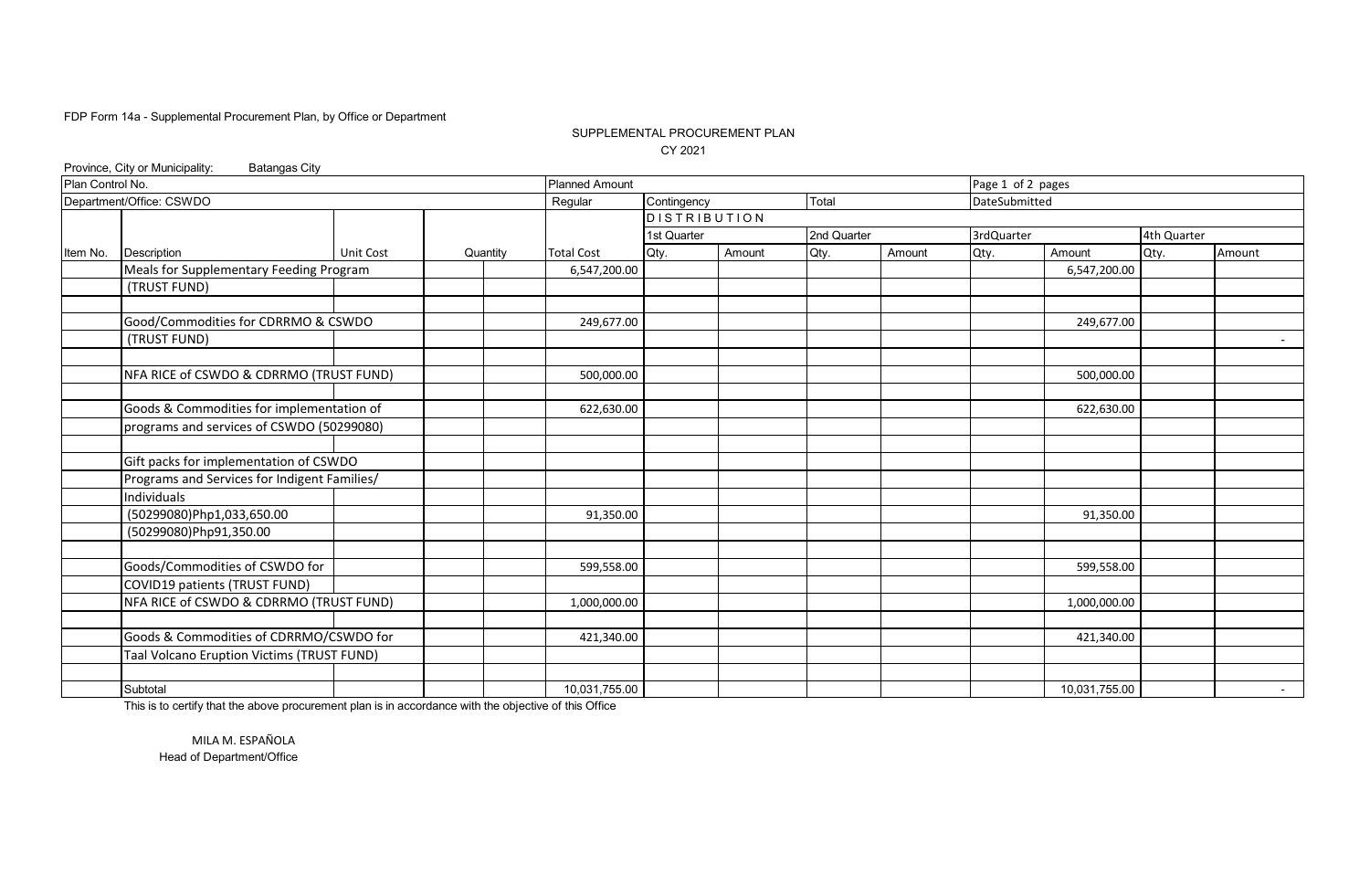### SUPPLEMENTAL PROCUREMENT PLAN CY 2021

|                  | Province, City or Municipality:<br><b>Batangas City</b> |           |  |               |                       |                     |        |             |        |                   |               |                 |            |
|------------------|---------------------------------------------------------|-----------|--|---------------|-----------------------|---------------------|--------|-------------|--------|-------------------|---------------|-----------------|------------|
| Plan Control No. |                                                         |           |  |               | <b>Planned Amount</b> |                     |        |             |        | Page 2 of 2 pages |               |                 |            |
|                  | Department/Office: CSWDO                                |           |  |               | Regular               | Contingency         |        | Total       |        | DateSubmitted     |               |                 |            |
|                  |                                                         |           |  |               |                       | <b>DISTRIBUTION</b> |        |             |        |                   |               |                 |            |
|                  |                                                         |           |  |               |                       | 1st Quarter         |        | 2nd Quarter |        | 3rdQuarter        |               | 4th Quarter     |            |
| Item No.         | Description                                             | Unit Cost |  | Quantity      | <b>Total Cost</b>     | Qty.                | Amount | Qty.        | Amount | Qty.              | Amount        | Qty.            | Amount     |
|                  |                                                         |           |  |               | 10,031,755.00         |                     |        |             |        |                   | 10,031,755.00 |                 |            |
|                  | NFA RICE of CSWDO/CDRRMO for donation of                |           |  |               | 1,500,000.00          |                     |        |             |        |                   | 1,500,000.00  |                 |            |
|                  | Taal victims (TRUST FUND)                               |           |  |               |                       |                     |        |             |        |                   |               |                 |            |
|                  |                                                         |           |  |               |                       |                     |        |             |        |                   |               |                 |            |
|                  | Goods & Commodities of CDRRMO/CSWDO for                 |           |  |               | 1,499,980.00          |                     |        |             |        |                   | 1,499,980.00  |                 | $\sim$ $-$ |
|                  | Taal Volcano Eruption Victims (TRUST FUND)              |           |  |               |                       |                     |        |             |        |                   |               |                 |            |
|                  |                                                         |           |  |               |                       |                     |        |             |        |                   |               |                 |            |
|                  |                                                         |           |  |               |                       |                     |        |             |        |                   |               |                 |            |
|                  |                                                         |           |  |               |                       |                     |        |             |        |                   |               |                 |            |
|                  |                                                         |           |  |               |                       |                     |        |             |        |                   |               |                 |            |
|                  |                                                         |           |  |               |                       |                     |        |             |        |                   |               |                 |            |
|                  |                                                         |           |  |               |                       |                     |        |             |        |                   |               |                 |            |
|                  |                                                         |           |  |               |                       |                     |        |             |        |                   |               |                 |            |
|                  |                                                         |           |  |               |                       |                     |        |             |        |                   |               |                 |            |
|                  |                                                         |           |  |               |                       |                     |        |             |        |                   |               |                 |            |
|                  |                                                         |           |  |               |                       |                     |        |             |        |                   |               |                 |            |
|                  |                                                         |           |  |               |                       |                     |        |             |        |                   |               |                 |            |
|                  |                                                         |           |  |               |                       |                     |        |             |        |                   |               |                 |            |
|                  |                                                         |           |  |               |                       |                     |        |             |        |                   |               |                 |            |
|                  |                                                         |           |  |               |                       |                     |        |             |        |                   |               |                 |            |
|                  |                                                         |           |  |               |                       |                     |        |             |        |                   |               |                 |            |
|                  |                                                         |           |  |               |                       |                     |        |             |        |                   |               |                 |            |
|                  |                                                         |           |  |               |                       |                     |        |             |        |                   |               |                 |            |
|                  |                                                         |           |  |               |                       |                     |        |             |        |                   |               |                 |            |
|                  | Total                                                   |           |  | 13,031,735.00 |                       |                     |        |             |        | 13,031,735.00     |               | $\sim$ 10 $\pm$ |            |

This is to certify that the above procurement plan is in accordance with the objective of this Office

MILA M. ESPAÑOLA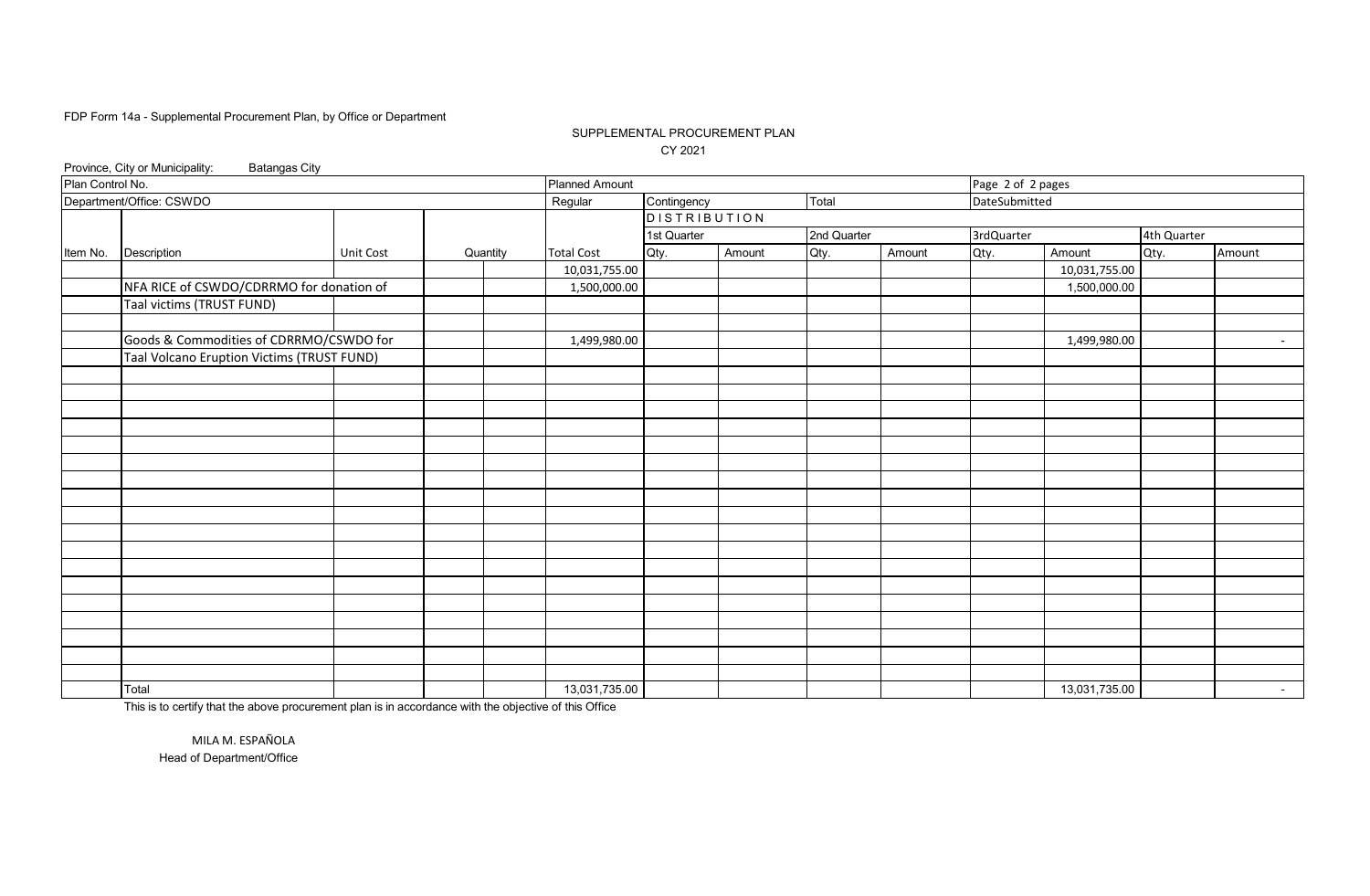### SUPPLEMENTAL PROCUREMENT PLAN CY 2021

Province, City or Municipality: Batangas City

| Plan Control No. |                                                 | <b>Planned Amount</b> |          |                   | Page 1 of 3 pages   |        |             |        |               |        |             |              |
|------------------|-------------------------------------------------|-----------------------|----------|-------------------|---------------------|--------|-------------|--------|---------------|--------|-------------|--------------|
|                  | Department/Office: City Market Office           |                       |          | Regular           | Contingency         |        | Total       |        | DateSubmitted |        |             |              |
|                  |                                                 |                       |          |                   | <b>DISTRIBUTION</b> |        |             |        |               |        |             |              |
|                  |                                                 |                       |          |                   | 1st Quarter         |        | 2nd Quarter |        | 3rdQuarter    |        | 4th Quarter |              |
| Item No.         | Description                                     | <b>Unit Cost</b>      | Quantity | <b>Total Cost</b> | Qty.                | Amount | Qty.        | Amount | Qty.          | Amount | Qty.        | Amount       |
|                  |                                                 |                       |          |                   |                     |        |             |        |               |        |             |              |
|                  | Various Materials of Market III, Bats. City     |                       |          | 60,720.00         |                     |        |             |        |               |        |             | 60,720.00    |
|                  | -50203990                                       |                       |          |                   |                     |        |             |        |               |        |             |              |
|                  |                                                 |                       |          |                   |                     |        |             |        |               |        |             |              |
|                  | Various supplies & materials of City Market     |                       |          | 30,280.00         |                     |        |             |        |               |        |             | 30,280.00    |
|                  | Office (50213040)                               |                       |          |                   |                     |        |             |        |               |        |             |              |
|                  |                                                 |                       |          |                   |                     |        |             |        |               |        |             |              |
|                  | Purified Drinking Water for Nov. - Dec. 2021    |                       |          | 36,000.00         |                     |        |             |        |               |        |             | 36,000.00    |
|                  | of City Market Office (50203990)                |                       |          |                   |                     |        |             |        |               |        |             |              |
|                  |                                                 |                       |          |                   |                     |        |             |        |               |        |             |              |
|                  | Panel Board of Markert II, Bats. City           |                       |          | 77,500.00         |                     |        |             |        |               |        |             | 77,500.00    |
|                  | -50213040                                       |                       |          |                   |                     |        |             |        |               |        |             |              |
|                  |                                                 |                       |          |                   |                     |        |             |        |               |        |             |              |
|                  | Pavers Installation Materials of Market III Wet |                       |          | 1,372,626.25      |                     |        |             |        |               |        |             | 1,372,626.25 |
|                  | Section, Bats. City                             |                       |          |                   |                     |        |             |        |               |        |             |              |
|                  | (50213040)Php1,000,000.00 AB                    |                       |          |                   |                     |        |             |        |               |        |             |              |
|                  | (50213040)Php1,372,626.25 SB                    |                       |          |                   |                     |        |             |        |               |        |             |              |
|                  |                                                 |                       |          |                   |                     |        |             |        |               |        |             |              |
|                  | High Chair w/ Steel Frame of City Market Office |                       |          | 9,500.00          |                     |        |             |        |               |        |             | 9,500.00     |
|                  | -50203990                                       |                       |          |                   |                     |        |             |        |               |        |             |              |
|                  |                                                 |                       |          |                   |                     |        |             |        |               |        |             |              |
|                  | Panel Board and Accessories of Market I         |                       |          | 206,182.50        |                     |        |             |        |               |        |             | 206,182.50   |
|                  | -50203990                                       |                       |          |                   |                     |        |             |        |               |        |             |              |
|                  |                                                 |                       |          |                   |                     |        |             |        |               |        |             |              |
|                  | Subtotal                                        |                       |          | 1,792,808.75      |                     |        |             |        |               | $\sim$ |             | 1,792,808.75 |

This is to certify that the above procurement plan is in accordance with the objective of this Office

AMELIA P. REYES

Head of Department/Office

FDP Form 14a - Supplemental Procurement Plan, by Office or Department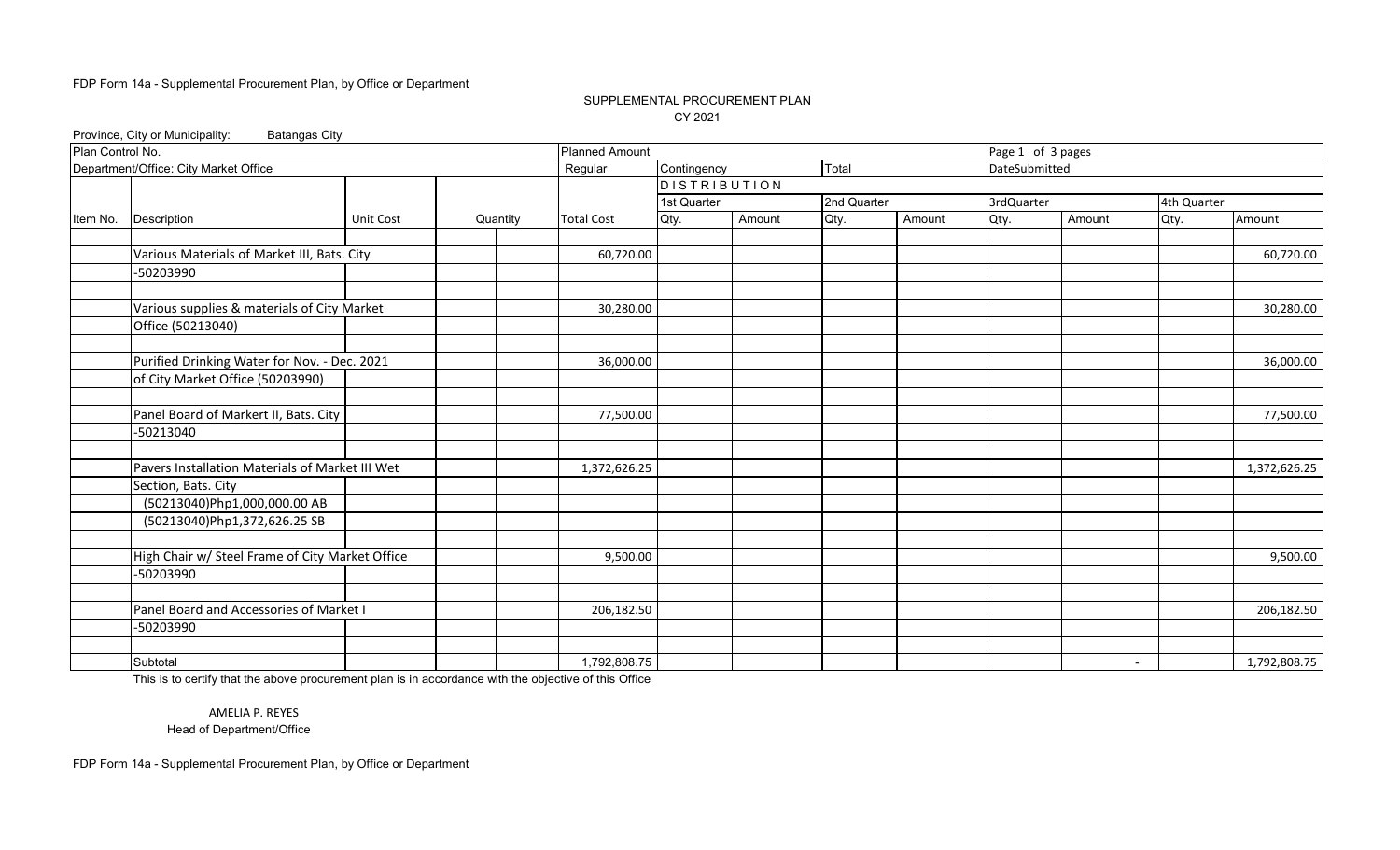# SUPPLEMENTAL PROCUREMENT PLAN CY 2021

Province, City or Municipality: Batangas City

| Plan Control No. |                                                   | <b>Planned Amount</b> |          |                   | Page 2 of 3 pages   |        |             |        |               |        |             |              |
|------------------|---------------------------------------------------|-----------------------|----------|-------------------|---------------------|--------|-------------|--------|---------------|--------|-------------|--------------|
|                  | Department/Office: City Market Office             |                       |          | Regular           | Contingency         |        | Total       |        | DateSubmitted |        |             |              |
|                  |                                                   |                       |          |                   | <b>DISTRIBUTION</b> |        |             |        |               |        |             |              |
|                  |                                                   |                       |          |                   | 1st Quarter         |        | 2nd Quarter |        | 3rdQuarter    |        | 4th Quarter |              |
| Item No.         | Description                                       | Unit Cost             | Quantity | <b>Total Cost</b> | Qty.                | Amount | Qty.        | Amount | Qty.          | Amount | Qty.        | Amount       |
|                  |                                                   |                       |          | 1,792,808.75      |                     |        |             |        |               |        |             | 1,792,808.75 |
|                  | Circuit Breaker & Nema Box of Market Office       |                       |          | 17,610.00         |                     |        |             |        |               |        |             | 17,610.00    |
|                  | -50203990                                         |                       |          |                   |                     |        |             |        |               |        |             |              |
|                  | Various materials for repair of                   |                       |          | 83,050.00         |                     |        |             |        |               |        |             | 83,050.00    |
|                  | waterways of fish stalls in Market III            |                       |          |                   |                     |        |             |        |               |        |             |              |
|                  |                                                   |                       |          |                   |                     |        |             |        |               |        |             |              |
|                  | -50203990                                         |                       |          |                   |                     |        |             |        |               |        |             |              |
|                  |                                                   |                       |          |                   |                     |        |             |        |               |        |             |              |
|                  | Various materials for repair of Market I & III    |                       |          | 21,655.00         |                     |        |             |        |               |        |             | 21,655.00    |
|                  | -50203990                                         |                       |          |                   |                     |        |             |        |               |        |             |              |
|                  |                                                   |                       |          |                   |                     |        |             |        |               |        |             |              |
|                  | Seven units of Swivel Chair of City Market Office |                       |          | 26,600.00         |                     |        |             |        |               |        |             | 26,600.00    |
|                  | -50203990                                         |                       |          |                   |                     |        |             |        |               |        |             |              |
|                  |                                                   |                       |          |                   |                     |        |             |        |               |        |             |              |
|                  | One unit Scanjet Flatbed Scanner of City Market   |                       |          | 47,000.00         |                     |        |             |        |               |        |             | 47,000.00    |
|                  | Office (10705030)                                 |                       |          |                   |                     |        |             |        |               |        |             |              |
|                  |                                                   |                       |          |                   |                     |        |             |        |               |        |             |              |
|                  | Two units Industrial Fan of City Market Office    |                       |          | 19,200.00         |                     |        |             |        |               |        |             | 19,200.00    |
|                  | -50203990                                         |                       |          |                   |                     |        |             |        |               |        |             |              |
|                  |                                                   |                       |          |                   |                     |        |             |        |               |        |             |              |
|                  | Two units Printer of City Market Office           |                       |          | 20,000.00         |                     |        |             |        |               |        |             | 20,000.00    |
|                  | -50203990                                         |                       |          |                   |                     |        |             |        |               |        |             |              |
|                  |                                                   |                       |          |                   |                     |        |             |        |               |        |             |              |
|                  |                                                   |                       |          |                   |                     |        |             |        |               |        |             |              |
|                  | Subtotal                                          |                       |          | 2,027,923.75      |                     |        |             |        |               |        | $\sim$      | 2,027,923.75 |

This is to certify that the above procurement plan is in accordance with the objective of this Office

AMELIA P. REYES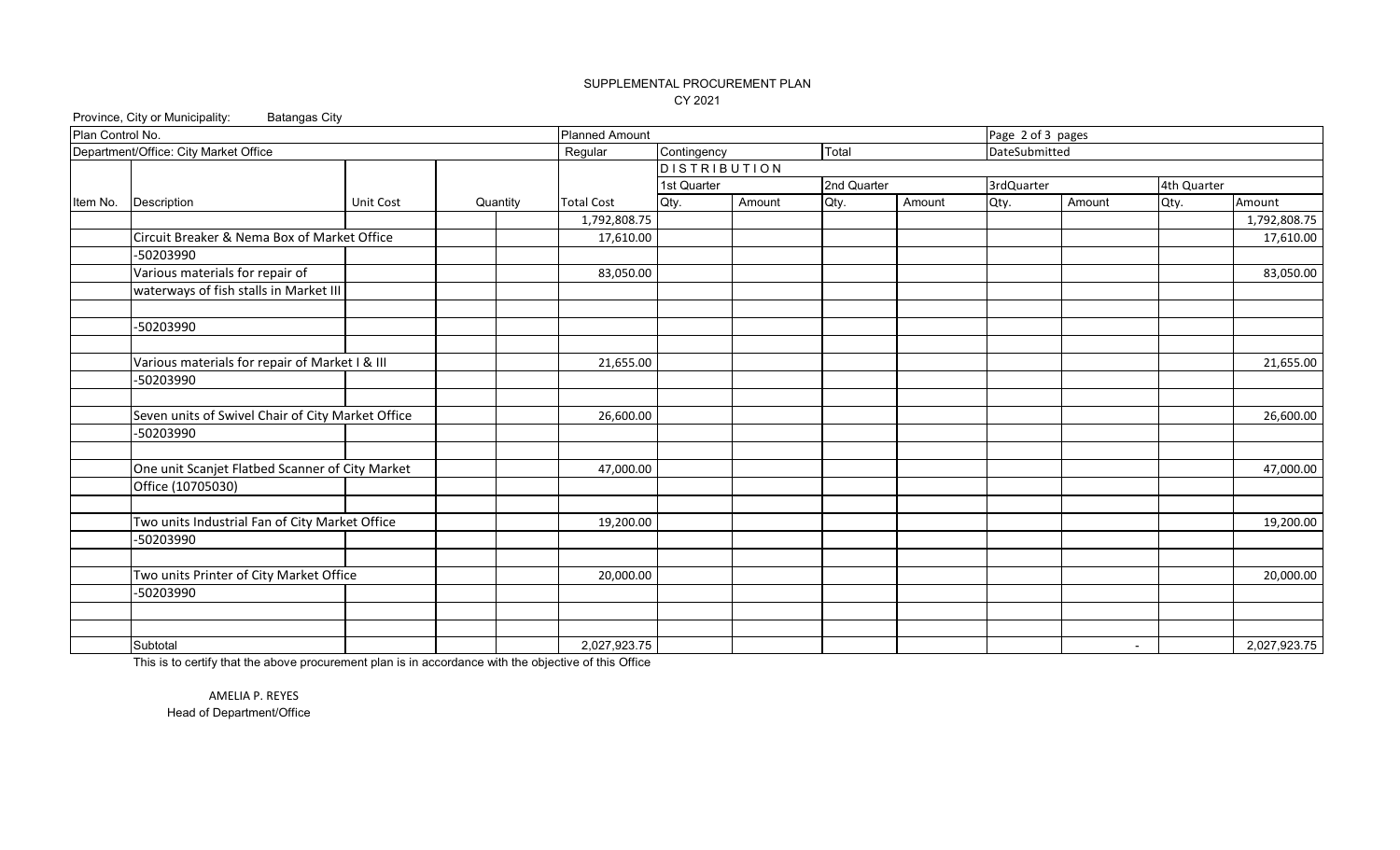### SUPPLEMENTAL PROCUREMENT PLAN CY 2021

|                  | Province, City or Municipality:<br><b>Batangas City</b> |           |          |                       |                     |        |             |        |                   |        |             |              |
|------------------|---------------------------------------------------------|-----------|----------|-----------------------|---------------------|--------|-------------|--------|-------------------|--------|-------------|--------------|
| Plan Control No. |                                                         |           |          | <b>Planned Amount</b> |                     |        |             |        | Page 3 of 3 pages |        |             |              |
|                  | Department/Office: City Market Office                   |           |          | Regular               | Contingency         |        | Total       |        | DateSubmitted     |        |             |              |
|                  |                                                         |           |          |                       | <b>DISTRIBUTION</b> |        |             |        |                   |        |             |              |
|                  |                                                         |           |          |                       | 1st Quarter         |        | 2nd Quarter |        | 3rdQuarter        |        | 4th Quarter |              |
| Item No.         | Description                                             | Unit Cost | Quantity | <b>Total Cost</b>     | Qty.                | Amount | Qty.        | Amount | Qty.              | Amount | Qty.        | Amount       |
|                  |                                                         |           |          | 2,027,923.75          |                     |        |             |        |                   |        |             | 2,027,923.75 |
|                  | Two units High Chair Leather w/ Gaslift &               |           |          | 11,300.00             |                     |        |             |        |                   |        |             | 11,300.00    |
|                  | Steel Frame of Market Office (50203990)                 |           |          |                       |                     |        |             |        |                   |        |             |              |
|                  |                                                         |           |          |                       |                     |        |             |        |                   |        |             |              |
|                  |                                                         |           |          |                       |                     |        |             |        |                   |        |             |              |
|                  |                                                         |           |          |                       |                     |        |             |        |                   |        |             |              |
|                  |                                                         |           |          |                       |                     |        |             |        |                   |        |             |              |
|                  |                                                         |           |          |                       |                     |        |             |        |                   |        |             |              |
|                  |                                                         |           |          |                       |                     |        |             |        |                   |        |             |              |
|                  |                                                         |           |          |                       |                     |        |             |        |                   |        |             |              |
|                  |                                                         |           |          |                       |                     |        |             |        |                   |        |             |              |
|                  |                                                         |           |          |                       |                     |        |             |        |                   |        |             |              |
|                  |                                                         |           |          |                       |                     |        |             |        |                   |        |             |              |
|                  |                                                         |           |          |                       |                     |        |             |        |                   |        |             |              |
|                  |                                                         |           |          |                       |                     |        |             |        |                   |        |             |              |
|                  |                                                         |           |          |                       |                     |        |             |        |                   |        |             |              |
|                  |                                                         |           |          |                       |                     |        |             |        |                   |        |             |              |
|                  |                                                         |           |          |                       |                     |        |             |        |                   |        |             |              |
|                  |                                                         |           |          |                       |                     |        |             |        |                   |        |             |              |
|                  |                                                         |           |          |                       |                     |        |             |        |                   |        |             |              |
|                  |                                                         |           |          |                       |                     |        |             |        |                   |        |             |              |
|                  |                                                         |           |          |                       |                     |        |             |        |                   |        |             |              |
|                  |                                                         |           |          |                       |                     |        |             |        |                   |        |             |              |
|                  |                                                         |           |          |                       |                     |        |             |        |                   |        |             |              |
|                  | Total                                                   |           |          | 2,039,223.75          |                     |        |             |        |                   | $\sim$ |             | 2,039,223.75 |

This is to certify that the above procurement plan is in accordance with the objective of this Office

Head of Department/Office AMELIA P. REYES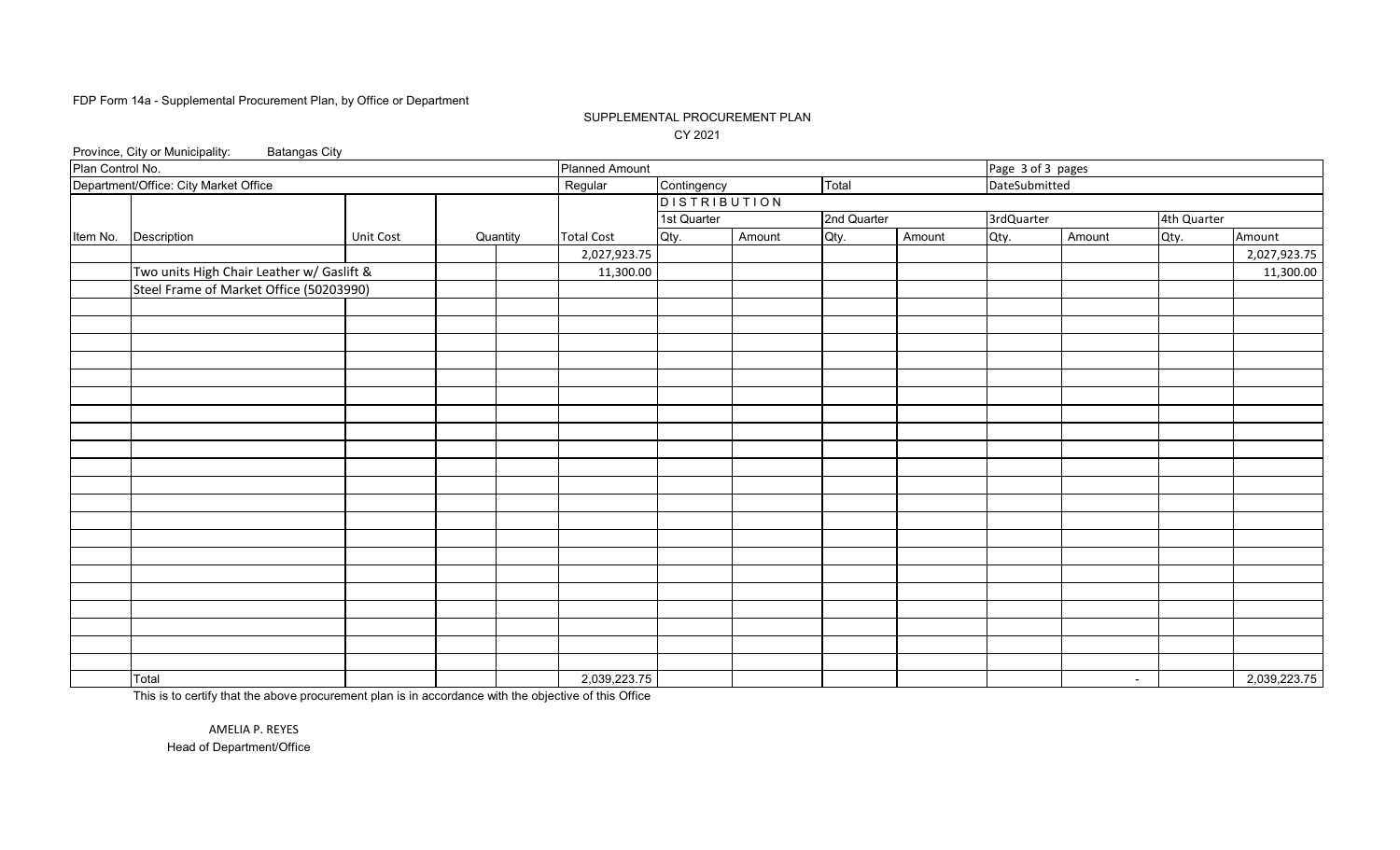# SUPPLEMENTAL PROCUREMENT PLAN CY 2021

|                  | Province, City or Municipality:<br><b>Batangas City</b> |                    |     |     |                       |                     |        |                 |              |                  |                          |             |        |  |
|------------------|---------------------------------------------------------|--------------------|-----|-----|-----------------------|---------------------|--------|-----------------|--------------|------------------|--------------------------|-------------|--------|--|
| Plan Control No. |                                                         |                    |     |     | <b>Planned Amount</b> |                     |        |                 |              | Page 1 of 1 page |                          |             |        |  |
|                  | Department/Office: SANGGUNIANG PANLUNGSOD               |                    |     |     | Regular               | Contingency         |        | Total           |              | DateSubmitted    |                          |             |        |  |
|                  |                                                         |                    |     |     |                       | <b>DISTRIBUTION</b> |        |                 |              |                  |                          |             |        |  |
|                  |                                                         |                    |     |     |                       | 1st Quarter         |        | 2nd Quarter     |              | 3rdQuarter       |                          | 4th Quarter |        |  |
| Item No.         | Description                                             | Unit Cost Quantity |     |     | <b>Total Cost</b>     | Qty.                | Amount | Qty.            | Amount       | Qty.             | Amount                   | Qty.        | Amount |  |
|                  | Others Supplies of SP (50203990)                        |                    |     |     |                       |                     |        |                 |              |                  |                          |             |        |  |
|                  | <b>Mineral Water</b>                                    | 49.00              | 122 | btl | 5,978.00              |                     |        | 122             | 5,978.00     |                  |                          |             |        |  |
|                  | <b>Event Shirt</b>                                      | 835.00             | 130 | pc  | 108,550.00            |                     |        | 130             | 108,550.00   |                  |                          |             |        |  |
|                  | Microfiber Jacket                                       | 1,550.00           | 18  | pc  | 27,900.00             |                     |        | $\overline{18}$ | 27,900.00    |                  |                          |             |        |  |
|                  |                                                         |                    |     |     |                       |                     |        |                 |              |                  |                          |             |        |  |
|                  | Information & Communication Tech. Equipt.               |                    |     |     | 2,714,988.00          |                     |        |                 | 2,714,988.00 |                  |                          |             |        |  |
|                  | (10705030) for Sangguniang Panlungsod                   |                    |     |     |                       |                     |        |                 |              |                  |                          |             |        |  |
|                  | Printers 4n1                                            |                    |     |     |                       |                     |        |                 |              |                  |                          |             |        |  |
|                  | Desktop <sub>15</sub>                                   |                    |     |     |                       |                     |        |                 |              |                  |                          |             |        |  |
|                  | laptopi5                                                |                    |     |     |                       |                     |        |                 |              |                  |                          |             |        |  |
|                  |                                                         |                    |     |     |                       |                     |        |                 |              |                  |                          |             |        |  |
|                  |                                                         |                    |     |     |                       |                     |        |                 |              |                  |                          |             |        |  |
|                  |                                                         |                    |     |     |                       |                     |        |                 |              |                  |                          |             |        |  |
|                  |                                                         |                    |     |     |                       |                     |        |                 |              |                  |                          |             |        |  |
|                  |                                                         |                    |     |     |                       |                     |        |                 |              |                  |                          |             |        |  |
|                  |                                                         |                    |     |     |                       |                     |        |                 |              |                  |                          |             |        |  |
|                  |                                                         |                    |     |     |                       |                     |        |                 |              |                  |                          |             |        |  |
|                  |                                                         |                    |     |     |                       |                     |        |                 |              |                  |                          |             |        |  |
|                  |                                                         |                    |     |     |                       |                     |        |                 |              |                  |                          |             |        |  |
|                  |                                                         |                    |     |     |                       |                     |        |                 |              |                  |                          |             |        |  |
|                  |                                                         |                    |     |     |                       |                     |        |                 |              |                  |                          |             |        |  |
|                  |                                                         |                    |     |     |                       |                     |        |                 |              |                  |                          |             |        |  |
|                  |                                                         |                    |     |     |                       |                     |        |                 |              |                  |                          |             |        |  |
|                  |                                                         |                    |     |     |                       |                     |        |                 |              |                  |                          |             |        |  |
| Total            |                                                         |                    |     |     | 2,857,416.00          |                     |        |                 | 2,857,416.00 |                  | $\overline{\phantom{a}}$ |             |        |  |

This is to certify that the above procurement plan is in accordance with the objective of this Office

ATTY. OLIVA D. TELEGATOS City Secretary